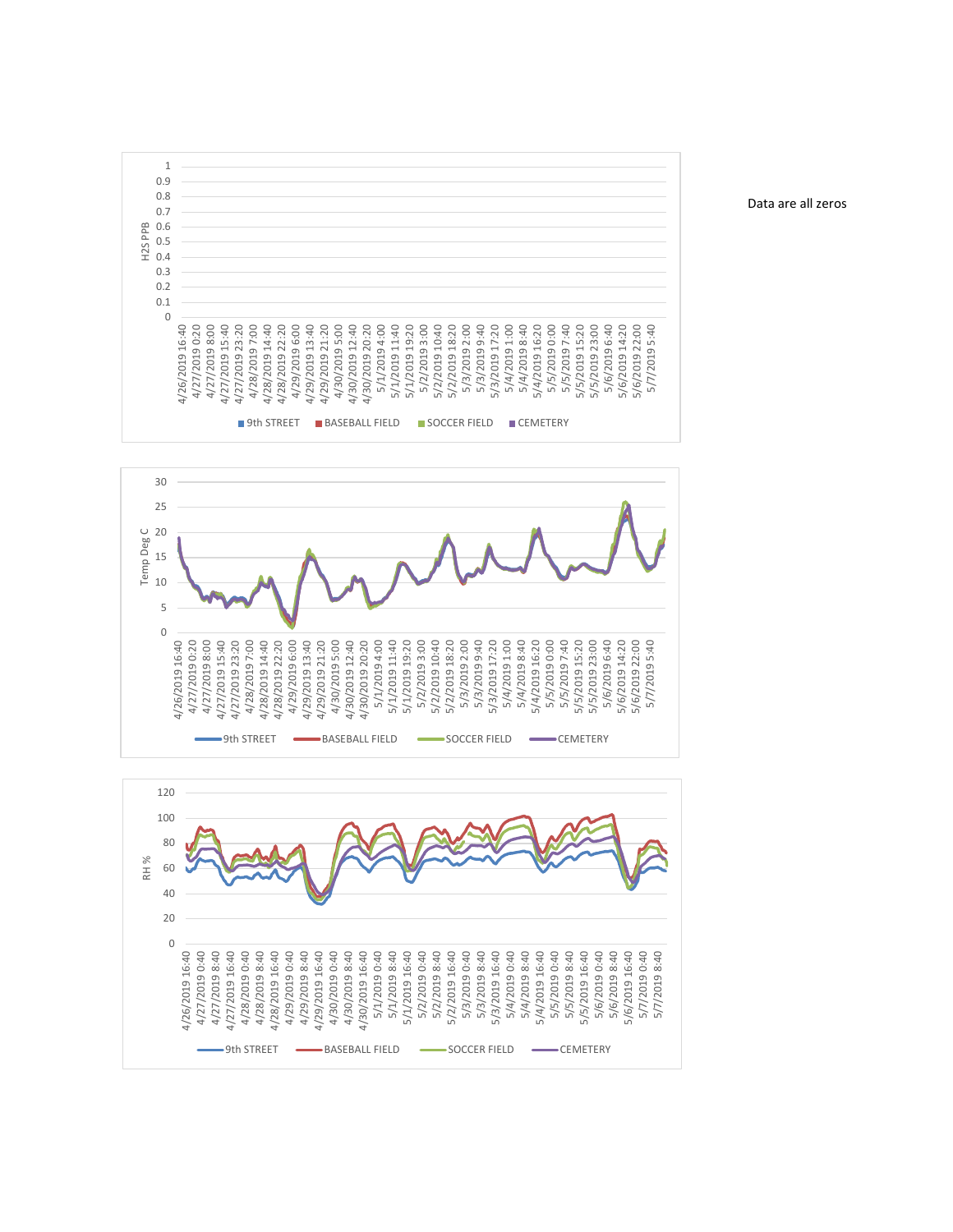| <b>NSTERMENT SITE</b><br>SERIAL # -          | 9th STREET<br>180200469           |                          |                  |              | <b>INSTERMENT SITE -</b><br>SERIAL # -        | <b>BASEBALL FIELD</b><br>180200468 |                |                                                               |              | <b>INSTERMENT SITE -</b><br>SERIAL #-         | <b>SOCCER FIELD</b><br>180200453    |                 |                                               |              | <b>INSTERMENT SITE</b><br>SERIAL # -       | <b>CEMETERY</b><br>180200465      |                 |                               |              |
|----------------------------------------------|-----------------------------------|--------------------------|------------------|--------------|-----------------------------------------------|------------------------------------|----------------|---------------------------------------------------------------|--------------|-----------------------------------------------|-------------------------------------|-----------------|-----------------------------------------------|--------------|--------------------------------------------|-----------------------------------|-----------------|-------------------------------|--------------|
| SESSION # -<br><b>SESSION NAME -</b>         | SESSION 4<br>RENSS. LANDFILL      |                          |                  |              | SESSION #-<br><b>SESSION NAME -</b>           | SESSION 4<br>RENSS. LANDFILL       |                |                                                               |              | SESSION #-<br><b>SESSION NAME</b>             | <b>SESSION 4</b><br>RENSS. LANDFILL |                 |                                               |              | SESSION #-<br><b>SESSION NAME -</b>        | SESSION 4<br>RENSS. LANDFILL      |                 |                               |              |
| <b>SESSION START</b><br><b>SESSION END -</b> | 4/26/2019 16:20<br>5/7/2019 13:10 |                          |                  |              | <b>SESSION START -</b><br><b>SESSION END-</b> | 4/26/2019 16:42<br>5/7/2019 13:32  |                |                                                               |              | <b>SESSION START -</b><br><b>SESSION END-</b> | 4/26/2019 16:51<br>5/7/2019 13:51   |                 |                                               |              | <b>SESSION START</b><br><b>SESSION END</b> | 4/26/2019 17:00<br>5/7/2019 12:50 |                 |                               |              |
|                                              | H2S (PPB)                         |                          | Temperature (°C) | Humidity (%) |                                               | H2S (PPB)                          |                | Battery (Volts) Temperature $(\hat{A}^{\circ}C)$ Humidity (%) |              |                                               | H2S (PPB)                           | Battery (Volts) | Temperature $(\hat{A}^{\circ}C)$ Humidity (%) |              |                                            | H2S (PPB)                         | Battery (Volts) | Temperature (°C) Humidity (%) |              |
| time stamp<br>4/26/2019 16:40                |                                   | Battery (Volts)<br>2.696 | 17.4             | 60.9         | time stamp<br>4/26/2019 16:42                 |                                    |                |                                                               |              | time stamp                                    |                                     |                 |                                               |              | time stamp                                 |                                   |                 |                               |              |
| 4/26/2019 16:50<br>4/26/2019 17:00           |                                   | 2.696<br>2.696           | 16.6<br>16.3     | 60<br>59.6   | 4/26/2019 16:52<br>4/26/2019 17:02            |                                    | 2.679          | 17.6                                                          | 79.5         | 4/26/2019 16:51<br>4/26/2019 17:01            |                                     |                 |                                               |              | 4/26/2019 17:00                            |                                   |                 |                               |              |
| 4/26/2019 17:10                              |                                   | 2.696                    | 16.4<br>16.4     | 59.3<br>58.9 | 4/26/2019 17:12<br>4/26/2019 17:22            |                                    | 2.679          | 17.5<br>17.4                                                  | 77.9<br>76.7 | 4/26/2019 17:11<br>4/26/2019 17:21            |                                     | 2.687<br>2.687  | 17.5<br>17.2                                  | 71.2<br>70.2 | 4/26/2019 17:10                            |                                   | 2.687           | 19                            |              |
| 4/26/2019 17:20<br>4/26/2019 17:30           |                                   | 2.696<br>2.696           | 16.4             | 58.5         | 4/26/2019 17:32                               |                                    | 2.687<br>2.687 | 17.2                                                          | 75.7         | 4/26/2019 17:31                               |                                     | 2.687           | 16.8                                          | 69.7         | 4/26/2019 17:20<br>4/26/2019 17:30         |                                   | 2.687           | 18.3                          | 71.1<br>70.3 |
| 4/26/2019 17:40<br>4/26/2019 17:50           |                                   | 2.696<br>2.696           | 16.2<br>16       | 58.1<br>58   | 4/26/2019 17:42<br>4/26/2019 17:52            |                                    | 2.687<br>2.687 | 16.9<br>16.5                                                  | 75.3<br>75   | 4/26/2019 17:41<br>4/26/2019 17:51            |                                     | 2.687<br>2.687  | 16.4<br>16.1                                  | 69.6<br>69.6 | 4/26/2019 17:40<br>4/26/2019 17:50         |                                   | 2.687<br>2.687  | 17.5<br>16.8                  | 69.3<br>68.5 |
| 4/26/2019 18:00                              |                                   | 2.696                    | 15.8             | 57.9         | 4/26/2019 18:02                               |                                    | 2.687          | 16.2                                                          | 74.7         | 4/26/2019 18:01                               |                                     | 2.687           | 15.8                                          | 69.7         | 4/26/2019 18:00                            |                                   | 2.687           | 16.4                          | 67.8         |
| 4/26/2019 18:10<br>4/26/2019 18:20           |                                   | 2.696<br>2.696           | 15.7<br>15.4     | 57.7<br>57.6 | 4/26/2019 18:12<br>4/26/2019 18:22            |                                    | 2.687<br>2.687 | 16<br>15.7                                                    | 75<br>74.9   | 4/26/2019 18:11<br>4/26/2019 18:21            |                                     | 2.687<br>2.687  | 15.5<br>15.2                                  | 69.7<br>69.7 | 4/26/2019 18:10<br>4/26/2019 18:20         |                                   | 2.687<br>2.687  | 16<br>15.6                    | 67.3<br>66.9 |
| 4/26/2019 18:30                              |                                   | 2.696                    | 15.1             | 57.5         | 4/26/2019 18:32                               |                                    | 2.687          | 15.4                                                          | 74.7         | 4/26/2019 18:31                               |                                     | 2.687           | 14.9                                          | 69.9         | 4/26/2019 18:30                            |                                   | 2.687           | 15.3                          | 66.6         |
| 4/26/2019 18:40<br>4/26/2019 18:50           |                                   | 2.696<br>2.696           | 14.9<br>14.7     | 57.5<br>57.5 | 4/26/2019 18:42<br>4/26/2019 18:52            |                                    | 2.687<br>2.679 | 15.1<br>14.8                                                  | 74.8<br>74.9 | 4/26/2019 18:41<br>4/26/2019 18:51            |                                     | 2.687<br>2.687  | 14.6<br>14.4                                  | 70<br>70.1   | 4/26/2019 18:40<br>4/26/2019 18:50         |                                   | 2.687<br>2.687  | 15<br>14.8                    | 66.4<br>66.2 |
| 4/26/2019 19:00                              |                                   | 2.696                    | 14.6             | 57.4         | 4/26/2019 19:02                               |                                    | 2.687          | 14.6                                                          | 74.9         | 4/26/2019 19:01                               |                                     | 2.687           | 14.1                                          | 70.3         | 4/26/2019 19:00                            |                                   | 2.687           | 14.6                          | 66.1         |
| 4/26/2019 19:10<br>4/26/2019 19:20           |                                   | 2.696<br>2.696           | 14.4<br>14.2     | 57.5<br>57.7 | 4/26/2019 19:12<br>4/26/2019 19:22            |                                    | 2.679<br>2.679 | 14.4<br>14.2                                                  | 75.3<br>75.8 | 4/26/2019 19:11<br>4/26/2019 19:21            |                                     | 2.687<br>2.687  | 14<br>13.8                                    | 70.8<br>71.3 | 4/26/2019 19:10<br>4/26/2019 19:20         |                                   | 2.687<br>2.687  | 14.4<br>14.2                  | 66.1<br>66   |
| 4/26/2019 19:30<br>4/26/2019 19:40           |                                   | 2.696<br>2.696           | 14.1<br>14       | 58<br>58.4   | 4/26/2019 19:32<br>4/26/2019 19:42            |                                    | 2.679<br>2.679 | 14<br>13.8                                                    | 76.4<br>77.1 | 4/26/2019 19:31<br>4/26/2019 19:41            |                                     | 2.687<br>2.687  | 13.6<br>13.5                                  | 72<br>72.7   | 4/26/2019 19:30<br>4/26/2019 19:40         |                                   | 2.679<br>2.679  | 14<br>13.8                    | 66<br>66.1   |
| 4/26/2019 19:50                              |                                   | 2.696                    | 13.8             | 58.7         | 4/26/2019 19:52                               |                                    | 2.679          | 13.6                                                          | 77.9         | 4/26/2019 19:51                               |                                     | 2.687           | 13.3                                          | 73.3         | 4/26/2019 19:50                            |                                   | 2.679           | 13.6                          | 66.2         |
| 4/26/2019 20:00<br>4/26/2019 20:10           |                                   | 2.696<br>2.696           | 13.8<br>13.6     | 59<br>59.3   | 4/26/2019 20:02<br>4/26/2019 20:12            |                                    | 2.679<br>2.679 | 13.5<br>13.4                                                  | 78.5<br>79.1 | 4/26/2019 20:01<br>4/26/2019 20:11            |                                     | 2.687<br>2.679  | 13.2<br>13                                    | 73.9<br>74.4 | 4/26/2019 20:00<br>4/26/2019 20:10         |                                   | 2.679<br>2.679  | 13.5<br>13.4                  | 66.4<br>66.6 |
| 4/26/2019 20:20                              |                                   | 2.696                    | 13.4             | 59.6         | 4/26/2019 20:22                               |                                    | 2.679          | 13.2                                                          | 79.6         | 4/26/2019 20:21                               |                                     | 2.679           | 12.8                                          | 74.9         | 4/26/2019 20:20                            |                                   | 2.679           | 13.2                          | 66.9         |
| 4/26/2019 20:30<br>4/26/2019 20:40           |                                   | 2.696<br>2.696           | 13.3<br>13.2     | 59.8<br>59.9 | 4/26/2019 20:32<br>4/26/2019 20:42            |                                    | 2.679<br>2.679 | 13<br>13                                                      | 80.1<br>80.3 | 4/26/2019 20:31<br>4/26/2019 20:41            |                                     | 2.679<br>2.679  | 12.8<br>12.8                                  | 75.2<br>75.1 | 4/26/2019 20:30<br>4/26/2019 20:40         |                                   | 2.679<br>2.679  | 13<br>12.9                    | 67.1<br>67.3 |
| 4/26/2019 20:50                              |                                   | 2.696                    | 13.2             | 59.9         | 4/26/2019 20:52                               |                                    | 2.679          | 12.9                                                          | 80.5         | 4/26/2019 20:51                               |                                     | 2.679           | 12.8                                          | 75.1         | 4/26/2019 20:50                            |                                   | 2.679           | 12.9                          | 67.6         |
| 4/26/2019 21:00<br>4/26/2019 21:10           |                                   | 2.696<br>2.687           | 13.2<br>13.2     | 59.8<br>59.8 | 4/26/2019 21:02<br>4/26/2019 21:12            |                                    | 2.679<br>2.679 | 12.9<br>12.9                                                  | 80.5<br>80.4 | 4/26/2019 21:01<br>4/26/2019 21:11            |                                     | 2.679<br>2.679  | 12.8<br>12.8                                  | 74.9<br>74.8 | 4/26/2019 21:00<br>4/26/2019 21:10         |                                   | 2.679<br>2.679  | 12.9<br>12.8                  | 67.9         |
| 4/26/2019 21:20<br>4/26/2019 21:30           |                                   | 2.687<br>2.687           | 13.1<br>13.1     | 59.7<br>59.8 | 4/26/2019 21:22<br>4/26/2019 21:32            |                                    | 2.679<br>2.679 | 12.9<br>12.8                                                  | 80.2<br>80.3 | 4/26/2019 21:21<br>4/26/2019 21:31            |                                     | 2.679<br>2.679  | 12.7<br>12.6                                  | 74.7<br>75.2 | 4/26/2019 21:20<br>4/26/2019 21:30         |                                   | 2.679<br>2.679  | 12.8<br>12.8                  | 68.2<br>68.4 |
| 4/26/2019 21:40                              |                                   | 2.687                    | 12.8             | 60.2         | 4/26/2019 21:42                               |                                    | 2.679          | 12.6                                                          | 80.9         | 4/26/2019 21:41                               |                                     | 2.679           | 12.3                                          | 76.1         | 4/26/2019 21:40                            |                                   | 2.679           | 12.7                          | 68.5         |
| 4/26/2019 21:50<br>4/26/2019 22:00           |                                   | 2.687<br>2.687           | 12.5<br>12.2     | 60.9<br>61.6 | 4/26/2019 21:52<br>4/26/2019 22:02            |                                    | 2.679<br>2.679 | 12.3<br>12                                                    | 81.8<br>82.9 | 4/26/2019 21:51<br>4/26/2019 22:01            |                                     | 2.679<br>2.679  | 12<br>11.7                                    | 77.2<br>78.3 | 4/26/2019 21:50<br>4/26/2019 22:00         |                                   | 2.679<br>2.679  | 12.4<br>12.1                  | 68.5<br>68.7 |
| 4/26/2019 22:10                              |                                   | 2.687                    | 11.9             | 62.3         | 4/26/2019 22:12                               |                                    | 2.679          | 11.7                                                          |              | 4/26/2019 22:11                               |                                     | 2.679           | 11.4                                          | 79.3         | 4/26/2019 22:10                            |                                   | 2.679           | 11.8                          | 68.9         |
| 4/26/2019 22:20<br>4/26/2019 22:30           |                                   | 2.687<br>2.687           | 11.6<br>11.4     | 63<br>63.7   | 4/26/2019 22:22<br>4/26/2019 22:32            |                                    | 2.679<br>2.679 | 11.4<br>11.2                                                  |              | 4/26/2019 22:21<br>4/26/2019 22:31            |                                     | 2.679<br>2.679  | 11.1<br>11                                    | 80.1<br>81.1 | 4/26/2019 22:20<br>4/26/2019 22:30         |                                   | 2.67<br>2.67    | 11.6<br>11.3                  | 69.3<br>69.6 |
| 4/26/2019 22:40                              |                                   | 2.687                    | 11.3             | 64.3         | 4/26/2019 22:42                               |                                    | 2.67           | 11                                                            |              | 4/26/2019 22:41                               |                                     | 2.679           | 10.8                                          | 81.9         | 4/26/2019 22:40                            |                                   | 2.67            | 11.1                          | 70           |
| 4/26/2019 22:50<br>4/26/2019 23:00           |                                   | 2.687<br>2.687           | 11.1<br>11       | 64.8<br>65.3 | 4/26/2019 22:52<br>4/26/2019 23:02            |                                    | 2.67<br>2.67   | 10.9<br>10.7                                                  | 87.9<br>88.6 | 4/26/2019 22:51<br>4/26/2019 23:01            |                                     | 2.679<br>2.679  | 10.7<br>10.5                                  | 82.6<br>83.3 | 4/26/2019 22:50<br>4/26/2019 23:00         |                                   | 2.67<br>2.67    | 10.9<br>10.8                  | 70.4<br>70.9 |
| 4/26/2019 23:10<br>4/26/2019 23:20           |                                   | 2.687<br>2.687           | 10.8<br>10.7     | 65.7<br>66.1 | 4/26/2019 23:12<br>4/26/2019 23:22            |                                    | 2.67<br>2.67   | 10.6<br>10.5                                                  | 89.3<br>89.9 | 4/26/2019 23:11<br>4/26/2019 23:21            |                                     | 2.67<br>2.67    | 10.4<br>10.4                                  | 83.9<br>84.4 | 4/26/2019 23:10<br>4/26/2019 23:20         |                                   | 2.67<br>2.67    | 10.7<br>10.6                  | 71.4<br>71.8 |
| 4/26/2019 23:30                              |                                   | 2.679                    | 10.6             | 66.5         | 4/26/2019 23:32                               |                                    | 2.67           | 10.4                                                          | 90.4         | 4/26/2019 23:31                               |                                     | 2.67            | 10.3                                          | 84.9         | 4/26/2019 23:30                            |                                   | 2.67            | 10.5                          | 72.3         |
| 4/26/2019 23:40<br>4/26/2019 23:50           |                                   | 2.679<br>2.679           | 10.6<br>10.5     | 66.8<br>67.1 | 4/26/2019 23:42<br>4/26/2019 23:52            |                                    | 2.67<br>2.67   | 10.3<br>10.2                                                  | 91.6         | 4/26/2019 23:41<br>4/26/2019 23:51            |                                     | 2.67<br>2.67    | 10.2<br>10.1                                  | 85.4<br>85.9 | 4/26/2019 23:40<br>4/26/2019 23:50         |                                   | 2.67<br>2.67    | 10.4<br>10.3                  | 72.7<br>73.2 |
| 4/27/2019 0:00                               |                                   | 2.679                    | 10.4             | 67.4         | 4/27/2019 0:02                                |                                    | 2.67           | 10.2                                                          | 92.2         | 4/27/2019 0:01                                |                                     | 2.67            | 10.1                                          | 86.4         | 4/27/2019 0:00                             |                                   | 2.67            | 10.2                          | 73.5         |
| 4/27/2019 0:10<br>4/27/2019 0:20             |                                   | 2.679<br>2.679           | 10.4<br>10.4     | 67.7<br>67.9 | 4/27/2019 0:12<br>4/27/2019 0:22              |                                    | 2.67<br>2.67   | 10.2<br>10.1                                                  | 92.7<br>93.1 | 4/27/2019 0:11<br>4/27/2019 0:21              |                                     | 2.67<br>2.67    |                                               | 86.9         | 4/27/2019 0:10<br>4/27/2019 0:20           |                                   | 2.67<br>2.67    | 10.2<br>10.1                  | 73.9<br>74.4 |
| 4/27/2019 0:30                               |                                   | 2.679                    | 10.2             | 67.8         | 4/27/2019 0:32                                |                                    | 2.67           | 10                                                            | 93.1         | 4/27/2019 0:31                                |                                     | 2.67            | 9.8                                           | 87           | 4/27/2019 0:30                             |                                   | 2.67            | 10                            | 74.7         |
| 4/27/2019 0:40<br>4/27/2019 0:50             |                                   | 2.679<br>2.679           | $10.1\,$<br>9.9  | 67.6<br>67.4 | 4/27/2019 0:42<br>4/27/2019 0:52              |                                    | 2.67<br>2.67   | 9.8<br>9.6                                                    | 93<br>92.7   | 4/27/2019 0:41<br>4/27/2019 0:51              |                                     | 2.67<br>2.67    | 9.6<br>9.5                                    | 86.8<br>86.6 | 4/27/2019 0:40<br>4/27/2019 0:50           |                                   | 2.661<br>2.661  | 9.8<br>9.7                    | 75<br>75.2   |
| 4/27/2019 1:00<br>4/27/2019 1:10             |                                   | 2.679<br>2.679           | 9.8<br>9.7       | 67.3<br>67.1 | 4/27/2019 1:02<br>4/27/2019 1:12              |                                    | 2.661<br>2.661 | 9.5<br>9.4                                                    | 92.4<br>92   | 4/27/2019 1:01<br>4/27/2019 1:11              |                                     | 2.67<br>2.67    | 9.3<br>9.2                                    | 86.5<br>86.3 | 4/27/2019 1:00<br>4/27/2019 1:10           |                                   | 2.661<br>2.661  | 9.6<br>9.4                    | 75.4<br>75.6 |
| 4/27/2019 1:20                               |                                   | 2.679                    | 9.6              | 66.8         | 4/27/2019 1:22                                |                                    | 2.661          | 9.3                                                           | 91.5         | 4/27/2019 1:21                                |                                     | 2.67            |                                               |              | 4/27/2019 1:20                             |                                   | 2.661           | 9.4                           | 75.6         |
| 4/27/2019 1:30<br>4/27/2019 1:40             |                                   | 2.679<br>2.679           | 9.5<br>9.5       | 66.7<br>66.6 | 4/27/2019 1:32<br>4/27/2019 1:42              |                                    | 2.661<br>2.661 | 9.2<br>9.2                                                    | 91.1<br>90.8 | 4/27/2019 1:31<br>4/27/2019 1:41              |                                     | 2.67<br>2.67    |                                               | 85.8<br>85.7 | 4/27/2019 1:30<br>4/27/2019 1:40           |                                   | 2.661<br>2.661  | 9.3<br>9.2                    | 75.7<br>75.7 |
| 4/27/2019 1:50                               |                                   | 2.679                    | 9.5              | 66.5         | 4/27/2019 1:52                                |                                    | 2.661          | 9.1                                                           | 90.7         | 4/27/2019 1:51                                |                                     | 2.661           |                                               | 85.7         | 4/27/2019 1:50                             |                                   | 2.661           | 9.2                           | 75.7         |
| 4/27/2019 2:00<br>4/27/2019 2:10             |                                   | 2.679<br>2.67            | 9.5<br>9.4       | 66.4<br>66.3 | 4/27/2019 2:02<br>4/27/2019 2:12              |                                    | 2.661<br>2.661 | 9.1                                                           | 90.4<br>90.3 | 4/27/2019 2:01<br>4/27/2019 2:11              |                                     | 2.661<br>2.661  | 8.9                                           | 85.7<br>85.6 | 4/27/2019 2:00<br>4/27/2019 2:10           |                                   | 2.661<br>2.661  | 9.2<br>9.1                    | 75.7<br>75.7 |
| 4/27/2019 2:20<br>4/27/2019 2:30             |                                   | 2.67<br>2.67             | 9.4<br>9.4       | 66.2<br>66.1 | 4/27/2019 2:22<br>4/27/2019 2:32              |                                    | 2.661<br>2.661 |                                                               | 90.2         | 4/27/2019 2:21<br>4/27/2019 2:31              |                                     | 2.661<br>2.661  | 8.8<br>8.8                                    | 85.5<br>85.4 | 4/27/2019 2:20<br>4/27/2019 2:30           |                                   | 2.661<br>2.661  | 9.1<br>9.1                    | 75.7<br>75.6 |
| 4/27/2019 2:40                               |                                   | 2.67                     | 9.4              | 66.1         | 4/27/2019 2:42                                |                                    | 2.661          |                                                               | 89.9         | 4/27/2019 2:41                                |                                     | 2.661           |                                               | 85.4         | 4/27/2019 2:40                             |                                   | 2.661           |                               | 75.6         |
| 4/27/2019 2:50<br>4/27/2019 3:00             |                                   | 2.67<br>2.67             | 9.4<br>9.4       | 66<br>65.9   | 4/27/2019 2:52<br>4/27/2019 3:02              |                                    | 2.661<br>2.661 | 8.9                                                           | 89.8<br>89.6 | 4/27/2019 2:51<br>4/27/2019 3:01              |                                     | 2.661<br>2.661  | 8.7                                           | 85.3<br>85.2 | 4/27/2019 2:50<br>4/27/2019 3:00           |                                   | 2.661<br>2.661  |                               | 75.6<br>75.6 |
| 4/27/2019 3:10                               |                                   | 2.67                     | -9.3             | 65.8         | 4/27/2019 3:12                                |                                    | 2.661          | 8.9                                                           | 89.5         | 4/27/2019 3:11                                |                                     | 2.661           |                                               | 85.2         | 4/27/2019 3:10                             |                                   | 2.661           |                               | 75.6         |
| 4/27/2019 3:20<br>4/27/2019 3:30             |                                   | 2.67<br>2.67             | 9.3<br>9.2       | 65.7<br>65.8 | 4/27/2019 3:22<br>4/27/2019 3:32              |                                    | 2.661<br>2.661 | 8.9<br>8.8                                                    | 89.5<br>89.6 | 4/27/2019 3:21<br>4/27/2019 3:31              |                                     | 2.661<br>2.661  | 8.6                                           | 85.4<br>85.6 | 4/27/2019 3:20<br>4/27/2019 3:30           |                                   | 2.661<br>2.661  | 8.9<br>8.9                    | 75.6<br>75.6 |
| 4/27/2019 3:40<br>4/27/2019 3:50             |                                   | 2.67<br>2.67             |                  | 65.8         | 4/27/2019 3:42<br>4/27/2019 3:52              |                                    | 2.661<br>2.661 | 8.7                                                           | 89.7<br>90   | 4/27/2019 3:41<br>4/27/2019 3:51              |                                     | 2.661<br>2.661  |                                               | 85.8<br>86.1 | 4/27/2019 3:40<br>4/27/2019 3:50           |                                   | 2.661<br>2.652  | 8.8<br>8.7                    | 75.6<br>75.6 |
| 4/27/2019 4:00                               |                                   | 2.67                     | -8.9             | 66.1         | 4/27/2019 4:02                                |                                    | 2.652          | 8.5                                                           | 90.3         | 4/27/2019 4:01                                |                                     | 2.661           | 8.3                                           | 86.3         | 4/27/2019 4:00                             |                                   | 2.652           | 8.6                           | 75.6         |
| 4/27/2019 4:10<br>4/27/2019 4:20             |                                   | 2.67<br>2.67             | 8.8              | 66.2<br>66.2 | 4/27/2019 4:12<br>4/27/2019 4:22              |                                    | 2.652<br>2.652 | 8.4<br>8.3                                                    | 90.6<br>90.6 | 4/27/2019 4:11<br>4/27/2019 4:21              |                                     | 2.661<br>2.661  | 8.3                                           | 86.3<br>86.2 | 4/27/2019 4:10<br>4/27/2019 4:20           |                                   | 2.652<br>2.652  | 8.5<br>8.5                    | 75.6<br>75.7 |
| 4/27/2019 4:30                               |                                   | 2.67                     | 8.6              | 66.1         | 4/27/2019 4:32                                |                                    | 2.652          | 8.2                                                           | 90.5         | 4/27/2019 4:31                                |                                     | 2.652           |                                               | 86.1         | 4/27/2019 4:30                             |                                   | 2.652           | 8.4                           | 75.7         |
| 4/27/2019 4:40<br>4/27/2019 4:50             |                                   | 2.67<br>2.67             | 8.2              | 66.1<br>66.1 | 4/27/2019 4:42<br>4/27/2019 4:52              |                                    | 2.652<br>2.652 | 7.8                                                           | 90.4<br>90.4 | 4/27/2019 4:41<br>4/27/2019 4:51              |                                     | 2.652<br>2.652  | 7.7                                           | 86.1<br>86.1 | 4/27/2019 4:40<br>4/27/2019 4:50           |                                   | 2.652<br>2.652  |                               | 75.7<br>75.7 |
| 4/27/2019 5:00<br>4/27/2019 5:10             |                                   | 2.661<br>2.661           | 8.1<br>7.9       | 66.2<br>66.3 | 4/27/2019 5:02<br>4/27/2019 5:12              |                                    | 2.652<br>2.652 | 7.6<br>7.5                                                    | 90.4<br>90.4 | 4/27/2019 5:01<br>4/27/2019 5:11              |                                     | 2.652<br>2.652  | 7.5<br>7.3                                    | 86.2<br>86.2 | 4/27/2019 5:00<br>4/27/2019 5:10           |                                   | 2.652<br>2.652  | 7.9<br>7.7                    | 75.7<br>75.7 |
| 4/27/2019 5:20                               |                                   | 2.661                    | 7.7              | 66.2         | 4/27/2019 5:22                                |                                    | 2.652          | 7.3                                                           | 90.4         | 4/27/2019 5:21                                |                                     | 2.652           |                                               | 86.2         | 4/27/2019 5:20                             |                                   | 2.652           | 7.5                           | 75.7         |
| 4/27/2019 5:30<br>4/27/2019 5:40             |                                   | 2.661<br>2.661           | 7.5<br>7.4       | 66.2<br>66.3 | 4/27/2019 5:32<br>4/27/2019 5:42              |                                    | 2.652<br>2.652 | 7.1                                                           | 90.5<br>90.6 | 4/27/2019 5:31<br>4/27/2019 5:41              |                                     | 2.652<br>2.652  | 6.8                                           | 86.4<br>86.4 | 4/27/2019 5:30<br>4/27/2019 5:40           |                                   | 2.652<br>2.652  | 7.3<br>7.2                    | 75.7<br>75.7 |
| 4/27/2019 5:50                               |                                   | 2.661                    | 7.3              | 66.5         | 4/27/2019 5:52                                |                                    | 2.652          | 6.9                                                           | 90.8         | 4/27/2019 5:51                                |                                     | 2.652           | 6.7                                           | 86.6         | 4/27/2019 5:50                             |                                   | 2.652           |                               | 75.7         |
| 4/27/2019 6:00<br>4/27/2019 6:10             |                                   | 2.661<br>2.661           | 7.2<br>7.1       | 66.5<br>66.5 | 4/27/2019 6:02<br>4/27/2019 6:12              |                                    | 2.652<br>2.643 | 6.8<br>6.7                                                    | 91.1         | 4/27/2019 6:01<br>4/27/2019 6:11              |                                     | 2.652<br>2.652  | 6.6<br>6.6                                    | 86.8<br>86.8 | 4/27/2019 6:00<br>4/27/2019 6:10           |                                   | 2.652<br>2.643  | 6.9                           | 75.7<br>75.8 |
| 4/27/2019 6:20                               |                                   | 2.661                    |                  | 66.5         | 4/27/2019 6:22                                |                                    | 2.643          |                                                               |              | 4/27/2019 6:21                                |                                     | 2.652           | 6.5                                           | 86.8         | 4/27/2019 6:20                             |                                   | 2.643           | 6.8                           | 75.8         |
| 4/27/2019 6:30<br>4/27/2019 6:40             |                                   | 2.661<br>2.661           |                  | 66.5<br>66.4 | 4/27/2019 6:32<br>4/27/2019 6:42              |                                    | 2.643<br>2.643 | 6.7                                                           | 90.8<br>90.8 | 4/27/2019 6:31<br>4/27/2019 6:41              |                                     | 2.652<br>2.643  | 6.5<br>6.5                                    | 86.8<br>86.9 | 4/27/2019 6:30<br>4/27/2019 6:40           |                                   | 2.643<br>2.643  | 6.8                           | 75.8<br>75.9 |
| 4/27/2019 6:50<br>4/27/2019 7:00             |                                   | 2.652<br>2.652           |                  | 66.3<br>66.3 | 4/27/2019 6:52<br>4/27/2019 7:02              |                                    | 2.643<br>2.643 |                                                               | 90.7<br>90.5 | 4/27/2019 6:51<br>4/27/2019 7:01              |                                     | 2.643<br>2.643  | 6.4<br>6.4                                    | 86.9<br>86.9 | 4/27/2019 6:50<br>4/27/2019 7:00           |                                   | 2.643<br>2.643  | 6.8<br>6.8                    | 75.9<br>75.9 |
| 4/27/2019 7:10                               |                                   | 2.652                    |                  | 66.2         | 4/27/2019 7:12                                |                                    | 2.643          | 6.6                                                           | 90.4         | 4/27/2019 7:11                                |                                     | 2.643           | 6.5                                           | 86.8         | 4/27/2019 7:10                             |                                   | 2.643           | 6.8                           | 75.9         |
| 4/27/2019 7:20<br>4/27/2019 7:30             |                                   | 2.652<br>2.652           | 7.1<br>7.1       | 66.1<br>66.1 | 4/27/2019 7:22<br>4/27/2019 7:32              |                                    | 2.643<br>2.643 | 6.7<br>6.7                                                    | 90.3<br>90   | 4/27/2019 7:21<br>4/27/2019 7:31              |                                     | 2.643<br>2.643  | 6.6<br>6.6                                    | 86.7<br>86.6 | 4/27/2019 7:20<br>4/27/2019 7:30           |                                   | 2.643<br>2.643  | 6.8<br>6.9                    | 75.9<br>75.8 |
| 4/27/2019 7:40                               |                                   | 2.652                    | 7.2              | 65.9         | 4/27/2019 7:42                                |                                    | 2.643          |                                                               | 89.6         | 4/27/2019 7:41                                |                                     | 2.643           |                                               | 86.2         | 4/27/2019 7:40                             |                                   | 2.643           |                               | 75.8         |
| 4/27/2019 7:50<br>4/27/2019 8:00             |                                   | 2.652<br>2.652           | 7.3<br>7.3       | 65.6<br>64.7 | 4/27/2019 7:52<br>4/27/2019 8:02              |                                    | 2.643<br>2.643 | 6.9<br>6.9                                                    | 88.9<br>87.6 | 4/27/2019 7:51<br>4/27/2019 8:01              |                                     | 2.643<br>2.643  | 6.8<br>6.8                                    | 85.2<br>83.6 | 4/27/2019 7:50<br>4/27/2019 8:00           |                                   | 2.643<br>2.643  | 7.1                           | 75.8<br>75.7 |
| 4/27/2019 8:10                               |                                   | 2.652                    | 7.3              | 64.1         | 4/27/2019 8:12                                |                                    | 2.643          |                                                               | 86.3         | 4/27/2019 8:11                                |                                     | 2.643           | 6.8                                           | 82.7         | 4/27/2019 8:10                             |                                   | 2.643           | 7.1                           | 75.6         |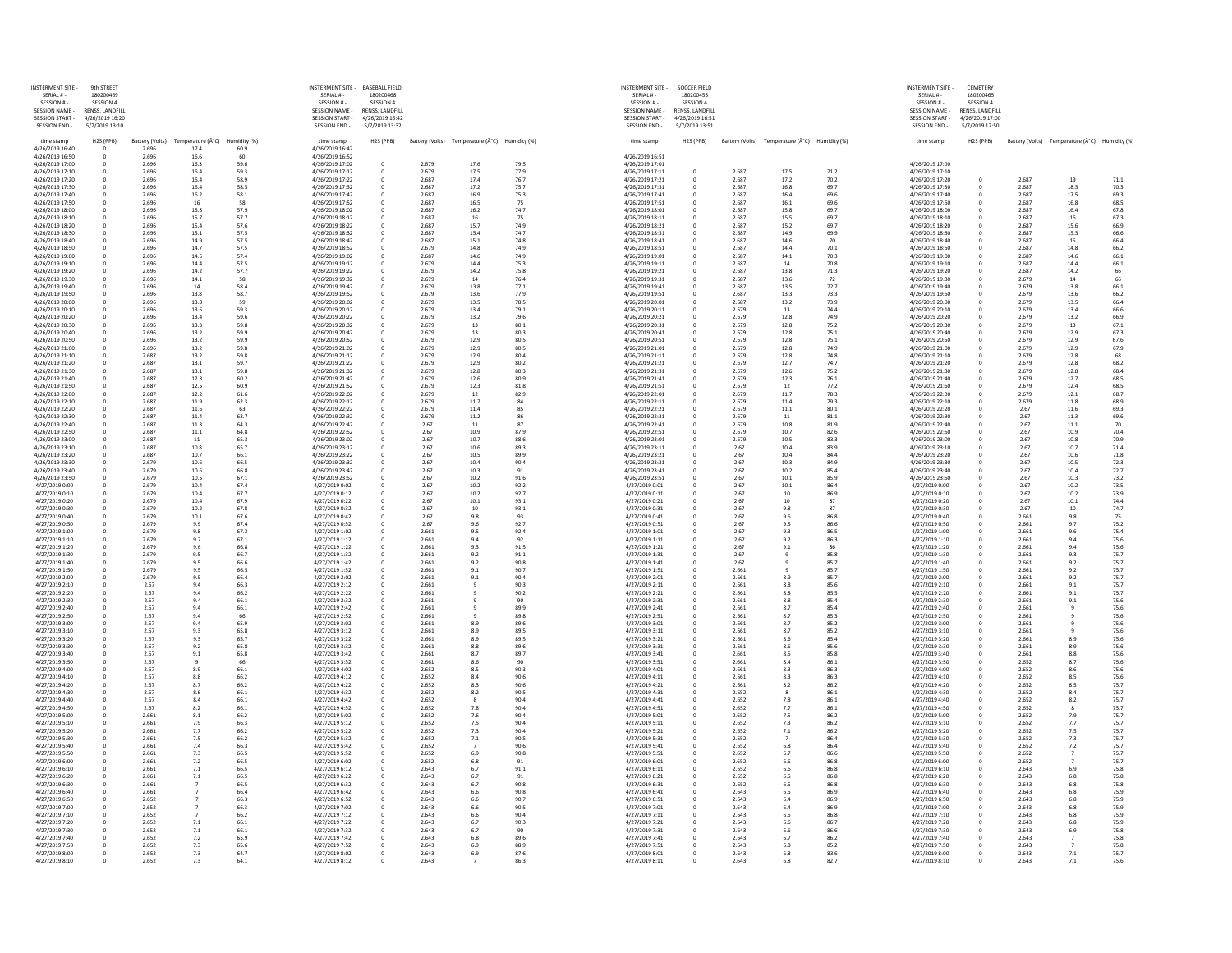| 4/27/2019 8:20  | 0           | 2.652 | 7.3            | 63.7 | 4/27/2019 8:22  | 0           | 2.643 | 7                |
|-----------------|-------------|-------|----------------|------|-----------------|-------------|-------|------------------|
| 4/27/2019 8:30  | 0           | 2.652 | 7.3            | 63.4 | 4/27/2019 8:32  | 0           | 2.643 | 7                |
| 4/27/2019 8:40  | 0           | 2.652 | 7.3            | 63.2 | 4/27/2019 8:42  | 0           | 2.643 | 6.9              |
| 4/27/2019 8:50  | 0           | 2.652 | 7.2            | 63   | 4/27/2019 8:52  | 0           | 2.643 | 6.9              |
| 4/27/2019 9:00  | 0           | 2.652 | 7.2            | 62.6 | 4/27/2019 9:02  | 0           | 2.643 | 6.9              |
|                 |             |       |                |      |                 |             |       |                  |
| 4/27/2019 9:10  | 0           | 2.652 | 7.1            | 62.2 | 4/27/2019 9:12  | 0           | 2.643 | $6.\delta$       |
| 4/27/2019 9:20  | 0           | 2.652 | 7.1            | 62.1 | 4/27/2019 9:22  | 0           | 2.635 | 6.7              |
| 4/27/2019 9:30  | 0           | 2.652 | $\overline{7}$ | 62.1 | 4/27/2019 9:32  | 0           | 2.635 | 6.5              |
| 4/27/2019 9:40  | 0           | 2.652 | 6.8            | 62   | 4/27/2019 9:42  | 0           | 2.635 | 6.3              |
| 4/27/2019 9:50  | 0           | 2.652 | 6.7            | 61.8 | 4/27/2019 9:52  | 0           | 2.635 | 6.3              |
| 4/27/2019 10:00 | 0           | 2.652 | 6.7            | 61.7 | 4/27/2019 10:02 | 0           | 2.635 | 6.3              |
| 4/27/2019 10:10 | 0           | 2.643 | 6.8            | 61.6 | 4/27/2019 10:12 | 0           | 2.635 | 6.6              |
| 4/27/2019 10:20 | 0           | 2.643 | 7.1            | 61.5 | 4/27/2019 10:22 | 0           | 2.635 | 6.8              |
| 4/27/2019 10:30 | 0           | 2.643 | 7.3            | 61   | 4/27/2019 10:32 | 0           | 2.635 | 7.2              |
| 4/27/2019 10:40 | 0           | 2.643 | 7.5            | 60.4 | 4/27/2019 10:42 | 0           | 2.635 | 7.5              |
|                 |             |       | 7.7            |      |                 |             |       |                  |
| 4/27/2019 10:50 | 0           | 2.643 |                | 59.7 | 4/27/2019 10:52 | 0           | 2.635 | 7.7              |
| 4/27/2019 11:00 | 0           | 2.643 | 7.9            | 58.8 | 4/27/2019 11:02 | 0           | 2.635 | $7.\xi$          |
| 4/27/2019 11:10 | 0           | 2.643 | 8              | 57.9 | 4/27/2019 11:12 | 0           | 2.635 | 7.9              |
| 4/27/2019 11:20 | 0           | 2.643 | 8.1            | 56.9 | 4/27/2019 11:22 | 0           | 2.635 | 8.2              |
| 4/27/2019 11:30 | 0           | 2.643 | 8.2            | 56   | 4/27/2019 11:32 | 0           | 2.635 | 8.2              |
| 4/27/2019 11:40 | 0           | 2.643 | 8.2            | 55.2 | 4/27/2019 11:42 | 0           | 2.635 | 8.2              |
| 4/27/2019 11:50 | 0           | 2.643 | 8.2            | 54.7 | 4/27/2019 11:52 | 0           | 2.635 | 8                |
| 4/27/2019 12:00 | 0           | 2.643 | 8.2            | 54.1 | 4/27/2019 12:02 | 0           | 2.635 | 7.9              |
| 4/27/2019 12:10 | 0           | 2.643 | 8              | 53.8 | 4/27/2019 12:12 | 0           | 2.635 | $7.\xi$          |
| 4/27/2019 12:20 | 0           | 2.643 | 7.9            | 53.8 | 4/27/2019 12:22 | 0           | 2.635 | 7.7              |
| 4/27/2019 12:30 | 0           | 2.643 | 7.7            | 53.4 | 4/27/2019 12:32 | 0           | 2.635 | 7.5              |
| 4/27/2019 12:40 | 0           | 2.643 | 7.7            | 52.9 | 4/27/2019 12:42 | 0           | 2.635 |                  |
|                 |             |       |                |      |                 |             |       | 7.5              |
| 4/27/2019 12:50 | $\mathbf 0$ | 2.643 | 7.7            | 52.4 | 4/27/2019 12:52 | 0           | 2.635 | 7.5              |
| 4/27/2019 13:00 | 0           | 2.643 | 7.7            | 51.8 | 4/27/2019 13:02 | 0           | 2.635 | 7.6              |
| 4/27/2019 13:10 | 0           | 2.643 | 7.8            | 51.5 | 4/27/2019 13:12 | 0           | 2.635 | 7.7              |
| 4/27/2019 13:20 | 0           | 2.643 | 8              | 50.9 | 4/27/2019 13:22 | 0           | 2.635 | 8                |
| 4/27/2019 13:30 | 0           | 2.643 | 7.9            | 50.5 | 4/27/2019 13:32 | 0           | 2.635 | 7.9              |
| 4/27/2019 13:40 | 0           | 2.643 | 7.8            | 50.3 | 4/27/2019 13:42 | 0           | 2.635 | 7.6              |
| 4/27/2019 13:50 | 0           | 2.643 | 7.7            | 50.2 | 4/27/2019 13:52 | 0           | 2.635 | 7.4              |
| 4/27/2019 14:00 | 0           | 2.643 | 7.7            | 50   | 4/27/2019 14:02 | 0           | 2.635 | 7.6              |
| 4/27/2019 14:10 | 0           | 2.643 | 7.8            | 49.6 | 4/27/2019 14:12 | 0           | 2.626 | 7.6              |
| 4/27/2019 14:20 | 0           | 2.643 | 7.9            | 49   | 4/27/2019 14:22 | 0           | 2.626 | 7.8              |
| 4/27/2019 14:30 | 0           | 2.643 | 7.8            | 48.6 | 4/27/2019 14:32 | 0           | 2.626 | $7.\xi$          |
| 4/27/2019 14:40 |             | 2.643 | 7.8            |      | 4/27/2019 14:42 |             | 2.626 |                  |
|                 | 0           |       |                | 48.2 |                 | 0           |       | 7.7              |
| 4/27/2019 14:50 | 0           | 2.643 | 7.8            | 47.9 | 4/27/2019 14:52 | 0           | 2.626 | 7.6              |
| 4/27/2019 15:00 | 0           | 2.643 | 7.8            | 47.7 | 4/27/2019 15:02 | 0           | 2.626 | 7.6              |
| 4/27/2019 15:10 | 0           | 2.643 | 7.7            | 47.5 | 4/27/2019 15:12 | 0           | 2.626 | 7.6              |
| 4/27/2019 15:20 | 0           | 2.643 | 7.7            | 47.4 | 4/27/2019 15:22 | 0           | 2.626 | 7.5              |
| 4/27/2019 15:30 | 0           | 2.643 | 7.8            | 47.4 | 4/27/2019 15:32 | 0           | 2.626 | 7.7              |
| 4/27/2019 15:40 | 0           | 2.643 | 7.8            | 47.2 | 4/27/2019 15:42 | 0           | 2.626 | $7.\xi$          |
| 4/27/2019 15:50 | 0           | 2.643 | 7.9            | 47.1 | 4/27/2019 15:52 | 0           | 2.626 | 7.9              |
| 4/27/2019 16:00 | 0           | 2.643 | 7.8            | 47   | 4/27/2019 16:02 | 0           | 2.626 | 7.6              |
| 4/27/2019 16:10 | 0           | 2.643 | 7.7            | 47   | 4/27/2019 16:12 | 0           | 2.626 | 7.5              |
| 4/27/2019 16:20 | 0           | 2.635 | 7.5            | 47   | 4/27/2019 16:22 | 0           | 2.626 | 7.3              |
| 4/27/2019 16:30 | 0           | 2.635 | 7.5            | 47   | 4/27/2019 16:32 | 0           | 2.626 | 7.3              |
|                 |             | 2.635 |                |      |                 |             |       |                  |
| 4/27/2019 16:40 | 0           |       | 7.5            | 47   | 4/27/2019 16:42 | 0           | 2.626 | 7.3              |
| 4/27/2019 16:50 | 0           | 2.635 | 7.4            | 47   | 4/27/2019 16:52 | 0           | 2.626 | 7.2              |
| 4/27/2019 17:00 | 0           | 2.635 | 7.3            | 47.1 | 4/27/2019 17:02 | 0           | 2.626 | 7                |
| 4/27/2019 17:10 | 0           | 2.635 | 7.1            | 47.3 | 4/27/2019 17:12 | 0           | 2.626 | 6.8              |
| 4/27/2019 17:20 | $\mathbf 0$ | 2.635 | $\overline{7}$ | 47.6 | 4/27/2019 17:22 | 0           | 2.626 | 6.7              |
| 4/27/2019 17:30 | 0           | 2.635 | 6.9            | 47.9 | 4/27/2019 17:32 | 0           | 2.626 | 6.6              |
| 4/27/2019 17:40 | 0           | 2.635 | 6.7            | 48.3 | 4/27/2019 17:42 | 0           | 2.626 | 6.4              |
| 4/27/2019 17:50 | 0           | 2.635 | 6.5            | 48.8 | 4/27/2019 17:52 | 0           | 2.626 | 6.2              |
| 4/27/2019 18:00 | 0           | 2.635 | 6.4            | 49.2 | 4/27/2019 18:02 | 0           | 2.626 | 6                |
| 4/27/2019 18:10 | 0           | 2.635 | 6.2            | 49.7 | 4/27/2019 18:12 | 0           | 2.617 | 5.8              |
| 4/27/2019 18:20 | 0           | 2.635 | 6              | 50.4 | 4/27/2019 18:22 | 0           | 2.617 | 5.6              |
|                 |             |       |                |      |                 |             |       |                  |
| 4/27/2019 18:30 | 0           | 2.635 | 5.9            | 50.9 | 4/27/2019 18:32 | 0           | 2.617 | 5.4              |
| 4/27/2019 18:40 | 0           | 2.635 | 5.8            | 51.2 | 4/27/2019 18:42 | 0           | 2.617 | 5.3              |
| 4/27/2019 18:50 | 0           | 2.626 | 5.8            | 51.4 | 4/27/2019 18:52 | 0           | 2.617 | $5.\overline{3}$ |
| 4/27/2019 19:00 | 0           | 2.626 | 5.8            | 51.7 | 4/27/2019 19:02 | 0           | 2.617 | 5.4              |
| 4/27/2019 19:10 | 0           | 2.626 | 5.8            | 52   | 4/27/2019 19:12 | 0           | 2.617 | 5.4              |
| 4/27/2019 19:20 | 0           | 2.626 | 5.9            | 52.2 | 4/27/2019 19:22 | 0           | 2.617 | 5.5              |
| 4/27/2019 19:30 | 0           | 2.626 | 5.9            | 52.3 | 4/27/2019 19:32 | 0           | 2.617 | 5.5              |
| 4/27/2019 19:40 | 0           | 2.626 | 6              | 52.4 | 4/27/2019 19:42 | 0           | 2.617 | 5.6              |
| 4/27/2019 19:50 | 0           | 2.626 | 6              | 52.6 | 4/27/2019 19:52 | 0           | 2.617 | 5.6              |
| 4/27/2019 20:00 | 0           | 2.626 | 6.1            | 52.7 | 4/27/2019 20:02 | 0           | 2.617 | 5.6              |
| 4/27/2019 20:10 | 0           | 2.626 | 6.1            | 52.8 | 4/27/2019 20:12 | 0           | 2.617 | 5.7              |
| 4/27/2019 20:20 | 0           | 2.626 | 6.2            | 53   | 4/27/2019 20:22 | 0           | 2.617 | 5.7              |
| 4/27/2019 20:30 | 0           | 2.626 | $6.2$          | 53.2 | 4/27/2019 20:32 | 0           | 2.617 | 5.8              |
| 4/27/2019 20:40 | 0           | 2.626 | 6.3            | 53.3 | 4/27/2019 20:42 | 0           | 2.617 | 5.9              |
| 4/27/2019 20:50 | 0           | 2.626 | 6.4            | 53.3 | 4/27/2019 20:52 | 0           | 2.617 | 5.9              |
| 4/27/2019 21:00 |             | 2.626 | 6.5            | 53.3 |                 | 0           | 2.617 |                  |
|                 | 0           |       |                |      | 4/27/2019 21:02 |             |       | 6                |
| 4/27/2019 21:10 | 0           | 2.626 | 6.5            | 53.2 | 4/27/2019 21:12 | 0           | 2.617 | 6.2              |
| 4/27/2019 21:20 | 0           | 2.626 | 6.6            | 53.1 | 4/27/2019 21:22 | 0           | 2.617 | 6.2              |
| 4/27/2019 21:30 | 0           | 2.626 | 6.7            | 53.1 | 4/27/2019 21:32 | 0           | 2.617 | 6.3              |
| 4/27/2019 21:40 | 0           | 2.626 | 6.8            | 53   | 4/27/2019 21:42 | 0           | 2.617 | 6.4              |
| 4/27/2019 21:50 | 0           | 2.626 | 6.9            | 52.9 | 4/27/2019 21:52 | 0           | 2.617 | 6.5              |
| 4/27/2019 22:00 | 0           | 2.626 | 6.9            | 52.8 | 4/27/2019 22:02 | 0           | 2.617 | 6.5              |
| 4/27/2019 22:10 | 0           | 2.626 | 7              | 52.8 | 4/27/2019 22:12 | 0           | 2.617 | 6.6              |
| 4/27/2019 22:20 | 0           | 2.626 | 7              | 52.8 | 4/27/2019 22:22 | 0           | 2.617 | 6.6              |
| 4/27/2019 22:30 | 0           | 2.626 | $\overline{7}$ | 52.8 | 4/27/2019 22:32 | 0           | 2.617 | 6.7              |
| 4/27/2019 22:40 | 0           | 2.626 | 7.1            | 52.8 | 4/27/2019 22:42 | 0           | 2.617 | 6.7              |
| 4/27/2019 22:50 | 0           | 2.626 | 7.1            | 52.9 | 4/27/2019 22:52 | 0           | 2.617 | 6.7              |
|                 |             |       |                |      |                 |             |       |                  |
| 4/27/2019 23:00 | 0           | 2.626 | 7.1            | 52.9 | 4/27/2019 23:02 | 0           | 2.617 | 6.7              |
| 4/27/2019 23:10 | 0           | 2.626 | 7.1            | 52.9 | 4/27/2019 23:12 | 0           | 2.617 | 6.7              |
| 4/27/2019 23:20 | 0           | 2.626 | 7.1            | 53   | 4/27/2019 23:22 | 0           | 2.617 | 6.7              |
| 4/27/2019 23:30 | 0           | 2.626 | 7.1            | 53   | 4/27/2019 23:32 | 0           | 2.617 | 6.7              |
| 4/27/2019 23:40 | 0           | 2.626 | 7.1            | 53   | 4/27/2019 23:42 | 0           | 2.617 | 6.7              |
| 4/27/2019 23:50 | 0           | 2.626 | 7              | 53   | 4/27/2019 23:52 | 0           | 2.608 | 6.6              |
| 4/28/2019 0:00  | 0           | 2.626 | 7              | 53   | 4/28/2019 0:02  | 0           | 2.608 | 6.6              |
| 4/28/2019 0:10  | 0           | 2.626 | $\overline{7}$ | 53.1 | 4/28/2019 0:12  | 0           | 2.608 | 6.5              |
| 4/28/2019 0:20  | 0           | 2.626 | 6.9            | 53.1 | 4/28/2019 0:22  | 0           | 2.608 | 6.5              |
| 4/28/2019 0:30  | $\pmb{0}$   | 2.626 | 6.9            | 53.2 | 4/28/2019 0:32  | $\mathbf 0$ | 2.608 | 6.5              |
| 4/28/2019 0:40  | $\pmb{0}$   | 2.626 | 6.9            | 53.3 | 4/28/2019 0:42  | 0           | 2.608 | 6.5              |
| 4/28/2019 0:50  | 0           | 2.626 | 6.9            | 53.4 | 4/28/2019 0:52  | 0           | 2.608 | 6.5              |
|                 |             |       |                |      |                 |             |       |                  |
| 4/28/2019 1:00  | 0           | 2.626 | 6.9            | 53.5 | 4/28/2019 1:02  | 0           | 2.608 | 6.5              |
| 4/28/2019 1:10  | $\mathbf 0$ | 2.626 | 6.9            | 53.4 | 4/28/2019 1:12  | 0           | 2.608 | 6.5              |

| 2.643 | 7              | 85.6   | 4/27/2019 8:21  | $\pmb{0}$   |
|-------|----------------|--------|-----------------|-------------|
| 2.643 | 7              | 85.2   | 4/27/2019 8:31  | 0           |
|       |                |        |                 |             |
| 2.643 | 6.9            | 84.6   | 4/27/2019 8:41  | 0           |
| 2.643 | 6.9            | 83.9   | 4/27/2019 8:51  | $\mathbf 0$ |
| 2.643 | 6.9            | 83.3   | 4/27/2019 9:01  | 0           |
|       |                |        |                 |             |
| 2.643 | 6.8            | 82.8   | 4/27/2019 9:11  | 0           |
| 2.635 | 6.7            | 82.3   | 4/27/2019 9:21  | $\mathbf 0$ |
| 2.635 | 6.5            | 82.3   | 4/27/2019 9:31  | 0           |
|       |                |        |                 |             |
| 2.635 | 6.3            | 82.4   | 4/27/2019 9:41  | 0           |
| 2.635 | 6.3            | 82.5   | 4/27/2019 9:51  | $\mathbf 0$ |
|       |                |        |                 |             |
| 2.635 | 6.3            | 82.5   | 4/27/2019 10:01 | 0           |
| 2.635 | 6.6            | 82.4   | 4/27/2019 10:11 | 0           |
| 2.635 | 6.8            | 81.8   | 4/27/2019 10:21 | $\mathbf 0$ |
|       |                |        |                 |             |
| 2.635 | 7.2            | 80.7   | 4/27/2019 10:31 | 0           |
| 2.635 | 7.5            | 79.5   | 4/27/2019 10:41 | 0           |
| 2.635 | 7.7            | 78.4   | 4/27/2019 10:51 | $\mathbf 0$ |
|       |                |        |                 |             |
| 2.635 | 7.8            | 76.8   | 4/27/2019 11:01 | $\mathbf 0$ |
| 2.635 | 7.9            | 75.6   | 4/27/2019 11:11 | 0           |
|       |                |        |                 |             |
| 2.635 | 8.1            | 73.9   | 4/27/2019 11:21 | $\mathbf 0$ |
| 2.635 | 8.1            | 72.3   | 4/27/2019 11:31 | $\mathbf 0$ |
| 2.635 | 8.1            | 71.2   | 4/27/2019 11:41 | 0           |
|       |                |        |                 |             |
| 2.635 | 8              | 70.4   | 4/27/2019 11:51 | $\mathbf 0$ |
| 2.635 | 7.9            | 69.7   | 4/27/2019 12:01 | 0           |
| 2.635 | 7.8            | 69.5   | 4/27/2019 12:11 | 0           |
|       |                |        |                 |             |
| 2.635 | 7.7            | 69.8   | 4/27/2019 12:21 | $\mathbf 0$ |
| 2.635 | 7.5            | 69.2   | 4/27/2019 12:31 | 0           |
| 2.635 | 7.5            | 68.2   | 4/27/2019 12:41 | 0           |
|       |                |        |                 |             |
| 2.635 | 7.5            | 67.3   | 4/27/2019 12:51 | $\mathbf 0$ |
| 2.635 | 7.6            | 66.5   | 4/27/2019 13:01 | 0           |
| 2.635 | 7.7            | 65.8   | 4/27/2019 13:11 | 0           |
|       |                |        |                 |             |
| 2.635 | 8              | 65.2   | 4/27/2019 13:21 | 0           |
| 2.635 | 7.9            | 64.5   | 4/27/2019 13:31 | 0           |
|       |                |        |                 |             |
| 2.635 | 7.6            | 64.1   | 4/27/2019 13:41 | 0           |
| 2.635 | 7.4            | 64     | 4/27/2019 13:51 | 0           |
| 2.635 | 7.6            | 63.7   | 4/27/2019 14:01 | 0           |
|       |                |        |                 |             |
| 2.626 | 7.6            | 63.3   | 4/27/2019 14:11 | 0           |
| 2.626 | 7.8            | 62.6   | 4/27/2019 14:21 | 0           |
| 2.626 |                | 61.8   |                 |             |
|       | 7.8            |        | 4/27/2019 14:31 | 0           |
| 2.626 | 7.7            | 61.1   | 4/27/2019 14:41 | $\mathbf 0$ |
| 2.626 | 7.6            | 60.6   | 4/27/2019 14:51 | 0           |
|       |                |        |                 |             |
| 2.626 | 7.6            | 60.4   | 4/27/2019 15:01 | 0           |
| 2.626 | 7.6            | 60.2   | 4/27/2019 15:11 | $\mathbf 0$ |
| 2.626 | 7.5            | 60.1   | 4/27/2019 15:21 | 0           |
|       |                |        |                 |             |
| 2.626 | 7.7            | 60.1   | 4/27/2019 15:31 | 0           |
| 2.626 | 7.8            | 60     | 4/27/2019 15:41 | $\pmb{0}$   |
| 2.626 | 7.9            | 59.8   | 4/27/2019 15:51 | 0           |
|       |                |        |                 |             |
| 2.626 | 7.6            | 59.4   | 4/27/2019 16:01 | 0           |
| 2.626 | 7.5            | 59.4   | 4/27/2019 16:11 | $\mathbf 0$ |
|       |                |        |                 |             |
| 2.626 | 7.3            | 59.7   | 4/27/2019 16:21 | 0           |
| 2.626 | 7.3            | 59.9   | 4/27/2019 16:31 | 0           |
| 2.626 | 7.3            | 59.9   | 4/27/2019 16:41 | $\pmb{0}$   |
|       |                |        |                 |             |
| 2.626 | 7.2            | 59.9   | 4/27/2019 16:51 | 0           |
| 2.626 | $\overline{7}$ | 60.1   | 4/27/2019 17:01 | 0           |
| 2.626 | 6.8            | 60.4   | 4/27/2019 17:11 | 0           |
|       |                |        |                 |             |
| 2.626 | 6.7            | 60.9   | 4/27/2019 17:21 | 0           |
| 2.626 | 6.6            | 61.6   | 4/27/2019 17:31 | 0           |
|       |                |        |                 |             |
| 2.626 | 6.4            | 62.3   | 4/27/2019 17:41 | 0           |
| 2.626 | 6.2            | 63.2   | 4/27/2019 17:51 | 0           |
| 2.626 | 6              | 64     | 4/27/2019 18:01 | 0           |
|       |                |        |                 |             |
| 2.617 | 5.8            | 65.1   | 4/27/2019 18:11 | 0           |
| 2.617 | 5.6            | 66.4   | 4/27/2019 18:21 | 0           |
|       |                |        |                 |             |
| 2.617 | 5.4            | 67.4   | 4/27/2019 18:31 | 0           |
| 2.617 | 5.3            | 68.1   | 4/27/2019 18:41 | 0           |
| 2.617 | 5.3            | 68.6   | 4/27/2019 18:51 | 0           |
|       |                |        |                 |             |
| 2.617 | 5.4            | 68.8   | 4/27/2019 19:01 | 0           |
| 2.617 | 5.4            | 69.1   | 4/27/2019 19:11 | 0           |
| 2.617 | $5.5\,$        | 69.4   | 4/27/2019 19:21 | 0           |
|       |                |        |                 |             |
| 2.617 | $5.5\,$        | 69.6   | 4/27/2019 19:31 | 0           |
| 2.617 | 5.6            | 69.7   | 4/27/2019 19:41 | 0           |
| 2.617 | 5.6            | 69.9   | 4/27/2019 19:51 | 0           |
|       |                |        |                 |             |
| 2.617 | 5.6            | 70.2   | 4/27/2019 20:01 | $\pmb{0}$   |
| 2.617 | 5.7            | 70.4   | 4/27/2019 20:11 | 0           |
| 2.617 | 5.7            | 70.5   | 4/27/2019 20:21 | 0           |
|       |                |        |                 |             |
| 2.617 | $5.8\,$        | 70.7   | 4/27/2019 20:31 | 0           |
| 2.617 | 5.9            | 70.9   | 4/27/2019 20:41 | 0           |
|       |                |        |                 |             |
| 2.617 | 5.9            | 71     | 4/27/2019 20:51 | 0           |
| 2.617 | 6              | $71\,$ | 4/27/2019 21:01 | $\pmb{0}$   |
| 2.617 | 6.1            | 71     | 4/27/2019 21:11 | 0           |
|       |                |        |                 |             |
| 2.617 | $6.2$          | 70.8   | 4/27/2019 21:21 | 0           |
| 2.617 | 6.3            | 70.6   | 4/27/2019 21:31 | $\mathbf 0$ |
| 2.617 | 6.4            | 70.4   | 4/27/2019 21:41 | 0           |
|       |                |        |                 |             |
| 2.617 | 6.5            | 70.3   | 4/27/2019 21:51 | 0           |
| 2.617 | 6.5            | 70.3   | 4/27/2019 22:01 | $\pmb{0}$   |
| 2.617 | 6.6            | 70.1   | 4/27/2019 22:11 | 0           |
|       |                |        |                 |             |
| 2.617 | 6.6            | $70.1$ | 4/27/2019 22:21 | 0           |
| 2.617 | 6.7            | 70     | 4/27/2019 22:31 | $\mathbf 0$ |
|       |                |        |                 |             |
| 2.617 | 6.7            | 70.1   | 4/27/2019 22:41 | 0           |
| 2.617 | 6.7            | 70.2   | 4/27/2019 22:51 | 0           |
| 2.617 | 6.7            | 70.2   | 4/27/2019 23:01 | 0           |
|       |                |        |                 |             |
| 2.617 | 6.7            | 70.3   | 4/27/2019 23:11 | 0           |
| 2.617 | 6.7            | 70.4   | 4/27/2019 23:21 | 0           |
|       |                |        |                 |             |
| 2.617 | 6.7            | 70.4   | 4/27/2019 23:31 | 0           |
| 2.617 | 6.7            | 70.4   | 4/27/2019 23:41 | 0           |
| 2.608 | 6.6            | 70.4   | 4/27/2019 23:51 | 0           |
|       |                |        |                 |             |
| 2.608 | 6.6            | 70.4   | 4/28/2019 0:01  | 0           |
| 2.608 | 6.5            | 70.5   | 4/28/2019 0:11  | 0           |
| 2.608 | 6.5            | 70.6   | 4/28/2019 0:21  | 0           |
|       |                |        |                 |             |
| 2.608 | 6.5            | 70.7   | 4/28/2019 0:31  | 0           |
| 2.608 | 6.5            | 70.7   | 4/28/2019 0:41  | 0           |
| 2.608 | 6.5            | 70.8   | 4/28/2019 0:51  | 0           |
|       |                |        |                 |             |
| 2.608 | 6.5            | 70.9   | 4/28/2019 1:01  | $\pmb{0}$   |
| 2.608 | 6.5            | 70.9   | 4/28/2019 1:11  | 0           |
|       |                |        |                 |             |

| 0      | 2.643 | 7.1            | 75.4 |
|--------|-------|----------------|------|
|        |       |                |      |
| 0      | 2.643 | 7.1            | 75.2 |
| 0      | 2.643 | 7.1            | 74.9 |
| 0      | 2.643 | 7              | 74.6 |
|        |       |                |      |
| 0      | 2.635 | 7              | 74.3 |
| 0      | 2.635 | 7              | 74.1 |
| 0      | 2.635 | 6.9            | 73.8 |
| 0      | 2.635 | 6.7            | 73.5 |
|        |       |                |      |
| 0      | 2.635 | 6.4            | 73.2 |
| 0      | 2.635 | 6.1            | 72.9 |
|        |       |                |      |
| 0      | 2.635 | 6.1            | 72.7 |
| 0      | 2.635 | 6.2            | 72.5 |
| 0      | 2.635 | 6.4            | 72.4 |
|        |       |                |      |
| 0      | 2.635 | 6.7            | 72.3 |
| 0      | 2.635 | $\overline{7}$ | 72.2 |
| 0      | 2.635 | 7.3            | 72.1 |
|        |       |                |      |
| 0      | 2.635 | 7.5            | 71.8 |
| 0      | 2.635 | 7.6            | 71.5 |
|        |       |                |      |
| 0      | 2.635 | 7.8            | 71.1 |
| 0      | 2.635 | 7.9            | 70.7 |
| 0      | 2.635 | 7.8            | 70.2 |
|        |       |                |      |
| 0      | 2.635 | 7.8            | 69.6 |
| 0      | 2.635 | 7.8            | 69   |
| 0      | 2.635 | 7.7            | 68.5 |
|        |       |                |      |
| 0      | 2.635 | 7.5            | 67.9 |
| 0      | 2.635 | 7.3            | 67.4 |
|        |       |                |      |
| 0      | 2.635 | 7.2            | 66.9 |
| 0      | 2.635 | 7.2            | 66.5 |
| 0      | 2.635 | 7.2            | 66.1 |
|        |       |                |      |
| 0      | 2.635 | 7.2            | 65.6 |
| 0      | 2.626 | 7.3            | 65.2 |
| 0      | 2.635 | 7.3            | 64.7 |
|        |       |                |      |
| 0      | 2.626 | 7.2            | 64.3 |
| 0      | 2.626 | 7              | 63.8 |
| 0      | 2.626 | 6.8            | 63.4 |
|        |       |                |      |
| 0      | 2.626 | $\overline{7}$ | 63.1 |
| 0      | 2.626 | 7.1            | 62.8 |
|        |       |                |      |
| 0      | 2.626 | 7.1            | 62.4 |
| 0      | 2.626 | 7              | 62   |
| 0      | 2.626 | 7              | 61.6 |
|        |       |                |      |
| 0      | 2.626 | 7              | 61.2 |
| 0      | 2.626 | $\overline{7}$ | 60.8 |
| 0      | 2.626 | 7              | 60.5 |
|        |       |                |      |
| 0      | 2.626 | 7              | 60.2 |
| 0      | 2.626 | 7.1            | 60   |
|        | 2.626 | 7.1            | 59.7 |
| 0      |       |                |      |
| 0      | 2.626 | 7.1            | 59.5 |
| 0      | 2.626 | 6.9            | 59.2 |
|        |       |                |      |
| 0      | 2.626 | 6.9            | 59   |
| 0      | 2.626 | 6.9            | 58.8 |
| 0      | 2.626 | 6.9            | 58.7 |
|        |       |                |      |
| 0      | 2.626 | 6.8            | 58.6 |
| 0      | 2.626 | 6.7            | 58.5 |
|        |       |                |      |
| 0      | 2.626 | 6.6            | 58.3 |
| 0      | 2.626 | 6.4            | 58.3 |
| 0      | 2.626 | 6.3            | 58.2 |
|        |       |                |      |
| 0      | 2.617 | 6.2            | 58.2 |
| 0      | 2.617 | 6              | 58.2 |
| 0      | 2.617 | 5.8            | 58.2 |
|        |       |                |      |
| 0      | 2.617 | 5.7            | 58.3 |
| 0      | 2.617 | 5.4            | 58.4 |
|        |       |                |      |
| 0      | 2.617 | 5.1            | 58.6 |
| 0      | 2.617 | 5              | 58.8 |
| 0      | 2.617 | 5              | 59.1 |
|        |       |                |      |
| 0      | 2.617 | 5.1            | 59.5 |
| 0      | 2.617 | 5.2            | 59.8 |
| 0      | 2.617 | 5.3            | 60.1 |
|        |       |                |      |
| 0      | 2.617 | 5.4            | 60.4 |
| 0      | 2.617 | 5.4            | 60.6 |
|        |       |                | 60.9 |
| 0      | 2.617 | 5.5            |      |
| 0      | 2.617 | 5.6            | 61.1 |
| 0      | 2.617 | 5.6            | 61.3 |
|        |       |                |      |
| 0      | 2.617 | 5.7            | 61.4 |
| 0      | 2.617 | 5.7            | 61.6 |
| 0      | 2.617 | 5.8            | 61.8 |
|        |       |                |      |
| 0      | 2.617 | 5.9            | 62   |
| 0      | 2.617 | 6              | 62.1 |
| 0      | 2.617 | 6.1            | 62.2 |
|        |       |                |      |
| 0      | 2.617 | 6.2            | 62.4 |
| 0      | 2.617 | 6.3            | 62.4 |
|        |       |                |      |
| 0      | 2.617 | 6.4            | 62.5 |
| 0      | 2.617 | 6.4            | 62.6 |
| 0      | 2.617 | 6.5            | 62.6 |
|        |       |                |      |
| 0      | 2.617 | 6.5            | 62.6 |
| 0      | 2.617 | 6.6            | 62.6 |
| 0      | 2.617 | 6.6            | 62.6 |
|        |       |                |      |
| 0      | 2.617 | 6.7            | 62.6 |
| 0      | 2.617 | 6.7            | 62.6 |
|        |       |                |      |
| 0      | 2.608 | 6.7            | 62.6 |
| 0      | 2.608 | 6.7            | 62.6 |
|        | 2.608 | 6.7            |      |
| 0      |       |                | 62.6 |
| 0      | 2.608 | 6.7            | 62.6 |
| 0      | 2.608 | 6.7            | 62.6 |
|        |       |                |      |
| 0      | 2.608 | 6.7            | 62.7 |
| 0      | 2.608 | 6.6            | 62.7 |
| 0      | 2.608 | 6.6            | 62.7 |
|        |       |                |      |
| 0      | 2.608 | 6.5            | 62.7 |
| 0      | 2.608 | 6.5            | 62.7 |
| 0      | 2.608 | 6.5            | 62.7 |
|        |       |                |      |
|        |       |                |      |
|        | 2.608 | 6.6            | 62.8 |
| 0<br>0 | 2.608 | 6.6            | 62.8 |
| 0      | 2.608 | 6.6            | 62.8 |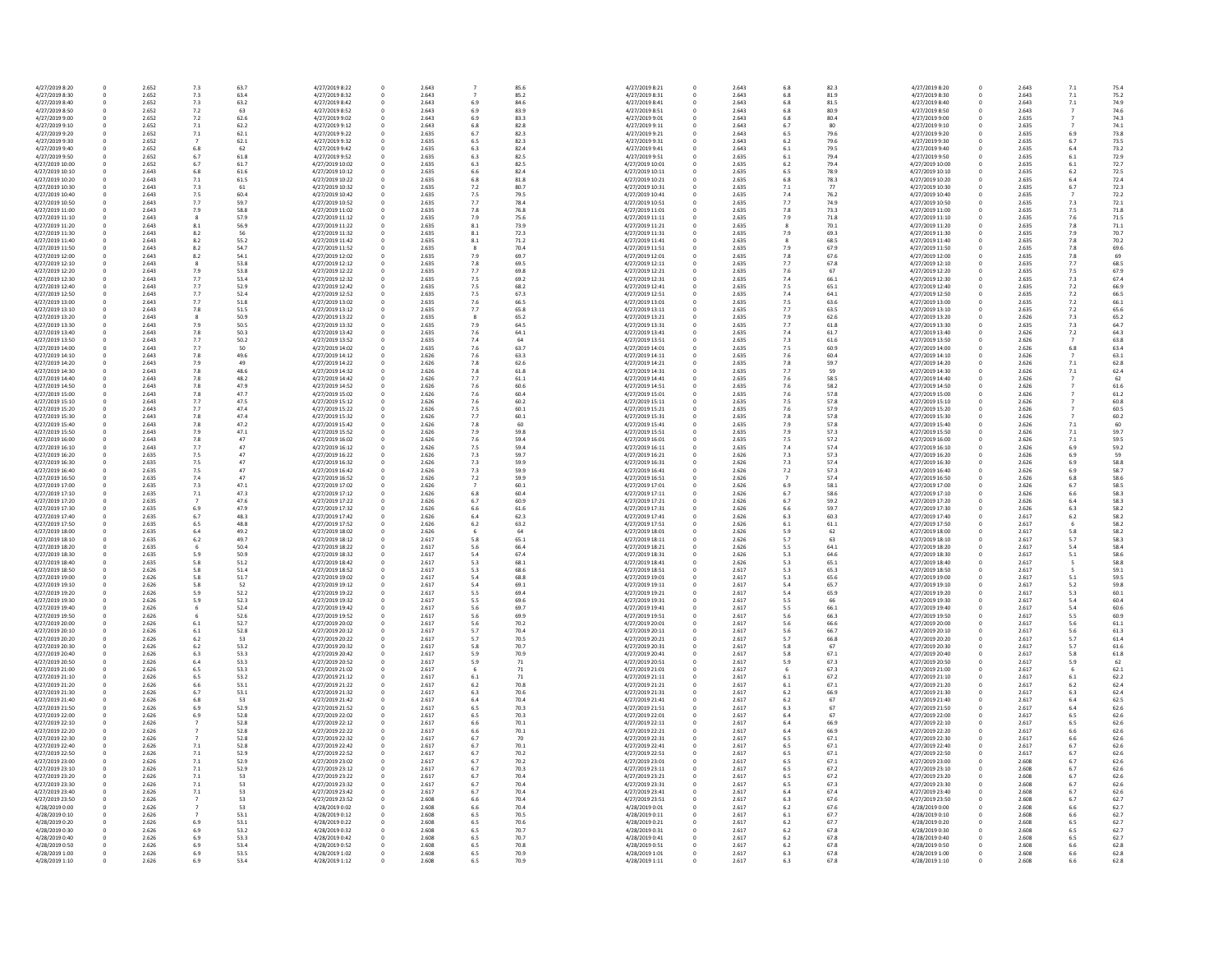| 4/28/2019 1:20  | 0           | 2.626 | 6.9  | 53.4 | 4/28/2019 1:22  | 0           | 2.608 | 6.5   | 70.9 | 4/28/2019 1:21  |
|-----------------|-------------|-------|------|------|-----------------|-------------|-------|-------|------|-----------------|
| 4/28/2019 1:30  | 0           | 2.626 | 6.9  | 53.5 | 4/28/2019 1:32  | 0           | 2.608 | 6.5   | 70.8 | 4/28/2019 1:31  |
| 4/28/2019 1:40  | 0           | 2.626 | 6.9  | 53.5 | 4/28/2019 1:42  |             | 2.608 | 6.5   | 70.9 | 4/28/2019 1:41  |
| 4/28/2019 1:50  | 0           | 2.626 | 6.9  | 53.4 | 4/28/2019 1:52  |             | 2.608 | 6.6   | 70.9 | 4/28/2019 1:51  |
| 4/28/2019 2:00  | 0           | 2.626 |      | 53.3 | 4/28/2019 2:02  |             | 2.608 | 6.6   | 70.8 | 4/28/2019 2:01  |
| 4/28/2019 2:10  | 0           | 2.626 |      | 53.1 | 4/28/2019 2:12  |             | 2.608 | 6.6   | 70.5 | 4/28/2019 2:11  |
| 4/28/2019 2:20  | 0           | 2.626 |      | 52.9 | 4/28/2019 2:22  |             | 2.608 | 6.6   | 70.2 | 4/28/2019 2:21  |
| 4/28/2019 2:30  | 0           | 2.626 |      | 52.8 | 4/28/2019 2:32  |             | 2.608 | 6.6   | 70   | 4/28/2019 2:31  |
| 4/28/2019 2:40  | 0           | 2.626 |      | 52.7 | 4/28/2019 2:42  |             | 2.608 | 6.6   | 69.7 | 4/28/2019 2:41  |
| 4/28/2019 2:50  | 0           | 2.617 |      | 52.6 | 4/28/2019 2:52  |             | 2.608 | 6.7   | 69.5 | 4/28/2019 2:51  |
| 4/28/2019 3:00  |             | 2.617 |      | 52.5 | 4/28/2019 3:02  |             | 2.608 | 6.6   | 69.4 | 4/28/2019 3:01  |
|                 | 0           |       |      |      |                 |             |       |       |      |                 |
| 4/28/2019 3:10  | 0           | 2.617 |      | 52.4 | 4/28/2019 3:12  |             | 2.608 | 6.6   | 69.2 | 4/28/2019 3:11  |
| 4/28/2019 3:20  | 0           | 2.617 |      | 52.4 | 4/28/2019 3:22  |             | 2.608 | 6.6   | 69.2 | 4/28/2019 3:21  |
| 4/28/2019 3:30  | 0           | 2.617 |      | 52.3 | 4/28/2019 3:32  |             | 2.608 | 6.6   | 69.1 | 4/28/2019 3:31  |
| 4/28/2019 3:40  | 0           | 2.617 |      | 52.3 | 4/28/2019 3:42  |             | 2.608 | 6.6   | 69   | 4/28/2019 3:41  |
| 4/28/2019 3:50  | 0           | 2.617 |      | 52.2 | 4/28/2019 3:52  |             | 2.608 | 6.6   | 68.9 | 4/28/2019 3:51  |
| 4/28/2019 4:00  | 0           | 2.617 | 6.9  | 52.1 | 4/28/2019 4:02  |             | 2.608 | 6.5   | 68.8 | 4/28/2019 4:01  |
| 4/28/2019 4:10  | 0           | 2.617 | 6.9  | 52   | 4/28/2019 4:12  |             | 2.608 | 6.5   | 68.7 | 4/28/2019 4:11  |
| 4/28/2019 4:20  | 0           | 2.617 | 6.9  | 51.9 | 4/28/2019 4:22  |             | 2.608 | 6.4   | 68.7 | 4/28/2019 4:21  |
| 4/28/2019 4:30  | 0           | 2.617 | 6.8  | 52   | 4/28/2019 4:32  |             | 2.608 | 6.4   | 68.8 | 4/28/2019 4:31  |
| 4/28/2019 4:40  | 0           | 2.617 | 6.8  | 52   | 4/28/2019 4:42  |             | 2.608 | 6.3   | 68.8 | 4/28/2019 4:41  |
| 4/28/2019 4:50  | 0           | 2.617 | 6.7  | 52.1 | 4/28/2019 4:52  |             | 2.608 | $6.2$ | 68.9 | 4/28/2019 4:51  |
| 4/28/2019 5:00  | 0           | 2.617 | 6.6  | 52.2 | 4/28/2019 5:02  |             | 2.608 | 6     | 68.9 | 4/28/2019 5:01  |
| 4/28/2019 5:10  | 0           | 2.617 | 6.4  | 52.4 | 4/28/2019 5:12  |             | 2.608 | 5.9   | 69.3 | 4/28/2019 5:11  |
| 4/28/2019 5:20  | 0           | 2.617 | 6.3  | 52.9 | 4/28/2019 5:22  |             | 2.608 | 5.7   | 70   | 4/28/2019 5:21  |
| 4/28/2019 5:30  | 0           | 2.617 | 6.1  | 53.6 | 4/28/2019 5:32  |             | 2.608 | 5.5   | 70.3 | 4/28/2019 5:31  |
| 4/28/2019 5:40  | 0           | 2.617 |      | 54.1 | 4/28/2019 5:42  | 0           | 2.608 | 5.5   | 70.9 | 4/28/2019 5:41  |
|                 |             |       | 6    |      |                 |             |       |       |      |                 |
| 4/28/2019 5:50  | 0           | 2.617 | 5.9  | 54.3 | 4/28/2019 5:52  |             | 2.608 | 5.5   | 71.4 | 4/28/2019 5:51  |
| 4/28/2019 6:00  | 0           | 2.617 | 5.8  | 54.7 | 4/28/2019 6:02  |             | 2.6   | 5.5   | 72   | 4/28/2019 6:01  |
| 4/28/2019 6:10  | 0           | 2.617 | 5.8  | 54.9 | 4/28/2019 6:12  |             | 2.6   | 5.5   | 72.6 | 4/28/2019 6:11  |
| 4/28/2019 6:20  | 0           | 2.617 | 5.7  | 55.1 | 4/28/2019 6:22  |             | 2.6   | 5.5   | 73   | 4/28/2019 6:21  |
| 4/28/2019 6:30  | 0           | 2.617 | 5.8  | 55.1 | 4/28/2019 6:32  | 0           | 2.6   | 5.5   | 73.2 | 4/28/2019 6:31  |
| 4/28/2019 6:40  | 0           | 2.617 | 5.8  | 55   | 4/28/2019 6:42  |             | 2.6   | 5.6   | 73.5 | 4/28/2019 6:41  |
| 4/28/2019 6:50  | 0           | 2.608 | 5.9  | 55.1 | 4/28/2019 6:52  |             | 2.6   | 5.6   | 73.8 | 4/28/2019 6:51  |
| 4/28/2019 7:00  | 0           | 2.608 |      | 55.4 | 4/28/2019 7:02  |             | 2.6   | 5.7   | 74.1 | 4/28/2019 7:01  |
| 4/28/2019 7:10  | 0           | 2.608 | 6.1  | 55.7 | 4/28/2019 7:12  |             | 2.6   | 5.8   | 74.6 | 4/28/2019 7:11  |
| 4/28/2019 7:20  |             | 2.608 | 6.1  | 56.1 | 4/28/2019 7:22  |             | 2.6   | 5.8   | 75.2 | 4/28/2019 7:21  |
| 4/28/2019 7:30  | 0           | 2.608 | 6.2  | 56.2 | 4/28/2019 7:32  |             | 2.6   | 6     | 75.4 | 4/28/2019 7:31  |
| 4/28/2019 7:40  | 0           | 2.608 | 6.4  | 56.3 | 4/28/2019 7:42  |             | 2.6   | 6.1   | 75.4 | 4/28/2019 7:41  |
| 4/28/2019 7:50  |             | 2.608 | 6.5  | 56.6 | 4/28/2019 7:52  |             | 2.6   | 6.3   | 75.4 | 4/28/2019 7:51  |
| 4/28/2019 8:00  |             | 2.608 | 6.7  | 56.5 | 4/28/2019 8:02  |             | 2.6   | 6.6   | 75.3 | 4/28/2019 8:01  |
|                 | 0           |       |      |      |                 |             |       |       |      |                 |
| 4/28/2019 8:10  |             | 2.608 | 6.9  | 56.2 | 4/28/2019 8:12  |             | 2.6   | 6.9   | 74.7 | 4/28/2019 8:11  |
| 4/28/2019 8:20  |             | 2.617 | 7.1  | 55.8 | 4/28/2019 8:22  |             | 2.6   | 7.2   | 74.1 | 4/28/2019 8:21  |
| 4/28/2019 8:30  | 0           | 2.608 | 7.3  | 55.6 | 4/28/2019 8:32  |             | 2.6   | 7.4   | 73.3 | 4/28/2019 8:31  |
| 4/28/2019 8:40  | 0           | 2.617 | 7.4  | 55.3 | 4/28/2019 8:42  |             | 2.6   | 7.5   | 72.6 | 4/28/2019 8:41  |
| 4/28/2019 8:50  |             | 2.617 | 7.6  | 54.9 | 4/28/2019 8:52  |             | 2.6   | 7.7   | 71.6 | 4/28/2019 8:51  |
| 4/28/2019 9:00  | 0           | 2.617 | 7.7  | 54.6 | 4/28/2019 9:02  |             | 2.6   | 7.8   | 70.9 | 4/28/2019 9:01  |
| 4/28/2019 9:10  |             | 2.617 | 7.8  | 54.2 | 4/28/2019 9:12  |             | 2.6   | 7.8   | 70.5 | 4/28/2019 9:11  |
| 4/28/2019 9:20  | 0           | 2.617 |      | 53.8 | 4/28/2019 9:22  |             | 2.6   | 8     | 70.1 | 4/28/2019 9:21  |
| 4/28/2019 9:30  | 0           | 2.617 | 8.1  | 53.4 | 4/28/2019 9:32  |             | 2.6   | 8.2   | 69.5 | 4/28/2019 9:31  |
| 4/28/2019 9:40  | 0           | 2.617 | 8.2  | 53.1 | 4/28/2019 9:42  |             | 2.6   | 8.3   | 69   | 4/28/2019 9:41  |
| 4/28/2019 9:50  |             | 2.617 | 8.2  | 52.9 | 4/28/2019 9:52  |             | 2.6   | 8.3   | 68.6 | 4/28/2019 9:51  |
| 4/28/2019 10:00 | 0           | 2.617 | 8.2  | 52.8 | 4/28/2019 10:02 |             | 2.6   | 8.3   | 68.4 | 4/28/2019 10:01 |
| 4/28/2019 10:10 |             | 2.617 | 8.3  | 52.8 | 4/28/2019 10:12 |             | 2.6   | 8.3   | 68.5 | 4/28/2019 10:11 |
| 4/28/2019 10:20 | 0           | 2.617 | 8.3  | 52.7 | 4/28/2019 10:22 |             | 2.6   | 8.4   | 68.6 | 4/28/2019 10:21 |
| 4/28/2019 10:30 |             | 2.617 |      |      | 4/28/2019 10:32 |             |       |       |      |                 |
|                 | 0           |       | 8.4  | 52.6 |                 |             | 2.6   | 8.5   | 68.4 | 4/28/2019 10:31 |
| 4/28/2019 10:40 | 0           | 2.617 | 8.5  | 52.4 | 4/28/2019 10:42 |             | 2.6   | 8.6   | 68   | 4/28/2019 10:41 |
| 4/28/2019 10:50 |             | 2.617 | 8.6  | 52.4 | 4/28/2019 10:52 |             | 2.608 | 8.7   | 67.5 | 4/28/2019 10:51 |
| 4/28/2019 11:00 |             | 2.617 | 8.6  | 52.5 | 4/28/2019 11:02 |             | 2.608 | 8.7   | 67.4 | 4/28/2019 11:01 |
| 4/28/2019 11:10 |             | 2.617 | 8.7  | 52.6 | 4/28/2019 11:12 |             | 2.608 | 8.8   | 68   | 4/28/2019 11:11 |
| 4/28/2019 11:20 |             | 2.617 | 8.7  | 52.7 | 4/28/2019 11:22 |             | 2.608 | 8.8   | 68.3 | 4/28/2019 11:21 |
| 4/28/2019 11:30 |             | 2.617 | 8.7  | 53   | 4/28/2019 11:32 |             | 2.608 | 8.8   | 68.4 | 4/28/2019 11:31 |
| 4/28/2019 11:40 |             | 2.617 | 8.8  | 53   | 4/28/2019 11:42 |             | 2.608 | 8.9   | 68.6 | 4/28/2019 11:41 |
| 4/28/2019 11:50 | $\mathbf 0$ | 2.617 | 8.9  | 53   | 4/28/2019 11:52 | 0           | 2.608 | 9.1   | 69.1 | 4/28/2019 11:51 |
| 4/28/2019 12:00 | 0           | 2.617 | 9    | 53   | 4/28/2019 12:02 | 0           | 2.608 | 9.2   | 69.2 | 4/28/2019 12:01 |
| 4/28/2019 12:10 | 0           | 2.617 | 8.9  | 53.1 | 4/28/2019 12:12 |             | 2.608 | 9.4   | 69.5 | 4/28/2019 12:11 |
| 4/28/2019 12:20 | 0           | 2.617 | 9.1  | 53.3 | 4/28/2019 12:22 |             | 2.608 | 9.6   | 69.5 | 4/28/2019 12:21 |
| 4/28/2019 12:30 |             | 2.617 | 9.3  | 53.3 | 4/28/2019 12:32 |             | 2.608 | 9.9   | 69.1 | 4/28/2019 12:31 |
| 4/28/2019 12:40 |             | 2.617 | 9.4  | 53.1 | 4/28/2019 12:42 |             | 2.608 | 10.1  | 68.5 | 4/28/2019 12:41 |
| 4/28/2019 12:50 | 0           | 2.617 | 9.4  | 53   | 4/28/2019 12:52 |             | 2.608 | 10.4  | 68   | 4/28/2019 12:51 |
| 4/28/2019 13:00 | 0           | 2.617 | 9.6  | 52.9 | 4/28/2019 13:02 |             | 2.608 | 10.5  | 67.6 | 4/28/2019 13:01 |
| 4/28/2019 13:10 | 0           | 2.617 | 9.8  | 52.7 | 4/28/2019 13:12 |             | 2.608 | 10.6  | 67.2 | 4/28/2019 13:11 |
| 4/28/2019 13:20 | 0           | 2.617 | 9.9  | 52.4 | 4/28/2019 13:22 |             | 2.608 | 10.7  | 66.8 | 4/28/2019 13:21 |
| 4/28/2019 13:30 |             | 2.617 | 9.9  | 52.4 | 4/28/2019 13:32 |             | 2.608 | 10.7  | 66.5 | 4/28/2019 13:31 |
| 4/28/2019 13:40 |             | 2.617 | 10   | 52.4 | 4/28/2019 13:42 |             | 2.608 | 10.6  | 66.3 | 4/28/2019 13:41 |
| 4/28/2019 13:50 | 0           | 2.617 | 10   | 52.2 | 4/28/2019 13:52 |             | 2.608 | 10.4  | 66.2 | 4/28/2019 13:51 |
| 4/28/2019 14:00 | 0           | 2.617 | 9.8  | 52.1 | 4/28/2019 14:02 |             | 2.608 | 10.2  | 66.2 | 4/28/2019 14:01 |
|                 |             |       |      |      |                 |             |       |       |      |                 |
| 4/28/2019 14:10 |             | 2.617 | 9.7  | 52.2 | 4/28/2019 14:12 |             | 2.608 | 10.1  | 66.6 | 4/28/2019 14:11 |
| 4/28/2019 14:20 | 0           | 2.617 | 9.7  | 52.5 | 4/28/2019 14:22 |             | 2.608 | 10    | 67.4 | 4/28/2019 14:21 |
| 4/28/2019 14:30 |             | 2.617 | 9.6  | 52.9 | 4/28/2019 14:32 |             | 2.608 | 9.9   | 67.6 | 4/28/2019 14:31 |
| 4/28/2019 14:40 | 0           | 2.617 | 9.5  | 53.2 | 4/28/2019 14:42 |             | 2.608 | 9.8   | 68.2 | 4/28/2019 14:41 |
| 4/28/2019 14:50 | 0           | 2.617 | 9.4  | 53.5 | 4/28/2019 14:52 |             | 2.608 | 9.7   | 69.3 | 4/28/2019 14:51 |
| 4/28/2019 15:00 | 0           | 2.617 | 9.4  | 54.2 | 4/28/2019 15:02 |             | 2.608 | 9.5   | 70.2 | 4/28/2019 15:01 |
| 4/28/2019 15:10 | 0           | 2.617 | 9.3  | 55.1 | 4/28/2019 15:12 |             | 2.608 | 9.4   | 71.2 | 4/28/2019 15:11 |
| 4/28/2019 15:20 | 0           | 2.617 | 9.3  | 55.6 | 4/28/2019 15:22 |             | 2.608 | 9.4   | 72   | 4/28/2019 15:21 |
| 4/28/2019 15:30 |             | 2.617 | 9.3  | 55.9 | 4/28/2019 15:32 |             | 2.608 | 9.4   | 72.8 | 4/28/2019 15:31 |
| 4/28/2019 15:40 | 0           | 2.617 | 9.2  | 56.3 | 4/28/2019 15:42 |             | 2.608 | 9.4   | 73.1 | 4/28/2019 15:41 |
| 4/28/2019 15:50 | 0           | 2.617 | 9.2  | 56.3 | 4/28/2019 15:52 |             | 2.608 | 9.4   | 73   | 4/28/2019 15:51 |
| 4/28/2019 16:00 | 0           | 2.617 | 9.2  | 56.4 | 4/28/2019 16:02 |             | 2.608 | 9.4   | 73.4 | 4/28/2019 16:01 |
| 4/28/2019 16:10 | 0           | 2.617 | 9.2  | 56.8 | 4/28/2019 16:12 |             | 2.608 | 9.4   | 73.8 | 4/28/2019 16:11 |
| 4/28/2019 16:20 | 0           | 2.617 | 9.2  | 57.3 | 4/28/2019 16:22 |             | 2.608 | 9.4   | 74.2 | 4/28/2019 16:21 |
| 4/28/2019 16:30 |             | 2.617 | 9.2  | 57.5 | 4/28/2019 16:32 |             | 2.608 | 9.4   | 74.6 | 4/28/2019 16:31 |
|                 |             |       | 9.2  |      |                 |             |       |       |      |                 |
| 4/28/2019 16:40 | 0           | 2.617 |      | 57.8 | 4/28/2019 16:42 |             | 2.608 | 9.4   | 75   | 4/28/2019 16:41 |
| 4/28/2019 16:50 | 0           | 2.617 | 9.2  | 58.3 | 4/28/2019 16:52 |             | 2.608 | 9.3   | 75.8 | 4/28/2019 16:51 |
| 4/28/2019 17:00 | 0           | 2.617 | 9.1  | 58.8 | 4/28/2019 17:02 | 0           | 2.608 | 9.2   | 77   | 4/28/2019 17:01 |
| 4/28/2019 17:10 | $\mathbf 0$ | 2.617 | 9.2  | 59.1 | 4/28/2019 17:12 | $\mathbf 0$ | 2.608 | 9.1   | 77.7 | 4/28/2019 17:11 |
| 4/28/2019 17:20 | 0           | 2.617 | 9.3  | 59.1 | 4/28/2019 17:22 | 0           | 2.608 | 9.4   | 78   | 4/28/2019 17:21 |
| 4/28/2019 17:30 | 0           | 2.617 | 9.6  | 58.9 | 4/28/2019 17:32 |             | 2.608 | 9.7   | 77.6 | 4/28/2019 17:31 |
| 4/28/2019 17:40 | 0           | 2.617 | 9.9  | 58.2 | 4/28/2019 17:42 |             | 2.608 | 10    | 76.4 | 4/28/2019 17:41 |
| 4/28/2019 17:50 | 0           | 2.617 | 10.1 | 57.4 | 4/28/2019 17:52 |             | 2.608 | 10.2  | 74.9 | 4/28/2019 17:51 |
| 4/28/2019 18:00 | 0           | 2.617 | 10.2 | 56.5 | 4/28/2019 18:02 |             | 2.608 | 10.3  | 73.4 | 4/28/2019 18:01 |
| 4/28/2019 18:10 | 0           | 2.617 | 10.3 | 55.7 | 4/28/2019 18:12 | 0           | 2.608 | 10.2  | 72.2 | 4/28/2019 18:11 |

| .5             | 70.9 | 4/28/2019 1:21  | 0         | 2.617 | 6.3   | 67.7 | 4/28/2019 1:20                     |
|----------------|------|-----------------|-----------|-------|-------|------|------------------------------------|
| 5.5            | 70.8 | 4/28/2019 1:31  | 0         | 2.617 | 6.3   | 67.8 | 4/28/2019 1:30                     |
| 5.5            | 70.9 | 4/28/2019 1:41  | 0         | 2.617 | 6.3   | 67.7 | 4/28/2019 1:40                     |
|                | 70.9 | 4/28/2019 1:51  | 0         | 2.608 | 6.4   | 67.7 | 4/28/2019 1:50                     |
| i.6            |      |                 |           |       |       |      |                                    |
| .6             | 70.8 | 4/28/2019 2:01  | 0         | 2.617 | 6.4   | 67.6 | 4/28/2019 2:00                     |
| .6             | 70.5 | 4/28/2019 2:11  | 0         | 2.608 | $6.4$ | 67.4 | 4/28/2019 2:10                     |
| i.6            | 70.2 | 4/28/2019 2:21  | 0         | 2.608 | 6.4   | 67   | 4/28/2019 2:20                     |
| .6             | 70   | 4/28/2019 2:31  | 0         | 2.608 | 6.4   | 66.8 | 4/28/2019 2:30                     |
| .6             | 69.7 | 4/28/2019 2:41  | 0         | 2.608 | 6.4   | 66.7 | 4/28/2019 2:40                     |
| .7             | 69.5 | 4/28/2019 2:51  | 0         | 2.608 | 6.5   | 66.5 | 4/28/2019 2:50                     |
| .6             | 69.4 | 4/28/2019 3:01  | 0         | 2.608 | 6.5   | 66.5 | 4/28/2019 3:00                     |
| .6             | 69.2 | 4/28/2019 3:11  | 0         | 2.608 | 6.4   | 66.3 | 4/28/2019 3:10                     |
| .6             | 69.2 | 4/28/2019 3:21  | 0         | 2.608 | 6.4   | 66.4 | 4/28/2019 3:20                     |
| .6             | 69.1 | 4/28/2019 3:31  | 0         | 2.608 | 6.4   | 66.4 | 4/28/2019 3:30                     |
| .6             | 69   | 4/28/2019 3:41  | 0         | 2.608 | 6.4   | 66.2 | 4/28/2019 3:40                     |
| .6             | 68.9 | 4/28/2019 3:51  | 0         | 2.608 | 6.4   | 66.4 | 4/28/2019 3:50                     |
| 5.5            | 68.8 | 4/28/2019 4:01  | 0         | 2.608 | 6.3   | 66.2 | 4/28/2019 4:00                     |
| 5.5            | 68.7 | 4/28/2019 4:11  | 0         | 2.608 | $6.2$ | 66.1 | 4/28/2019 4:10                     |
| i.4            | 68.7 | 4/28/2019 4:21  | 0         | 2.608 | $6.2$ | 66.1 | 4/28/2019 4:20                     |
| i.4            | 68.8 | 4/28/2019 4:31  | 0         | 2.608 | 6.1   | 66.2 | 4/28/2019 4:30                     |
| .3             | 68.8 | 4/28/2019 4:41  | 0         | 2.608 | 6     | 66.1 | 4/28/2019 4:40                     |
| .2             | 68.9 | 4/28/2019 4:51  | 0         | 2.608 | 5.9   | 65.9 | 4/28/2019 4:50                     |
| 6              | 68.9 | 4/28/2019 5:01  | 0         | 2.608 | 5.7   | 65.9 | 4/28/2019 5:00                     |
| و.             | 69.3 | 4/28/2019 5:11  | 0         | 2.608 | 5.6   | 66.5 | 4/28/2019 5:10                     |
| .7             | 70   | 4/28/2019 5:21  | 0         | 2.608 | 5.3   | 66.8 | 4/28/2019 5:20                     |
|                | 70.3 | 4/28/2019 5:31  |           | 2.608 | 5.2   | 67.8 | 4/28/2019 5:30                     |
| .5             |      |                 | 0         |       |       |      |                                    |
| $.5\,$         | 70.9 | 4/28/2019 5:41  | 0         | 2.608 | 5.2   | 68.3 | 4/28/2019 5:40                     |
| $.5\,$         | 71.4 | 4/28/2019 5:51  | 0         | 2.608 | 5.2   | 68.6 | 4/28/2019 5:50                     |
| $.5\,$         | 72   | 4/28/2019 6:01  | 0         | 2.608 | 5.2   | 69   | 4/28/2019 6:00                     |
| $.5\,$         | 72.6 | 4/28/2019 6:11  | 0         | 2.608 | 5.2   | 69.6 | 4/28/2019 6:10                     |
| $.5\,$         | 73   | 4/28/2019 6:21  | 0         | 2.608 | 5.3   | 69.7 | 4/28/2019 6:20                     |
| $.5\,$         | 73.2 | 4/28/2019 6:31  | 0         | 2.608 | 5.3   | 69.9 | 4/28/2019 6:30                     |
| .6             | 73.5 | 4/28/2019 6:41  | 0         | 2.608 | 5.4   | 70.2 | 4/28/2019 6:40                     |
| 6.             | 73.8 | 4/28/2019 6:51  | 0         | 2.6   | 5.5   | 70.5 | 4/28/2019 6:50                     |
| .7             | 74.1 | 4/28/2019 7:01  | $\pmb{0}$ | 2.6   | 5.6   | 70.7 | 4/28/2019 7:00                     |
| .8             | 74.6 | 4/28/2019 7:11  | 0         | 2.6   | 5.7   | 70.6 | 4/28/2019 7:10                     |
| .8             | 75.2 | 4/28/2019 7:21  | 0         | 2.6   | 5.8   | 70.6 | 4/28/2019 7:20                     |
| 6              | 75.4 | 4/28/2019 7:31  | $\pmb{0}$ | 2.6   | 5.9   | 70.6 | 4/28/2019 7:30                     |
| ,1             | 75.4 | 4/28/2019 7:41  | 0         | 2.6   | 6.2   | 70.3 | 4/28/2019 7:40                     |
| .3             | 75.4 | 4/28/2019 7:51  | 0         | 2.6   | 6.4   | 70.5 | 4/28/2019 7:50                     |
| i.6            | 75.3 | 4/28/2019 8:01  | $\pmb{0}$ | 2.608 | 6.7   | 70.4 | 4/28/2019 8:00                     |
| i.9            | 74.7 | 4/28/2019 8:11  | 0         | 2.608 | 7.1   | 69.4 | 4/28/2019 8:10                     |
| $^{\prime}$ .2 | 74.1 | 4/28/2019 8:21  | 0         | 2.608 | 7.4   | 68.6 | 4/28/2019 8:20                     |
| $^{\prime}.4$  | 73.3 | 4/28/2019 8:31  | $\pmb{0}$ | 2.608 | 7.5   | 67.7 | 4/28/2019 8:30                     |
| .5             | 72.6 | 4/28/2019 8:41  | 0         | 2.608 | 7.7   | 67   | 4/28/2019 8:40                     |
| .7             | 71.6 | 4/28/2019 8:51  | 0         | 2.608 | 7.8   | 66.4 | 4/28/2019 8:50                     |
| $^{\prime}.8$  | 70.9 | 4/28/2019 9:01  | $\pmb{0}$ | 2.608 | 7.9   | 65.8 | 4/28/2019 9:00                     |
| $^{\prime}.8$  | 70.5 | 4/28/2019 9:11  | 0         | 2.608 | 8.1   | 65.2 | 4/28/2019 9:10                     |
| 8              | 70.1 | 4/28/2019 9:21  | 0         | 2.608 | 8.3   | 64.7 | 4/28/2019 9:20                     |
|                |      |                 |           |       |       |      |                                    |
| .2             | 69.5 | 4/28/2019 9:31  | 0         | 2.608 | 8.4   | 64.2 | 4/28/2019 9:30                     |
| 3.3            | 69   | 4/28/2019 9:41  | 0         | 2.608 | 8.5   | 64.1 | 4/28/2019 9:40                     |
| 3.3            | 68.6 | 4/28/2019 9:51  | 0         | 2.608 | 8.5   | 63.9 | 4/28/2019 9:50                     |
| 3.3            | 68.4 | 4/28/2019 10:01 | 0         | 2.608 | 8.5   | 63.9 | 4/28/2019 10:00                    |
| 3.3            | 68.5 | 4/28/2019 10:11 | 0         | 2.608 | 8.4   | 64   | 4/28/2019 10:10                    |
| 4.ג            | 68.6 | 4/28/2019 10:21 | 0         | 2.608 | 8.5   | 63.9 | 4/28/2019 10:20                    |
| .5             | 68.4 | 4/28/2019 10:31 | 0         | 2.608 | 8.7   | 63.5 | 4/28/2019 10:30                    |
| .6             | 68   | 4/28/2019 10:41 | 0         | 2.608 | 8.9   | 63.4 | 4/28/2019 10:40                    |
| .7             | 67.5 | 4/28/2019 10:51 | 0         | 2.608 | 9     | 62.9 | 4/28/2019 10:50                    |
| .7             | 67.4 | 4/28/2019 11:01 | 0         | 2.608 | 8.9   | 63.1 | 4/28/2019 11:00                    |
| 8.3            | 68   | 4/28/2019 11:11 | 0         | 2.608 | 8.9   | 63.3 | 4/28/2019 11:10                    |
| .8             | 68.3 | 4/28/2019 11:21 | 0         | 2.608 | 8.8   | 63.5 | 4/28/2019 11:20                    |
| .8             | 68.4 | 4/28/2019 11:31 | 0         | 2.608 | 8.8   | 63.6 | 4/28/2019 11:30                    |
| و.;            | 68.6 | 4/28/2019 11:41 | 0         | 2.608 | 9     | 63.8 | 4/28/2019 11:40                    |
| $.1\,$         | 69.1 | 4/28/2019 11:51 | 0         | 2.608 | 9.3   | 64.3 | 4/28/2019 11:50                    |
| $2 \cdot$      | 69.2 | 4/28/2019 12:01 | 0         | 2.608 | 9.4   | 64.4 | 4/28/2019 12:00                    |
| .4             | 69.5 | 4/28/2019 12:11 | 0         | 2.608 | 9.6   | 64.4 | 4/28/2019 12:10                    |
| 0.6            | 69.5 | 4/28/2019 12:21 | 0         | 2.608 | 9.9   | 64.1 | 4/28/2019 12:20                    |
| و.             | 69.1 | 4/28/2019 12:31 | 0         | 2.608 | 10.1  | 64.2 | 4/28/2019 12:30                    |
| 0.1            | 68.5 | 4/28/2019 12:41 | 0         | 2.608 | 10.6  | 63.4 | 4/28/2019 12:40                    |
| 0.4            | 68   | 4/28/2019 12:51 | 0         | 2.608 | 10.9  | 62.4 | 4/28/2019 12:50                    |
| 0.5            | 67.6 | 4/28/2019 13:01 | 0         | 2.608 | 11    | 61.9 | 4/28/2019 13:00                    |
| 0.6            | 67.2 | 4/28/2019 13:11 | 0         | 2.617 | 11.2  | 61.8 | 4/28/2019 13:10                    |
| 0.7            | 66.8 | 4/28/2019 13:21 | 0         | 2.617 | 11.3  | 61.3 | 4/28/2019 13:20                    |
| 0.7            | 66.5 | 4/28/2019 13:31 | 0         | 2.617 | 11.2  | 60.9 | 4/28/2019 13:30                    |
| 0.6            | 66.3 | 4/28/2019 13:41 | 0         | 2.617 | 10.9  | 60.7 | 4/28/2019 13:40                    |
| 0.4            | 66.2 | 4/28/2019 13:51 | $\pmb{0}$ | 2.617 | 10.6  | 60.8 | 4/28/2019 13:50                    |
| 0.2            | 66.2 | 4/28/2019 14:01 | 0         | 2.617 | 10.4  | 61   | 4/28/2019 14:00                    |
| 0.1            | 66.6 | 4/28/2019 14:11 | 0         | 2.617 | 10.2  | 61.6 | 4/28/2019 14:10                    |
| LO.            | 67.4 | 4/28/2019 14:21 | 0         | 2.617 | 10.1  | 62   | 4/28/2019 14:20                    |
| و.             | 67.6 | 4/28/2019 14:31 | 0         | 2.617 | 10    | 62.8 | 4/28/2019 14:30                    |
| 8.۱            | 68.2 | 4/28/2019 14:41 | 0         | 2.617 | 9.9   | 63.8 | 4/28/2019 14:40                    |
| .7             | 69.3 | 4/28/2019 14:51 | 0         | 2.617 | 9.8   | 65   | 4/28/2019 14:50                    |
| $.5\,$         | 70.2 | 4/28/2019 15:01 | 0         | 2.617 | 9.7   | 66   | 4/28/2019 15:00                    |
| .4             | 71.2 | 4/28/2019 15:11 | 0         | 2.608 | 9.7   | 66.7 | 4/28/2019 15:10                    |
|                | 72   | 4/28/2019 15:21 | 0         | 2.617 | 9.7   | 67.1 | 4/28/2019 15:20                    |
| .4             |      |                 |           |       |       |      |                                    |
| .4             | 72.8 | 4/28/2019 15:31 | 0         | 2.608 | 9.7   | 67.6 | 4/28/2019 15:30                    |
| .4             | 73.1 | 4/28/2019 15:41 | 0         | 2.608 | 9.6   | 67.6 | 4/28/2019 15:40                    |
| .4             | 73   | 4/28/2019 15:51 | 0         | 2.608 | 9.6   | 67.3 | 4/28/2019 15:50                    |
| .4             | 73.4 | 4/28/2019 16:01 | 0         | 2.608 | 9.6   | 68   | 4/28/2019 16:00                    |
| .4             | 73.8 | 4/28/2019 16:11 | 0         | 2.608 | 9.6   | 68.4 | 4/28/2019 16:10                    |
| .4             | 74.2 | 4/28/2019 16:21 | 0         | 2.608 | 9.6   | 68.9 | 4/28/2019 16:20                    |
| .4             | 74.6 | 4/28/2019 16:31 | 0         | 2.608 | 9.5   | 69.3 | 4/28/2019 16:30                    |
| .4             | 75   | 4/28/2019 16:41 | 0         | 2.608 | 9.5   | 70.4 | 4/28/2019 16:40                    |
| .3             | 75.8 | 4/28/2019 16:51 | 0         | 2.608 | 9.4   | 71.6 | 4/28/2019 16:50                    |
| .2             | 77   | 4/28/2019 17:01 | 0         | 2.608 | 9.3   | 72.7 | 4/28/2019 17:00                    |
| 1.1            | 77.7 | 4/28/2019 17:11 | 0         | 2.608 | 9.5   | 73.3 | 4/28/2019 17:10                    |
| .4             | 78   | 4/28/2019 17:21 | 0         | 2.608 | 9.9   | 73.1 | 4/28/2019 17:20                    |
| .7             | 77.6 | 4/28/2019 17:31 | 0         | 2.608 | 10.4  | 72   | 4/28/2019 17:30                    |
|                |      |                 |           |       |       |      |                                    |
| LO.            | 76.4 | 4/28/2019 17:41 | 0         | 2.608 | 10.7  | 70.4 | 4/28/2019 17:40                    |
| 0.2            | 74.9 | 4/28/2019 17:51 | 0         | 2.608 | 11    | 68.5 | 4/28/2019 17:50                    |
| 0.3            | 73.4 | 4/28/2019 18:01 | 0         | 2.617 | 11.1  | 67   | 4/28/2019 18:00<br>4/28/2019 18:10 |

| 0      | 2.608          | 6.6            | 62.9         |
|--------|----------------|----------------|--------------|
| 0      | 2.608          | 6.6            | 62.9         |
| 0      | 2.608          | 6.6            | 62.9         |
| 0      | 2.608          | 6.7            | 62.9         |
| 0      | 2.608          | 6.7            | 62.9         |
| 0      | 2.608          | 6.7            | 62.9         |
| 0      | 2.608          | 6.7            | 62.9         |
| 0      | 2.608          | 6.7            | 62.8         |
| 0      | 2.608          | 6.7            | 62.8         |
| 0      | 2.608          | 6.7            | 62.8         |
| 0      | 2.608          | 6.7            | 62.7         |
| 0      | 2.608          | 6.7            | 62.6         |
| 0      | 2.608          | 6.6            | 62.5         |
| 0      | 2.608          | 6.6            | 62.5         |
| 0      | 2.608          | 6.6            | 62.4         |
| 0      | 2.608          | 6.6            | 62.4         |
| 0      | 2.608          | 6.5            | 62.3         |
| 0      | 2.608          | 6.5            | 62.3         |
| 0      | 2.608          | 6.5            | 62.2         |
| 0      | 2.608          | 6.4            | 62.2         |
| 0      | 2.608          | 6.4            | 62.1         |
| 0      | 2.608          | 6.3            | 62           |
| 0      | 2.608          | 6.2            | 62           |
| 0      | 2.608          | 6.1            | 62           |
| 0      | 2.608          | 6              | 61.9         |
| 0      | 2.6            | 5.8            | 61.8         |
| 0      | 2.6            | 5.8<br>5.7     | 61.8         |
| 0<br>0 | 2.6<br>2.6     | 5.7            | 61.8<br>61.9 |
| 0      | 2.6            | 5.7            | 62           |
| 0      | 2.6            | 5.7            | 62           |
| 0      | 2.6            | 5.7            | 62.1         |
| 0      | 2.6            | 5.7            | 62.2         |
| 0      | 2.6            | 5.7            | 62.3         |
| 0      | 2.6            | 5.8            | 62.4         |
| 0      | 2.6            | 5.8            | 62.5         |
| 0      | 2.6            | 5.9            | 62.7         |
| 0      | 2.6            | 6              | 62.8         |
| 0      | 2.6            | 6.1            | 62.9         |
| 0      | 2.6            | 6.2            | 63.1         |
| 0      | 2.6            | 6.4            | 63.3         |
| 0      | 2.6            | 6.7            | 63.4         |
| 0      | 2.6            | 6.9            | 63.5         |
| 0      | 2.6            | $\overline{7}$ | 63.6         |
| 0      | 2.6            | 7.2            | 63.7         |
| 0      | 2.6            | 7.3            | 63.6         |
| 0      | 2.6            | 7.4            | 63.5         |
| 0      | 2.6            | 7.5            | 63.4         |
| 0      | 2.6            | 7.6            | 63.4         |
| 0      | 2.6            | 7.8            | 63.3         |
| 0      | 2.6            | 7.9            | 63.2         |
| 0      | 2.6            | 7.9            | 63.1         |
| 0      | 2.6            | 7.9            | 63           |
| 0      | 2.6            | 7.9            | 62.9         |
| 0      | 2.6            | 8              | 62.9         |
| 0      | 2.6            | 8              | 62.8         |
| 0      | 2.6            | 8.1            | 62.8         |
| 0      | 2.6            | 8.2            | 62.7         |
| 0      | 2.6            | 8.2            | 62.6         |
| 0      | 2.6            | 8.3            | 62.6         |
| 0      | 2.6            | 8.3            | 62.6         |
| 0      | 2.6            | 8.3            | 62.5         |
| 0      | 2.6            | 8.4            | 62.5         |
| 0      | 2.6            | 8.5            | 62.5         |
| 0      | 2.6            | 8.7            | 62.5         |
| 0      | 2.6            | 8.9            | 62.7         |
| 0      | 2.6            | 9              | 62.7         |
| 0      | 2.6            | 9.1            | 62.8         |
| 0      | 2.6            | 9.4            | 62.9         |
| 0<br>0 | 2.608<br>2.608 | 9.6<br>9.9     | 62.9<br>63   |
| 0      | 2.608          | 10             | 63           |
| 0      | 2.608          | 10             | 62.9         |
| 0      | 2.608          | 10             | 62.7         |
| 0      | 2.608          | 10             | 62.5         |
| 0      | 2.608          | 9.9            | 62.3         |
| 0      | 2.608          | 9.8            | 62.2         |
| 0      | 2.608          | 9.7            | 62           |
| 0      | 2.608          | 9.6            | 61.9         |
| 0      | 2.608          | 9.5            | 61.9         |
| 0      | 2.608          | 9.4            | 61.9         |
| 0      | 2.608          | 9.4            | 61.9         |
| 0      | 2.608          | 9.4            | 62           |
| 0      | 2.608          | 9.3            | 62.2         |
| 0      | 2.608          | 9.3            | 62.5         |
| 0      | 2.608          | 9.4            | 62.8         |
| 0      | 2.608          | 9.4            | 63.1         |
| 0      | 2.608          | 9.4            | 63.3         |
| 0      | 2.608          | 9.3            | 63.6         |
| 0      | 2.608          | 9.3            | 63.7         |
| 0      | 2.608          | 9.2            | 63.9         |
| 0      | 2.608          | 9.2            | 64.1         |
| 0      | 2.6            | 9.1            | 64.3         |
| 0      | 2.608          | 9.1            | 64.5         |
| 0      | 2.608          | 9.1            | 64.8         |
| 0      | 2.6            | 9              | 65           |
| 0      | 2.6            | 9              | 65.3         |
| 0      | 2.6            | 9.4            | 65.7         |
| 0      | 2.6            | 9.7            | 65.9         |
| 0      | 2.608          | 10.1           | 66.2         |
| 0      | 2.608          | 10.4           | 66.2         |
| 0      | 2.608          | 10.7           | 66.1         |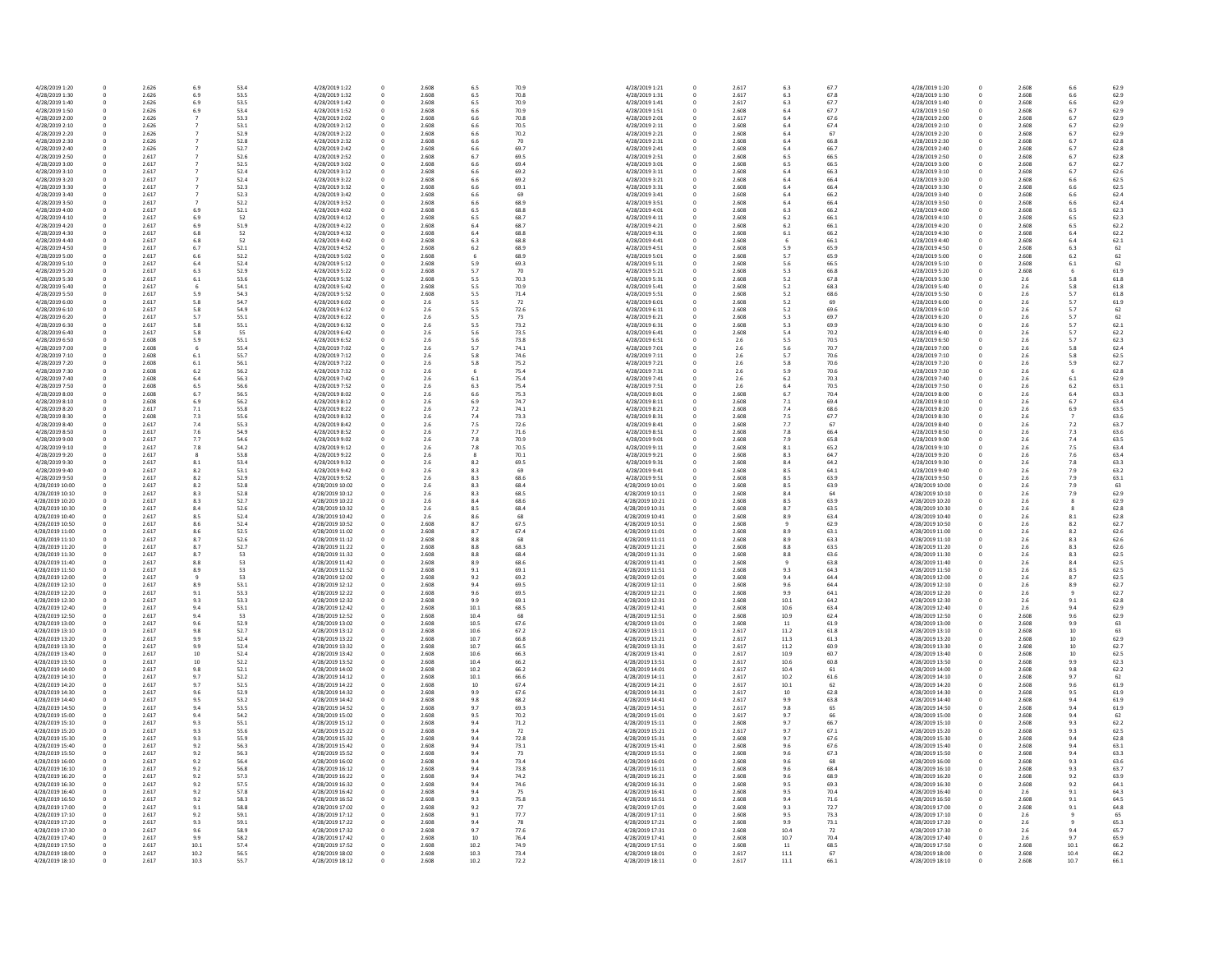| 4/28/2019 18:20 | 0 | 2.617 | 10.3 | 55.2 | 4/28/2019 18:22 | 0            | 2.608 | 10.3           | 71.5 | 4/28/2019 18:21 |
|-----------------|---|-------|------|------|-----------------|--------------|-------|----------------|------|-----------------|
| 4/28/2019 18:30 | 0 | 2.617 | 10.4 | 54.7 | 4/28/2019 18:32 | 0            | 2.608 | 10.3           | 71   | 4/28/2019 18:31 |
| 4/28/2019 18:40 | 0 | 2.617 | 10.4 | 54.3 | 4/28/2019 18:42 |              | 2.608 | 10.3           | 70.2 | 4/28/2019 18:41 |
| 4/28/2019 18:50 | 0 | 2.617 | 10.5 | 53.8 | 4/28/2019 18:52 | <sup>0</sup> | 2.608 | 10.2           | 69.6 | 4/28/2019 18:51 |
|                 |   |       |      |      |                 |              |       |                |      |                 |
| 4/28/2019 19:00 | 0 | 2.617 | 10.4 | 53.3 | 4/28/2019 19:02 |              | 2.608 | 10             | 69.2 | 4/28/2019 19:01 |
| 4/28/2019 19:10 | 0 | 2.617 | 10.2 | 53   | 4/28/2019 19:12 |              | 2.608 | 9.9            | 68.9 | 4/28/2019 19:11 |
| 4/28/2019 19:20 | 0 | 2.617 | 10.1 | 52.9 | 4/28/2019 19:22 |              | 2.608 | 9.7            | 68.6 | 4/28/2019 19:21 |
| 4/28/2019 19:30 | 0 | 2.617 | 10   | 52.7 | 4/28/2019 19:32 |              | 2.608 | 9.6            | 68.2 | 4/28/2019 19:31 |
| 4/28/2019 19:40 | 0 | 2.617 | 9.8  | 52.5 | 4/28/2019 19:42 |              | 2.608 | 9.4            | 68.1 | 4/28/2019 19:41 |
|                 |   |       |      |      |                 |              |       |                |      |                 |
| 4/28/2019 19:50 | 0 | 2.617 | 9.7  | 52.3 | 4/28/2019 19:52 | <sup>0</sup> | 2.608 | 9.3            | 68.1 | 4/28/2019 19:51 |
| 4/28/2019 20:00 | 0 | 2.617 | 9.6  | 52.2 | 4/28/2019 20:02 |              | 2.608 | 9.1            | 68.2 | 4/28/2019 20:01 |
| 4/28/2019 20:10 | 0 | 2.617 | 9.5  | 52.2 | 4/28/2019 20:12 |              | 2.608 | 8.9            | 68.3 | 4/28/2019 20:11 |
| 4/28/2019 20:20 | 0 | 2.617 | 9.4  | 52.2 | 4/28/2019 20:22 |              | 2.608 | 8.8            | 68.4 | 4/28/2019 20:21 |
| 4/28/2019 20:30 |   | 2.617 | 9.2  | 52   | 4/28/2019 20:32 |              | 2.608 | 8.7            | 68.2 | 4/28/2019 20:31 |
|                 | 0 |       |      |      |                 |              |       |                |      |                 |
| 4/28/2019 20:40 | 0 | 2.617 | 9.1  | 51.9 | 4/28/2019 20:42 |              | 2.608 | 8.5            | 68.1 | 4/28/2019 20:41 |
| 4/28/2019 20:50 | 0 | 2.617 | 9    | 51.9 | 4/28/2019 20:52 |              | 2.608 | 8.3            | 68   | 4/28/2019 20:51 |
| 4/28/2019 21:00 | 0 | 2.617 | 8.8  | 51.9 | 4/28/2019 21:02 |              | 2.608 | 8.2            | 68   | 4/28/2019 21:01 |
| 4/28/2019 21:10 | 0 | 2.617 | 8.7  | 51.7 | 4/28/2019 21:12 |              | 2.608 | 8.1            | 68   | 4/28/2019 21:11 |
| 4/28/2019 21:20 |   |       |      |      |                 |              |       |                |      |                 |
|                 | 0 | 2.617 | 8.5  | 51.6 | 4/28/2019 21:22 |              | 2.6   | 7.9            | 67.8 | 4/28/2019 21:21 |
| 4/28/2019 21:30 | 0 | 2.617 | 8.4  | 51.4 | 4/28/2019 21:32 |              | 2.6   | 7.8            | 67.6 | 4/28/2019 21:31 |
| 4/28/2019 21:40 | 0 | 2.617 | 8.2  | 51.3 | 4/28/2019 21:42 |              | 2.6   | 7.6            | 67.5 | 4/28/2019 21:41 |
| 4/28/2019 21:50 | 0 | 2.617 | 8.1  | 51.2 | 4/28/2019 21:52 |              | 2.6   | 7.5            | 67.2 | 4/28/2019 21:51 |
| 4/28/2019 22:00 | 0 | 2.617 |      | 51   | 4/28/2019 22:02 |              | 2.6   | 7.3            | 66.7 | 4/28/2019 22:01 |
| 4/28/2019 22:10 | 0 | 2.608 | 7.8  | 50.7 | 4/28/2019 22:12 |              | 2.6   | 7.2            | 66.1 | 4/28/2019 22:11 |
|                 |   |       |      |      |                 |              |       |                |      |                 |
| 4/28/2019 22:20 | 0 | 2.608 | 7.7  | 50.3 | 4/28/2019 22:22 |              | 2.6   | 7.1            | 65.7 | 4/28/2019 22:21 |
| 4/28/2019 22:30 | 0 | 2.608 | 7.5  | 50.1 | 4/28/2019 22:32 |              | 2.6   | 6.9            | 65.3 | 4/28/2019 22:31 |
| 4/28/2019 22:40 | 0 | 2.608 | 7.4  | 49.9 | 4/28/2019 22:42 |              | 2.6   | 6.7            | 65.2 | 4/28/2019 22:41 |
| 4/28/2019 22:50 | 0 | 2.608 | 7.3  | 49.9 | 4/28/2019 22:52 |              | 2.6   | 6.6            | 65.2 | 4/28/2019 22:51 |
| 4/28/2019 23:00 | 0 | 2.608 | 7.1  | 49.8 | 4/28/2019 23:02 |              | 2.6   | 6.4            | 65.2 | 4/28/2019 23:01 |
|                 |   |       |      |      |                 |              |       |                |      |                 |
| 4/28/2019 23:10 | 0 | 2.608 |      | 49.8 | 4/28/2019 23:12 |              | 2.6   | 6.2            | 65.3 | 4/28/2019 23:11 |
| 4/28/2019 23:20 | 0 | 2.608 | 6.8  | 49.9 | 4/28/2019 23:22 |              | 2.6   |                | 65.4 | 4/28/2019 23:21 |
| 4/28/2019 23:30 | 0 | 2.608 | 6.6  | 50   | 4/28/2019 23:32 | 0            | 2.6   | 5.8            | 65.7 | 4/28/2019 23:31 |
| 4/28/2019 23:40 | 0 | 2.608 | 6.4  | 50.2 | 4/28/2019 23:42 | 0            | 2.6   | 5.6            | 66.1 | 4/28/2019 23:41 |
| 4/28/2019 23:50 | 0 | 2.608 | 6.1  | 50.4 | 4/28/2019 23:52 |              | 2.591 | 5.4            | 66.5 | 4/28/2019 23:51 |
| 4/29/2019 0:00  | 0 | 2.608 | 5.9  | 50.7 | 4/29/2019 0:02  |              | 2.591 | 5.1            | 67   | 4/29/2019 0:01  |
|                 |   |       |      |      |                 |              |       |                |      |                 |
| 4/29/2019 0:10  | 0 | 2.6   | 5.6  | 51.1 | 4/29/2019 0:12  |              | 2.591 | 4.8            | 67.8 | 4/29/2019 0:11  |
| 4/29/2019 0:20  | 0 | 2.6   | 5.3  | 51.6 | 4/29/2019 0:22  |              | 2.591 | 4.6            | 68.4 | 4/29/2019 0:21  |
| 4/29/2019 0:30  | 0 | 2.6   | 5.1  | 52.2 | 4/29/2019 0:32  |              | 2.591 | 4.3            | 69   | 4/29/2019 0:31  |
| 4/29/2019 0:40  | 0 | 2.6   | 4.8  | 52.7 | 4/29/2019 0:42  | 0            | 2.591 | 4.1            | 69.7 | 4/29/2019 0:41  |
|                 |   |       |      |      |                 |              |       |                |      |                 |
| 4/29/2019 0:50  | 0 | 2.6   | 4.5  | 53.2 | 4/29/2019 0:52  |              | 2.591 | 3.9            | 70.4 | 4/29/2019 0:51  |
| 4/29/2019 1:00  | 0 | 2.6   | 4.3  | 53.5 | 4/29/2019 1:02  |              | 2.591 | 3.7            | 71.1 | 4/29/2019 1:01  |
| 4/29/2019 1:10  | 0 | 2.6   | 4.1  | 53.9 | 4/29/2019 1:12  | 0            | 2.591 | 3.8            | 71.3 | 4/29/2019 1:11  |
| 4/29/2019 1:20  | 0 | 2.6   |      | 54.1 | 4/29/2019 1:22  |              | 2.591 | 3.9            | 71.3 | 4/29/2019 1:21  |
| 4/29/2019 1:30  | 0 | 2.6   | 3.9  | 54.3 | 4/29/2019 1:32  |              | 2.591 | 3.9            | 71.2 | 4/29/2019 1:31  |
|                 |   | 2.591 |      |      |                 | <sup>0</sup> | 2.582 | 3.9            |      |                 |
| 4/29/2019 1:40  | 0 |       | 3.9  | 54.5 | 4/29/2019 1:42  |              |       |                | 71   | 4/29/2019 1:41  |
| 4/29/2019 1:50  | 0 | 2.591 | 3.7  | 54.7 | 4/29/2019 1:52  |              | 2.582 | 3.8            | 71   | 4/29/2019 1:51  |
| 4/29/2019 2:00  | 0 | 2.591 | 3.6  | 55   | 4/29/2019 2:02  |              | 2.582 | 3.7            | 71.3 | 4/29/2019 2:01  |
| 4/29/2019 2:10  | 0 | 2.591 | 3.4  | 55.2 | 4/29/2019 2:12  |              | 2.582 | 3.5            | 71.7 | 4/29/2019 2:11  |
| 4/29/2019 2:20  | 0 | 2.591 | 3.3  | 55.4 | 4/29/2019 2:22  |              | 2.582 | 3.3            | 72.1 | 4/29/2019 2:21  |
| 4/29/2019 2:30  | 0 | 2.591 | 3.1  | 55.7 | 4/29/2019 2:32  |              | 2.582 | 3.2            | 72.3 | 4/29/2019 2:31  |
|                 |   |       |      |      |                 |              |       |                |      |                 |
| 4/29/2019 2:40  | 0 | 2.591 |      | 56   | 4/29/2019 2:42  |              | 2.582 | 3.1            | 72.5 | 4/29/2019 2:41  |
| 4/29/2019 2:50  | 0 | 2.591 | 2.9  | 56.5 | 4/29/2019 2:52  |              | 2.582 | 3.1            | 72.9 | 4/29/2019 2:51  |
| 4/29/2019 3:00  | 0 | 2.591 | 2.7  | 57   | 4/29/2019 3:02  |              | 2.582 | 3              | 73.3 | 4/29/2019 3:01  |
| 4/29/2019 3:10  | 0 | 2.582 | 2.5  | 57.3 | 4/29/2019 3:12  |              | 2.582 | 2.8            | 73.6 | 4/29/2019 3:11  |
| 4/29/2019 3:20  | 0 | 2.582 | 2.3  | 57.7 | 4/29/2019 3:22  |              | 2.582 | 2.6            | 74   | 4/29/2019 3:21  |
|                 |   |       |      |      |                 |              |       |                |      |                 |
| 4/29/2019 3:30  | 0 | 2.582 | 2.3  | 58.1 | 4/29/2019 3:32  |              | 2.582 | 2.5            | 74.3 | 4/29/2019 3:31  |
| 4/29/2019 3:40  | 0 | 2.582 | 2.2  | 58.3 | 4/29/2019 3:42  |              | 2.573 | 2.4            | 74.5 | 4/29/2019 3:41  |
| 4/29/2019 3:50  | 0 | 2.582 | 2.2  | 58.4 | 4/29/2019 3:52  |              | 2.573 | 2.4            | 74.7 | 4/29/2019 3:51  |
| 4/29/2019 4:00  | 0 | 2.582 | 2.1  | 58.5 | 4/29/2019 4:02  |              | 2.573 | 2.4            | 74.9 | 4/29/2019 4:01  |
| 4/29/2019 4:10  | 0 | 2.582 |      | 58.6 | 4/29/2019 4:12  |              | 2.573 | 2.3            | 75.3 | 4/29/2019 4:11  |
| 4/29/2019 4:20  | 0 | 2.582 | 1.9  | 58.9 | 4/29/2019 4:22  |              | 2.573 | 2.1            | 75.6 | 4/29/2019 4:21  |
|                 |   |       |      |      |                 |              |       |                |      |                 |
| 4/29/2019 4:30  | 0 | 2.582 | 1.9  | 59.1 | 4/29/2019 4:32  |              | 2.573 | 2.1            | 75.9 | 4/29/2019 4:31  |
| 4/29/2019 4:40  | 0 | 2.582 | 1.8  | 59.4 | 4/29/2019 4:42  |              | 2.573 | 2              | 76.1 | 4/29/2019 4:41  |
| 4/29/2019 4:50  |   | 2.582 | 1.8  | 59.5 | 4/29/2019 4:52  |              | 2.564 | 1.9            | 76.3 | 4/29/2019 4:51  |
| 4/29/2019 5:00  | 0 | 2.582 | 1.7  | 59.7 | 4/29/2019 5:02  | 0            | 2.564 | $\overline{2}$ | 76.3 | 4/29/2019 5:01  |
| 4/29/2019 5:10  | 0 | 2.573 | 1.6  | 59.9 | 4/29/2019 5:12  |              | 2.573 | 2.1            | 76.3 | 4/29/2019 5:11  |
| 4/29/2019 5:20  | 0 | 2.573 | 1.5  | 59.9 | 4/29/2019 5:22  |              | 2.573 | $\overline{2}$ | 76.3 | 4/29/2019 5:21  |
|                 |   |       |      |      |                 |              |       |                |      |                 |
| 4/29/2019 5:30  | 0 | 2.573 | 1.5  | 60   | 4/29/2019 5:32  |              | 2.573 | 1.9            | 76.2 | 4/29/2019 5:31  |
| 4/29/2019 5:40  | 0 | 2.582 | 1.4  | 60.2 | 4/29/2019 5:42  |              | 2.573 | 1.8            | 76.4 | 4/29/2019 5:41  |
| 4/29/2019 5:50  | 0 | 2.573 | 1.3  | 60.3 | 4/29/2019 5:52  |              | 2.573 | 1.7            | 76.7 | 4/29/2019 5:51  |
| 4/29/2019 6:00  | 0 | 2.573 | 1.3  | 60.5 | 4/29/2019 6:02  |              | 2.564 | 1.5            | 77   | 4/29/2019 6:01  |
| 4/29/2019 6:10  | 0 | 2.573 | 1.3  | 60.6 | 4/29/2019 6:12  |              | 2.564 | 1.4            | 77.5 | 4/29/2019 6:11  |
| 4/29/2019 6:20  | 0 | 2.582 | 1.2  | 60.9 | 4/29/2019 6:22  |              | 2.556 | 1.3            | 77.9 | 4/29/2019 6:21  |
|                 |   | 2.573 |      |      |                 | <sup>0</sup> |       |                |      |                 |
| 4/29/2019 6:30  | 0 |       | 1.3  | 61.1 | 4/29/2019 6:32  |              | 2.556 | 1.3            | 78.3 | 4/29/2019 6:31  |
| 4/29/2019 6:40  | 0 | 2.573 | 1.3  | 61.3 | 4/29/2019 6:42  |              | 2.564 | 1.5            | 78.5 | 4/29/2019 6:41  |
| 4/29/2019 6:50  | 0 | 2.573 | 1.6  | 61.3 | 4/29/2019 6:52  |              | 2.564 | 1.7            | 78.6 | 4/29/2019 6:51  |
| 4/29/2019 7:00  | 0 | 2.573 | 1.9  | 61.3 | 4/29/2019 7:02  | <sup>0</sup> | 2.564 | $\overline{2}$ | 78.6 | 4/29/2019 7:01  |
| 4/29/2019 7:10  | 0 | 2.573 | 2.3  | 61   | 4/29/2019 7:12  |              | 2.564 | 2.3            | 78.4 | 4/29/2019 7:11  |
|                 |   |       |      |      |                 |              |       |                |      |                 |
| 4/29/2019 7:20  | 0 | 2.573 | 2.6  | 60.6 | 4/29/2019 7:22  |              | 2.564 | 2.7            | 78.1 | 4/29/2019 7:21  |
| 4/29/2019 7:30  | 0 | 2.573 | 2.9  | 60.3 | 4/29/2019 7:32  |              | 2.564 | 2.9            | 77.8 | 4/29/2019 7:31  |
| 4/29/2019 7:40  | 0 | 2.573 | 3.2  | 60   | 4/29/2019 7:42  |              | 2.564 | 3.2            | 77.5 | 4/29/2019 7:41  |
| 4/29/2019 7:50  | 0 | 2.573 | 3.5  | 59.7 | 4/29/2019 7:52  |              | 2.564 | 3.5            | 77.2 | 4/29/2019 7:51  |
| 4/29/2019 8:00  | 0 | 2.573 | 3.8  | 59.3 | 4/29/2019 8:02  |              | 2.564 | 3.8            | 76.9 | 4/29/2019 8:01  |
| 4/29/2019 8:10  | 0 | 2.573 | 4.2  | 59.1 | 4/29/2019 8:12  |              | 2.556 | 4.2            | 76.5 | 4/29/2019 8:11  |
|                 |   |       |      |      |                 |              |       |                |      |                 |
| 4/29/2019 8:20  | 0 | 2.573 | 4.6  | 58.8 | 4/29/2019 8:22  |              | 2.556 | 4.7            | 76   | 4/29/2019 8:21  |
| 4/29/2019 8:30  | 0 | 2.573 |      | 58.2 | 4/29/2019 8:32  |              | 2.564 | 5.3            | 75.2 | 4/29/2019 8:31  |
| 4/29/2019 8:40  | 0 | 2.573 | 5.5  | 57.7 | 4/29/2019 8:42  |              | 2.573 | 5.8            | 73.9 | 4/29/2019 8:41  |
| 4/29/2019 8:50  | 0 | 2.582 |      | 57.1 | 4/29/2019 8:52  |              | 2.573 | 6.2            | 72.1 | 4/29/2019 8:51  |
| 4/29/2019 9:00  | 0 | 2.582 | 6.7  | 56.1 | 4/29/2019 9:02  |              | 2.573 | 6.7            | 70.2 | 4/29/2019 9:01  |
|                 |   |       |      |      |                 |              |       |                |      |                 |
| 4/29/2019 9:10  | 0 | 2.582 | 7.2  | 54.7 | 4/29/2019 9:12  |              | 2.573 | 7.2            | 68.2 | 4/29/2019 9:11  |
| 4/29/2019 9:20  | 0 | 2.582 | 7.7  | 53.1 | 4/29/2019 9:22  |              | 2.573 | 7.7            | 65.8 | 4/29/2019 9:21  |
| 4/29/2019 9:30  | 0 | 2.582 | 8.1  | 51.6 | 4/29/2019 9:32  |              | 2.573 | 8              | 63.8 | 4/29/2019 9:31  |
| 4/29/2019 9:40  | 0 | 2.582 | 8.7  | 50.4 | 4/29/2019 9:42  |              | 2.573 | 8.3            | 62   | 4/29/2019 9:41  |
| 4/29/2019 9:50  | 0 | 2.591 | 9.2  | 49.1 | 4/29/2019 9:52  |              | 2.573 | 8.6            | 60.4 | 4/29/2019 9:51  |
|                 |   | 2.591 | 9.7  |      | 4/29/2019 10:02 |              | 2.573 |                | 59.2 |                 |
| 4/29/2019 10:00 |   |       |      | 48   |                 |              |       | 8.9            |      | 4/29/2019 10:01 |
| 4/29/2019 10:10 | 0 | 2.591 | 10.1 | 47   | 4/29/2019 10:12 | 0            | 2.582 | 9.2            | 58.1 | 4/29/2019 10:11 |
| 4/29/2019 10:20 | 0 | 2.591 | 10.3 | 45.8 | 4/29/2019 10:22 | 0            | 2.582 | 9.7            | 56.8 | 4/29/2019 10:21 |
| 4/29/2019 10:30 | 0 | 2.591 | 10.5 | 44.7 | 4/29/2019 10:32 |              | 2.582 | 10             | 55.7 | 4/29/2019 10:31 |
| 4/29/2019 10:40 | 0 | 2.591 | 10.6 | 43.8 | 4/29/2019 10:42 |              | 2.582 | 10.3           | 54.4 | 4/29/2019 10:41 |
| 4/29/2019 10:50 | 0 | 2.6   | 10.7 | 43.1 | 4/29/2019 10:52 |              | 2.582 | 10.6           | 53.3 | 4/29/2019 10:51 |
|                 |   |       |      |      |                 |              |       |                |      |                 |
| 4/29/2019 11:00 | 0 | 2.6   | 11   | 42.2 | 4/29/2019 11:02 |              | 2.582 | 11             | 52.3 | 4/29/2019 11:01 |
| 4/29/2019 11:10 | 0 | 2.6   | 11.2 | 41.3 | 4/29/2019 11:12 | 0            | 2.582 | 11.2           | 51.6 | 4/29/2019 11:11 |

| 0.3           | 71.5 | 4/28/2019 18:21 | 0           | 2.617 | 11             | 65.4 | 4/28/2019 18:20 |
|---------------|------|-----------------|-------------|-------|----------------|------|-----------------|
| 0.3           | 71   | 4/28/2019 18:31 | $\pmb{0}$   | 2.617 | 11.1           | 64.8 | 4/28/2019 18:30 |
| 0.3           | 70.2 | 4/28/2019 18:41 | 0           | 2.617 | 11             | 64.4 | 4/28/2019 18:40 |
| 0.2           | 69.6 | 4/28/2019 18:51 | $\mathbf 0$ | 2.617 | 10.8           | 64   | 4/28/2019 18:50 |
|               | 69.2 | 4/28/2019 19:01 | 0           | 2.617 | 10.6           | 63.6 | 4/28/2019 19:00 |
| LO.           |      |                 |             |       |                |      |                 |
| و.            | 68.9 | 4/28/2019 19:11 | 0           | 2.617 | 10.3           | 63.6 | 4/28/2019 19:10 |
| .7            | 68.6 | 4/28/2019 19:21 | 0           | 2.617 | 10             | 63.4 | 4/28/2019 19:20 |
| 0.6           | 68.2 | 4/28/2019 19:31 | $\pmb{0}$   | 2.617 | 9.8            | 63.2 | 4/28/2019 19:30 |
| .4            | 68.1 | 4/28/2019 19:41 | 0           | 2.617 | 9.5            | 63.4 | 4/28/2019 19:40 |
| .3            | 68.1 | 4/28/2019 19:51 | 0           | 2.608 | 9.2            | 63.6 | 4/28/2019 19:50 |
| $.1\,$        | 68.2 | 4/28/2019 20:01 | 0           | 2.608 | 8.9            | 63.8 | 4/28/2019 20:00 |
| 9.            | 68.3 | 4/28/2019 20:11 | $\mathbf 0$ | 2.608 | 8.7            | 64   | 4/28/2019 20:10 |
| .8            | 68.4 | 4/28/2019 20:21 | $\mathbf 0$ | 2.608 | 8.5            | 64.2 | 4/28/2019 20:20 |
| .7            | 68.2 | 4/28/2019 20:31 | $\mathbf 0$ | 2.608 | 8.2            | 64.5 | 4/28/2019 20:30 |
|               | 68.1 | 4/28/2019 20:41 |             | 2.608 |                | 64.7 | 4/28/2019 20:40 |
| .5            |      |                 | 0           |       | 8              |      |                 |
| .3            | 68   | 4/28/2019 20:51 | 0           | 2.608 | 7.8            | 65   | 4/28/2019 20:50 |
| .2            | 68   | 4/28/2019 21:01 | 0           | 2.608 | 7.6            | 65   | 4/28/2019 21:00 |
| , 1           | 68   | 4/28/2019 21:11 | 0           | 2.608 | 7.5            | 65.2 | 4/28/2019 21:10 |
| و.'           | 67.8 | 4/28/2019 21:21 | 0           | 2.608 | 7.4            | 65.2 | 4/28/2019 21:20 |
| $^{\prime}.8$ | 67.6 | 4/28/2019 21:31 | 0           | 2.608 | 7.1            | 65.1 | 4/28/2019 21:30 |
| 6.'           | 67.5 | 4/28/2019 21:41 | 0           | 2.608 | 6.9            | 65.2 | 4/28/2019 21:40 |
| $^{\prime}.5$ | 67.2 | 4/28/2019 21:51 | 0           | 2.608 | 6.8            | 64.8 | 4/28/2019 21:50 |
| $^{\prime}.3$ | 66.7 | 4/28/2019 22:01 | 0           | 2.608 | 6.6            | 64.5 | 4/28/2019 22:00 |
| $^{\prime}.2$ | 66.1 | 4/28/2019 22:11 | 0           | 2.608 | 6.5            | 64.3 | 4/28/2019 22:10 |
|               |      |                 |             |       |                |      |                 |
| $^{\prime}.1$ | 65.7 | 4/28/2019 22:21 | 0           | $2.6$ | 6.3            | 64   | 4/28/2019 22:20 |
| i.9           | 65.3 | 4/28/2019 22:31 | 0           | 2.6   | $6.1\,$        | 64   | 4/28/2019 22:30 |
| ,7            | 65.2 | 4/28/2019 22:41 | 0           | 2.6   | 5.9            | 64   | 4/28/2019 22:40 |
| i.6           | 65.2 | 4/28/2019 22:51 | $\pmb{0}$   | 2.6   | 5.7            | 64.1 | 4/28/2019 22:50 |
| .4            | 65.2 | 4/28/2019 23:01 | 0           | 2.6   | 5.5            | 64.3 | 4/28/2019 23:00 |
| .2            | 65.3 | 4/28/2019 23:11 | 0           | 2.6   | 5.3            | 64.3 | 4/28/2019 23:10 |
| 6             | 65.4 | 4/28/2019 23:21 | 0           | 2.6   | 5.1            | 64.3 | 4/28/2019 23:20 |
| .8            | 65.7 | 4/28/2019 23:31 | $\Omega$    | 2.6   | 4.9            | 64.5 | 4/28/2019 23:30 |
|               |      |                 |             |       |                |      |                 |
| .6            | 66.1 | 4/28/2019 23:41 | 0           | 2.6   | 4.7            | 64.8 | 4/28/2019 23:40 |
| .4            | 66.5 | 4/28/2019 23:51 | $\pmb{0}$   | $2.6$ | 4.5            | 65.1 | 4/28/2019 23:50 |
| .1            | 67   | 4/29/2019 0:01  | 0           | 2.6   | 4.2            | 65.7 | 4/29/2019 0:00  |
| .8            | 67.8 | 4/29/2019 0:11  | $\mathbf 0$ | 2.6   | 3.9            | 66.3 | 4/29/2019 0:10  |
| .6            | 68.4 | 4/29/2019 0:21  | $\pmb{0}$   | 2.591 | 3.7            | 66.8 | 4/29/2019 0:20  |
| .3            | 69   | 4/29/2019 0:31  | 0           | 2.591 | 3.5            | 67.3 | 4/29/2019 0:30  |
| .1            | 69.7 | 4/29/2019 0:41  | 0           | 2.591 | 3.4            | 67.8 | 4/29/2019 0:40  |
| و.,           | 70.4 | 4/29/2019 0:51  | 0           | 2.591 | 3.3            | 68.3 | 4/29/2019 0:50  |
| .7            | 71.1 | 4/29/2019 1:01  | 0           | 2.591 | 3.2            | 68.6 | 4/29/2019 1:00  |
|               | 71.3 | 4/29/2019 1:11  |             |       |                |      |                 |
| $\cdot$ 8     |      |                 | 0           | 2.591 | 3.2            | 68.8 | 4/29/2019 1:10  |
| 9.            | 71.3 | 4/29/2019 1:21  | $\pmb{0}$   | 2.591 | 3.1            | 69   | 4/29/2019 1:20  |
| و.            | 71.2 | 4/29/2019 1:31  | 0           | 2.591 | 3              | 69.2 | 4/29/2019 1:30  |
| و.            | 71   | 4/29/2019 1:41  | 0           | 2.591 | 2.8            | 69.5 | 4/29/2019 1:40  |
| .8            | 71   | 4/29/2019 1:51  | 0           | 2.591 | 2.7            | 69.7 | 4/29/2019 1:50  |
| .7            | 71.3 | 4/29/2019 2:01  | 0           | 2.582 | 2.6            | 70   | 4/29/2019 2:00  |
| .5            | 71.7 | 4/29/2019 2:11  | $\mathbf 0$ | 2.582 | 2.5            | 70.3 | 4/29/2019 2:10  |
| .3            | 72.1 | 4/29/2019 2:21  | 0           | 2.582 | 2.4            | 70.4 | 4/29/2019 2:20  |
| .2            | 72.3 | 4/29/2019 2:31  | 0           | 2.582 | 2.3            | 70.5 | 4/29/2019 2:30  |
|               | 72.5 | 4/29/2019 2:41  |             | 2.582 | 2.2            | 70.5 | 4/29/2019 2:40  |
| .1            |      |                 | 0           |       |                |      |                 |
| .1            | 72.9 | 4/29/2019 2:51  | 0           | 2.582 | 2.2            | 70.6 | 4/29/2019 2:50  |
| 3             | 73.3 | 4/29/2019 3:01  | 0           | 2.582 | 2.2            | 70.7 | 4/29/2019 3:00  |
| 8.            | 73.6 | 4/29/2019 3:11  | $\mathbf 0$ | 2.582 | $2.1\,$        | 70.8 | 4/29/2019 3:10  |
| .6            | 74   | 4/29/2019 3:21  | $\mathbf 0$ | 2.582 | $\overline{2}$ | 70.9 | 4/29/2019 3:20  |
| .5            | 74.3 | 4/29/2019 3:31  | 0           | 2.582 | $\overline{2}$ | 71   | 4/29/2019 3:30  |
| 4.            | 74.5 | 4/29/2019 3:41  | 0           | 2.582 | $1.9\,$        | 71.2 | 4/29/2019 3:40  |
| .4            | 74.7 | 4/29/2019 3:51  | 0           | 2.582 | $1.8\,$        | 71.3 | 4/29/2019 3:50  |
| 4.            | 74.9 | 4/29/2019 4:01  | 0           | 2.582 | $1.8\,$        | 71.6 | 4/29/2019 4:00  |
|               |      |                 |             |       |                |      |                 |
| $\cdot$ .3    | 75.3 | 4/29/2019 4:11  | 0           | 2.573 | 1.6            | 72   | 4/29/2019 4:10  |
| $\cdot$ 1     | 75.6 | 4/29/2019 4:21  | $\mathbf 0$ | 2.573 | $1.4\,$        | 72.3 | 4/29/2019 4:20  |
| $\cdot$ 1     | 75.9 | 4/29/2019 4:31  | 0           | 2.573 | 1.4            | 72.6 | 4/29/2019 4:30  |
| 2             | 76.1 | 4/29/2019 4:41  | 0           | 2.573 | 1.3            | 72.7 | 4/29/2019 4:40  |
| .9            | 76.3 | 4/29/2019 4:51  | $\Omega$    | 2.573 | 1.3            | 72.8 | 4/29/2019 4:50  |
| 2             | 76.3 | 4/29/2019 5:01  | 0           | 2.573 | $1.2\,$        | 73.1 | 4/29/2019 5:00  |
| $\cdot$ 1     | 76.3 | 4/29/2019 5:11  | 0           | 2.573 | $1.2\,$        | 73.3 | 4/29/2019 5:10  |
| 2             | 76.3 | 4/29/2019 5:21  | 0           | 2.573 | $1.2\,$        | 73.4 | 4/29/2019 5:20  |
| .9            | 76.2 | 4/29/2019 5:31  | 0           | 2.573 | $1.2\,$        | 73.5 | 4/29/2019 5:30  |
|               | 76.4 | 4/29/2019 5:41  | $\pmb{0}$   | 2.573 | $1.2\,$        | 73.6 | 4/29/2019 5:40  |
| .8            |      |                 |             |       |                |      |                 |
| .7            | 76.7 | 4/29/2019 5:51  | 0           | 2.573 | $1.1\,$        | 73.8 | 4/29/2019 5:50  |
| .5            | 77   | 4/29/2019 6:01  | 0           | 2.564 | 0.9            | 74.1 | 4/29/2019 6:00  |
| $\cdot$       | 77.5 | 4/29/2019 6:11  | 0           | 2.564 | $1.1\,$        | 74.5 | 4/29/2019 6:10  |
| $\cdot$ .3    | 77.9 | 4/29/2019 6:21  | 0           | 2.564 | $1.7\,$        | 74.6 | 4/29/2019 6:20  |
| .3            | 78.3 | 4/29/2019 6:31  | 0           | 2.564 | 2.4            | 74.3 | 4/29/2019 6:30  |
| . 5           | 78.5 | 4/29/2019 6:41  | 0           | 2.564 | 3.2            | 73.8 | 4/29/2019 6:40  |
| .7            | 78.6 | 4/29/2019 6:51  | 0           | 2.564 | 3.9            | 72.7 | 4/29/2019 6:50  |
| 2             | 78.6 | 4/29/2019 7:01  | 0           | 2.573 | 4.4            | 71.6 | 4/29/2019 7:00  |
| $\cdot$ .3    | 78.4 | 4/29/2019 7:11  | 0           | 2.573 | $4.8\,$        | 70.4 | 4/29/2019 7:10  |
|               |      |                 |             |       |                |      |                 |
| .7            | 78.1 | 4/29/2019 7:21  | 0           | 2.573 | 5.1            | 69.4 | 4/29/2019 7:20  |
| و.            | 77.8 | 4/29/2019 7:31  | 0           | 2.573 | 5.4            | 68.6 | 4/29/2019 7:30  |
| .2            | 77.5 | 4/29/2019 7:41  | 0           | 2.573 | 5.9            | 67.7 | 4/29/2019 7:40  |
| $.5\,$        | 77.2 | 4/29/2019 7:51  | 0           | 2.573 | $6.2\,$        | 66.9 | 4/29/2019 7:50  |
| .8            | 76.9 | 4/29/2019 8:01  | 0           | 2.573 | 6.8            | 66.1 | 4/29/2019 8:00  |
| $\cdot$ .2    | 76.5 | 4/29/2019 8:11  | 0           | 2.573 | $7.1\,$        | 65.2 | 4/29/2019 8:10  |
| .7            | 76   | 4/29/2019 8:21  | 0           | 2.573 | 7.3            | 64.4 | 4/29/2019 8:20  |
| .3            | 75.2 | 4/29/2019 8:31  | 0           | 2.573 | 7.7            | 63.7 | 4/29/2019 8:30  |
| 8.6           | 73.9 | 4/29/2019 8:41  | 0           | 2.582 | 8.2            | 62.5 | 4/29/2019 8:40  |
| .2            | 72.1 | 4/29/2019 8:51  | 0           | 2.582 | 8.5            | 60.5 | 4/29/2019 8:50  |
|               |      |                 |             |       |                |      |                 |
| .7            | 70.2 | 4/29/2019 9:01  | 0           | 2.582 | 8.9            | 58.5 | 4/29/2019 9:00  |
| 2             | 68.2 | 4/29/2019 9:11  | 0           | 2.582 | 9.3            | 56.4 | 4/29/2019 9:10  |
| .7            | 65.8 | 4/29/2019 9:21  | 0           | 2.582 | 9.6            | 54.6 | 4/29/2019 9:20  |
| 8             | 63.8 | 4/29/2019 9:31  | 0           | 2.582 | 9.8            | 53.1 | 4/29/2019 9:30  |
| .3            | 62   | 4/29/2019 9:41  | 0           | 2.582 | $10.1\,$       | 51.9 | 4/29/2019 9:40  |
| .6            | 60.4 | 4/29/2019 9:51  | 0           | 2.591 | 10.4           | 50.7 | 4/29/2019 9:50  |
| .9            | 59.2 | 4/29/2019 10:01 | 0           | 2.591 | 10.7           | 49.7 | 4/29/2019 10:00 |
| 2.2           | 58.1 | 4/29/2019 10:11 | 0           | 2.591 | 11             | 48.8 | 4/29/2019 10:10 |
| .7            | 56.8 | 4/29/2019 10:21 | $\pmb{0}$   | 2.591 | 11.4           | 48   | 4/29/2019 10:20 |
| LO            | 55.7 | 4/29/2019 10:31 | $\pmb{0}$   | 2.591 | 11.4           | 47   | 4/29/2019 10:30 |
|               |      |                 |             |       |                |      |                 |
| 0.3           | 54.4 | 4/29/2019 10:41 | $\pmb{0}$   | 2.591 | 11.4           | 46.1 | 4/29/2019 10:40 |
| 0.6           | 53.3 | 4/29/2019 10:51 | 0           | 2.591 | 11.5           | 45.1 | 4/29/2019 10:50 |
| L1            | 52.3 | 4/29/2019 11:01 | $\pmb{0}$   | 2.591 | 11.7           | 44.4 | 4/29/2019 11:00 |
| 1.2           | 51.6 | 4/29/2019 11:11 | 0           | 2.591 | 11.8           | 43.5 | 4/29/2019 11:10 |

| 0 | 2.608 | 10.7           | 65.9 |
|---|-------|----------------|------|
| 0 | 2.608 | 10.5           | 65.5 |
| 0 | 2.608 | 10.6           | 65.2 |
| 0 | 2.608 | 10.6           | 64.8 |
|   |       |                |      |
| 0 | 2.608 | 10.7           | 64.5 |
| 0 | 2.608 | 10.6           | 64.2 |
| 0 | 2.608 | 10.5           | 63.8 |
| 0 | 2.608 | 10.2           | 63.4 |
|   |       |                |      |
| 0 | 2.608 | 9.9            | 63   |
| 0 | 2.608 | 9.6            | 62.8 |
|   |       |                |      |
| 0 | 2.608 | 9.4            | 62.5 |
| 0 | 2.608 | 9.3            | 62.3 |
| 0 | 2.608 | 9.1            | 62.1 |
|   |       |                |      |
| 0 | 2.6   | 8.9            | 62   |
| 0 | 2.6   | 8.8            | 61.8 |
| 0 | 2.6   | 8.6            | 61.7 |
|   |       |                |      |
| 0 | 2.6   | 8.5            | 61.6 |
| 0 | 2.6   | 8.3            | 61.5 |
| 0 | 2.6   | 8.2            | 61.4 |
|   |       |                |      |
| 0 | 2.6   | 8              | 61.3 |
| 0 | 2.6   | 7.9            | 61.2 |
| 0 | 2.6   | 7.7            | 61.1 |
|   |       |                |      |
| 0 | 2.6   | 7.5            | 61   |
| 0 | 2.6   | 7.4            | 60.9 |
| 0 | 2.6   | 7.3            | 60.8 |
|   |       |                |      |
| 0 | 2.6   | 7.1            | 60.5 |
| 0 | 2.6   | $\overline{7}$ | 60.4 |
| 0 | 2.6   | 6.8            | 60.2 |
|   |       |                |      |
| 0 | 2.6   | 6.7            | 60   |
| 0 | 2.6   | 6.5            | 59.8 |
| 0 | 2.6   | 6.4            | 59.7 |
|   |       |                |      |
| 0 | 2.591 | 6.2            | 59.6 |
| 0 | 2.591 | 6              | 59.4 |
| 0 | 2.591 | 5.8            | 59.4 |
|   |       |                |      |
| 0 | 2.591 | 5.6            | 59.3 |
| 0 | 2.591 | 5.3            | 59.3 |
|   | 2.591 |                |      |
| 0 |       | 5.1            | 59.2 |
| 0 | 2.591 | 4.9            | 59.3 |
| 0 | 2.591 | 4.7            | 59.3 |
| 0 | 2.591 | 4.6            | 59.4 |
|   |       |                |      |
| 0 | 2.591 | 4.7            | 59.5 |
| 0 | 2.591 | 4.8            | 59.7 |
| 0 | 2.591 | 4.8            | 59.8 |
|   |       |                |      |
| 0 | 2.591 | 4.8            | 59.9 |
| 0 | 2.591 | 4.7            | 60   |
|   |       | 4.6            | 60.1 |
| 0 | 2.582 |                |      |
| 0 | 2.582 | 4.6            | 60.2 |
| 0 | 2.582 | 4.4            | 60.2 |
|   |       |                |      |
| 0 | 2.582 | 4.2            | 60.2 |
| 0 | 2.582 | 3.9            | 60.3 |
| 0 | 2.582 | 3.8            | 60.3 |
|   |       |                |      |
| 0 | 2.582 | 3.6            | 60.4 |
| 0 | 2.582 | 3.6            | 60.4 |
| 0 | 2.582 | 3.6            | 60.6 |
|   |       |                |      |
| 0 | 2.582 | 3.7            | 60.7 |
| 0 | 2.582 | 3.7            | 60.7 |
| 0 | 2.582 | 3.6            | 60.8 |
|   |       |                |      |
| 0 | 2.582 | 3.6            | 60.9 |
| 0 | 2.573 | 3.6            | 61   |
| 0 | 2.573 | 3.4            | 61.1 |
|   |       |                |      |
| 0 | 2.573 | 3.2            | 61.1 |
| 0 | 2.573 | 3              | 61.2 |
| 0 | 2.573 | 2.8            | 61.2 |
|   |       |                |      |
| 0 | 2.573 | 2.8            | 61.4 |
| 0 | 2.573 | 2.8            | 61.5 |
| 0 | 2.573 | 2.8            | 61.7 |
|   |       |                |      |
| 0 | 2.573 | 2.8            | 61.8 |
| 0 | 2.573 | 2.7            | 61.9 |
| 0 | 2.573 | 2.7            | 62   |
|   |       |                |      |
| 0 | 2.573 | 2.6            | 62.1 |
| 0 | 2.573 | 2.5            | 62.2 |
| 0 | 2.573 | 2.4            | 62.3 |
|   |       |                |      |
| 0 | 2.564 | 2.4            | 62.4 |
| 0 | 2.564 | 2.5            | 62.6 |
| 0 | 2.564 | 2.6            | 62.8 |
| 0 | 2.564 | 2.8            | 62.9 |
|   |       |                |      |
| 0 | 2.564 | 3.1            | 63.2 |
| 0 | 2.564 | 3.5            | 63.4 |
| 0 | 2.564 | 3.7            | 63.5 |
|   |       |                |      |
| 0 | 2.564 | 3.9            | 63.7 |
| 0 | 2.564 | 4.1            | 63.8 |
| 0 | 2.564 | 4.4            | 63.8 |
|   |       |                |      |
| 0 | 2.564 | 4.8            | 63.9 |
| 0 | 2.564 | 5              | 64   |
| 0 | 2.573 | 5.3            | 64   |
|   |       |                |      |
| 0 | 2.573 | 5.5            | 64   |
| 0 | 2.573 | 5.8            | 64   |
| 0 | 2.573 | 6.3            | 63.9 |
|   |       |                |      |
| 0 | 2.573 | 6.7            | 63.9 |
| 0 | 2.573 | $\overline{7}$ | 63.7 |
| 0 | 2.573 | 7.5            | 63.6 |
|   |       |                |      |
| 0 | 2.573 | 7.8            | 63.2 |
| 0 | 2.573 | 8.1            | 62.7 |
| 0 | 2.573 | 8.6            | 62.1 |
|   |       |                |      |
| 0 | 2.573 | 8.9            | 61.4 |
| 0 | 2.582 | 9.2            | 60.7 |
| 0 | 2.582 | 9.6            | 59.9 |
| 0 | 2.582 | 9.8            | 59.1 |
|   |       |                |      |
| 0 | 2.582 | 9.9            | 58.3 |
| 0 | 2.582 | 10.2           | 57.5 |
| 0 | 2.582 | 10.3           | 56.8 |
|   |       |                |      |
| 0 | 2.582 | 10.4           | 55.9 |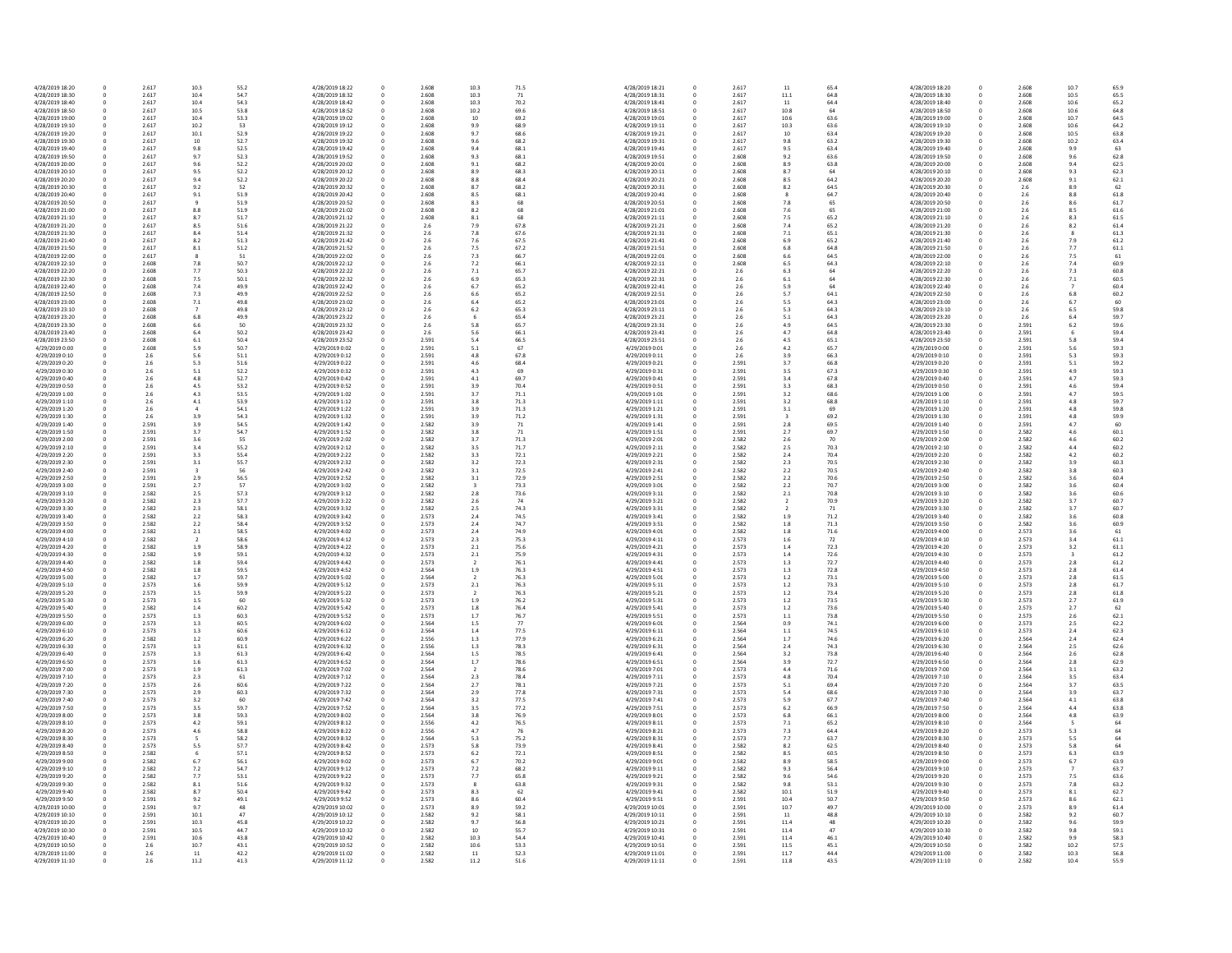| 4/29/2019 11:20 | 0            | 2.6   | 11.4 | 40.5 | 4/29/2019 11:22 |              | 2.582 | 11.5 | 50.4         | 4/29/2019 11:21 |
|-----------------|--------------|-------|------|------|-----------------|--------------|-------|------|--------------|-----------------|
| 4/29/2019 11:30 | 0            | 2.6   | 11.7 | 40.1 | 4/29/2019 11:32 | 0<br>0       | 2.591 | 12   | 49.4         | 4/29/2019 11:31 |
|                 |              |       |      |      |                 |              |       |      |              |                 |
| 4/29/2019 11:40 | 0            | 2.6   | 11.9 | 39.3 | 4/29/2019 11:42 | 0            | 2.591 | 12.4 | 48.2         | 4/29/2019 11:41 |
| 4/29/2019 11:50 | 0            | 2.6   | 12.2 | 38.8 | 4/29/2019 11:52 | 0            | 2.591 | 12.8 | 47.5         | 4/29/2019 11:51 |
| 4/29/2019 12:00 | 0            | 2.6   | 12.4 | 38.2 | 4/29/2019 12:02 |              | 2.591 | 13.2 | 46.7         | 4/29/2019 12:01 |
| 4/29/2019 12:10 | 0            | 2.608 | 12.5 | 37.6 | 4/29/2019 12:12 |              | 2.591 | 13.4 | 45.9         | 4/29/2019 12:11 |
| 4/29/2019 12:20 | 0            | 2.608 | 12.7 | 37.3 | 4/29/2019 12:22 |              | 2.591 | 13.7 | 45.2         | 4/29/2019 12:21 |
| 4/29/2019 12:30 | 0            | 2.608 | 12.9 | 37   | 4/29/2019 12:32 |              | 2.591 | 14   | 44.5         | 4/29/2019 12:31 |
| 4/29/2019 12:40 | 0            | 2.608 | 13.1 | 36.7 | 4/29/2019 12:42 |              | 2.591 | 13.8 | 44.4         | 4/29/2019 12:41 |
| 4/29/2019 12:50 | 0            | 2.608 | 13.2 | 36.3 | 4/29/2019 12:52 | 0            | 2.591 | 13.7 | 44.1         | 4/29/2019 12:51 |
| 4/29/2019 13:00 | 0            | 2.608 | 13.3 | 36   | 4/29/2019 13:02 |              | 2.6   | 13.8 | 43.6         | 4/29/2019 13:01 |
| 4/29/2019 13:10 | 0            | 2.608 | 13.5 | 35.7 | 4/29/2019 13:12 |              | 2.6   | 14.1 | 43.4         | 4/29/2019 13:11 |
| 4/29/2019 13:20 | 0            | 2.608 | 13.7 | 35.5 | 4/29/2019 13:22 |              | 2.6   | 14.3 | 43.2         | 4/29/2019 13:21 |
| 4/29/2019 13:30 | 0            | 2.608 | 13.8 | 35.3 | 4/29/2019 13:32 |              | 2.6   | 14.5 | 42.9         | 4/29/2019 13:31 |
| 4/29/2019 13:40 | 0            | 2.617 | 13.9 | 35.1 | 4/29/2019 13:42 |              | 2.6   | 14.5 | 42.4         | 4/29/2019 13:41 |
| 4/29/2019 13:50 | 0            | 2.617 | 13.7 | 34.8 | 4/29/2019 13:52 | <sup>0</sup> | 2.6   | 14.5 | 41.7         | 4/29/2019 13:51 |
| 4/29/2019 14:00 | 0            | 2.617 | 13.7 | 34.5 | 4/29/2019 14:02 |              | 2.6   | 15   | 41.3         | 4/29/2019 14:01 |
| 4/29/2019 14:10 | 0            | 2.617 | 13.8 | 34.2 | 4/29/2019 14:12 |              | 2.6   | 15.5 | 41           | 4/29/2019 14:11 |
| 4/29/2019 14:20 | 0            | 2.617 | 14.1 | 34   | 4/29/2019 14:22 |              | 2.6   | 15.9 | 40.6         | 4/29/2019 14:21 |
| 4/29/2019 14:30 | 0            | 2.617 | 14.4 | 33.7 | 4/29/2019 14:32 |              | 2.6   | 16.1 | 40           | 4/29/2019 14:31 |
| 4/29/2019 14:40 | 0            | 2.617 | 14.5 | 33.4 | 4/29/2019 14:42 |              | 2.6   | 16.3 | 39.7         | 4/29/2019 14:41 |
| 4/29/2019 14:50 | 0            | 2.617 | 14.6 | 33.2 | 4/29/2019 14:52 | 0            | 2.608 | 16.4 | 39.3         | 4/29/2019 14:51 |
| 4/29/2019 15:00 | 0            | 2.617 | 14.7 | 33.1 | 4/29/2019 15:02 |              | 2.608 | 16.2 | 38.9         | 4/29/2019 15:01 |
| 4/29/2019 15:10 | 0            | 2.617 | 14.9 | 33.1 | 4/29/2019 15:12 |              | 2.608 | 16.3 | 38.6         | 4/29/2019 15:11 |
| 4/29/2019 15:20 | 0            | 2.617 | 14.9 | 32.8 | 4/29/2019 15:22 |              | 2.608 | 16.1 | 38.4         | 4/29/2019 15:21 |
| 4/29/2019 15:30 | 0            | 2.617 | 14.9 | 32.7 | 4/29/2019 15:32 |              | 2.608 | 15.7 | 38           | 4/29/2019 15:31 |
| 4/29/2019 15:40 | 0            | 2.617 | 14.7 | 32.4 | 4/29/2019 15:42 |              | 2.608 | 15.3 | 37.8         | 4/29/2019 15:41 |
| 4/29/2019 15:50 | 0            | 2.617 | 14.6 | 32.4 | 4/29/2019 15:52 |              | 2.608 | 15.2 | 37.8         | 4/29/2019 15:51 |
| 4/29/2019 16:00 | 0            | 2.626 | 14.6 | 32.4 | 4/29/2019 16:02 | 0            | 2.608 | 15.1 | 37.8         | 4/29/2019 16:01 |
|                 |              | 2.626 |      |      | 4/29/2019 16:12 |              | 2.608 |      |              |                 |
| 4/29/2019 16:10 | 0            | 2.626 | 14.6 | 32.2 |                 |              | 2.608 | 15.1 | 37.8<br>37.9 | 4/29/2019 16:11 |
| 4/29/2019 16:20 | 0            |       | 14.6 | 32.1 | 4/29/2019 16:22 | 0            |       | 15   |              | 4/29/2019 16:21 |
| 4/29/2019 16:30 | 0            | 2.626 | 14.6 | 32   | 4/29/2019 16:32 | 0            | 2.608 | 15   | 37.8         | 4/29/2019 16:31 |
| 4/29/2019 16:40 | 0            | 2.626 | 14.8 | 32.1 | 4/29/2019 16:42 | 0            | 2.608 | 15.1 | 37.8         | 4/29/2019 16:41 |
| 4/29/2019 16:50 | 0            | 2.626 | 14.9 | 32.2 | 4/29/2019 16:52 |              | 2.608 | 15.3 | 38.2         | 4/29/2019 16:51 |
| 4/29/2019 17:00 | 0            | 2.626 | 14.9 | 32   | 4/29/2019 17:02 |              | 2.608 | 15.3 | 38           | 4/29/2019 17:01 |
| 4/29/2019 17:10 | 0            | 2.626 | 14.8 | 32   | 4/29/2019 17:12 |              | 2.608 | 15.1 | 37.9         | 4/29/2019 17:11 |
| 4/29/2019 17:20 | 0            | 2.626 | 14.8 | 32.1 | 4/29/2019 17:22 |              | 2.608 | 15   | 37.9         | 4/29/2019 17:21 |
| 4/29/2019 17:30 | 0            | 2.626 | 14.7 | 31.9 | 4/29/2019 17:32 |              | 2.608 | 14.9 | 37.8         | 4/29/2019 17:31 |
| 4/29/2019 17:40 | 0            | 2.626 | 14.7 | 31.8 | 4/29/2019 17:42 |              | 2.608 | 15   | 38.1         | 4/29/2019 17:41 |
| 4/29/2019 17:50 | 0            | 2.626 | 14.5 | 31.8 | 4/29/2019 17:52 |              | 2.608 | 15   | 38.2         | 4/29/2019 17:51 |
| 4/29/2019 18:00 | 0            | 2.626 | 14.4 | 31.7 | 4/29/2019 18:02 |              | 2.608 | 14.9 | 38.1         | 4/29/2019 18:01 |
| 4/29/2019 18:10 | 0            | 2.626 | 14.3 | 31.6 | 4/29/2019 18:12 | 0            | 2.608 | 14.7 | 37.9         | 4/29/2019 18:11 |
| 4/29/2019 18:20 | 0            | 2.626 | 14.2 | 31.7 | 4/29/2019 18:22 |              | 2.608 | 14.5 | 38           | 4/29/2019 18:21 |
| 4/29/2019 18:30 | 0            | 2.626 | 14.1 | 31.8 | 4/29/2019 18:32 |              | 2.608 | 14.4 | 38           | 4/29/2019 18:31 |
| 4/29/2019 18:40 | 0            | 2.626 | 14   | 31.8 | 4/29/2019 18:42 |              | 2.608 | 14.2 | 38.1         | 4/29/2019 18:41 |
| 4/29/2019 18:50 | 0            | 2.626 | 13.8 | 31.9 | 4/29/2019 18:52 |              | 2.608 | 14   | 38.4         | 4/29/2019 18:51 |
| 4/29/2019 19:00 | 0            | 2.626 | 13.7 | 32.1 | 4/29/2019 19:02 |              | 2.608 | 13.7 | 38.8         | 4/29/2019 19:01 |
| 4/29/2019 19:10 | 0            | 2.626 | 13.5 | 32.5 | 4/29/2019 19:12 |              | 2.608 | 13.5 | 39.4         | 4/29/2019 19:11 |
| 4/29/2019 19:20 | 0            | 2.626 | 13.4 | 32.7 | 4/29/2019 19:22 |              | 2.608 | 13.3 | 40.3         | 4/29/2019 19:21 |
| 4/29/2019 19:30 | 0            | 2.626 | 13.3 | 32.8 | 4/29/2019 19:32 |              | 2.608 | 13.1 | 41.1         | 4/29/2019 19:31 |
| 4/29/2019 19:40 | 0            | 2.626 | 13.2 | 32.9 | 4/29/2019 19:42 | <sup>0</sup> | 2.608 | 12.8 | 41.8         | 4/29/2019 19:41 |
| 4/29/2019 19:50 | 0            | 2.626 | 13   | 33.2 | 4/29/2019 19:52 |              | 2.608 | 12.7 | 42.2         | 4/29/2019 19:51 |
| 4/29/2019 20:00 | 0            | 2.626 | 12.9 | 33.6 | 4/29/2019 20:02 |              | 2.608 | 12.5 | 42.4         | 4/29/2019 20:01 |
| 4/29/2019 20:10 | 0            | 2.626 | 12.8 | 34.4 | 4/29/2019 20:12 |              | 2.608 | 12.4 | 42.8         | 4/29/2019 20:11 |
| 4/29/2019 20:20 | 0            | 2.617 | 12.7 | 34.6 | 4/29/2019 20:22 |              | 2.608 | 12.3 | 43.2         | 4/29/2019 20:21 |
| 4/29/2019 20:30 | 0            | 2.617 | 12.5 | 34.8 | 4/29/2019 20:32 |              | 2.608 | 12.1 | 43.4         | 4/29/2019 20:31 |
| 4/29/2019 20:40 |              | 2.617 | 12.4 |      | 4/29/2019 20:42 |              | 2.608 |      | 43.9         | 4/29/2019 20:41 |
|                 | 0            |       |      | 35   |                 |              |       | 12   |              |                 |
| 4/29/2019 20:50 | 0            | 2.617 | 12.2 | 35.3 | 4/29/2019 20:52 |              | 2.608 | 11.8 | 44.2         | 4/29/2019 20:51 |
| 4/29/2019 21:00 | 0            | 2.617 | 12.1 | 35.8 | 4/29/2019 21:02 |              | 2.608 | 11.7 | 44.4         | 4/29/2019 21:01 |
| 4/29/2019 21:10 | 0            | 2.617 | 12   | 36.4 | 4/29/2019 21:12 |              | 2.608 | 11.6 | 44.6         | 4/29/2019 21:11 |
| 4/29/2019 21:20 | 0            | 2.617 | 11.8 | 36.7 | 4/29/2019 21:22 |              | 2.608 | 11.5 | 44.8         | 4/29/2019 21:21 |
| 4/29/2019 21:30 | 0            | 2.617 | 11.7 | 37.2 | 4/29/2019 21:32 |              | 2.608 | 11.4 | 45.3         | 4/29/2019 21:31 |
| 4/29/2019 21:40 | 0            | 2.617 | 11.6 | 37.1 | 4/29/2019 21:42 | 0            | 2.608 | 11.3 | 45.7         | 4/29/2019 21:41 |
| 4/29/2019 21:50 | <sup>n</sup> | 2.617 | 11.6 | 37.2 | 4/29/2019 21:52 | 0            | 2.608 | 11.2 | 46.3         | 4/29/2019 21:51 |
| 4/29/2019 22:00 | 0            | 2.617 | 11.6 | 37.3 | 4/29/2019 22:02 | 0            | 2.608 | 11.1 | 47           | 4/29/2019 22:01 |
| 4/29/2019 22:10 | 0            | 2.617 | 11.6 | 37.5 | 4/29/2019 22:12 |              | 2.608 | 11   | 47.1         | 4/29/2019 22:11 |
| 4/29/2019 22:20 | 0            | 2.617 | 11.5 | 37.6 | 4/29/2019 22:22 |              | 2.608 | 11   | 47.2         | 4/29/2019 22:21 |
| 4/29/2019 22:30 | 0            | 2.617 | 11.4 | 37.9 | 4/29/2019 22:32 |              | 2.608 | 11   | 47.3         | 4/29/2019 22:31 |
| 4/29/2019 22:40 | 0            | 2.617 | 11.3 | 38.5 | 4/29/2019 22:42 |              | 2.6   | 10.9 | 47.4         | 4/29/2019 22:41 |
| 4/29/2019 22:50 | 0            | 2.617 | 11.2 | 38.7 | 4/29/2019 22:52 |              | 2.6   | 10.8 | 47.6         | 4/29/2019 22:51 |
| 4/29/2019 23:00 | 0            | 2.617 | 11   | 39.7 | 4/29/2019 23:02 |              | 2.6   | 10.7 | 48.5         | 4/29/2019 23:01 |
| 4/29/2019 23:10 | 0            | 2.617 | 10.9 | 40.7 | 4/29/2019 23:12 |              | 2.6   | 10.7 | 49.9         | 4/29/2019 23:11 |
| 4/29/2019 23:20 | 0            | 2.617 | 10.7 | 42   | 4/29/2019 23:22 |              | 2.6   | 10.5 | 51.3         | 4/29/2019 23:21 |
| 4/29/2019 23:30 | 0            | 2.617 | 10.6 | 42.7 | 4/29/2019 23:32 |              | 2.6   | 10.4 | 52.2         | 4/29/2019 23:31 |
| 4/29/2019 23:40 | 0            | 2.617 | 10.4 | 43.9 | 4/29/2019 23:42 |              | 2.6   | 10.3 | 53.2         | 4/29/2019 23:41 |
| 4/29/2019 23:50 | 0            | 2.608 | 10.4 | 44.6 | 4/29/2019 23:52 |              | 2.6   | 10.3 | 55           | 4/29/2019 23:51 |
| 4/30/2019 0:00  | 0            | 2.608 | 10.3 | 45.2 | 4/30/2019 0:02  |              | 2.6   | 10.2 | 57           | 4/30/2019 0:01  |
| 4/30/2019 0:10  | 0            | 2.608 | 10.2 | 45.8 | 4/30/2019 0:12  |              | 2.6   | 10.1 | 58.6         | 4/30/2019 0:11  |
| 4/30/2019 0:20  | 0            | 2.608 | 10.1 | 46.6 | 4/30/2019 0:22  |              | 2.6   | 9.9  | 59.8         | 4/30/2019 0:21  |
| 4/30/2019 0:30  | 0            | 2.608 | 10   | 47.3 | 4/30/2019 0:32  |              | 2.6   | 9.8  | 61.2         | 4/30/2019 0:31  |
| 4/30/2019 0:40  | 0            | 2.608 | 9.8  | 48.2 | 4/30/2019 0:42  |              | 2.6   | 9.6  | 62.9         | 4/30/2019 0:41  |
| 4/30/2019 0:50  | 0            | 2.608 | 9.6  | 49.2 | 4/30/2019 0:52  |              | 2.6   | 9.4  | 64.4         | 4/30/2019 0:51  |
| 4/30/2019 1:00  | 0            | 2.608 | 9.4  | 49.9 | 4/30/2019 1:02  |              | 2.6   | 9.2  | 65.7         | 4/30/2019 1:01  |
| 4/30/2019 1:10  | 0            | 2.608 | 9.2  | 50.6 | 4/30/2019 1:12  |              | 2.6   |      | 67.1         | 4/30/2019 1:11  |
| 4/30/2019 1:20  | 0            | 2.608 |      | 51.4 | 4/30/2019 1:22  |              | 2.6   | 8.9  | 68.3         | 4/30/2019 1:21  |
| 4/30/2019 1:30  | 0            | 2.608 | 8.8  | 52.1 | 4/30/2019 1:32  |              | 2.6   | 8.7  | 69.4         | 4/30/2019 1:31  |
| 4/30/2019 1:40  | 0            | 2.608 | 8.6  | 52.8 | 4/30/2019 1:42  |              | 2.591 | 8.4  | 70.5         | 4/30/2019 1:41  |
| 4/30/2019 1:50  | 0            | 2.608 | 8.3  | 53.4 | 4/30/2019 1:52  |              | 2.591 | 8.2  | 71.6         | 4/30/2019 1:51  |
| 4/30/2019 2:00  | 0            | 2.608 | 8.2  | 53.9 | 4/30/2019 2:02  |              | 2.591 | -8   | 72.3         | 4/30/2019 2:01  |
| 4/30/2019 2:10  | 0            | 2.6   | 7.9  | 54.2 | 4/30/2019 2:12  |              | 2.591 | 7.8  | 72.8         | 4/30/2019 2:11  |
| 4/30/2019 2:20  | 0            | 2.6   | 7.7  | 54.6 | 4/30/2019 2:22  |              | 2.591 | 7.6  | 73.5         | 4/30/2019 2:21  |
| 4/30/2019 2:30  | 0            | 2.6   | 7.5  | 55.1 | 4/30/2019 2:32  |              | 2.591 | 7.4  | 74.5         | 4/30/2019 2:31  |
| 4/30/2019 2:40  | 0            | 2.6   | 7.3  | 55.9 | 4/30/2019 2:42  |              | 2.591 | 7.2  | 75.7         | 4/30/2019 2:41  |
| 4/30/2019 2:50  | 0            | 2.6   | 7.2  | 56.7 | 4/30/2019 2:52  |              | 2.591 | 7    | 77           | 4/30/2019 2:51  |
| 4/30/2019 3:00  | 0            | 2.6   |      | 57.5 | 4/30/2019 3:02  | 0            | 2.591 | 6.9  | 78.3         | 4/30/2019 3:01  |
| 4/30/2019 3:10  | 0            | 2.6   | 6.9  | 58.3 | 4/30/2019 3:12  | 0            | 2.591 | 6.7  | 79.5         | 4/30/2019 3:11  |
| 4/30/2019 3:20  | 0            | 2.6   | 6.8  | 59   | 4/30/2019 3:22  | 0            | 2.591 | 6.6  | 80.5         | 4/30/2019 3:21  |
| 4/30/2019 3:30  | 0            | 2.6   | 6.7  | 59.8 | 4/30/2019 3:32  | 0            | 2.582 | 6.6  | 81.7         | 4/30/2019 3:31  |
| 4/30/2019 3:40  | 0            | 2.591 | 6.7  | 60.5 | 4/30/2019 3:42  | 0            | 2.582 | 6.5  | 82.8         | 4/30/2019 3:41  |
| 4/30/2019 3:50  | 0            | 2.591 | 6.8  | 61.2 | 4/30/2019 3:52  |              | 2.582 | 6.5  | 83.8         | 4/30/2019 3:51  |
| 4/30/2019 4:00  | 0            | 2.591 | 6.8  | 61.8 | 4/30/2019 4:02  | 0            | 2.582 | 6.5  | 84.7         | 4/30/2019 4:01  |
| 4/30/2019 4:10  | 0            | 2.591 | 6.8  | 62.3 | 4/30/2019 4:12  | 0            | 2.582 | 6.5  | 85.5         | 4/30/2019 4:11  |

| $1.5\,$       | 50.4 | 4/29/2019 11:21 | 0 | 2.6   | 11.9           | 42.8 | 4/29/2019 11:20 |
|---------------|------|-----------------|---|-------|----------------|------|-----------------|
|               | 49.4 | 4/29/2019 11:31 | 0 | 2.6   | 11.9           | 42.3 | 4/29/2019 11:30 |
| 2.4           | 48.2 | 4/29/2019 11:41 | 0 | 2.6   | 12.1           | 42   | 4/29/2019 11:40 |
|               |      |                 |   |       |                |      |                 |
| 2.8           | 47.5 | 4/29/2019 11:51 | 0 | 2.6   | 12.3           | 41.5 | 4/29/2019 11:50 |
| 3.2           | 46.7 | 4/29/2019 12:01 | 0 | 2.6   | 12.5           | 41.2 | 4/29/2019 12:00 |
| 3.4           | 45.9 | 4/29/2019 12:11 | 0 | 2.6   | 12.7           | 40.8 | 4/29/2019 12:10 |
| 3.7           | 45.2 | 4/29/2019 12:21 | 0 | 2.6   | 12.8           | 40.6 | 4/29/2019 12:20 |
| l4            | 44.5 | 4/29/2019 12:31 | 0 | 2.6   | 12.8           | 40.5 | 4/29/2019 12:30 |
| 3.8           | 44.4 | 4/29/2019 12:41 | 0 | 2.6   | 12.7           | 40.4 | 4/29/2019 12:40 |
| 3.7           | 44.1 | 4/29/2019 12:51 | 0 | 2.6   | 12.7           | 40.4 | 4/29/2019 12:50 |
| 3.8           | 43.6 | 4/29/2019 13:01 | 0 | 2.6   | 12.8           | 40.2 | 4/29/2019 13:00 |
| 4.1           | 43.4 | 4/29/2019 13:11 | 0 | 2.6   | 13.2           | 40.3 | 4/29/2019 13:10 |
| 4.3           | 43.2 | 4/29/2019 13:21 | 0 | 2.6   | 13.5           | 39.8 | 4/29/2019 13:20 |
|               |      |                 |   |       |                |      |                 |
| 4.5           | 42.9 | 4/29/2019 13:31 | 0 | 2.608 | 13.9           | 39.7 | 4/29/2019 13:30 |
| 4.5           | 42.4 | 4/29/2019 13:41 | 0 | 2.608 | 14.1           | 39.2 | 4/29/2019 13:40 |
| 4.5           | 41.7 | 4/29/2019 13:51 | 0 | 2.608 | 14.5           | 38.8 | 4/29/2019 13:50 |
| L5            | 41.3 | 4/29/2019 14:01 | 0 | 2.608 | 14.8           | 38.6 | 4/29/2019 14:00 |
| 5.5           | 41   | 4/29/2019 14:11 | 0 | 2.608 | 15.4           | 38.1 | 4/29/2019 14:10 |
| 5.9           | 40.6 | 4/29/2019 14:21 | 0 | 2.608 | 16             | 37.8 | 4/29/2019 14:20 |
| 6.1           | 40   | 4/29/2019 14:31 | 0 | 2.608 | 16.2           | 37.2 | 4/29/2019 14:30 |
| 6.3           | 39.7 | 4/29/2019 14:41 | 0 | 2.608 | 16.1           | 37   | 4/29/2019 14:40 |
| 6.4           | 39.3 | 4/29/2019 14:51 | 0 | 2.608 | 16.1           | 36.6 | 4/29/2019 14:50 |
| 5.2           | 38.9 | 4/29/2019 15:01 | 0 | 2.608 | 16.3           | 36.3 | 4/29/2019 15:00 |
| 6.3           | 38.6 | 4/29/2019 15:11 | 0 | 2.608 | 16.7           | 36.2 | 4/29/2019 15:10 |
| 6.1           | 38.4 | 4/29/2019 15:21 | 0 | 2.617 | 16.5           | 35.9 | 4/29/2019 15:20 |
|               |      |                 |   |       |                |      |                 |
| 5.7           | 38   | 4/29/2019 15:31 | 0 | 2.617 | 16.2           | 35.7 | 4/29/2019 15:30 |
| 5.3           | 37.8 | 4/29/2019 15:41 | 0 | 2.617 | 15.9           | 35.4 | 4/29/2019 15:40 |
| 5.2           | 37.8 | 4/29/2019 15:51 | 0 | 2.617 | 15.7           | 35.2 | 4/29/2019 15:50 |
| 5.1           | 37.8 | 4/29/2019 16:01 | 0 | 2.617 | 15.6           | 35.1 | 4/29/2019 16:00 |
| 5.1           | 37.8 | 4/29/2019 16:11 | 0 | 2.617 | 15.6           | 35.2 | 4/29/2019 16:10 |
| L5            | 37.9 | 4/29/2019 16:21 | 0 | 2.617 | 15.5           | 35   | 4/29/2019 16:20 |
|               | 37.8 | 4/29/2019 16:31 | 0 | 2.617 | 15.6           | 35.1 | 4/29/2019 16:30 |
| 5.1           | 37.8 | 4/29/2019 16:41 | 0 | 2.617 | 15.6           | 35.3 | 4/29/2019 16:40 |
|               |      | 4/29/2019 16:51 |   | 2.617 | 15.7           | 35.4 | 4/29/2019 16:50 |
| 5.3           | 38.2 |                 | 0 |       |                |      |                 |
| 5.3           | 38   | 4/29/2019 17:01 | 0 | 2.617 | 15.6           | 35.4 | 4/29/2019 17:00 |
| 5.1           | 37.9 | 4/29/2019 17:11 | 0 | 2.617 | 15.5           | 35.4 | 4/29/2019 17:10 |
| L5            | 37.9 | 4/29/2019 17:21 | 0 | 2.617 | 15.4           | 35.4 | 4/29/2019 17:20 |
| 4.9           | 37.8 | 4/29/2019 17:31 | 0 | 2.617 | 15.3           | 35.3 | 4/29/2019 17:30 |
| L5            | 38.1 | 4/29/2019 17:41 | 0 | 2.617 | 15.2           | 35.2 | 4/29/2019 17:40 |
| L5            | 38.2 | 4/29/2019 17:51 | 0 | 2.617 | 15             | 35.3 | 4/29/2019 17:50 |
| 4.9           | 38.1 | 4/29/2019 18:01 | 0 | 2.617 | 14.9           | 35.2 | 4/29/2019 18:00 |
| 4.7           | 37.9 | 4/29/2019 18:11 | 0 | 2.617 | 14.7           | 35.2 | 4/29/2019 18:10 |
| 4.5           | 38   | 4/29/2019 18:21 | 0 | 2.617 | 14.5           | 35.9 | 4/29/2019 18:20 |
|               | 38   | 4/29/2019 18:31 | 0 | 2.617 | 14.3           | 36.2 | 4/29/2019 18:30 |
| 4.4           |      |                 |   |       |                |      |                 |
| 4.2           | 38.1 | 4/29/2019 18:41 | 0 | 2.617 | 14             | 36.3 | 4/29/2019 18:40 |
| L4            | 38.4 | 4/29/2019 18:51 | 0 | 2.617 | 13.7           | 36.6 | 4/29/2019 18:50 |
| 3.7           | 38.8 | 4/29/2019 19:01 | 0 | 2.617 | 13.5           | 37   | 4/29/2019 19:00 |
| 3.5           | 39.4 | 4/29/2019 19:11 | 0 | 2.617 | 13.3           | 37.3 | 4/29/2019 19:10 |
| 3.3           | 40.3 | 4/29/2019 19:21 | 0 | 2.617 | 13.1           | 37.6 | 4/29/2019 19:20 |
| 3.1           | 41.1 | 4/29/2019 19:31 | 0 | 2.617 | 12.9           | 38   | 4/29/2019 19:30 |
| 2.8           | 41.8 | 4/29/2019 19:41 | 0 | 2.617 | 12.8           | 38.3 | 4/29/2019 19:40 |
| 2.7           | 42.2 | 4/29/2019 19:51 | 0 | 2.617 | 12.6           | 38.6 | 4/29/2019 19:50 |
| 2.5           | 42.4 | 4/29/2019 20:01 | 0 | 2.617 | 12.4           | 39   | 4/29/2019 20:00 |
| 2.4           | 42.8 | 4/29/2019 20:11 | 0 | 2.617 | 12.3           | 39.5 | 4/29/2019 20:10 |
|               | 43.2 | 4/29/2019 20:21 | 0 | 2.617 | 12.1           | 40   | 4/29/2019 20:20 |
| 2.3           |      |                 |   |       |                |      |                 |
| 2.1           | 43.4 | 4/29/2019 20:31 | 0 | 2.617 | 11.9           | 40.5 | 4/29/2019 20:30 |
| L2            | 43.9 | 4/29/2019 20:41 | 0 | 2.617 | 11.8           | 41.1 | 4/29/2019 20:40 |
| $1.8\,$       | 44.2 | 4/29/2019 20:51 | 0 | 2.608 | 11.7           | 41.5 | 4/29/2019 20:50 |
| 1.7           | 44.4 | 4/29/2019 21:01 | 0 | 2.608 | $11.5\,$       | 41.9 | 4/29/2019 21:00 |
| $1.6\,$       | 44.6 | 4/29/2019 21:11 | 0 | 2.608 | 11.5           | 42.2 | 4/29/2019 21:10 |
| 1.5           | 44.8 | 4/29/2019 21:21 | 0 | 2.608 | 11.4           | 42.5 | 4/29/2019 21:20 |
| 1.4           | 45.3 | 4/29/2019 21:31 | 0 | 2.608 | 11.3           | 43   | 4/29/2019 21:30 |
| 1.3           | 45.7 | 4/29/2019 21:41 | 0 | 2.608 | 11.3           | 43.2 | 4/29/2019 21:40 |
| 1.2           | 46.3 | 4/29/2019 21:51 | 0 | 2.608 | 11.2           | 43.5 | 4/29/2019 21:50 |
|               |      |                 |   |       |                |      |                 |
| 1.1           | 47   | 4/29/2019 22:01 | 0 | 2.608 | 11.1           | 43.9 | 4/29/2019 22:00 |
| L1            | 47.1 | 4/29/2019 22:11 | 0 | 2.608 | 11.1           | 44   | 4/29/2019 22:10 |
| L1            | 47.2 | 4/29/2019 22:21 | 0 | 2.608 | 11.1           | 44   | 4/29/2019 22:20 |
| L1            | 47.3 | 4/29/2019 22:31 | 0 | 2.608 | 11             | 44.4 | 4/29/2019 22:30 |
| 0.9           | 47.4 | 4/29/2019 22:41 | 0 | 2.608 | 10.9           | 45.3 | 4/29/2019 22:40 |
| 0.8           | 47.6 | 4/29/2019 22:51 | 0 | 2.608 | 10.8           | 46.8 | 4/29/2019 22:50 |
| 0.7           | 48.5 | 4/29/2019 23:01 | 0 | 2.608 | 10.7           | 47.6 | 4/29/2019 23:00 |
| 0.7           | 49.9 | 4/29/2019 23:11 | 0 | 2.608 | 10.6           | 48.9 | 4/29/2019 23:10 |
| 0.5           | 51.3 | 4/29/2019 23:21 | 0 | 2.608 | 10.4           | 49.9 | 4/29/2019 23:20 |
| 0.4           | 52.2 | 4/29/2019 23:31 | 0 | 2.608 | 10.3           | 51.5 | 4/29/2019 23:30 |
| 0.3           | 53.2 | 4/29/2019 23:41 | 0 | 2.608 | 10.2           | 52.9 | 4/29/2019 23:40 |
| 0.3           | 55   | 4/29/2019 23:51 | 0 | 2.608 | 10.2           | 54   | 4/29/2019 23:50 |
| 0.2           | 57   | 4/30/2019 0:01  |   |       |                | 55.2 | 4/30/2019 0:00  |
|               |      |                 | 0 | 2.608 | 10             |      |                 |
| 0.1           | 58.6 | 4/30/2019 0:11  | 0 | 2.608 | 9.9            | 56.8 | 4/30/2019 0:10  |
| و.            | 59.8 | 4/30/2019 0:21  | 0 | 2.608 | 9.7            | 58   | 4/30/2019 0:20  |
| $.8\,$        | 61.2 | 4/30/2019 0:31  | 0 | 2.6   | 9.5            | 59.7 | 4/30/2019 0:30  |
| .6            | 62.9 | 4/30/2019 0:41  | 0 | 2.6   | 9.3            | 61.1 | 4/30/2019 0:40  |
| .4            | 64.4 | 4/30/2019 0:51  | 0 | 2.6   | 9.1            | 62.3 | 4/30/2019 0:50  |
| $2 \cdot 2$   | 65.7 | 4/30/2019 1:01  | 0 | 2.6   | 8.9            | 63.7 | 4/30/2019 1:00  |
| 9             | 67.1 | 4/30/2019 1:11  | 0 | 2.6   | 8.7            | 64.8 | 4/30/2019 1:10  |
| و.;           | 68.3 | 4/30/2019 1:21  | 0 | 2.6   | 8.5            | 65.8 | 4/30/2019 1:20  |
| .7            | 69.4 | 4/30/2019 1:31  | 0 | 2.6   | 8.3            | 66.7 | 4/30/2019 1:30  |
| .4            | 70.5 | 4/30/2019 1:41  | 0 | 2.6   | 8.1            | 67.6 | 4/30/2019 1:40  |
| .2            | 71.6 | 4/30/2019 1:51  | 0 | 2.6   | 7.8            | 68.2 | 4/30/2019 1:50  |
|               |      |                 |   |       |                |      |                 |
| 8             | 72.3 | 4/30/2019 2:01  | 0 | 2.6   | 7.6            | 68.6 | 4/30/2019 2:00  |
| .8            | 72.8 | 4/30/2019 2:11  | 0 | 2.6   | 7.4            | 68.9 | 4/30/2019 2:10  |
| .6            | 73.5 | 4/30/2019 2:21  | 0 | 2.591 | $7.2$          | 69.9 | 4/30/2019 2:20  |
| $^{\prime}.4$ | 74.5 | 4/30/2019 2:31  | 0 | 2.591 | $\overline{7}$ | 71.1 | 4/30/2019 2:30  |
| $^{\prime}.2$ | 75.7 | 4/30/2019 2:41  | 0 | 2.591 | 6.8            | 72.3 | 4/30/2019 2:40  |
| 7             | 77   | 4/30/2019 2:51  | 0 | 2.591 | 6.7            | 73.4 | 4/30/2019 2:50  |
| i.9           | 78.3 | 4/30/2019 3:01  | 0 | 2.591 | 6.5            | 74.5 | 4/30/2019 3:00  |
|               | 79.5 | 4/30/2019 3:11  | 0 | 2.591 | 6.4            | 75.6 | 4/30/2019 3:10  |
| .6            | 80.5 | 4/30/2019 3:21  | 0 | 2.591 | 6.4            | 76.6 | 4/30/2019 3:20  |
|               |      |                 |   |       |                |      |                 |
| .6            | 81.7 | 4/30/2019 3:31  | 0 | 2.591 | $6.3$          | 77.6 | 4/30/2019 3:30  |
| 5.5           | 82.8 | 4/30/2019 3:41  | 0 | 2.591 | $6.4$          | 78.6 | 4/30/2019 3:40  |
| 5.5           | 83.8 | 4/30/2019 3:51  | 0 | 2.591 | $6.4$          | 79.4 | 4/30/2019 3:50  |
| 5.5           | 84.7 | 4/30/2019 4:01  | 0 | 2.591 | 6.4            | 80.1 | 4/30/2019 4:00  |
| $.5\,$        | 85.5 | 4/30/2019 4:11  | 0 | 2.591 | $6.5\,$        | 80.7 | 4/30/2019 4:10  |

| 0 | 2.582 | 10.5 | 55.1 |
|---|-------|------|------|
| 0 | 2.582 | 10.7 | 54.4 |
|   |       |      |      |
| 0 | 2.591 | 10.9 | 53.6 |
| 0 | 2.591 | 11.1 | 53   |
| 0 | 2.591 | 11.3 | 52.3 |
| 0 | 2.591 | 11.4 | 51.7 |
| 0 | 2.591 | 11.6 | 51.2 |
| 0 | 2.591 | 11.8 | 50.7 |
| 0 | 2.591 | 12   | 50.3 |
| 0 | 2.591 | 12.2 | 49.8 |
| 0 | 2.591 | 12.4 | 49.4 |
| 0 | 2.591 | 12.6 | 49   |
| 0 | 2.591 | 12.8 | 48.5 |
|   | 2.591 |      |      |
| 0 |       | 13   | 48.1 |
| 0 | 2.6   | 13.3 | 47.7 |
| 0 | 2.6   | 13.7 | 47.4 |
| 0 | 2.6   | 13.8 | 46.9 |
| 0 | 2.6   | 14   | 46.6 |
| 0 | 2.6   | 14.3 | 46.1 |
| 0 | 2.6   | 14.7 | 45.7 |
| 0 | 2.6   | 14.9 | 45.3 |
| 0 | 2.6   | 15   | 44.8 |
| 0 | 2.6   | 15   | 44.2 |
|   |       |      |      |
| 0 | 2.6   | 15   | 43.8 |
| 0 | 2.6   | 15.2 | 43.4 |
| 0 | 2.6   | 15.2 | 43   |
| 0 | 2.608 | 15   | 42.6 |
| 0 | 2.608 | 14.8 | 42.2 |
| 0 | 2.608 | 14.7 | 41.8 |
| 0 | 2.608 | 14.6 | 41.6 |
| 0 | 2.608 | 14.6 | 41.3 |
| 0 | 2.608 | 14.6 | 41.1 |
|   | 2.608 |      | 40.9 |
| 0 |       | 14.6 |      |
| 0 | 2.608 | 14.6 | 40.8 |
| 0 | 2.608 | 14.6 | 40.6 |
| 0 | 2.608 | 14.6 | 40.4 |
| 0 | 2.608 | 14.5 | 40.3 |
| 0 | 2.608 | 14.5 | 40.1 |
| 0 | 2.608 | 14.5 | 40   |
| 0 | 2.608 | 14.4 | 39.9 |
| 0 | 2.608 | 14.4 | 39.7 |
| 0 | 2.608 | 14.3 | 39.6 |
|   |       |      |      |
| 0 | 2.608 | 14.3 | 39.6 |
| 0 | 2.608 | 14.1 | 39.5 |
| 0 | 2.608 | 14   | 39.4 |
| 0 | 2.608 | 13.8 | 39.4 |
| 0 | 2.608 | 13.6 | 39.3 |
| 0 | 2.608 | 13.4 | 39.3 |
| 0 | 2.608 | 13.2 | 39.4 |
| 0 | 2.608 | 13.1 | 39.4 |
| 0 | 2.608 | 12.9 | 39.5 |
| 0 | 2.608 | 12.8 | 39.7 |
|   |       |      |      |
| 0 | 2.608 | 12.7 | 39.8 |
| 0 | 2.608 | 12.5 | 39.9 |
| 0 | 2.608 | 12.4 | 40.1 |
| 0 | 2.608 | 12.2 | 40.2 |
| 0 | 2.608 | 12.1 | 40.4 |
| 0 | 2.608 | 12   | 40.6 |
| 0 | 2.6   | 11.8 | 40.8 |
| 0 | 2.6   | 11.7 | 40.9 |
| 0 | 2.6   | 11.6 | 41.1 |
|   |       |      |      |
| 0 | 2.6   | 11.6 | 41.4 |
| 0 | 2.6   | 11.5 | 41.6 |
| 0 | 2.6   | 11.4 | 41.8 |
| 0 | 2.6   | 11.4 | 42.1 |
| 0 | 2.6   | 11.3 | 42.3 |
| 0 | 2.6   | 11.2 | 42.6 |
| 0 | 2.6   | 11.2 | 42.9 |
| 0 | 2.6   | 11.1 | 43.1 |
| 0 | 2.6   | 11   | 43.4 |
| 0 | 2.6   | 11   | 43.6 |
| 0 | 2.6   | 10.9 | 43.9 |
|   |       | 10.8 |      |
| 0 | 2.6   |      | 44.2 |
| 0 | 2.6   | 10.7 | 44.7 |
| 0 | 2.6   | 10.6 | 45.2 |
| 0 | 2.6   | 10.5 | 45.6 |
| 0 | 2.6   | 10.4 | 46.1 |
| 0 | 2.6   | 10.3 | 46.8 |
| 0 | 2.6   | 10.1 | 47.4 |
| 0 | 2.6   | 9.9  | 48.2 |
| 0 | 2.6   | 9.7  | 48.9 |
| 0 | 2.6   | 9.5  | 49.6 |
|   |       | 9.3  | 50.3 |
| 0 | 2.591 |      |      |
| 0 | 2.591 | 9.1  | 51   |
| 0 | 2.591 | 8.9  | 51.7 |
| 0 | 2.591 | 8.7  | 52.5 |
| 0 | 2.591 | 8.5  | 53.2 |
| 0 | 2.591 | 8.3  | 53.9 |
| 0 | 2.591 | 8    | 54.6 |
| 0 | 2.591 | 7.8  | 55.3 |
| 0 | 2.591 | 7.6  | 55.9 |
| 0 | 2.591 | 7.4  | 56.5 |
| 0 | 2.591 | 7.2  | 57   |
|   |       |      |      |
| 0 | 2.591 | 7.1  | 57.6 |
| 0 | 2.582 | 6.9  | 58.3 |
| 0 | 2.582 | 6.7  | 58.9 |
| 0 | 2.582 | 6.6  | 59.5 |
| 0 | 2.582 | 6.5  | 60.2 |
| 0 | 2.582 | 6.5  | 60.9 |
| 0 | 2.582 | 6.5  | 61.6 |
| 0 | 2.582 | 6.5  | 62.3 |
| 0 | 2.582 | 6.5  | 63   |
|   |       |      |      |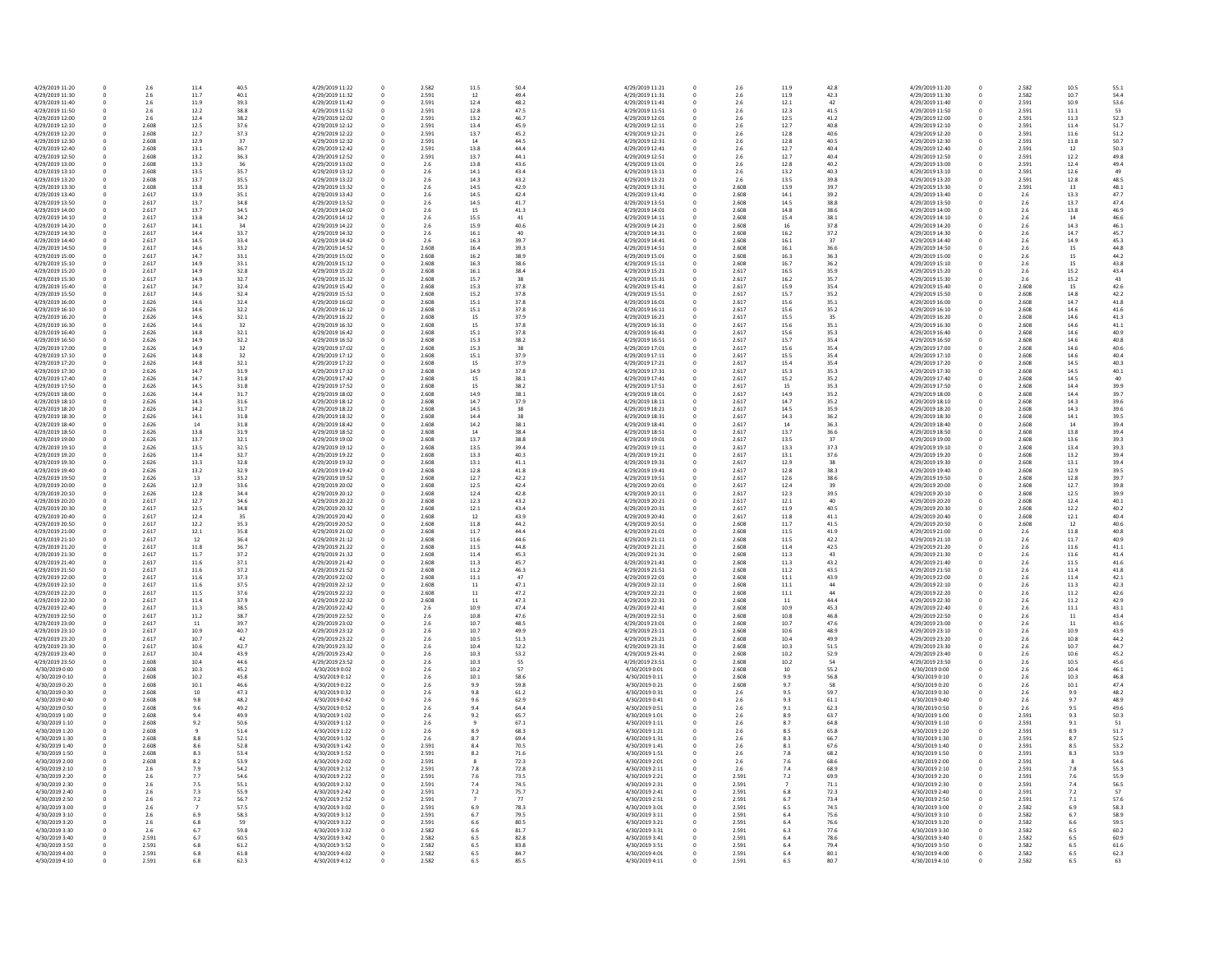| 4/30/2019 4:20  | 0 | 2.591 | 6.9  | 62.8 | 4/30/2019 4:22  | 0        | 2.582 | 6.5  | 86.3 | 4/30/2019 4:21  |
|-----------------|---|-------|------|------|-----------------|----------|-------|------|------|-----------------|
| 4/30/2019 4:30  | 0 | 2.591 | 6.9  | 63.2 | 4/30/2019 4:32  | $\Omega$ | 2.582 | 6.5  | 87   | 4/30/2019 4:31  |
| 4/30/2019 4:40  |   | 2.591 | 6.9  | 63.6 | 4/30/2019 4:42  |          | 2.582 | 6.6  | 87.6 | 4/30/2019 4:41  |
|                 |   | 2.591 |      |      | 4/30/2019 4:52  |          | 2.582 |      | 88.2 | 4/30/2019 4:51  |
| 4/30/2019 4:50  | 0 |       | 6.9  | 64   |                 |          |       | 6.6  |      |                 |
| 4/30/2019 5:00  |   | 2.591 | 6.9  | 64.3 | 4/30/2019 5:02  |          | 2.582 | 6.6  | 88.7 | 4/30/2019 5:01  |
| 4/30/2019 5:10  |   | 2.591 | 6.9  | 64.7 | 4/30/2019 5:12  |          | 2.582 | 6.5  | 89.2 | 4/30/2019 5:11  |
| 4/30/2019 5:20  |   | 2.591 | 6.9  | 65   | 4/30/2019 5:22  |          | 2.582 | 6.5  | 89.6 | 4/30/2019 5:21  |
| 4/30/2019 5:30  |   | 2.591 | 6.9  | 65.3 | 4/30/2019 5:32  |          | 2.582 | 6.5  | 90.1 | 4/30/2019 5:31  |
|                 |   |       |      |      |                 |          |       |      |      |                 |
| 4/30/2019 5:40  |   | 2.591 | 6.9  | 65.5 | 4/30/2019 5:42  |          | 2.582 | 6.5  | 90.5 | 4/30/2019 5:41  |
| 4/30/2019 5:50  | 0 | 2.591 | 6.9  | 65.7 | 4/30/2019 5:52  |          | 2.582 | 6.5  | 91   | 4/30/2019 5:51  |
| 4/30/2019 6:00  |   | 2.591 | 6.9  | 66   | 4/30/2019 6:02  |          | 2.582 | 6.6  | 91.4 | 4/30/2019 6:01  |
| 4/30/2019 6:10  |   | 2.591 | 6.9  | 66.2 | 4/30/2019 6:12  |          | 2.582 | 6.6  | 91.7 | 4/30/2019 6:11  |
|                 |   |       |      |      |                 |          |       |      |      |                 |
| 4/30/2019 6:20  |   | 2.591 | 6.9  | 66.5 | 4/30/2019 6:22  |          | 2.573 | 6.6  | 92.1 | 4/30/2019 6:21  |
| 4/30/2019 6:30  |   | 2.591 | 6.9  | 66.7 | 4/30/2019 6:32  |          | 2.573 | 6.6  | 92.4 | 4/30/2019 6:31  |
| 4/30/2019 6:40  |   | 2.591 | 6.9  | 66.9 | 4/30/2019 6:42  |          | 2.573 | 6.6  | 92.7 | 4/30/2019 6:41  |
| 4/30/2019 6:50  |   | 2.591 | 6.9  | 67.2 | 4/30/2019 6:52  |          | 2.573 | 6.7  | 93   | 4/30/2019 6:51  |
| 4/30/2019 7:00  |   | 2.591 |      | 67.4 | 4/30/2019 7:02  |          | 2.573 | 6.7  | 93.4 | 4/30/2019 7:01  |
|                 |   |       |      |      |                 |          |       |      |      |                 |
| 4/30/2019 7:10  |   | 2.591 |      | 67.5 | 4/30/2019 7:12  |          | 2.573 | 6.8  | 93.7 | 4/30/2019 7:11  |
| 4/30/2019 7:20  |   | 2.591 |      | 67.7 | 4/30/2019 7:22  |          | 2.573 | 6.8  | 94   | 4/30/2019 7:21  |
| 4/30/2019 7:30  |   | 2.582 | 7.1  | 67.9 | 4/30/2019 7:32  |          | 2.573 | 6.9  | 94.2 | 4/30/2019 7:31  |
| 4/30/2019 7:40  |   | 2.582 | 7.1  | 68   | 4/30/2019 7:42  |          | 2.573 |      | 94.4 | 4/30/2019 7:41  |
| 4/30/2019 7:50  |   | 2.582 | 7.2  | 68.2 | 4/30/2019 7:52  |          | 2.573 |      | 94.5 | 4/30/2019 7:51  |
|                 |   |       |      |      |                 |          |       |      |      |                 |
| 4/30/2019 8:00  | 0 | 2.582 | 7.3  | 68.3 | 4/30/2019 8:02  |          | 2.573 | 7.1  | 94.8 | 4/30/2019 8:01  |
| 4/30/2019 8:10  |   | 2.582 | 7.3  | 68.4 | 4/30/2019 8:12  |          | 2.573 | 7.1  | 94.9 | 4/30/2019 8:11  |
| 4/30/2019 8:20  |   | 2.582 | 7.4  | 68.5 | 4/30/2019 8:22  |          | 2.573 | 7.2  | 95   | 4/30/2019 8:21  |
| 4/30/2019 8:30  |   | 2.582 | 7.4  | 68.6 | 4/30/2019 8:32  |          | 2.573 | 7.2  | 95.2 | 4/30/2019 8:31  |
|                 |   |       |      |      |                 |          |       |      |      |                 |
| 4/30/2019 8:40  |   | 2.582 | 7.4  | 68.6 | 4/30/2019 8:42  |          | 2.573 | 7.3  | 95.2 | 4/30/2019 8:41  |
| 4/30/2019 8:50  |   | 2.582 | 7.5  | 68.7 | 4/30/2019 8:52  |          | 2.573 | 7.4  | 95.3 | 4/30/2019 8:51  |
| 4/30/2019 9:00  | 0 | 2.582 | 7.6  | 68.8 | 4/30/2019 9:02  |          | 2.573 | 7.5  | 95.4 | 4/30/2019 9:01  |
| 4/30/2019 9:10  |   | 2.582 | 7.6  | 68.9 | 4/30/2019 9:12  |          | 2.573 | 7.6  | 95.6 | 4/30/2019 9:11  |
| 4/30/2019 9:20  |   | 2.582 | 7.7  | 69   | 4/30/2019 9:22  | 0        | 2.573 | 7.7  | 95.6 | 4/30/2019 9:21  |
|                 |   |       |      |      |                 |          |       |      |      |                 |
| 4/30/2019 9:30  | 0 | 2.582 | 7.7  | 69.1 | 4/30/2019 9:32  | 0        | 2.573 | 7.7  | 95.7 | 4/30/2019 9:31  |
| 4/30/2019 9:40  |   | 2.582 | 7.8  | 69.1 | 4/30/2019 9:42  | 0        | 2.573 | 7.8  | 95.7 | 4/30/2019 9:41  |
| 4/30/2019 9:50  |   | 2.582 | 7.9  | 69.2 | 4/30/2019 9:52  |          | 2.573 | 7.8  | 95.7 | 4/30/2019 9:51  |
| 4/30/2019 10:00 |   | 2.582 | 7.9  | 69.3 | 4/30/2019 10:02 |          | 2.573 | 7.9  | 95.8 | 4/30/2019 10:01 |
|                 |   |       |      |      |                 |          |       |      |      |                 |
| 4/30/2019 10:10 | 0 | 2.582 |      | 69.3 | 4/30/2019 10:12 |          | 2.573 | 7.9  | 95.9 | 4/30/2019 10:11 |
| 4/30/2019 10:20 |   | 2.582 | 8.1  | 69.4 | 4/30/2019 10:22 |          | 2.573 | 8.1  | 96.1 | 4/30/2019 10:21 |
| 4/30/2019 10:30 |   | 2.582 | 8.2  | 69.5 | 4/30/2019 10:32 |          | 2.573 | 8.1  | 96.2 | 4/30/2019 10:31 |
| 4/30/2019 10:40 | 0 | 2.582 | 8.2  | 69.5 | 4/30/2019 10:42 |          | 2.573 | 8.2  | 96.2 | 4/30/2019 10:41 |
|                 |   |       |      |      |                 |          |       |      |      |                 |
| 4/30/2019 10:50 |   | 2.582 | 8.3  | 69.6 | 4/30/2019 10:52 |          | 2.573 | 8.3  | 96.2 | 4/30/2019 10:51 |
| 4/30/2019 11:00 |   | 2.582 | 8.5  | 69.6 | 4/30/2019 11:02 |          | 2.573 | 8.5  | 96.2 | 4/30/2019 11:01 |
| 4/30/2019 11:10 | 0 | 2.582 | 8.6  | 69.5 | 4/30/2019 11:12 |          | 2.573 | 8.8  | 96.1 | 4/30/2019 11:11 |
| 4/30/2019 11:20 |   | 2.582 | 8.7  | 69.3 | 4/30/2019 11:22 |          | 2.573 | 8.9  | 95.5 | 4/30/2019 11:21 |
|                 |   |       |      |      |                 |          |       |      |      |                 |
| 4/30/2019 11:30 |   | 2.582 | 8.8  | 69.1 | 4/30/2019 11:32 |          | 2.573 | 8.9  | 94.9 | 4/30/2019 11:31 |
| 4/30/2019 11:40 | 0 | 2.582 | 8.9  | 68.9 | 4/30/2019 11:42 |          | 2.573 |      | 94.4 | 4/30/2019 11:41 |
| 4/30/2019 11:50 |   | 2.582 | 8.9  | 68.7 | 4/30/2019 11:52 |          | 2.573 |      | 94   | 4/30/2019 11:51 |
| 4/30/2019 12:00 |   | 2.582 |      | 68.6 | 4/30/2019 12:02 |          | 2.573 |      | 93.6 | 4/30/2019 12:01 |
| 4/30/2019 12:10 |   | 2.582 |      | 68.5 | 4/30/2019 12:12 |          | 2.573 | 8.9  | 93.3 | 4/30/2019 12:11 |
|                 |   |       |      |      |                 |          |       |      |      |                 |
| 4/30/2019 12:20 |   | 2.582 |      | 68.4 | 4/30/2019 12:22 |          | 2.573 | 8.9  | 93.1 | 4/30/2019 12:21 |
| 4/30/2019 12:30 |   | 2.582 |      | 68.4 | 4/30/2019 12:32 |          | 2.573 | 8.8  | 93   | 4/30/2019 12:31 |
| 4/30/2019 12:40 |   | 2.582 | 8.9  | 68.3 | 4/30/2019 12:42 |          | 2.573 | 8.7  | 92.8 | 4/30/2019 12:41 |
| 4/30/2019 12:50 |   | 2.582 | 8.8  | 68.2 | 4/30/2019 12:52 |          | 2.573 | 8.5  | 92.8 | 4/30/2019 12:51 |
|                 |   |       |      |      |                 |          |       |      |      |                 |
| 4/30/2019 13:00 |   | 2.582 | 8.7  | 68.2 | 4/30/2019 13:02 |          | 2.573 | 8.4  | 93.1 | 4/30/2019 13:01 |
| 4/30/2019 13:10 |   | 2.582 | 8.6  | 68.2 | 4/30/2019 13:12 |          | 2.573 | 8.4  | 93.2 | 4/30/2019 13:11 |
| 4/30/2019 13:20 | 0 | 2.582 | 8.6  | 68.2 | 4/30/2019 13:22 |          | 2.573 | 8.4  | 93.3 | 4/30/2019 13:21 |
| 4/30/2019 13:30 |   | 2.582 | 8.7  | 68.1 | 4/30/2019 13:32 |          | 2.573 | 8.5  | 93.3 | 4/30/2019 13:31 |
|                 |   |       |      |      |                 |          |       |      |      |                 |
| 4/30/2019 13:40 |   | 2.582 | 8.9  | 68   | 4/30/2019 13:42 |          | 2.573 | 8.7  | 93.1 | 4/30/2019 13:41 |
| 4/30/2019 13:50 |   | 2.582 | 9.1  | 67.8 | 4/30/2019 13:52 |          | 2.573 | 8.9  | 92.8 | 4/30/2019 13:51 |
| 4/30/2019 14:00 |   | 2.582 | 9.4  | 67.5 | 4/30/2019 14:02 |          | 2.573 | 9.3  | 92.1 | 4/30/2019 14:01 |
| 4/30/2019 14:10 |   | 2.582 | 9.6  | 67.2 | 4/30/2019 14:12 |          | 2.573 | 9.7  | 91.5 | 4/30/2019 14:11 |
| 4/30/2019 14:20 | 0 | 2.582 | 9.9  | 66.8 | 4/30/2019 14:22 |          | 2.573 | 10.1 | 90.7 | 4/30/2019 14:21 |
|                 |   |       |      |      |                 |          |       |      |      |                 |
| 4/30/2019 14:30 |   | 2.582 | 10.2 | 66.3 | 4/30/2019 14:32 |          | 2.573 | 10.4 | 89.7 | 4/30/2019 14:31 |
| 4/30/2019 14:40 | 0 | 2.582 | 10.3 | 65.9 | 4/30/2019 14:42 |          | 2.573 | 10.5 | 88.7 | 4/30/2019 14:41 |
| 4/30/2019 14:50 | 0 | 2.582 | 10.4 | 65.4 | 4/30/2019 14:52 | 0        | 2.573 | 10.5 | 87.8 | 4/30/2019 14:51 |
| 4/30/2019 15:00 | 0 | 2.582 | 10.4 | 65   | 4/30/2019 15:02 | 0        | 2.573 | 10.5 | 87.1 | 4/30/2019 15:01 |
|                 |   |       |      |      |                 |          |       |      |      |                 |
| 4/30/2019 15:10 |   | 2.591 | 10.6 | 64.8 | 4/30/2019 15:12 |          | 2.573 | 10.7 | 86.7 | 4/30/2019 15:11 |
| 4/30/2019 15:20 | 0 | 2.591 | 10.8 | 64.4 | 4/30/2019 15:22 |          | 2.573 | 11   | 86.1 | 4/30/2019 15:21 |
| 4/30/2019 15:30 |   | 2.591 | 10.9 | 64.1 | 4/30/2019 15:32 |          | 2.573 | 11   | 85.2 | 4/30/2019 15:31 |
| 4/30/2019 15:40 |   | 2.591 | 10.9 | 63.7 | 4/30/2019 15:42 |          | 2.573 | 11   | 84.6 | 4/30/2019 15:41 |
| 4/30/2019 15:50 | 0 | 2.591 | 10.8 | 63.3 | 4/30/2019 15:52 |          | 2.573 | 10.8 | 84   | 4/30/2019 15:51 |
|                 |   |       |      |      |                 |          |       |      |      |                 |
| 4/30/2019 16:00 | 0 | 2.591 | 10.7 | 62.9 | 4/30/2019 16:02 |          | 2.573 | 10.6 | 83.6 | 4/30/2019 16:01 |
| 4/30/2019 16:10 | 0 | 2.591 | 10.6 | 62.6 | 4/30/2019 16:12 |          | 2.573 | 10.4 | 83.2 | 4/30/2019 16:11 |
| 4/30/2019 16:20 |   | 2.591 | 10.5 | 62.3 | 4/30/2019 16:22 |          | 2.573 | 10.3 | 82.8 | 4/30/2019 16:21 |
| 4/30/2019 16:30 | 0 | 2.591 | 10.4 | 62.1 | 4/30/2019 16:32 |          | 2.573 | 10.2 | 82.6 | 4/30/2019 16:31 |
|                 |   |       |      |      |                 |          |       |      |      |                 |
| 4/30/2019 16:40 |   | 2.591 | 10.4 | 62   | 4/30/2019 16:42 |          | 2.573 | 10.2 | 82.3 | 4/30/2019 16:41 |
| 4/30/2019 16:50 | 0 | 2.591 | 10.4 | 61.8 | 4/30/2019 16:52 |          | 2.573 | 10.2 | 82   | 4/30/2019 16:51 |
| 4/30/2019 17:00 | 0 | 2.591 | 10.4 | 61.6 | 4/30/2019 17:02 |          | 2.573 | 10.1 | 81.9 | 4/30/2019 17:01 |
| 4/30/2019 17:10 |   | 2.591 | 10.4 | 61.4 | 4/30/2019 17:12 |          | 2.573 | 10.1 | 81.8 | 4/30/2019 17:11 |
| 4/30/2019 17:20 |   | 2.591 | 10.4 | 61.2 | 4/30/2019 17:22 |          | 2.573 | 10.2 | 81.5 | 4/30/2019 17:21 |
|                 |   |       |      |      |                 |          |       |      |      |                 |
| 4/30/2019 17:30 | 0 | 2.591 | 10.4 | 60.9 | 4/30/2019 17:32 |          | 2.573 | 10.2 | 81.3 | 4/30/2019 17:31 |
| 4/30/2019 17:40 |   | 2.591 | 10.5 | 60.7 | 4/30/2019 17:42 |          | 2.573 | 10.2 | 81.1 | 4/30/2019 17:41 |
| 4/30/2019 17:50 | 0 | 2.591 | 10.5 | 60.5 | 4/30/2019 17:52 |          | 2.573 | 10.2 | 80.8 | 4/30/2019 17:51 |
| 4/30/2019 18:00 | 0 | 2.591 | 10.5 | 60.4 | 4/30/2019 18:02 |          | 2.573 | 10.3 | 80.7 | 4/30/2019 18:01 |
|                 |   |       |      |      |                 |          |       |      |      |                 |
| 4/30/2019 18:10 |   | 2.591 | 10.5 | 60.2 | 4/30/2019 18:12 |          | 2.573 | 10.3 | 80.5 | 4/30/2019 18:11 |
| 4/30/2019 18:20 |   | 2.591 | 10.6 | 60   | 4/30/2019 18:22 |          | 2.573 | 10.5 | 80.1 | 4/30/2019 18:21 |
| 4/30/2019 18:30 |   | 2.591 | 10.7 | 59.8 | 4/30/2019 18:32 |          | 2.573 | 10.6 | 79.8 | 4/30/2019 18:31 |
| 4/30/2019 18:40 | 0 | 2.591 | 10.8 | 59.7 | 4/30/2019 18:42 |          | 2.573 | 10.6 | 79.3 | 4/30/2019 18:41 |
|                 |   |       |      |      |                 |          |       |      |      |                 |
| 4/30/2019 18:50 | 0 | 2.591 | 10.8 | 59.5 | 4/30/2019 18:52 |          | 2.573 | 10.6 | 79   | 4/30/2019 18:51 |
| 4/30/2019 19:00 | 0 | 2.591 | 10.8 | 59.3 | 4/30/2019 19:02 |          | 2.573 | 10.5 | 78.7 | 4/30/2019 19:01 |
| 4/30/2019 19:10 | 0 | 2.591 | 10.7 | 59.1 | 4/30/2019 19:12 |          | 2.573 | 10.4 | 78.2 | 4/30/2019 19:11 |
|                 |   |       | 10.7 |      |                 |          | 2.573 |      | 77.7 | 4/30/2019 19:21 |
| 4/30/2019 19:20 | 0 | 2.591 |      | 58.7 | 4/30/2019 19:22 |          |       | 10.3 |      |                 |
| 4/30/2019 19:30 | 0 | 2.591 | 10.6 | 58.3 | 4/30/2019 19:32 |          | 2.573 | 10.2 | 76.8 | 4/30/2019 19:31 |
| 4/30/2019 19:40 | 0 | 2.591 | 10.5 | 57.8 | 4/30/2019 19:42 |          | 2.573 | 10.1 | 76.1 | 4/30/2019 19:41 |
| 4/30/2019 19:50 |   | 2.591 | 10.4 | 57.4 | 4/30/2019 19:52 |          | 2.573 | 9.9  | 75.5 | 4/30/2019 19:51 |
| 4/30/2019 20:00 | 0 | 2.591 | 10.3 | 57.2 | 4/30/2019 20:02 | 0        | 2.573 | 9.7  | 75.2 | 4/30/2019 20:01 |
|                 |   |       |      |      |                 |          |       |      |      |                 |
| 4/30/2019 20:10 | 0 | 2.591 | 10.1 | 57.2 | 4/30/2019 20:12 | 0        | 2.573 | 9.5  | 75   | 4/30/2019 20:11 |
| 4/30/2019 20:20 | 0 | 2.591 | 9.8  | 57.3 | 4/30/2019 20:22 | 0        | 2.573 | 9.3  | 75.3 | 4/30/2019 20:21 |
| 4/30/2019 20:30 |   | 2.591 | 9.6  | 57.6 | 4/30/2019 20:32 |          | 2.573 | 9.1  | 75.6 | 4/30/2019 20:31 |
| 4/30/2019 20:40 |   | 2.582 | 9.3  | 58   | 4/30/2019 20:42 |          | 2.573 | 9    | 76.1 | 4/30/2019 20:41 |
|                 |   |       |      |      |                 |          |       |      |      |                 |
| 4/30/2019 20:50 |   | 2.582 |      | 58.6 | 4/30/2019 20:52 |          | 2.573 | 8.7  | 76.5 | 4/30/2019 20:51 |
| 4/30/2019 21:00 |   | 2.582 | 8.7  | 58.8 | 4/30/2019 21:02 |          | 2.573 | 8.4  | 77.4 | 4/30/2019 21:01 |
| 4/30/2019 21:10 | 0 | 2.582 | 8.4  | 59.1 | 4/30/2019 21:12 | 0        | 2.573 | 8.1  | 78.6 | 4/30/2019 21:11 |

| .5             | 86.3         | 4/30/2019 4:21                     | 0      | 2.591          | 6.5            | 81.3         | 4/30/2019 4:20                     |
|----------------|--------------|------------------------------------|--------|----------------|----------------|--------------|------------------------------------|
| $.5\,$         | 87           | 4/30/2019 4:31                     | 0      | 2.582          | 6.5            | 81.8         | 4/30/2019 4:30                     |
| .6             | 87.6         | 4/30/2019 4:41                     | 0      | 2.582          | 6.5            | 82.3         | 4/30/2019 4:40                     |
| .6             | 88.2         | 4/30/2019 4:51                     | 0      | 2.582          | 6.6            | 82.7         | 4/30/2019 4:50                     |
| i.6            | 88.7         | 4/30/2019 5:01                     | 0      | 2.582          | 6.6            | 83.2         | 4/30/2019 5:00                     |
| 5.5            | 89.2         | 4/30/2019 5:11                     | 0      | 2.582          | 6.5            | 83.6         | 4/30/2019 5:10                     |
| 5.5            | 89.6         | 4/30/2019 5:21                     | 0      | 2.582          | 6.5            | 84           | 4/30/2019 5:20                     |
| 5.5            | 90.1         | 4/30/2019 5:31                     | 0      | 2.582          | 6.5            | 84.4         | 4/30/2019 5:30                     |
| $.5\,$         | 90.5         | 4/30/2019 5:41                     | 0      | 2.582          | 6.5            | 84.8         | 4/30/2019 5:40                     |
| $.5\,$         | 91           | 4/30/2019 5:51                     | 0      | 2.582          | 6.5            | 85.1         | 4/30/2019 5:50                     |
|                | 91.4         | 4/30/2019 6:01                     |        | 2.582          | 6.5            |              | 4/30/2019 6:00                     |
| i.6            |              |                                    | 0      |                |                | 85.5         |                                    |
| i.6            | 91.7         | 4/30/2019 6:11                     | 0      | 2.582          | 6.6            | 85.8         | 4/30/2019 6:10                     |
| i.6            | 92.1         | 4/30/2019 6:21                     | 0      | 2.582          | 6.6            | 86.2         | 4/30/2019 6:20                     |
| .6             | 92.4         | 4/30/2019 6:31                     | 0      | 2.582          | 6.6            | 86.5         | 4/30/2019 6:30                     |
| i.6            | 92.7         | 4/30/2019 6:41                     | 0      | 2.582          | 6.6            | 86.8         | 4/30/2019 6:40                     |
| i.7            | 93           | 4/30/2019 6:51                     | 0      | 2.582          | 6.7            | 87           | 4/30/2019 6:50                     |
| .7             | 93.4         | 4/30/2019 7:01                     | 0      | 2.582          | 6.7            | 87.2         | 4/30/2019 7:00                     |
| .8             | 93.7         | 4/30/2019 7:11                     | 0      | 2.582          | 6.8            | 87.5         | 4/30/2019 7:10                     |
| .8             | 94           | 4/30/2019 7:21                     | 0      | 2.582          | 6.9            | 87.6         | 4/30/2019 7:20                     |
| i.9            | 94.2         | 4/30/2019 7:31                     | 0      | 2.582          | $\overline{7}$ | 87.8         | 4/30/2019 7:30                     |
|                | 94.4         | 4/30/2019 7:41                     |        | 2.582          | $\overline{7}$ | 87.9         | 4/30/2019 7:40                     |
|                |              |                                    | 0      |                |                |              |                                    |
|                | 94.5         | 4/30/2019 7:51                     | 0      | 2.582          | $7.1\,$        | 87.9         | 4/30/2019 7:50                     |
|                | 94.8         | 4/30/2019 8:01                     | 0      | 2.582          | $7.1\,$        | 88           | 4/30/2019 8:00                     |
|                | 94.9         | 4/30/2019 8:11                     | 0      | 2.582          | 7.2            | 88.1         | 4/30/2019 8:10                     |
| $^{\prime}.2$  | 95           | 4/30/2019 8:21                     | 0      | 2.582          | 7.3            | 88.1         | 4/30/2019 8:20                     |
| $^{\prime}$ .2 | 95.2         | 4/30/2019 8:31                     | 0      | 2.582          | 7.3            | 88.1         | 4/30/2019 8:30                     |
| Ά.             | 95.2         | 4/30/2019 8:41                     | 0      | 2.582          | 7.4            | 88.3         | 4/30/2019 8:40                     |
| $^{\prime}.4$  | 95.3         | 4/30/2019 8:51                     | 0      | 2.582          | 7.5            | 88.5         | 4/30/2019 8:50                     |
| $^{\prime}.5$  | 95.4         | 4/30/2019 9:01                     | 0      | 2.582          | 7.7            | 88.5         | 4/30/2019 9:00                     |
|                |              |                                    |        |                |                |              |                                    |
| .6             | 95.6         | 4/30/2019 9:11                     | 0      | 2.582          | 7.8            | 88.5         | 4/30/2019 9:10                     |
| .7             | 95.6         | 4/30/2019 9:21                     | 0      | 2.573          | 7.8            | 88.4         | 4/30/2019 9:20                     |
|                | 95.7         | 4/30/2019 9:31                     | 0      | 2.582          | 7.8            | 88.4         | 4/30/2019 9:30                     |
| .8             | 95.7         | 4/30/2019 9:41                     | 0      | 2.582          | 7.9            | 88.4         | 4/30/2019 9:40                     |
| $^{\prime}.8$  | 95.7         | 4/30/2019 9:51                     | 0      | 2.582          | 8              | 88.4         | 4/30/2019 9:50                     |
| و.             | 95.8         | 4/30/2019 10:01                    | 0      | 2.582          | 8.1            | 88.4         | 4/30/2019 10:00                    |
| و.             | 95.9         | 4/30/2019 10:11                    | 0      | 2.573          | 8.2            | 88.4         | 4/30/2019 10:10                    |
| .1             | 96.1         | 4/30/2019 10:21                    | 0      | 2.573          | 8.2            | 88.4         | 4/30/2019 10:20                    |
| .1             | 96.2         | 4/30/2019 10:31                    | 0      | 2.573          | 8.2            | 88.4         | 4/30/2019 10:30                    |
|                | 96.2         | 4/30/2019 10:41                    | 0      | 2.582          | 8.3            | 88.5         | 4/30/2019 10:40                    |
| .2             |              |                                    |        |                |                |              |                                    |
| 3.3            | 96.2         | 4/30/2019 10:51                    | 0      | 2.573          | 8.5            | 88.5         | 4/30/2019 10:50                    |
| .5             | 96.2         | 4/30/2019 11:01                    | 0      | 2.582          | 8.8            | 88.3         | 4/30/2019 11:00                    |
| .8             | 96.1         | 4/30/2019 11:11                    | 0      | 2.573          | 9              | 87.9         | 4/30/2019 11:10                    |
| و.;            | 95.5         | 4/30/2019 11:21                    | 0      | 2.582          | 9              | 87.4         | 4/30/2019 11:20                    |
| 9.             | 94.9         | 4/30/2019 11:31                    | 0      | 2.582          | 9.1            | 87           | 4/30/2019 11:30                    |
|                | 94.4         | 4/30/2019 11:41                    | 0      | 2.582          | 9.1            | 86.7         | 4/30/2019 11:40                    |
| 9              | 94           | 4/30/2019 11:51                    | 0      | 2.582          | 9.1            | 86.4         | 4/30/2019 11:50                    |
| 9              | 93.6         | 4/30/2019 12:01                    | 0      | 2.582          | 9.1            | 86.1         | 4/30/2019 12:00                    |
| .9             | 93.3         | 4/30/2019 12:11                    | 0      | 2.582          | 9.2            | 86           | 4/30/2019 12:10                    |
|                |              |                                    |        |                |                |              |                                    |
| و.;            | 93.1         | 4/30/2019 12:21                    | 0      | 2.582          | 9.1            | 85.8         | 4/30/2019 12:20                    |
| .8             | 93           | 4/30/2019 12:31                    | 0      | 2.582          | 9              | 85.7         | 4/30/2019 12:30                    |
| .7             | 92.8         | 4/30/2019 12:41                    | 0      | 2.582          | 8.8            | 85.6         | 4/30/2019 12:40                    |
| .5             | 92.8         | 4/30/2019 12:51                    | 0      | 2.582          | 8.6            | 85.6         | 4/30/2019 12:50                    |
| .4             | 93.1         | 4/30/2019 13:01                    | 0      | 2.582          | 8.5            | 85.7         | 4/30/2019 13:00                    |
| .4             | 93.2         | 4/30/2019 13:11                    | 0      | 2.573          | 8.5            | 85.8         | 4/30/2019 13:10                    |
| , 4            | 93.3         | 4/30/2019 13:21                    | 0      | 2.573          | 8.5            | 85.9         | 4/30/2019 13:20                    |
| .5             | 93.3         | 4/30/2019 13:31                    | 0      | 2.573          | 8.7            | 85.8         | 4/30/2019 13:30                    |
| .7             | 93.1         | 4/30/2019 13:41                    | 0      | 2.573          | 9              | 85.3         | 4/30/2019 13:40                    |
|                |              | 4/30/2019 13:51                    |        |                |                |              |                                    |
| 9.ג            | 92.8         |                                    | 0      | 2.582          | 9.4            | 84.7         | 4/30/2019 13:50                    |
| .3             | 92.1         | 4/30/2019 14:01                    | 0      | 2.573          | 9.7            | 83.9         | 4/30/2019 14:00                    |
| .7             | 91.5         | 4/30/2019 14:11                    | 0      | 2.582          | 10.2           | 83.2         | 4/30/2019 14:10                    |
| 0.1            | 90.7         | 4/30/2019 14:21                    | 0      | 2.582          | 10.8           | 82.4         | 4/30/2019 14:20                    |
| 0.4            | 89.7         | 4/30/2019 14:31                    | 0      | 2.582          | 11.1           | 81.2         | 4/30/2019 14:30                    |
| 0.5            | 88.7         | 4/30/2019 14:41                    | 0      | 2.582          | $11.1\,$       | 80.1         | 4/30/2019 14:40                    |
| 0.5            | 87.8         | 4/30/2019 14:51                    | 0      | 2.582          | $11\,$         | 79           | 4/30/2019 14:50                    |
| 0.5            | 87.1         | 4/30/2019 15:01                    | 0      | 2.582          | 10.9           | 78.5         | 4/30/2019 15:00                    |
| 0.7            | 86.7         | 4/30/2019 15:11                    | 0      | 2.582          | 11.3           | 78.1         | 4/30/2019 15:10                    |
|                |              |                                    |        |                |                |              |                                    |
| L1             | 86.1         | 4/30/2019 15:21                    | 0      | 2.582          | 11.4           | 77.3         | 4/30/2019 15:20                    |
| L1             | 85.2         | 4/30/2019 15:31                    | 0      | 2.582          | 11.3           | 76.6         | 4/30/2019 15:30                    |
| L1             | 84.6         | 4/30/2019 15:41                    | 0      | 2.582          | 11.2           | 76           | 4/30/2019 15:40                    |
| 0.8            | 84           | 4/30/2019 15:51                    | 0      | 2.582          | 11             | 75.6         | 4/30/2019 15:50                    |
| 0.6            | 83.6         | 4/30/2019 16:01                    | 0      | 2.582          | 10.7           | 75.2         | 4/30/2019 16:00                    |
| 0.4            | 83.2         | 4/30/2019 16:11                    | 0      | 2.582          | 10.5           | 75.1         | 4/30/2019 16:10                    |
| 0.3            | 82.8         | 4/30/2019 16:21                    | 0      | 2.582          | 10.4           | 74.9         | 4/30/2019 16:20                    |
| 0.2            | 82.6         | 4/30/2019 16:31                    | 0      | 2.582          | 10.4           | 74.7         | 4/30/2019 16:30                    |
| 0.2            | 82.3         | 4/30/2019 16:41                    | 0      | 2.582          | 10.3           | 74.6         | 4/30/2019 16:40                    |
| 0.2            | 82           | 4/30/2019 16:51                    | 0      | 2.582          | 10.2           | 74.5         | 4/30/2019 16:50                    |
| 0.1            | 81.9         | 4/30/2019 17:01                    | 0      | 2.582          | 10.2           | 74.5         | 4/30/2019 17:00                    |
| 0.1            | 81.8         | 4/30/2019 17:11                    | 0      | 2.582          | 10.2           | 74.2         | 4/30/2019 17:10                    |
| 0.2            | 81.5         | 4/30/2019 17:21                    | 0      | 2.582          | 10.3           | 74           | 4/30/2019 17:20                    |
|                |              |                                    |        |                |                |              |                                    |
| 0.2            | 81.3         | 4/30/2019 17:31                    | 0      | 2.582          | 10.3           | 74           | 4/30/2019 17:30                    |
| 0.2            | 81.1         | 4/30/2019 17:41                    | 0      | 2.582          | 10.3           | 73.8         | 4/30/2019 17:40                    |
| 0.2            | 80.8         | 4/30/2019 17:51                    | 0      | 2.582          | 10.4           | 73.7         | 4/30/2019 17:50                    |
| 0.3            | 80.7         | 4/30/2019 18:01                    | 0      | 2.582          | 10.4           | 73.4         | 4/30/2019 18:00                    |
| 0.3            | 80.5         | 4/30/2019 18:11                    | 0      | 2.582          | 10.5           | 73.1         | 4/30/2019 18:10                    |
| 0.5            | 80.1         | 4/30/2019 18:21                    | 0      | 2.582          | 10.6           | 72.7         | 4/30/2019 18:20                    |
| 0.6            | 79.8         | 4/30/2019 18:31                    | 0      | 2.582          | 10.8           | 72.5         | 4/30/2019 18:30                    |
| 0.6            | 79.3         | 4/30/2019 18:41                    | 0      | 2.582          | 10.8           | 72.2         | 4/30/2019 18:40                    |
| 0.6            | 79           | 4/30/2019 18:51                    | 0      | 2.582          | 10.7           | 71.9         | 4/30/2019 18:50                    |
| 0.5            | 78.7         | 4/30/2019 19:01                    | 0      | 2.582          | 10.6           | 71.7         | 4/30/2019 19:00                    |
| 0.4            | 78.2         | 4/30/2019 19:11                    | 0      | 2.582          | 10.4           | 71.5         | 4/30/2019 19:10                    |
|                |              |                                    |        |                |                |              |                                    |
| 0.3            | 77.7         | 4/30/2019 19:21                    | 0      | 2.582          | $10.2$         | 70.7         | 4/30/2019 19:20                    |
| 0.2            | 76.8         | 4/30/2019 19:31                    | 0      | 2.582          | $10.1\,$       | 70.2         | 4/30/2019 19:30                    |
| 0.1            | 76.1         | 4/30/2019 19:41                    | 0      | 2.582          | 9.9            | 70           | 4/30/2019 19:40                    |
| و.             | 75.5         | 4/30/2019 19:51                    | 0      | 2.582          | 9.6            | 69.8         | 4/30/2019 19:50                    |
| .7             | 75.2         | 4/30/2019 20:01                    | 0      | 2.582          | 9.3            | 69.8         | 4/30/2019 20:00                    |
| $.5\,$         | 75           | 4/30/2019 20:11                    | 0      | 2.582          | 9              | 70.1         | 4/30/2019 20:10                    |
| .3             | 75.3         | 4/30/2019 20:21                    | 0      | 2.582          | 8.8            | 70.7         | 4/30/2019 20:20                    |
| .1             | 75.6         | 4/30/2019 20:31                    | 0      | 2.573          | 8.6            | 71.4         | 4/30/2019 20:30                    |
| 9              | 76.1         | 4/30/2019 20:41                    | 0      | 2.573          | 8.3            | 71.7         | 4/30/2019 20:40                    |
| .7             | 76.5         | 4/30/2019 20:51                    | 0      | 2.573          | 8              | 72.3         | 4/30/2019 20:50                    |
|                |              |                                    |        |                |                |              |                                    |
|                |              |                                    |        |                |                |              |                                    |
| .4<br>.1       | 77.4<br>78.6 | 4/30/2019 21:01<br>4/30/2019 21:11 | 0<br>0 | 2.573<br>2.573 | 7.7<br>7.5     | 73.3<br>74.5 | 4/30/2019 21:00<br>4/30/2019 21:10 |

| 0 | 2.582 | 6.5            | 63.6 |
|---|-------|----------------|------|
|   | 2.582 |                |      |
| 0 |       | 6.6            | 64.2 |
| 0 | 2.582 | 6.6            | 64.8 |
| 0 | 2.582 | 6.6            | 65.4 |
| 0 | 2.582 | 6.7            | 66   |
| 0 | 2.582 | 6.7            | 66.5 |
| 0 | 2.582 | 6.7            | 66.9 |
|   |       |                |      |
| 0 | 2.582 | 6.7            | 67.5 |
| 0 | 2.582 | 6.7            | 67.9 |
| 0 | 2.573 | 6.6            | 68.4 |
| 0 | 2.573 | 6.6            | 68.8 |
|   |       |                |      |
| 0 | 2.573 | 6.7            | 69.2 |
| 0 | 2.573 | 6.7            | 69.6 |
| 0 | 2.573 | 6.7            | 70   |
| 0 | 2.573 | 6.7            | 70.4 |
|   | 2.573 | 6.7            | 70.8 |
| 0 |       |                |      |
| 0 | 2.573 | 6.7            | 71.1 |
| 0 | 2.573 | 6.8            | 71.4 |
| 0 | 2.573 | 6.9            | 71.8 |
|   |       | 6.9            |      |
| 0 | 2.573 |                | 72.1 |
| 0 | 2.573 | $\overline{7}$ | 72.5 |
| 0 | 2.573 | $\overline{7}$ | 72.8 |
| 0 | 2.573 | 7.1            | 73   |
| 0 | 2.573 | 7.1            | 73.3 |
|   |       |                |      |
| 0 | 2.573 | 7.2            | 73.6 |
| 0 | 2.573 | 7.2            | 73.8 |
| 0 | 2.573 | 7.3            | 74.1 |
| 0 | 2.573 | 7.3            | 74.4 |
|   |       |                |      |
| 0 | 2.573 | 7.4            | 74.6 |
| 0 | 2.573 | 7.5            | 74.8 |
| 0 | 2.573 | 7.6            | 75   |
| 0 | 2.573 | 7.6            | 75.2 |
|   |       |                |      |
| 0 | 2.573 | 7.7            | 75.4 |
| 0 | 2.573 | 7.7            | 75.6 |
| 0 | 2.573 | 7.8            | 75.8 |
| 0 | 2.573 | 8              | 76   |
|   |       |                |      |
| 0 | 2.573 | 8.1            | 76.2 |
| 0 | 2.573 | 8.2            | 76.3 |
| 0 | 2.573 | 8.2            | 76.5 |
| 0 | 2.573 | 8.2            | 76.6 |
|   |       |                |      |
| 0 | 2.573 | 8.2            | 76.7 |
| 0 | 2.573 | 8.4            | 76.8 |
| 0 | 2.573 | 8.5            | 77   |
| 0 | 2.573 | 8.6            | 77   |
|   |       |                |      |
| 0 | 2.573 | 8.6            | 77.1 |
| 0 | 2.573 | 8.7            | 77.2 |
| 0 | 2.573 | 8.7            | 77.2 |
| 0 | 2.573 | 8.7            | 77.2 |
|   |       |                |      |
| 0 | 2.573 | 8.7            | 77.2 |
| 0 | 2.573 | 8.7            | 77.2 |
| 0 | 2.573 | 8.7            | 77.2 |
| 0 | 2.573 | 8.7            | 77.3 |
|   |       |                |      |
| 0 | 2.573 | 8.6            | 77.3 |
| 0 | 2.573 | 8.6            | 77.3 |
| 0 | 2.573 | 8.5            | 77.3 |
| 0 | 2.573 | 8.6            | 77.4 |
|   |       |                |      |
| 0 | 2.573 | 8.7            | 77.4 |
| 0 | 2.573 | 8.9            | 77.5 |
| 0 | 2.573 | 9.2            | 77.5 |
| 0 | 2.573 | 9.6            | 77.5 |
| 0 | 2.573 | 9.9            | 77.5 |
|   |       |                |      |
| 0 | 2.573 | 10.4           | 77.5 |
| 0 | 2.573 | 10.5           | 77.4 |
| 0 | 2.573 | 10.5           | 77.1 |
| 0 | 2.573 | 10.5           | 76.9 |
|   |       |                |      |
| 0 | 2.573 | 10.5           | 76.6 |
| 0 | 2.573 | 10.8           | 76.3 |
| 0 | 2.573 | 11.1           | 76   |
| 0 | 2.573 | 11.2           | 75.8 |
| 0 | 2.573 | 11.1           | 75.4 |
|   |       |                |      |
| 0 | 2.573 | 11             | 75   |
| 0 | 2.573 | 10.8           | 74.6 |
| 0 | 2.573 | 10.6           | 74.2 |
| 0 | 2.573 | 10.5           | 73.9 |
| 0 | 2.573 | 10.4           | 73.6 |
|   |       |                |      |
| 0 | 2.573 | 10.3           | 73.3 |
| 0 | 2.573 | 10.3           | 73   |
| 0 | 2.573 | 10.3           | 72.8 |
| 0 | 2.573 | 10.3           | 72.6 |
|   |       |                |      |
| 0 | 2.573 | 10.3           | 72.3 |
| 0 | 2.573 | 10.3           | 72.1 |
| 0 | 2.573 | 10.3           | 71.9 |
| 0 | 2.573 | 10.3           | 71.7 |
|   |       |                |      |
| 0 | 2.573 | 10.3           | 71.6 |
| 0 | 2.573 | 10.4           | 71.4 |
| 0 | 2.573 | 10.6           | 71.2 |
| 0 | 2.573 | 10.7           | 71.1 |
|   |       |                |      |
| 0 | 2.573 | 10.8           | 70.9 |
| 0 | 2.573 | 10.8           | 70.8 |
| 0 | 2.573 | 10.8           | 70.5 |
| 0 | 2.573 | 10.7           | 70.3 |
|   |       |                |      |
| 0 | 2.573 | 10.6           | 70.1 |
| 0 | 2.573 | 10.4           | 69.8 |
| 0 | 2.573 | 10.3           | 69.5 |
| 0 | 2.573 | 10.1           | 69.1 |
|   |       |                |      |
| 0 | 2.573 | 10             | 68.7 |
| 0 | 2.573 | 9.8            | 68.4 |
| 0 | 2.573 | 9.6            | 68.1 |
| 0 | 2.573 | 9.6            | 67.8 |
|   |       |                |      |
| 0 | 2.573 | 9.4            | 67.6 |
| 0 | 2.573 | 9.3            | 67.4 |
| 0 | 2.573 | 9.2            | 67.3 |

| ĺ                                                                                           | J                        |  |
|---------------------------------------------------------------------------------------------|--------------------------|--|
| 0                                                                                           |                          |  |
| D                                                                                           |                          |  |
|                                                                                             |                          |  |
| D                                                                                           |                          |  |
| $\overline{0}$                                                                              |                          |  |
| $\overline{\phantom{a}}$                                                                    | )                        |  |
| $\overline{0}$                                                                              |                          |  |
| $\overline{0}$                                                                              |                          |  |
| D                                                                                           |                          |  |
| O                                                                                           |                          |  |
| $\overline{0}$                                                                              |                          |  |
| O                                                                                           |                          |  |
| $\overline{0}$                                                                              |                          |  |
|                                                                                             |                          |  |
| $\overline{0}$                                                                              |                          |  |
| $\overline{0}$                                                                              |                          |  |
| ſ                                                                                           | )                        |  |
| $\overline{0}$                                                                              |                          |  |
| O                                                                                           |                          |  |
| O                                                                                           |                          |  |
| O                                                                                           |                          |  |
| $\overline{0}$                                                                              |                          |  |
| $\mathbf{r}$                                                                                |                          |  |
|                                                                                             | )                        |  |
| O                                                                                           |                          |  |
| ĺ                                                                                           | J                        |  |
| l                                                                                           | )                        |  |
| D                                                                                           |                          |  |
| ĺ                                                                                           | J                        |  |
| ١                                                                                           | J                        |  |
| ĺ                                                                                           | )                        |  |
| ĺ                                                                                           | )                        |  |
|                                                                                             |                          |  |
| ١                                                                                           | J                        |  |
| ׇ֚֓֡                                                                                        | )                        |  |
| ĺ                                                                                           | J                        |  |
| ĺ                                                                                           | $\overline{\phantom{a}}$ |  |
| C                                                                                           | )                        |  |
| D                                                                                           |                          |  |
| 0                                                                                           |                          |  |
| ĺ                                                                                           | )                        |  |
| O                                                                                           |                          |  |
|                                                                                             |                          |  |
| $\overline{0}$                                                                              |                          |  |
| ĺ                                                                                           | J                        |  |
| $\overline{0}$                                                                              |                          |  |
| $\overline{0}$                                                                              |                          |  |
| 0                                                                                           |                          |  |
| $\overline{0}$                                                                              |                          |  |
| $\overline{0}$                                                                              |                          |  |
| O                                                                                           |                          |  |
| ĺ                                                                                           | $\overline{)}$           |  |
|                                                                                             |                          |  |
|                                                                                             |                          |  |
| $\overline{0}$                                                                              |                          |  |
| $\overline{0}$                                                                              |                          |  |
| O                                                                                           |                          |  |
| $\overline{0}$                                                                              |                          |  |
| $\overline{0}$                                                                              |                          |  |
| $\overline{0}$                                                                              |                          |  |
|                                                                                             |                          |  |
| O                                                                                           |                          |  |
| ĺ                                                                                           | J                        |  |
| ĺ                                                                                           | J                        |  |
| 0                                                                                           |                          |  |
| ĺ                                                                                           | )                        |  |
| I                                                                                           | J                        |  |
| ĺ                                                                                           | )                        |  |
| ĺ                                                                                           | )                        |  |
| l                                                                                           | )                        |  |
| ֠                                                                                           | )                        |  |
| ĺ                                                                                           | J                        |  |
|                                                                                             |                          |  |
| O                                                                                           |                          |  |
|                                                                                             |                          |  |
|                                                                                             |                          |  |
|                                                                                             | $\overline{\phantom{a}}$ |  |
|                                                                                             |                          |  |
| $\overline{0}$<br>$\overline{0}$<br>Ċ<br>$\overline{0}$<br>O                                |                          |  |
| $\overline{0}$                                                                              |                          |  |
| $\overline{0}$                                                                              |                          |  |
| 0                                                                                           |                          |  |
|                                                                                             |                          |  |
|                                                                                             |                          |  |
|                                                                                             | $\mathfrak{z}$           |  |
|                                                                                             |                          |  |
| $\overline{0}$<br>ĺ<br>$\overline{0}$<br>$\overline{0}$                                     |                          |  |
|                                                                                             |                          |  |
| O<br>O                                                                                      |                          |  |
|                                                                                             |                          |  |
|                                                                                             |                          |  |
|                                                                                             |                          |  |
|                                                                                             |                          |  |
|                                                                                             |                          |  |
| $\overline{0}$<br>O<br>$\overline{0}$<br>$\overline{0}$<br>$\overline{0}$<br>$\overline{0}$ |                          |  |
|                                                                                             |                          |  |
| $\overline{0}$                                                                              |                          |  |
|                                                                                             |                          |  |
| $\overline{0}$<br>ĺ                                                                         | $\mathfrak{c}$           |  |
| O                                                                                           |                          |  |
| ĺ                                                                                           | J                        |  |
| I                                                                                           | )                        |  |
| ĺ                                                                                           | )                        |  |
| l                                                                                           | )                        |  |
|                                                                                             | )                        |  |
| I<br>l                                                                                      | )                        |  |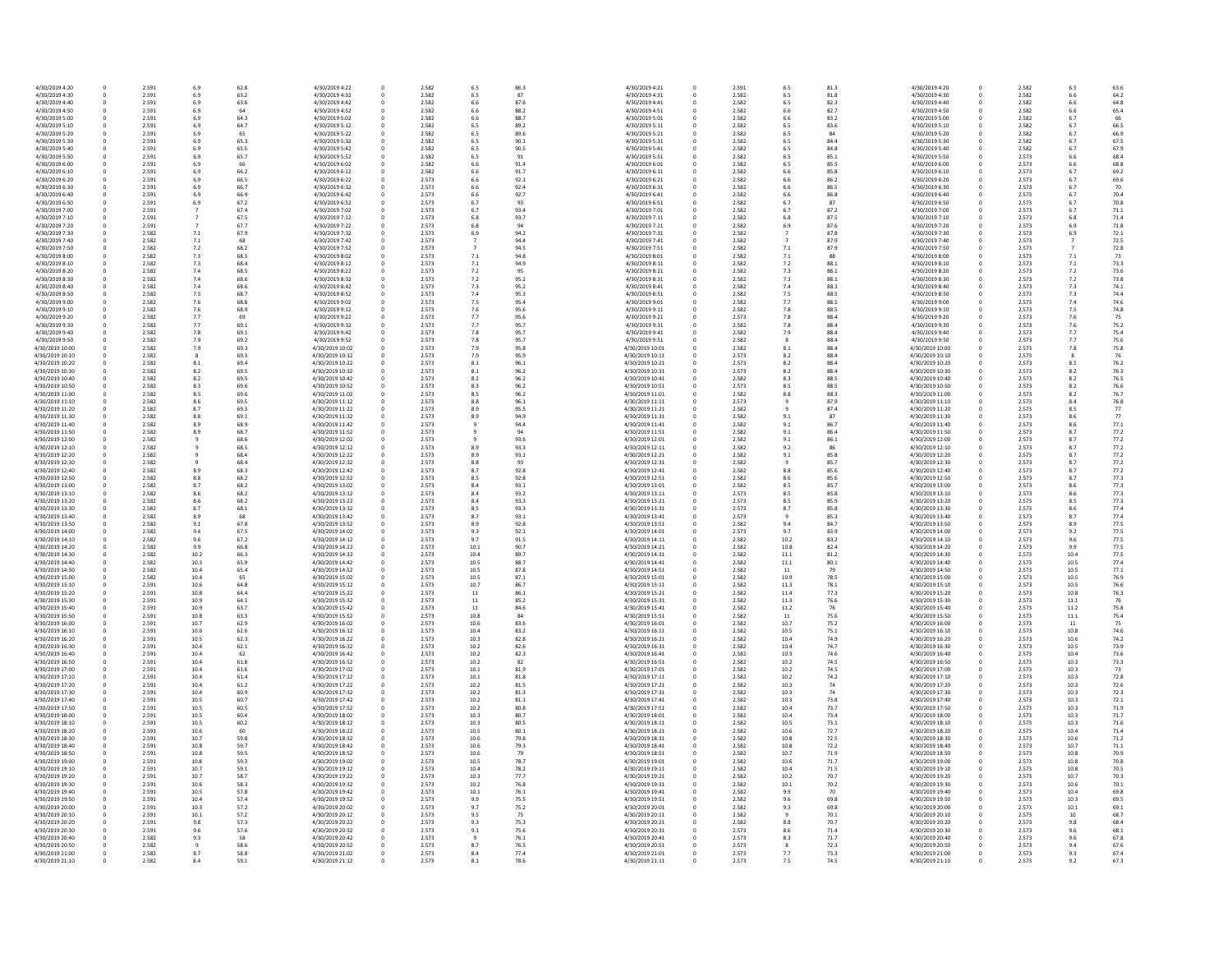| 4/30/2019 21:20 | 0 | 2.582 | 8.2  | 59.5 | 4/30/2019 21:22 | $\mathbf 0$ | 2.573 | 8    | 79.8 | 4/30/2019 21:21 |
|-----------------|---|-------|------|------|-----------------|-------------|-------|------|------|-----------------|
| 4/30/2019 21:30 | 0 | 2.582 | 8    | 60   | 4/30/2019 21:32 | 0           | 2.573 | 7.8  | 81   | 4/30/2019 21:31 |
| 4/30/2019 21:40 | 0 | 2.582 | 7.7  | 60.3 | 4/30/2019 21:42 | 0           | 2.573 | 7.6  | 81.9 | 4/30/2019 21:41 |
|                 |   |       |      | 60.7 |                 |             | 2.564 |      |      |                 |
| 4/30/2019 21:50 | 0 | 2.582 | 7.5  |      | 4/30/2019 21:52 |             |       | 7.3  | 82.5 | 4/30/2019 21:51 |
| 4/30/2019 22:00 | 0 | 2.582 | 7.2  | 61.1 | 4/30/2019 22:02 |             | 2.564 | 7.1  | 83.2 | 4/30/2019 22:01 |
| 4/30/2019 22:10 | 0 | 2.582 |      | 61.4 | 4/30/2019 22:12 | 0           | 2.564 | 6.9  | 83.7 | 4/30/2019 22:11 |
| 4/30/2019 22:20 | 0 | 2.573 | 6.8  | 61.7 | 4/30/2019 22:22 |             | 2.564 | 6.7  | 84.2 | 4/30/2019 22:21 |
| 4/30/2019 22:30 | 0 | 2.573 | 6.6  | 62.1 | 4/30/2019 22:32 |             | 2.564 | 6.6  | 84.7 | 4/30/2019 22:31 |
|                 |   |       |      |      |                 |             |       |      |      |                 |
| 4/30/2019 22:40 | 0 | 2.573 | 6.4  | 62.4 | 4/30/2019 22:42 |             | 2.564 | 6.5  | 85.1 | 4/30/2019 22:41 |
| 4/30/2019 22:50 | 0 | 2.573 | 6.3  | 62.7 | 4/30/2019 22:52 |             | 2.564 | 6.3  | 85.5 | 4/30/2019 22:51 |
| 4/30/2019 23:00 | 0 | 2.573 | 6.1  | 63   | 4/30/2019 23:02 |             | 2.564 | 6.1  | 85.8 | 4/30/2019 23:01 |
| 4/30/2019 23:10 | 0 | 2.573 | 6    | 63.3 | 4/30/2019 23:12 | $\Omega$    | 2.564 | 6    | 86.1 | 4/30/2019 23:11 |
|                 |   |       |      |      |                 |             |       |      |      |                 |
| 4/30/2019 23:20 | 0 | 2.573 | 5.9  | 63.5 | 4/30/2019 23:22 |             | 2.564 | 5.8  | 86.3 | 4/30/2019 23:21 |
| 4/30/2019 23:30 | 0 | 2.573 | 5.7  | 63.7 | 4/30/2019 23:32 | 0           | 2.564 | 5.7  | 86.6 | 4/30/2019 23:31 |
| 4/30/2019 23:40 | 0 | 2.573 | 5.6  | 64   | 4/30/2019 23:42 | 0           | 2.556 | 5.5  | 87   | 4/30/2019 23:41 |
| 4/30/2019 23:50 | 0 | 2.573 | 5.5  | 64.3 | 4/30/2019 23:52 | 0           | 2.556 | 5.5  | 87.6 | 4/30/2019 23:51 |
| 5/1/2019 0:00   | 0 | 2.564 | 5.4  | 64.5 | 5/1/2019 0:02   |             | 2.556 | 5.4  | 88.2 | 5/1/2019 0:01   |
|                 |   |       |      |      |                 |             |       |      |      |                 |
| 5/1/2019 0:10   | 0 | 2.564 | 5.3  | 64.7 | 5/1/2019 0:12   | $\Omega$    | 2.556 | 5.5  | 88.9 | 5/1/2019 0:11   |
| 5/1/2019 0:20   | 0 | 2.564 | 5.3  | 65   | 5/1/2019 0:22   | 0           | 2.556 | 5.5  | 89.4 | 5/1/2019 0:21   |
| 5/1/2019 0:30   | 0 | 2.564 | 5.3  | 65.3 | 5/1/2019 0:32   | 0           | 2.556 | 5.5  | 89.6 | 5/1/2019 0:31   |
| 5/1/2019 0:40   | 0 | 2.564 | 5.4  | 65.5 | 5/1/2019 0:42   | 0           | 2.556 | 5.5  | 90   | 5/1/2019 0:41   |
| 5/1/2019 0:50   |   | 2.564 |      | 65.8 | 5/1/2019 0:52   |             | 2.556 |      | 90.6 | 5/1/2019 0:51   |
|                 | 0 |       | 5.4  |      |                 | 0           |       | 5.6  |      |                 |
| 5/1/2019 1:00   | 0 | 2.564 | 5.5  | 65.9 | 5/1/2019 1:02   | 0           | 2.556 | 5.6  | 90.9 | 5/1/2019 1:01   |
| 5/1/2019 1:10   | 0 | 2.564 | 5.5  | 66.1 | 5/1/2019 1:12   | $\Omega$    | 2.556 | 5.6  | 90.9 | 5/1/2019 1:11   |
| 5/1/2019 1:20   | 0 | 2.564 | 5.5  | 66.2 | 5/1/2019 1:22   | 0           | 2.556 | 5.5  | 90.8 | 5/1/2019 1:21   |
| 5/1/2019 1:30   | 0 | 2.564 | 5.6  | 66.3 | 5/1/2019 1:32   |             | 2.556 | 5.6  | 90.9 | 5/1/2019 1:31   |
|                 |   |       |      |      |                 |             |       |      |      |                 |
| 5/1/2019 1:40   | 0 | 2.564 | 5.7  | 66.4 | 5/1/2019 1:42   | 0           | 2.556 | 5.6  | 91.1 | 5/1/2019 1:41   |
| 5/1/2019 1:50   | 0 | 2.564 | 5.7  | 66.6 | 5/1/2019 1:52   | 0           | 2.556 | 5.6  | 91.2 | 5/1/2019 1:51   |
| 5/1/2019 2:00   | 0 | 2.564 | 5.7  | 66.8 | 5/1/2019 2:02   | 0           | 2.556 | 5.6  | 91.3 | 5/1/2019 2:01   |
| 5/1/2019 2:10   | 0 | 2.564 | 5.8  | 66.9 | 5/1/2019 2:12   | 0           | 2.556 | 5.7  | 91.5 | 5/1/2019 2:11   |
|                 |   |       |      |      |                 |             |       |      |      |                 |
| 5/1/2019 2:20   | 0 | 2.564 | 5.8  | 67   | 5/1/2019 2:22   | 0           | 2.556 | 5.7  | 91.6 | 5/1/2019 2:21   |
| 5/1/2019 2:30   | 0 | 2.564 | 5.8  | 67.1 | 5/1/2019 2:32   | $\mathbf 0$ | 2.556 | 5.7  | 91.6 | 5/1/2019 2:31   |
| 5/1/2019 2:40   | 0 | 2.564 | 5.8  | 67.2 | 5/1/2019 2:42   | 0           | 2.556 | 5.6  | 91.7 | 5/1/2019 2:41   |
| 5/1/2019 2:50   | 0 | 2.564 | 5.7  | 67.2 | 5/1/2019 2:52   | 0           | 2.556 | 5.5  | 91.9 | 5/1/2019 2:51   |
|                 |   |       |      |      |                 |             |       |      |      |                 |
| 5/1/2019 3:00   | 0 | 2.564 | 5.7  | 67.4 | 5/1/2019 3:02   |             | 2.547 | 5.5  | 92.1 | 5/1/2019 3:01   |
| 5/1/2019 3:10   | 0 | 2.564 | 5.7  | 67.5 | 5/1/2019 3:12   |             | 2.547 | 5.5  | 92.4 | 5/1/2019 3:11   |
| 5/1/2019 3:20   |   | 2.564 | 5.8  | 67.6 | 5/1/2019 3:22   |             | 2.547 | 5.5  | 92.6 | 5/1/2019 3:21   |
| 5/1/2019 3:30   | 0 | 2.564 | 5.8  | 67.7 | 5/1/2019 3:32   |             | 2.547 | 5.5  | 92.9 | 5/1/2019 3:31   |
|                 |   |       |      |      |                 |             |       |      |      |                 |
| 5/1/2019 3:40   | 0 | 2.564 | 5.9  | 67.9 | 5/1/2019 3:42   |             | 2.547 | 5.6  | 93.1 | 5/1/2019 3:41   |
| 5/1/2019 3:50   | 0 | 2.564 | 5.9  | 67.9 | 5/1/2019 3:52   |             | 2.547 | 5.6  | 93.3 | 5/1/2019 3:51   |
| 5/1/2019 4:00   | 0 | 2.556 |      | 68   | 5/1/2019 4:02   | 0           | 2.547 | 5.6  | 93.4 | 5/1/2019 4:01   |
| 5/1/2019 4:10   |   | 2.564 |      | 68.1 | 5/1/2019 4:12   |             | 2.547 | 5.7  | 93.5 | 5/1/2019 4:11   |
|                 |   |       |      |      |                 |             |       |      |      |                 |
| 5/1/2019 4:20   | 0 | 2.564 |      | 68.2 | 5/1/2019 4:22   |             | 2.547 | 5.7  | 93.5 | 5/1/2019 4:21   |
| 5/1/2019 4:30   | 0 | 2.556 |      | 68.3 | 5/1/2019 4:32   |             | 2.547 | 5.8  | 93.7 | 5/1/2019 4:31   |
| 5/1/2019 4:40   | 0 | 2.556 | 6.1  | 68.3 | 5/1/2019 4:42   |             | 2.547 | 5.8  | 93.9 | 5/1/2019 4:41   |
| 5/1/2019 4:50   | 0 | 2.556 | 6.1  | 68.4 | 5/1/2019 4:52   |             | 2.547 | 5.8  | 94   | 5/1/2019 4:51   |
|                 |   |       |      |      |                 |             |       |      |      |                 |
| 5/1/2019 5:00   |   | 2.556 | 6.1  | 68.5 | 5/1/2019 5:02   | 0           | 2.547 | 5.9  | 94.1 | 5/1/2019 5:01   |
| 5/1/2019 5:10   |   | 2.556 | 6.1  | 68.5 | 5/1/2019 5:12   |             | 2.547 | 5.9  | 94.2 | 5/1/2019 5:11   |
| 5/1/2019 5:20   | 0 | 2.556 | 6.2  | 68.5 | 5/1/2019 5:22   |             | 2.547 |      | 94.3 | 5/1/2019 5:21   |
| 5/1/2019 5:30   | 0 | 2.556 | 6.2  | 68.5 | 5/1/2019 5:32   | 0           | 2.547 |      | 94.3 | 5/1/2019 5:31   |
| 5/1/2019 5:40   | 0 | 2.556 | 6.2  | 68.5 | 5/1/2019 5:42   |             | 2.547 |      | 94.3 | 5/1/2019 5:41   |
|                 |   |       |      |      |                 |             |       |      |      |                 |
| 5/1/2019 5:50   | 0 | 2.556 | 6.3  | 68.5 | 5/1/2019 5:52   |             | 2.547 | 6    | 94.3 | 5/1/2019 5:51   |
| 5/1/2019 6:00   |   | 2.556 | 6.3  | 68.4 | 5/1/2019 6:02   | 0           | 2.547 | 6.1  | 94.4 | 5/1/2019 6:01   |
| 5/1/2019 6:10   |   | 2.556 | 6.4  | 68.4 | 5/1/2019 6:12   |             | 2.547 | 6.1  | 94.4 | 5/1/2019 6:11   |
| 5/1/2019 6:20   | 0 | 2.556 | 6.5  | 68.5 | 5/1/2019 6:22   |             | 2.547 | 6.2  | 94.6 | 5/1/2019 6:21   |
|                 |   |       |      |      |                 |             |       |      |      |                 |
| 5/1/2019 6:30   | 0 | 2.556 | 6.6  | 68.6 | 5/1/2019 6:32   | 0           | 2.547 | 6.3  | 94.6 | 5/1/2019 6:31   |
| 5/1/2019 6:40   | 0 | 2.556 | 6.6  | 68.6 | 5/1/2019 6:42   | 0           | 2.547 | 6.3  | 94.7 | 5/1/2019 6:41   |
| 5/1/2019 6:50   |   | 2.556 | 6.7  | 68.7 | 5/1/2019 6:52   |             | 2.547 | 6.4  | 94.7 | 5/1/2019 6:51   |
| 5/1/2019 7:00   |   | 2.556 | 6.8  | 68.8 | 5/1/2019 7:02   | 0           | 2.547 | 6.6  | 94.8 | 5/1/2019 7:01   |
| 5/1/2019 7:10   |   | 2.556 | 6.9  | 68.7 | 5/1/2019 7:12   |             | 2.547 | 6.7  | 94.7 | 5/1/2019 7:11   |
|                 |   |       |      |      |                 |             |       |      |      |                 |
| 5/1/2019 7:20   | 0 | 2.556 | 6.9  | 68.7 | 5/1/2019 7:22   |             | 2.547 | 6.8  | 94.7 | 5/1/2019 7:21   |
| 5/1/2019 7:30   |   | 2.556 |      | 68.7 | 5/1/2019 7:32   |             | 2.547 | 6.8  | 94.6 | 5/1/2019 7:31   |
| 5/1/2019 7:40   |   | 2.556 |      | 68.8 | 5/1/2019 7:42   | 0           | 2.547 | 6.9  | 94.6 | 5/1/2019 7:41   |
| 5/1/2019 7:50   | 0 | 2.556 | 7.1  | 69   | 5/1/2019 7:52   | $\mathbf 0$ | 2.547 | 6.9  | 94.8 | 5/1/2019 7:51   |
|                 |   |       |      |      |                 |             |       |      |      |                 |
| 5/1/2019 8:00   | 0 | 2.556 | 7.1  | 69.1 | 5/1/2019 8:02   | 0           | 2.547 | 6.9  | 95   | 5/1/2019 8:01   |
| 5/1/2019 8:10   |   | 2.556 | 7.1  | 69.2 | 5/1/2019 8:12   |             | 2.547 | 6.9  | 95.1 | 5/1/2019 8:11   |
| 5/1/2019 8:20   |   | 2.556 | 7.1  | 69.2 | 5/1/2019 8:22   |             | 2.547 | 6.9  | 95.2 | 5/1/2019 8:21   |
| 5/1/2019 8:30   |   | 2.556 | 7.2  | 69.3 | 5/1/2019 8:32   |             | 2.547 | 6.9  | 95.3 | 5/1/2019 8:31   |
| 5/1/2019 8:40   |   | 2.556 | 7.2  | 69.4 | 5/1/2019 8:42   |             | 2.547 | -7   | 95.4 | 5/1/2019 8:41   |
|                 |   |       |      |      |                 |             |       |      |      |                 |
| 5/1/2019 8:50   |   | 2.556 | 7.3  | 69.5 | 5/1/2019 8:52   |             | 2.547 | 7.1  | 95.5 | 5/1/2019 8:51   |
| 5/1/2019 9:00   |   | 2.556 | 7.5  | 69.5 | 5/1/2019 9:02   |             | 2.547 | 7.3  | 95.6 | 5/1/2019 9:01   |
| 5/1/2019 9:10   |   | 2.556 | 7.5  | 69.4 | 5/1/2019 9:12   |             | 2.547 | 7.4  | 95.6 | 5/1/2019 9:11   |
| 5/1/2019 9:20   |   | 2.556 | 7.6  | 69.3 | 5/1/2019 9:22   | 0           | 2.547 | 7.5  | 95.4 | 5/1/2019 9:21   |
| 5/1/2019 9:30   |   | 2.556 | 7.7  | 69.2 | 5/1/2019 9:32   |             | 2.547 | 7.6  | 95.1 | 5/1/2019 9:31   |
|                 |   |       |      |      |                 |             |       |      |      |                 |
| 5/1/2019 9:40   |   | 2.556 | 7.8  | 68.9 | 5/1/2019 9:42   |             | 2.547 | 7.7  | 94.5 | 5/1/2019 9:41   |
| 5/1/2019 9:50   |   | 2.556 | 7.8  | 68.4 | 5/1/2019 9:52   |             | 2.547 | 7.7  | 93.8 | 5/1/2019 9:51   |
| 5/1/2019 10:00  |   | 2.556 | 7.9  | 68.1 | 5/1/2019 10:02  |             | 2.547 | 7.8  | 93   | 5/1/2019 10:01  |
|                 |   |       |      | 67.9 | 5/1/2019 10:12  |             |       |      |      |                 |
| 5/1/2019 10:10  |   | 2.556 |      |      |                 |             | 2.547 | 7.9  | 92.2 | 5/1/2019 10:11  |
| 5/1/2019 10:20  | 0 | 2.556 | 8.1  | 67.6 | 5/1/2019 10:22  | 0           | 2.547 | 8    | 91.6 | 5/1/2019 10:21  |
| 5/1/2019 10:30  |   | 2.556 | 8.2  | 67.3 | 5/1/2019 10:32  |             | 2.547 | 8.1  | 91.2 | 5/1/2019 10:31  |
| 5/1/2019 10:40  |   | 2.556 | 8.2  | 67.1 | 5/1/2019 10:42  |             | 2.547 | 8.2  | 90.8 | 5/1/2019 10:41  |
| 5/1/2019 10:50  | 0 | 2.564 | 8.3  | 66.9 | 5/1/2019 10:52  |             | 2.547 | 8.2  | 90.5 | 5/1/2019 10:51  |
|                 |   |       |      |      |                 |             |       |      |      |                 |
| 5/1/2019 11:00  | 0 | 2.564 | 8.4  | 66.7 | 5/1/2019 11:02  |             | 2.547 | 8.3  | 90.1 | 5/1/2019 11:01  |
| 5/1/2019 11:10  | 0 | 2.564 | 8.4  | 66.4 | 5/1/2019 11:12  |             | 2.547 | 8.3  | 89.7 | 5/1/2019 11:11  |
| 5/1/2019 11:20  |   | 2.564 | 8.5  | 66.3 | 5/1/2019 11:22  | 0           | 2.547 | 8.4  | 89.3 | 5/1/2019 11:21  |
| 5/1/2019 11:30  |   | 2.564 | 8.6  | 66.1 | 5/1/2019 11:32  |             | 2.547 | 8.5  | 89.1 | 5/1/2019 11:31  |
|                 |   |       |      |      |                 |             |       |      |      |                 |
| 5/1/2019 11:40  |   | 2.564 | 8.7  | 66   | 5/1/2019 11:42  |             | 2.547 | 8.7  | 88.9 | 5/1/2019 11:41  |
| 5/1/2019 11:50  | 0 | 2.564 | 8.9  | 65.9 | 5/1/2019 11:52  |             | 2.547 | 8.9  | 88.6 | 5/1/2019 11:51  |
| 5/1/2019 12:00  | 0 | 2.564 |      | 65.7 | 5/1/2019 12:02  | 0           | 2.547 | 9.1  | 88.1 | 5/1/2019 12:01  |
| 5/1/2019 12:10  |   | 2.564 | 9.2  | 65.4 | 5/1/2019 12:12  |             | 2.547 | 9.3  | 87.6 | 5/1/2019 12:11  |
|                 |   |       |      |      |                 |             |       |      |      |                 |
| 5/1/2019 12:20  |   | 2.564 | 9.3  | 65.1 | 5/1/2019 12:22  | 0           | 2.547 | 9.4  | 87.1 | 5/1/2019 12:21  |
| 5/1/2019 12:30  |   | 2.564 | 9.4  | 64.9 | 5/1/2019 12:32  |             | 2.547 | 9.6  | 86.6 | 5/1/2019 12:31  |
| 5/1/2019 12:40  | 0 | 2.564 | 9.6  | 64.6 | 5/1/2019 12:42  |             | 2.547 | 9.8  | 86.3 | 5/1/2019 12:41  |
| 5/1/2019 12:50  |   | 2.564 | 9.7  | 64.3 | 5/1/2019 12:52  |             | 2.556 | 10   | 85.6 | 5/1/2019 12:51  |
| 5/1/2019 13:00  |   | 2.564 | 9.9  | 63.9 | 5/1/2019 13:02  | 0           | 2.556 | 10.2 | 84.9 | 5/1/2019 13:01  |
|                 |   |       |      |      |                 |             |       |      |      |                 |
| 5/1/2019 13:10  | 0 | 2.564 | 10   | 63.5 | 5/1/2019 13:12  | $\mathbf 0$ | 2.556 | 10.4 | 84.2 | 5/1/2019 13:11  |
| 5/1/2019 13:20  | 0 | 2.564 | 10.2 | 63.2 | 5/1/2019 13:22  | 0           | 2.556 | 10.6 | 83.4 | 5/1/2019 13:21  |
| 5/1/2019 13:30  | 0 | 2.564 | 10.4 | 62.9 | 5/1/2019 13:32  | 0           | 2.556 | 10.8 | 82.6 | 5/1/2019 13:31  |
| 5/1/2019 13:40  | 0 | 2.564 | 10.6 | 62.4 | 5/1/2019 13:42  |             | 2.556 | 11   | 81.8 | 5/1/2019 13:41  |
|                 |   |       |      |      |                 |             |       |      |      |                 |
| 5/1/2019 13:50  | 0 | 2.564 | 10.7 | 62   | 5/1/2019 13:52  | 0           | 2.556 | 11.2 | 81.2 | 5/1/2019 13:51  |
| 5/1/2019 14:00  | 0 | 2.564 | 11   | 61.5 | 5/1/2019 14:02  | 0           | 2.556 | 11.5 | 80.2 | 5/1/2019 14:01  |
| 5/1/2019 14:10  | 0 | 2.564 | 11.1 | 61   | 5/1/2019 14:12  | $\mathbf 0$ | 2.556 | 11.8 | 79.5 | 5/1/2019 14:11  |

| 8             | 79.8 | 4/30/2019 21:21 | 0 | 2.573 | 7.3              | 75.7 | 4/30/2019 21:20 |
|---------------|------|-----------------|---|-------|------------------|------|-----------------|
| $^{\prime}.8$ | 81   | 4/30/2019 21:31 | 0 | 2.573 | $7.2$            | 76.6 | 4/30/2019 21:30 |
| .6            | 81.9 | 4/30/2019 21:41 | 0 | 2.573 | 6.9              | 77   | 4/30/2019 21:40 |
| $^{\prime}.3$ | 82.5 | 4/30/2019 21:51 | 0 | 2.573 | 6.6              | 77.5 | 4/30/2019 21:50 |
|               | 83.2 | 4/30/2019 22:01 |   | 2.573 | 6.3              | 78.1 | 4/30/2019 22:00 |
| $^{\prime}.1$ |      |                 | 0 |       |                  |      |                 |
| i.9           | 83.7 | 4/30/2019 22:11 | 0 | 2.573 | 6.1              | 78.7 | 4/30/2019 22:10 |
| .7            | 84.2 | 4/30/2019 22:21 | 0 | 2.573 | $6.1\,$          | 79.5 | 4/30/2019 22:20 |
| .6            | 84.7 | 4/30/2019 22:31 | 0 | 2.564 | 6                | 80   | 4/30/2019 22:30 |
| 5.5           | 85.1 | 4/30/2019 22:41 | 0 | 2.564 | 5.8              | 80.3 | 4/30/2019 22:40 |
| .3            | 85.5 | 4/30/2019 22:51 | 0 | 2.564 | 5.6              | 80.6 | 4/30/2019 22:50 |
| ,1            | 85.8 | 4/30/2019 23:01 | 0 | 2.564 | 5.4              | 80.9 | 4/30/2019 23:00 |
| 6             | 86.1 | 4/30/2019 23:11 | 0 | 2.564 | 5.2              | 81.4 | 4/30/2019 23:10 |
| .8            | 86.3 | 4/30/2019 23:21 | 0 | 2.564 | 5.1              | 81.8 | 4/30/2019 23:20 |
| .7            | 86.6 | 4/30/2019 23:31 | 0 | 2.564 | 4.9              | 82.2 | 4/30/2019 23:30 |
| $.5\,$        | 87   | 4/30/2019 23:41 | 0 | 2.564 | 4.9              | 82.8 | 4/30/2019 23:40 |
| $.5\,$        | 87.6 | 4/30/2019 23:51 | 0 | 2.564 | 4.9              | 83.4 | 4/30/2019 23:50 |
| .4            | 88.2 | 5/1/2019 0:01   | 0 | 2.564 | 4.9              | 83.8 | 5/1/2019 0:00   |
| .5            | 88.9 | 5/1/2019 0:11   | 0 | 2.564 | 4.9              | 84.1 | 5/1/2019 0:10   |
| $.5\,$        | 89.4 | 5/1/2019 0:21   | 0 | 2.564 | 4.9              | 84.3 | 5/1/2019 0:20   |
| .5            | 89.6 | 5/1/2019 0:31   | 0 | 2.556 | 4.9              | 84.6 | 5/1/2019 0:30   |
| .5            | 90   | 5/1/2019 0:41   | 0 | 2.556 | 5.1              | 85   | 5/1/2019 0:40   |
| .6            | 90.6 | 5/1/2019 0:51   | 0 | 2.556 | 5.1              | 85.1 | 5/1/2019 0:50   |
|               | 90.9 | 5/1/2019 1:01   | 0 | 2.556 | 5.2              | 85.1 | 5/1/2019 1:00   |
| .6            |      |                 |   |       |                  |      |                 |
| .6            | 90.9 | 5/1/2019 1:11   | 0 | 2.556 | 5.1              | 85.2 | 5/1/2019 1:10   |
| $.5\,$        | 90.8 | 5/1/2019 1:21   | 0 | 2.556 | 5.1              | 85.4 | 5/1/2019 1:20   |
| .6            | 90.9 | 5/1/2019 1:31   | 0 | 2.556 | 5.2              | 85.6 | 5/1/2019 1:30   |
| .6            | 91.1 | 5/1/2019 1:41   | 0 | 2.556 | 5.3              | 85.7 | 5/1/2019 1:40   |
| 6.            | 91.2 | 5/1/2019 1:51   | 0 | 2.556 | 5.3              | 85.7 | 5/1/2019 1:50   |
| 6.            | 91.3 | 5/1/2019 2:01   | 0 | 2.556 | 5.4              | 85.9 | 5/1/2019 2:00   |
| .7            | 91.5 | 5/1/2019 2:11   | 0 | 2.556 | 5.5              | 86   | 5/1/2019 2:10   |
| .7            | 91.6 | 5/1/2019 2:21   | 0 | 2.556 | 5.5              | 86.1 | 5/1/2019 2:20   |
| .7            | 91.6 | 5/1/2019 2:31   |   | 2.556 | 5.5              | 86.1 | 5/1/2019 2:30   |
| .6            | 91.7 | 5/1/2019 2:41   | 0 | 2.556 | 5.4              | 86.2 | 5/1/2019 2:40   |
| $.5\,$        | 91.9 | 5/1/2019 2:51   | 0 | 2.556 | 5.3              | 86.5 | 5/1/2019 2:50   |
| .5            | 92.1 | 5/1/2019 3:01   | 0 | 2.556 | 5.4              | 86.7 | 5/1/2019 3:00   |
| $.5\,$        | 92.4 | 5/1/2019 3:11   | 0 | 2.556 | 5.4              | 86.8 | 5/1/2019 3:10   |
| $.5\,$        | 92.6 | 5/1/2019 3:21   | 0 | 2.556 | 5.4              | 86.9 | 5/1/2019 3:20   |
| .5            | 92.9 | 5/1/2019 3:31   | 0 | 2.556 | 5.5              | 87   | 5/1/2019 3:30   |
|               | 93.1 | 5/1/2019 3:41   | 0 | 2.556 | 5.6              | 87.1 | 5/1/2019 3:40   |
| 6.            |      |                 |   |       |                  |      |                 |
| 6.,           | 93.3 | 5/1/2019 3:51   | 0 | 2.556 | 5.6              | 87.2 | 5/1/2019 3:50   |
| 6.            | 93.4 | 5/1/2019 4:01   | 0 | 2.556 | 5.7              | 87.2 | 5/1/2019 4:00   |
| .7            | 93.5 | 5/1/2019 4:11   | 0 | 2.556 | 5.7              | 87.1 | 5/1/2019 4:10   |
| .7            | 93.5 | 5/1/2019 4:21   | 0 | 2.556 | 5.7              | 87.2 | 5/1/2019 4:20   |
| .8            | 93.7 | 5/1/2019 4:31   | 0 | 2.556 | 5.8              | 87.4 | 5/1/2019 4:30   |
| .8            | 93.9 | 5/1/2019 4:41   | 0 | 2.556 | 5.8              | 87.4 | 5/1/2019 4:40   |
| .8            | 94   | 5/1/2019 4:51   | 0 | 2.556 | 5.9              | 87.5 | 5/1/2019 4:50   |
| و.,           | 94.1 | 5/1/2019 5:01   | 0 | 2.556 | 5.9              | 87.5 | 5/1/2019 5:00   |
| و.,           | 94.2 | 5/1/2019 5:11   | 0 | 2.556 | 5.9              | 87.6 | 5/1/2019 5:10   |
| 6             | 94.3 | 5/1/2019 5:21   | 0 | 2.556 | 5.9              | 87.6 | 5/1/2019 5:20   |
| 6             | 94.3 | 5/1/2019 5:31   | 0 | 2.556 | 5.9              | 87.6 | 5/1/2019 5:30   |
| 6             | 94.3 | 5/1/2019 5:41   | 0 | 2.556 | 5.9              | 87.7 | 5/1/2019 5:40   |
|               | 94.3 | 5/1/2019 5:51   | 0 | 2.556 | 5.9              | 87.7 | 5/1/2019 5:50   |
| .1            | 94.4 | 5/1/2019 6:01   | 0 | 2.556 | 6                | 87.8 | 5/1/2019 6:00   |
| .1            | 94.4 | 5/1/2019 6:11   | 0 | 2.556 | 6.1              | 87.8 | 5/1/2019 6:10   |
| .2            | 94.6 | 5/1/2019 6:21   | 0 | 2.547 | 6.2              | 87.9 | 5/1/2019 6:20   |
| .3            | 94.6 | 5/1/2019 6:31   | 0 | 2.547 | 6.3              | 87.9 | 5/1/2019 6:30   |
| .3            | 94.7 | 5/1/2019 6:41   | 0 | 2.547 | 6.4              | 87.9 | 5/1/2019 6:40   |
| i.4           | 94.7 | 5/1/2019 6:51   | 0 | 2.547 | 6.5              | 87.9 | 5/1/2019 6:50   |
| .6            | 94.8 | 5/1/2019 7:01   | 0 | 2.547 | 6.6              | 87.9 | 5/1/2019 7:00   |
| .7            | 94.7 | 5/1/2019 7:11   | 0 | 2.547 | 6.7              | 87.8 | 5/1/2019 7:10   |
|               |      |                 |   |       |                  |      | 5/1/2019 7:20   |
| .8            | 94.7 | 5/1/2019 7:21   | 0 | 2.547 | 6.8              | 87.7 |                 |
| .8            | 94.6 | 5/1/2019 7:31   | 0 | 2.556 | 6.9              | 87.6 | 5/1/2019 7:30   |
| i.9           | 94.6 | 5/1/2019 7:41   | 0 | 2.547 | 6.9              | 87.6 | 5/1/2019 7:40   |
| و.            | 94.8 | 5/1/2019 7:51   |   | 2.547 | 6.9              | 87.8 | 5/1/2019 7:50   |
| i.9           | 95   | 5/1/2019 8:01   | 0 | 2.547 | 6.9              | 88   | 5/1/2019 8:00   |
| i.9           | 95.1 | 5/1/2019 8:11   | 0 | 2.547 | 6.9              | 88.1 | 5/1/2019 8:10   |
| i.9           | 95.2 | 5/1/2019 8:21   | 0 | 2.556 | $\boldsymbol{7}$ | 88.1 | 5/1/2019 8:20   |
| i.9           | 95.3 | 5/1/2019 8:31   | 0 | 2.547 | $\overline{7}$   | 88.1 | 5/1/2019 8:30   |
|               | 95.4 | 5/1/2019 8:41   | 0 | 2.556 | $7.1\,$          | 88   | 5/1/2019 8:40   |
| $^{\prime}.1$ | 95.5 | 5/1/2019 8:51   | 0 | 2.547 | 7.3              | 88   | 5/1/2019 8:50   |
| $^{\prime}.3$ | 95.6 | 5/1/2019 9:01   | 0 | 2.547 | 7.4              | 87.9 | 5/1/2019 9:00   |
| $^{\prime}.4$ | 95.6 | 5/1/2019 9:11   | 0 | 2.556 | $7.6$            | 87.8 | 5/1/2019 9:10   |
| $^{\prime}.5$ | 95.4 | 5/1/2019 9:21   | 0 | 2.556 | 7.7              | 87.5 | 5/1/2019 9:20   |
| .6            | 95.1 | 5/1/2019 9:31   | 0 | 2.556 | 7.8              | 87.1 | 5/1/2019 9:30   |
| '.7           | 94.5 | 5/1/2019 9:41   | 0 | 2.556 | 7.9              | 86.8 | 5/1/2019 9:40   |
| .7            | 93.8 | 5/1/2019 9:51   | 0 | 2.556 | 8                | 86.1 | 5/1/2019 9:50   |
| $^{\prime}.8$ | 93   | 5/1/2019 10:01  | 0 | 2.556 | 8.1              | 85.2 | 5/1/2019 10:00  |
| 9.            | 92.2 | 5/1/2019 10:11  | 0 | 2.556 | 8.2              | 84.5 | 5/1/2019 10:10  |
| 8             | 91.6 | 5/1/2019 10:21  | 0 | 2.556 | 8.3              | 84.1 | 5/1/2019 10:20  |
| .1            | 91.2 | 5/1/2019 10:31  | 0 | 2.556 | 8.4              | 83.7 | 5/1/2019 10:30  |
| .2            | 90.8 | 5/1/2019 10:41  | 0 | 2.556 | 8.4              | 83.1 | 5/1/2019 10:40  |
| .2            | 90.5 | 5/1/2019 10:51  | 0 | 2.556 | 8.5              | 83   | 5/1/2019 10:50  |
| .3            | 90.1 | 5/1/2019 11:01  | 0 | 2.556 | 8.6              | 82.7 | 5/1/2019 11:00  |
| .3            | 89.7 | 5/1/2019 11:11  | 0 | 2.556 | 8.6              | 82.3 | 5/1/2019 11:10  |
| , 4           | 89.3 | 5/1/2019 11:21  | 0 | 2.556 | 8.6              | 82.1 | 5/1/2019 11:20  |
| .5            | 89.1 | 5/1/2019 11:31  | 0 | 2.556 | 8.8              | 82   | 5/1/2019 11:30  |
| .7            | 88.9 | 5/1/2019 11:41  | 0 | 2.556 | 9.1              | 81.6 | 5/1/2019 11:40  |
| 9.            | 88.6 | 5/1/2019 11:51  | 0 | 2.556 | 9.3              | 81.1 | 5/1/2019 11:50  |
|               |      |                 |   |       |                  |      |                 |
| $.1\,$        | 88.1 | 5/1/2019 12:01  | 0 | 2.556 | 9.5              | 80.5 | 5/1/2019 12:00  |
| .3            | 87.6 | 5/1/2019 12:11  | 0 | 2.556 | 9.6              | 80.1 | 5/1/2019 12:10  |
| .4            | 87.1 | 5/1/2019 12:21  | 0 | 2.556 | 9.8              | 79.6 | 5/1/2019 12:20  |
| $.6\,$        | 86.6 | 5/1/2019 12:31  | 0 | 2.556 | $10\,$           | 79   | 5/1/2019 12:30  |
| .8            | 86.3 | 5/1/2019 12:41  | 0 | 2.556 | 10.2             | 78.3 | 5/1/2019 12:40  |
|               | 85.6 | 5/1/2019 12:51  | 0 | 2.556 | 10.4             | 77.7 | 5/1/2019 12:50  |
| 0.2           | 84.9 | 5/1/2019 13:01  | 0 | 2.556 | 10.6             | 77   | 5/1/2019 13:00  |
| 0.4           | 84.2 | 5/1/2019 13:11  |   | 2.556 | 11               | 76.3 | 5/1/2019 13:10  |
| 0.6           | 83.4 | 5/1/2019 13:21  | 0 | 2.556 | 11.2             | 75.2 | 5/1/2019 13:20  |
| 0.8           | 82.6 | 5/1/2019 13:31  | 0 | 2.556 | 11.4             | 74.4 | 5/1/2019 13:30  |
| L1            | 81.8 | 5/1/2019 13:41  | 0 | 2.564 | 11.5             | 73.6 | 5/1/2019 13:40  |
| 1.2           | 81.2 | 5/1/2019 13:51  | 0 | 2.564 | 11.8             | 72.8 | 5/1/2019 13:50  |
| $1.5\,$       | 80.2 | 5/1/2019 14:01  | 0 | 2.564 | 12               | 72.1 | 5/1/2019 14:00  |
| 1.8           | 79.5 | 5/1/2019 14:11  | 0 | 2.564 | 12.2             | 71.5 | 5/1/2019 14:10  |

| 0 | 2.573 | 9              | 67.3 |
|---|-------|----------------|------|
|   |       |                |      |
| 0 | 2.573 | 8.9            | 67.4 |
| 0 | 2.573 | 8.7            | 67.5 |
| 0 | 2.573 | 8.4            | 67.6 |
| 0 | 2.573 | 8.2            | 67.7 |
| 0 | 2.564 | 7.9            | 67.9 |
| 0 | 2.564 | 7.6            | 68   |
| 0 | 2.564 | 7.4            | 68.1 |
| 0 | 2.564 | 7.2            | 68.3 |
| 0 | 2.564 | $\overline{7}$ | 68.5 |
|   |       | 6.7            |      |
| 0 | 2.564 |                | 68.6 |
| 0 | 2.564 | 6.5            | 68.8 |
| 0 | 2.564 | 6.4            | 69   |
| 0 | 2.564 | 6.3            | 69.2 |
| 0 | 2.564 | 6.1            | 69.3 |
| 0 | 2.564 | 6.1            | 69.5 |
| 0 | 2.556 | 6.1            | 69.8 |
| 0 | 2.556 | 6.1            | 70   |
| 0 | 2.556 | 6              | 70.3 |
| 0 | 2.556 | 6              | 70.5 |
|   |       |                | 70.7 |
| 0 | 2.556 | 5.9            |      |
| 0 | 2.556 | 5.9            | 71   |
| 0 | 2.556 | 5.9            | 71.2 |
| 0 | 2.556 | 5.8            | 71.3 |
| 0 | 2.556 | 5.8            | 71.6 |
| 0 | 2.556 | 5.8            | 71.7 |
| 0 | 2.556 | 5.9            | 71.9 |
| 0 | 2.556 | 6              | 72.2 |
| 0 | 2.556 | 6.1            | 72.4 |
|   | 2.556 | 6.1            | 72.6 |
| 0 |       |                |      |
| 0 | 2.556 | 6.1            | 72.7 |
| 0 | 2.556 | 6.1            | 72.9 |
| 0 | 2.556 | 6              | 73.1 |
| 0 | 2.556 | 6              | 73.2 |
| 0 | 2.556 | 6              | 73.4 |
| 0 | 2.556 | 6              | 73.6 |
| 0 | 2.556 | 6              | 73.7 |
| 0 | 2.556 | 6              | 73.8 |
| 0 | 2.556 | 6.1            | 74   |
|   | 2.547 |                | 74.2 |
| 0 |       | 6.1            |      |
| 0 | 2.547 | 6.1            | 74.3 |
| 0 | 2.547 | 6.1            | 74.5 |
| 0 | 2.547 | 6.2            | 74.6 |
| 0 | 2.547 | 6.2            | 74.8 |
| 0 | 2.547 | 6.2            | 74.9 |
| 0 | 2.547 | 6.2            | 75   |
| 0 | 2.547 | 6.1            | 75.2 |
| 0 | 2.547 | 6.2            | 75.4 |
| 0 | 2.547 | 6.2            | 75.5 |
|   |       |                |      |
| 0 | 2.547 | 6.2            | 75.6 |
| 0 | 2.547 | 6.2            | 75.8 |
| 0 | 2.547 | 6.2            | 75.9 |
| 0 | 2.547 | 6.2            | 76   |
| 0 | 2.547 | 6.2            | 76.1 |
| 0 | 2.547 | 6.2            | 76.3 |
| 0 | 2.547 | 6.3            | 76.4 |
| 0 | 2.547 | 6.4            | 76.5 |
| 0 | 2.547 | 6.5            | 76.6 |
|   | 2.547 |                |      |
| 0 |       | 6.6            | 76.8 |
| 0 | 2.547 | 6.7            | 76.9 |
| 0 | 2.547 | 6.7            | 77   |
| 0 | 2.547 | 6.8            | 77.1 |
| 0 | 2.547 | 6.9            | 77.2 |
| 0 | 2.547 | 6.9            | 77.3 |
| 0 | 2.547 | 6.9            | 77.4 |
| 0 | 2.547 | 6.9            | 77.5 |
| 0 | 2.547 | 7              | 77.7 |
| 0 | 2.547 | 7              | 77.8 |
| 0 | 2.547 | $\overline{7}$ | 77.9 |
|   |       |                |      |
| 0 | 2.547 | 7.1            | 78.1 |
| 0 | 2.547 | 7.2            | 78.2 |
| 0 | 2.547 | 7.4            | 78.3 |
| 0 | 2.547 | 7.5            | 78.4 |
| 0 | 2.547 | 7.7            | 78.6 |
| 0 | 2.547 | 7.8            | 78.7 |
| 0 | 2.547 | 7.8            | 78.8 |
| 0 | 2.547 | 7.9            | 78.8 |
| 0 | 2.547 | 8              | 78.8 |
| 0 | 2.547 | 8.1            | 78.7 |
| 0 | 2.547 | 8.1            | 78.7 |
| 0 | 2.547 | 8.2            | 78.6 |
|   |       |                |      |
| 0 | 2.547 | 8.2            | 78.4 |
| 0 | 2.547 | 8.3            | 78.2 |
| 0 | 2.547 | 8.4            | 78.1 |
| 0 | 2.547 | 8.4            | 77.9 |
| 0 | 2.547 | 8.5            | 77.8 |
| 0 | 2.547 | 8.6            | 77.6 |
| 0 | 2.547 | 8.8            | 77.4 |
| 0 | 2.547 | 9              | 77.3 |
| 0 | 2.547 | 9.2            | 77.2 |
|   | 2.547 | 9.3            | 76.9 |
| 0 |       |                |      |
| 0 | 2.547 | 9.4            | 76.8 |
| 0 | 2.547 | 9.6            | 76.5 |
| 0 | 2.547 | 9.6            | 76.3 |
| 0 | 2.547 | 9.8            | 76.1 |
| 0 | 2.547 | 10             | 75.9 |
| 0 | 2.556 | 10.2           | 75.7 |
| 0 | 2.556 | 10.4           | 75.4 |
| 0 | 2.556 | 10.5           | 75.1 |
| 0 | 2.556 | 10.7           | 74.8 |
| 0 | 2.556 | 11             | 74.6 |
| 0 | 2.556 | 11.3           | 74.2 |
|   |       |                |      |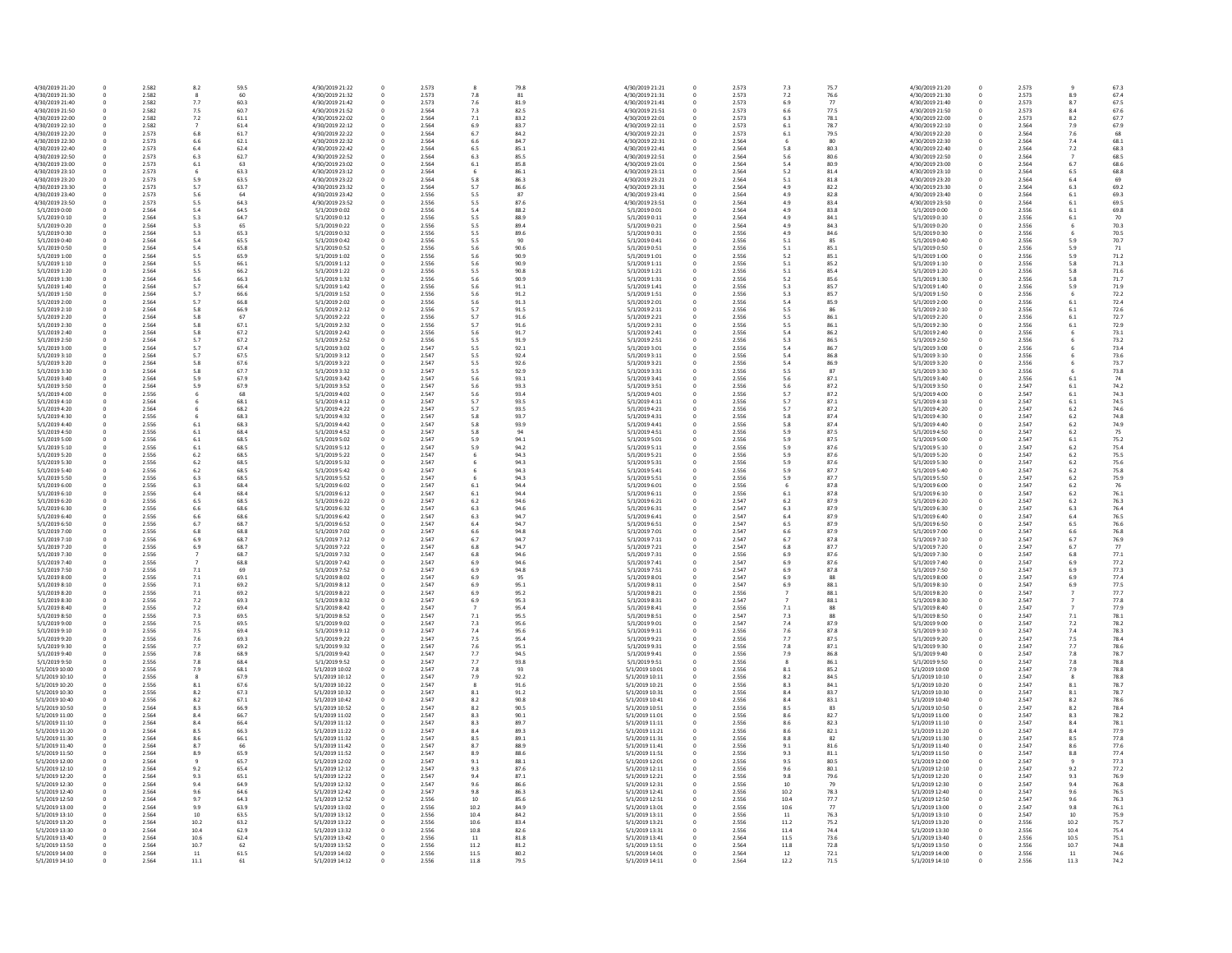| 5/1/2019 14:20                   | 0           | 2.564          | 11.3         | 60.6         | 5/1/2019 14:22                   | 0            | 2.556          | 12           | 78.5         | 5/1/2019 14:21                   |
|----------------------------------|-------------|----------------|--------------|--------------|----------------------------------|--------------|----------------|--------------|--------------|----------------------------------|
| 5/1/2019 14:30                   | 0           | 2.573          | 11.5         | 60.1         | 5/1/2019 14:32                   | 0            | 2.556          | 12.3         | 77.7         | 5/1/2019 14:31                   |
| 5/1/2019 14:40                   | 0           | 2.573          | 11.8         | 59.7         | 5/1/2019 14:42                   |              | 2.556          | 12.6         | 76.9         | 5/1/2019 14:41                   |
| 5/1/2019 14:50<br>5/1/2019 15:00 | 0<br>0      | 2.573<br>2.573 | 12<br>12.2   | 59.2<br>58.8 | 5/1/2019 14:52<br>5/1/2019 15:02 | 0<br>0       | 2.556<br>2.556 | 12.9<br>13.1 | 76.2<br>75.4 | 5/1/2019 14:51<br>5/1/2019 15:01 |
| 5/1/2019 15:10                   |             | 2.573          | 12.4         | 58.4         | 5/1/2019 15:12                   |              | 2.564          | 13.4         | 74.8         | 5/1/2019 15:11                   |
| 5/1/2019 15:20                   | 0           | 2.573          | 12.6         | 57.2         | 5/1/2019 15:22                   | 0            | 2.564          | 13.5         | 72.4         | 5/1/2019 15:21                   |
| 5/1/2019 15:30                   | 0           | 2.573          | 12.9         | 55.6         | 5/1/2019 15:32                   |              | 2.564          | 13.7         | 70.1         | 5/1/2019 15:31                   |
| 5/1/2019 15:40                   |             | 2.573          | 13.1         | 54.3         | 5/1/2019 15:42                   |              | 2.564          | 13.8         | 68.3         | 5/1/2019 15:41                   |
| 5/1/2019 15:50                   | 0           | 2.573          | 13.2         | 53.3         | 5/1/2019 15:52                   | 0            | 2.564          | 13.9         | 67.1         | 5/1/2019 15:51                   |
| 5/1/2019 16:00                   | 0           | 2.573          | 13.4         | 52.6         | 5/1/2019 16:02                   | 0            | 2.564          | 14           | 65.9         | 5/1/2019 16:01                   |
| 5/1/2019 16:10                   |             | 2.582          | 13.5         | 51.9         | 5/1/2019 16:12                   |              | 2.564          | 14           | 64.9         | 5/1/2019 16:11                   |
| 5/1/2019 16:20                   | 0           | 2.582          | 13.5         | 51.4         | 5/1/2019 16:22                   |              | 2.564          | 14           | 64.4         | 5/1/2019 16:21                   |
| 5/1/2019 16:30                   | 0           | 2.582          | 13.6         | 50.9         | 5/1/2019 16:32                   |              | 2.564          | 13.9         | 63.8         | 5/1/2019 16:31                   |
| 5/1/2019 16:40<br>5/1/2019 16:50 |             | 2.582<br>2.582 | 13.6<br>13.6 | 50.6<br>50.3 | 5/1/2019 16:42<br>5/1/2019 16:52 | 0            | 2.564<br>2.564 | 13.9<br>13.9 | 63.3<br>63.2 | 5/1/2019 16:41<br>5/1/2019 16:51 |
| 5/1/2019 17:00                   |             | 2.582          | 13.7         | 50.2         | 5/1/2019 17:02                   |              | 2.564          | 13.9         | 63           | 5/1/2019 17:01                   |
| 5/1/2019 17:10                   |             | 2.582          | 13.7         | 50.1         | 5/1/2019 17:12                   |              | 2.564          | 14           | 63           | 5/1/2019 17:11                   |
| 5/1/2019 17:20                   |             | 2.582          | 13.7         | 50           | 5/1/2019 17:22                   |              | 2.573          | 13.9         | 62.9         | 5/1/2019 17:21                   |
| 5/1/2019 17:30                   |             | 2.582          | 13.7         | 49.9         | 5/1/2019 17:32                   |              | 2.573          | 13.9         | 62.9         | 5/1/2019 17:31                   |
| 5/1/2019 17:40                   |             | 2.582          | 13.7         | 49.8         | 5/1/2019 17:42                   |              | 2.573          | 13.9         | 63           | 5/1/2019 17:41                   |
| 5/1/2019 17:50                   |             | 2.582          | 13.8         | 49.8         | 5/1/2019 17:52                   |              | 2.573          | 13.9         | 63           | 5/1/2019 17:51                   |
| 5/1/2019 18:00                   |             | 2.582          | 13.8         | 49.7         | 5/1/2019 18:02                   | 0            | 2.573          | 13.9         | 62.8         | 5/1/2019 18:01                   |
| 5/1/2019 18:10<br>5/1/2019 18:20 |             | 2.582<br>2.582 | 13.7<br>13.7 | 49.6<br>49.5 | 5/1/2019 18:12<br>5/1/2019 18:22 | 0            | 2.573<br>2.573 | 13.8<br>13.8 | 62.8<br>62.8 | 5/1/2019 18:11<br>5/1/2019 18:21 |
| 5/1/2019 18:30                   | 0           | 2.582          | 13.7         | 49.4         | 5/1/2019 18:32                   |              | 2.573          | 13.8         | 62.7         | 5/1/2019 18:31                   |
| 5/1/2019 18:40                   |             | 2.582          | 13.6         | 49.3         | 5/1/2019 18:42                   |              | 2.573          | 13.7         | 62.5         | 5/1/2019 18:41                   |
| 5/1/2019 18:50                   |             | 2.582          | 13.6         | 49.1         | 5/1/2019 18:52                   |              | 2.573          | 13.6         | 62.5         | 5/1/2019 18:51                   |
| 5/1/2019 19:00                   |             | 2.582          | 13.5         | 49.1         | 5/1/2019 19:02                   | 0            | 2.573          | 13.5         | 62.5         | 5/1/2019 19:01                   |
| 5/1/2019 19:10                   |             | 2.582          | 13.4         | 49.1         | 5/1/2019 19:12                   | 0            | 2.573          | 13.4         | 62.4         | 5/1/2019 19:11                   |
| 5/1/2019 19:20                   |             | 2.582          | 13.4         | 49           | 5/1/2019 19:22                   | 0            | 2.573          | 13.3         | 62.5         | 5/1/2019 19:21                   |
| 5/1/2019 19:30                   |             | 2.582          | 13.3         | 49.1         | 5/1/2019 19:32                   | 0            | 2.573          | 13.1         | 62.7         | 5/1/2019 19:31                   |
| 5/1/2019 19:40<br>5/1/2019 19:50 |             | 2.582<br>2.582 | 13.2         | 49.3<br>49.6 | 5/1/2019 19:42<br>5/1/2019 19:52 | 0            | 2.573<br>2.573 | 13<br>12.9   | 63.3<br>63.8 | 5/1/2019 19:41<br>5/1/2019 19:51 |
| 5/1/2019 20:00                   |             | 2.582          | 13.1<br>13   | 49.9         | 5/1/2019 20:02                   |              | 2.573          | 12.8         | 64.4         | 5/1/2019 20:01                   |
| 5/1/2019 20:10                   |             | 2.582          | 12.9         | 50.3         | 5/1/2019 20:12                   | 0            | 2.573          | 12.7         | 65.2         | 5/1/2019 20:11                   |
| 5/1/2019 20:20                   |             | 2.582          | 12.8         | 50.8         | 5/1/2019 20:22                   |              | 2.573          | 12.6         | 66.1         | 5/1/2019 20:21                   |
| 5/1/2019 20:30                   |             | 2.582          | 12.7         | 51.3         | 5/1/2019 20:32                   |              | 2.573          | 12.4         | 66.9         | 5/1/2019 20:31                   |
| 5/1/2019 20:40                   |             | 2.582          | 12.6         | 51.7         | 5/1/2019 20:42                   | <sup>0</sup> | 2.573          | 12.3         | 67.6         | 5/1/2019 20:41                   |
| 5/1/2019 20:50                   |             | 2.582          | 12.5         | 52.1         | 5/1/2019 20:52                   |              | 2.573          | 12.2         | 68.3         | 5/1/2019 20:51                   |
| 5/1/2019 21:00                   |             | 2.582          | 12.4         | 52.6         | 5/1/2019 21:02                   |              | 2.573          | 12.1         | 69.1         | 5/1/2019 21:01                   |
| 5/1/2019 21:10                   |             | 2.582          | 12.3         | 53.1         | 5/1/2019 21:12                   | 0            | 2.573          | 12           | 69.9         | 5/1/2019 21:11                   |
| 5/1/2019 21:20                   |             | 2.582          | 12.2         | 53.6         | 5/1/2019 21:22                   | 0            | 2.573          | 11.9         | 70.9         | 5/1/2019 21:21                   |
| 5/1/2019 21:30<br>5/1/2019 21:40 |             | 2.582<br>2.582 | 12.1<br>12   | 54.2<br>54.7 | 5/1/2019 21:32<br>5/1/2019 21:42 | 0            | 2.573<br>2.573 | 11.9<br>11.8 | 71.8<br>72.7 | 5/1/2019 21:31<br>5/1/2019 21:41 |
| 5/1/2019 21:50                   |             | 2.582          | 11.9         | 55.2         | 5/1/2019 21:52                   |              | 2.573          | 11.7         | 73.5         | 5/1/2019 21:51                   |
| 5/1/2019 22:00                   |             | 2.582          | 11.8         | 55.7         | 5/1/2019 22:02                   |              | 2.573          | 11.6         | 74.3         | 5/1/2019 22:01                   |
| 5/1/2019 22:10                   |             | 2.582          | 11.7         | 56.2         | 5/1/2019 22:12                   |              | 2.564          | 11.5         | 75.1         | 5/1/2019 22:11                   |
| 5/1/2019 22:20                   |             | 2.582          | 11.6         | 56.7         | 5/1/2019 22:22                   | 0            | 2.564          | 11.4         | 75.9         | 5/1/2019 22:21                   |
| 5/1/2019 22:30                   |             | 2.582          | 11.5         | 57.1         | 5/1/2019 22:32                   |              | 2.564          | 11.2         | 76.6         | 5/1/2019 22:31                   |
| 5/1/2019 22:40                   |             | 2.582          | 11.4         | 57.6         | 5/1/2019 22:42                   |              | 2.564          | 11.1         | 77.3         | 5/1/2019 22:41                   |
| 5/1/2019 22:50                   |             | 2.582          | 11.3         | 58           | 5/1/2019 22:52                   |              | 2.564          | 11           | 77.9         | 5/1/2019 22:51                   |
| 5/1/2019 23:00<br>5/1/2019 23:10 |             | 2.582<br>2.582 | 11.2<br>11.2 | 58.5<br>58.9 | 5/1/2019 23:02<br>5/1/2019 23:12 |              | 2.564<br>2.564 | 11<br>10.9   | 78.7<br>79.3 | 5/1/2019 23:01<br>5/1/2019 23:11 |
| 5/1/2019 23:20                   |             | 2.582          | 11.1         | 59.3         | 5/1/2019 23:22                   |              | 2.564          | 10.8         | 80.1         | 5/1/2019 23:21                   |
| 5/1/2019 23:30                   |             | 2.582          | 11           | 59.7         | 5/1/2019 23:32                   |              | 2.564          | 10.7         | 80.7         | 5/1/2019 23:31                   |
| 5/1/2019 23:40                   |             | 2.582          | 11           | 60.1         | 5/1/2019 23:42                   |              | 2.564          | 10.7         | 81.3         | 5/1/2019 23:41                   |
| 5/1/2019 23:50                   |             | 2.582          | 10.9         | 60.4         | 5/1/2019 23:52                   |              | 2.564          | 10.6         | 81.9         | 5/1/2019 23:51                   |
| 5/2/2019 0:00                    |             | 2.582          | 10.9         | 60.9         | 5/2/2019 0:02                    |              | 2.564          | 10.6         | 82.5         | 5/2/2019 0:01                    |
| 5/2/2019 0:10                    |             | 2.582          | 10.8         | 61.3         | 5/2/2019 0:12                    |              | 2.564          | 10.5         | 83.1         | 5/2/2019 0:11                    |
| 5/2/2019 0:20                    |             | 2.573          | 10.7         | 61.7         | 5/2/2019 0:22                    |              | 2.564          | 10.4         | 83.8         | 5/2/2019 0:21                    |
| 5/2/2019 0:30                    |             | 2.573          | 10.5         | 62.2         | 5/2/2019 0:32                    |              | 2.564          | 10.3         | 84.5         | 5/2/2019 0:31                    |
| 5/2/2019 0:40<br>5/2/2019 0:50   |             | 2.573<br>2.573 | 10.4<br>10.3 | 62.7<br>63.3 | 5/2/2019 0:42<br>5/2/2019 0:52   | 0            | 2.564<br>2.564 | 10.2<br>10   | 85.2<br>86   | 5/2/2019 0:41<br>5/2/2019 0:51   |
| 5/2/2019 1:00                    |             | 2.573          | 10.2         | 63.8         | 5/2/2019 1:02                    | 0            | 2.564          | 9.9          | 86.8         | 5/2/2019 1:01                    |
| 5/2/2019 1:10                    |             | 2.573          | 10.1         | 64.2         | 5/2/2019 1:12                    |              | 2.564          | 9.9          | 87.5         | 5/2/2019 1:11                    |
| 5/2/2019 1:20                    |             | 2.573          | 10           | 64.6         | 5/2/2019 1:22                    |              | 2.564          | 9.8          | 88           | 5/2/2019 1:21                    |
| 5/2/2019 1:30                    |             | 2.573          | 10           | 64.9         | 5/2/2019 1:32                    |              | 2.564          | 9.8          | 88.6         | 5/2/2019 1:31                    |
| 5/2/2019 1:40                    |             | 2.573          | 10           | 65.2         | 5/2/2019 1:42                    |              | 2.564          | 9.8          | 89.1         | 5/2/2019 1:41                    |
| 5/2/2019 1:50                    |             | 2.573          | 10           | 65.4         | 5/2/2019 1:52                    | 0            | 2.564          | 9.8          | 89.4         | 5/2/2019 1:51                    |
| 5/2/2019 2:00<br>5/2/2019 2:10   |             | 2.573<br>2.573 | 10.1         | 65.6         | 5/2/2019 2:02<br>5/2/2019 2:12   | <sup>0</sup> | 2.564<br>2.564 | 9.8          | 89.8<br>90.1 | 5/2/2019 2:01<br>5/2/2019 2:11   |
| 5/2/2019 2:20                    |             | 2.573          | 10.1<br>10.1 | 65.8<br>66   | 5/2/2019 2:22                    |              | 2.564          | 9.8<br>9.9   | 90.3         | 5/2/2019 2:21                    |
| 5/2/2019 2:30                    |             | 2.573          | 10.2         | 66.1         | 5/2/2019 2:32                    | 0            | 2.564          | 9.9          | 90.5         | 5/2/2019 2:31                    |
| 5/2/2019 2:40                    |             | 2.573          | 10.2         | 66.2         | 5/2/2019 2:42                    |              | 2.556          | 9.9          | 90.7         | 5/2/2019 2:41                    |
| 5/2/2019 2:50                    |             | 2.573          | 10.2         | 66.3         | 5/2/2019 2:52                    |              | 2.564          | 10           | 90.8         | 5/2/2019 2:51                    |
| 5/2/2019 3:00                    |             | 2.573          | 10.3         | 66.4         | 5/2/2019 3:02                    | 0            | 2.564          | 10           | 91           | 5/2/2019 3:01                    |
| 5/2/2019 3:10                    |             | 2.573          | 10.3         | 66.4         | 5/2/2019 3:12                    |              | 2.564          | 10           | 91.1         | 5/2/2019 3:11                    |
| 5/2/2019 3:20                    |             | 2.573          | 10.3         | 66.5         | 5/2/2019 3:22                    |              | 2.556          | 10           | 91.3         | 5/2/2019 3:21                    |
| 5/2/2019 3:30<br>5/2/2019 3:40   |             | 2.573<br>2.573 | 10.4         | 66.6         | 5/2/2019 3:32<br>5/2/2019 3:42   | 0            | 2.556<br>2.556 | 10.1         | 91.3         | 5/2/2019 3:31<br>5/2/2019 3:41   |
| 5/2/2019 3:50                    |             | 2.573          | 10.4<br>10.4 | 66.6<br>66.6 | 5/2/2019 3:52                    | 0            | 2.556          | 10.1<br>10.1 | 91.4<br>91.4 | 5/2/2019 3:51                    |
| 5/2/2019 4:00                    |             | 2.573          | 10.4         | 66.7         | 5/2/2019 4:02                    | 0            | 2.556          | 10.2         | 91.5         | 5/2/2019 4:01                    |
| 5/2/2019 4:10                    |             | 2.573          | 10.5         | 66.7         | 5/2/2019 4:12                    |              | 2.556          | 10.2         | 91.6         | 5/2/2019 4:11                    |
| 5/2/2019 4:20                    |             | 2.573          | 10.5         | 66.8         | 5/2/2019 4:22                    |              | 2.556          | 10.2         | 91.6         | 5/2/2019 4:21                    |
| 5/2/2019 4:30                    |             | 2.573          | 10.5         | 66.8         | 5/2/2019 4:32                    | 0            | 2.556          | 10.2         | 91.7         | 5/2/2019 4:31                    |
| 5/2/2019 4:40                    |             | 2.573          | 10.5         | 66.8         | 5/2/2019 4:42                    |              | 2.556          | 10.3         | 91.7         | 5/2/2019 4:41                    |
| 5/2/2019 4:50                    |             | 2.573          | 10.5         | 66.9         | 5/2/2019 4:52                    |              | 2.556          | 10.3         | 91.8         | 5/2/2019 4:51                    |
| 5/2/2019 5:00                    |             | 2.573          | 10.6         | 66.9         | 5/2/2019 5:02                    |              | 2.556          | 10.3         | 91.8         | 5/2/2019 5:01                    |
| 5/2/2019 5:10<br>5/2/2019 5:20   |             | 2.573<br>2.573 | 10.6<br>10.6 | 67<br>67     | 5/2/2019 5:12<br>5/2/2019 5:22   | 0<br>0       | 2.556<br>2.556 | 10.4<br>10.4 | 91.8<br>91.9 | 5/2/2019 5:11<br>5/2/2019 5:21   |
| 5/2/2019 5:30                    |             | 2.573          | 10.6         | 67           | 5/2/2019 5:32                    | 0            | 2.556          | 10.4         | 92           | 5/2/2019 5:31                    |
| 5/2/2019 5:40                    |             | 2.573          | 10.6         | 67           | 5/2/2019 5:42                    | 0            | 2.556          | 10.4         | 92           | 5/2/2019 5:41                    |
| 5/2/2019 5:50                    |             | 2.573          | 10.6         | 67.1         | 5/2/2019 5:52                    |              | 2.556          | 10.3         | 92.1         | 5/2/2019 5:51                    |
| 5/2/2019 6:00                    |             | 2.573          | 10.6         | 67.2         | 5/2/2019 6:02                    |              | 2.556          | 10.3         | 92.2         | 5/2/2019 6:01                    |
| 5/2/2019 6:10                    |             | 2.573          | 10.5         | 67.3         | 5/2/2019 6:12                    | 0            | 2.556          | 10.3         | 92.3         | 5/2/2019 6:11                    |
| 5/2/2019 6:20                    | 0           | 2.573          | 10.5         | 67.4         | 5/2/2019 6:22                    | 0            | 2.556          | 10.3         | 92.4         | 5/2/2019 6:21                    |
| 5/2/2019 6:30                    | 0           | 2.573          | 10.6         | 67.4         | 5/2/2019 6:32                    | 0            | 2.556          | 10.4         | 92.5         | 5/2/2019 6:31                    |
| 5/2/2019 6:40                    | 0           | 2.573          | 10.6         | 67.5         | 5/2/2019 6:42                    |              | 2.556          | 10.4         | 92.7         | 5/2/2019 6:41                    |
| 5/2/2019 6:50<br>5/2/2019 7:00   | 0<br>0      | 2.573<br>2.573 | 10.6<br>10.7 | 67.5<br>67.6 | 5/2/2019 6:52<br>5/2/2019 7:02   |              | 2.556<br>2.556 | 10.5<br>10.5 | 92.8<br>92.8 | 5/2/2019 6:51<br>5/2/2019 7:01   |
| 5/2/2019 7:10                    | $\mathbf 0$ | 2.573          | 10.7         | 67.7         | 5/2/2019 7:12                    | $\mathbf 0$  | 2.556          | 10.6         | 92.9         | 5/2/2019 7:11                    |
|                                  |             |                |              |              |                                  |              |                |              |              |                                  |

| 5/1/2019 14:21 | 0 | 2.564 | 12.5     | 70.5 | 5/1/2019 14:20 |
|----------------|---|-------|----------|------|----------------|
| 5/1/2019 14:31 | 0 | 2.564 | 12.8     | 69.6 | 5/1/2019 14:30 |
| 5/1/2019 14:41 | 0 | 2.564 | 13.1     | 69.1 | 5/1/2019 14:40 |
| 5/1/2019 14:51 | 0 | 2.564 | 13.4     | 68.3 | 5/1/2019 14:50 |
| 5/1/2019 15:01 | 0 | 2.564 | 13.6     | 67.4 | 5/1/2019 15:00 |
| 5/1/2019 15:11 | 0 | 2.564 | 13.8     | 66.2 | 5/1/2019 15:10 |
| 5/1/2019 15:21 | 0 | 2.564 | 13.8     | 64   | 5/1/2019 15:20 |
| 5/1/2019 15:31 | 0 | 2.573 | 13.9     | 62.1 | 5/1/2019 15:30 |
| 5/1/2019 15:41 | 0 | 2.573 | 13.9     | 60.7 | 5/1/2019 15:40 |
| 5/1/2019 15:51 | 0 | 2.573 | 13.9     | 60   | 5/1/2019 15:50 |
|                |   |       |          |      |                |
| 5/1/2019 16:01 | 0 | 2.573 | 13.9     | 59.4 | 5/1/2019 16:00 |
| 5/1/2019 16:11 | 0 | 2.573 | 13.9     | 59   | 5/1/2019 16:10 |
| 5/1/2019 16:21 | 0 | 2.573 | 13.9     | 58.5 | 5/1/2019 16:20 |
| 5/1/2019 16:31 | 0 | 2.573 | 13.8     | 58.2 | 5/1/2019 16:30 |
| 5/1/2019 16:41 | 0 | 2.573 | 13.8     | 58   | 5/1/2019 16:40 |
| 5/1/2019 16:51 | 0 | 2.573 | 13.8     | 58.1 | 5/1/2019 16:50 |
| 5/1/2019 17:01 | 0 | 2.573 | 13.8     | 57.9 | 5/1/2019 17:00 |
| 5/1/2019 17:11 | 0 | 2.573 | 13.8     | 58   | 5/1/2019 17:10 |
| 5/1/2019 17:21 | 0 | 2.573 | 13.7     | 58   | 5/1/2019 17:20 |
| 5/1/2019 17:31 | 0 | 2.573 | 13.7     | 58.2 | 5/1/2019 17:30 |
| 5/1/2019 17:41 | 0 | 2.573 | 13.7     | 58.4 | 5/1/2019 17:40 |
| 5/1/2019 17:51 | 0 | 2.573 | 13.7     | 58.5 | 5/1/2019 17:50 |
| 5/1/2019 18:01 | 0 | 2.573 | 13.7     | 58.4 | 5/1/2019 18:00 |
|                |   |       |          |      |                |
| 5/1/2019 18:11 | 0 | 2.573 | 13.6     | 58.4 | 5/1/2019 18:10 |
| 5/1/2019 18:21 | 0 | 2.573 | 13.6     | 58.5 | 5/1/2019 18:20 |
| 5/1/2019 18:31 | 0 | 2.573 | 13.5     | 58.4 | 5/1/2019 18:30 |
| 5/1/2019 18:41 | 0 | 2.573 | 13.4     | 58.3 | 5/1/2019 18:40 |
| 5/1/2019 18:51 | 0 | 2.573 | 13.3     | 58.2 | 5/1/2019 18:50 |
| 5/1/2019 19:01 | 0 | 2.573 | 13.3     | 58.4 | 5/1/2019 19:00 |
| 5/1/2019 19:11 | 0 | 2.573 | 13.1     | 58.5 | 5/1/2019 19:10 |
| 5/1/2019 19:21 | 0 | 2.573 | 13       | 58.6 | 5/1/2019 19:20 |
| 5/1/2019 19:31 | 0 | 2.573 | 12.9     | 59   | 5/1/2019 19:30 |
| 5/1/2019 19:41 | 0 | 2.573 | 12.8     | 59.5 | 5/1/2019 19:40 |
|                |   |       |          |      |                |
| 5/1/2019 19:51 | 0 | 2.573 | 12.7     | 60.1 | 5/1/2019 19:50 |
| 5/1/2019 20:01 | 0 | 2.573 | 12.6     | 60.8 | 5/1/2019 20:00 |
| 5/1/2019 20:11 | 0 | 2.573 | 12.4     | 61.6 | 5/1/2019 20:10 |
| 5/1/2019 20:21 | 0 | 2.573 | 12.3     | 62.5 | 5/1/2019 20:20 |
| 5/1/2019 20:31 | 0 | 2.573 | 12.2     | 63.3 | 5/1/2019 20:30 |
| 5/1/2019 20:41 | 0 | 2.573 | 12.1     | 63.9 | 5/1/2019 20:40 |
| 5/1/2019 20:51 | 0 | 2.573 | 12       | 64.6 | 5/1/2019 20:50 |
| 5/1/2019 21:01 | 0 | 2.573 | 11.9     | 65.4 | 5/1/2019 21:00 |
| 5/1/2019 21:11 | 0 | 2.573 | 11.9     | 66.2 | 5/1/2019 21:10 |
| 5/1/2019 21:21 | 0 | 2.573 | 11.8     | 67.1 | 5/1/2019 21:20 |
|                |   |       |          |      |                |
| 5/1/2019 21:31 | 0 | 2.573 | 11.7     | 67.9 | 5/1/2019 21:30 |
| 5/1/2019 21:41 | 0 | 2.573 | 11.6     | 68.7 | 5/1/2019 21:40 |
| 5/1/2019 21:51 | 0 | 2.573 | 11.5     | 69.4 | 5/1/2019 21:50 |
| 5/1/2019 22:01 | 0 | 2.573 | 11.4     | 70.1 | 5/1/2019 22:00 |
| 5/1/2019 22:11 | 0 | 2.573 | 11.3     | 70.8 | 5/1/2019 22:10 |
| 5/1/2019 22:21 | 0 | 2.573 | 11.1     | 71.5 | 5/1/2019 22:20 |
| 5/1/2019 22:31 | 0 | 2.573 | 11       | 72.2 | 5/1/2019 22:30 |
| 5/1/2019 22:41 | 0 | 2.573 | 10.9     | 72.8 | 5/1/2019 22:40 |
| 5/1/2019 22:51 | 0 | 2.573 | 10.8     | 73.4 | 5/1/2019 22:50 |
| 5/1/2019 23:01 | 0 | 2.573 | 10.8     | 74   | 5/1/2019 23:00 |
| 5/1/2019 23:11 | 0 | 2.573 | 10.7     | 74.6 | 5/1/2019 23:10 |
|                | 0 |       | 10.7     |      |                |
| 5/1/2019 23:21 |   | 2.573 |          | 75.2 | 5/1/2019 23:20 |
| 5/1/2019 23:31 | 0 | 2.573 | 10.6     | 75.7 | 5/1/2019 23:30 |
| 5/1/2019 23:41 | 0 | 2.573 | 10.6     | 76.3 | 5/1/2019 23:40 |
| 5/1/2019 23:51 | 0 | 2.573 | 10.5     | 76.8 | 5/1/2019 23:50 |
| 5/2/2019 0:01  | 0 | 2.573 | 10.4     | 77.4 | 5/2/2019 0:00  |
| 5/2/2019 0:11  | 0 | 2.573 | 10.4     | 78.1 | 5/2/2019 0:10  |
| 5/2/2019 0:21  | 0 | 2.573 | 10.3     | 78.7 | 5/2/2019 0:20  |
| 5/2/2019 0:31  | 0 | 2.564 | 10.1     | 79.4 | 5/2/2019 0:30  |
| 5/2/2019 0:41  | 0 | 2.564 | 10       | 80.1 | 5/2/2019 0:40  |
| 5/2/2019 0:51  | 0 | 2.564 | 9.9      | 80.9 | 5/2/2019 0:50  |
| 5/2/2019 1:01  | 0 | 2.564 | 9.8      | 81.6 | 5/2/2019 1:00  |
| 5/2/2019 1:11  | 0 | 2.564 | 9.7      | 82.2 | 5/2/2019 1:10  |
| 5/2/2019 1:21  | 0 | 2.564 | 9.7      | 82.7 | 5/2/2019 1:20  |
|                |   |       |          |      |                |
| 5/2/2019 1:31  | 0 | 2.564 | 9.6      | 83.1 | 5/2/2019 1:30  |
| 5/2/2019 1:41  | 0 | 2.564 | 9.7      | 83.5 | 5/2/2019 1:40  |
| 5/2/2019 1:51  | 0 | 2.564 | 9.7      | 83.9 | 5/2/2019 1:50  |
| 5/2/2019 2:01  | 0 | 2.564 | 9.7      | 84.2 | 5/2/2019 2:00  |
| 5/2/2019 2:11  | 0 | 2.564 | 9.7      | 84.3 | 5/2/2019 2:10  |
| 5/2/2019 2:21  | 0 | 2.564 | 9.8      | 84.5 | 5/2/2019 2:20  |
| 5/2/2019 2:31  | 0 | 2.564 | 9.8      | 84.7 | 5/2/2019 2:30  |
| 5/2/2019 2:41  | 0 | 2.564 | 9.8      | 84.9 | 5/2/2019 2:40  |
| 5/2/2019 2:51  | 0 | 2.564 | 9.9      | 85   | 5/2/2019 2:50  |
| 5/2/2019 3:01  | 0 | 2.564 | 9.9      | 85.1 | 5/2/2019 3:00  |
| 5/2/2019 3:11  | 0 | 2.564 | 9.9      | 85.2 | 5/2/2019 3:10  |
| 5/2/2019 3:21  | 0 | 2.564 | 10       | 85.2 | 5/2/2019 3:20  |
| 5/2/2019 3:31  | 0 | 2.564 | 10       | 85.4 | 5/2/2019 3:30  |
| 5/2/2019 3:41  | 0 | 2.564 | 10       | 85.4 | 5/2/2019 3:40  |
| 5/2/2019 3:51  | 0 | 2.564 | 10       | 85.4 | 5/2/2019 3:50  |
| 5/2/2019 4:01  | 0 | 2.564 | 10.1     | 85.5 | 5/2/2019 4:00  |
|                |   |       |          |      |                |
| 5/2/2019 4:11  | 0 | 2.564 | $10.1\,$ | 85.5 | 5/2/2019 4:10  |
| 5/2/2019 4:21  | 0 | 2.564 | 10.1     | 85.5 | 5/2/2019 4:20  |
| 5/2/2019 4:31  | 0 | 2.564 | 10.1     | 85.6 | 5/2/2019 4:30  |
| 5/2/2019 4:41  | 0 | 2.564 | 10.1     | 85.7 | 5/2/2019 4:40  |
| 5/2/2019 4:51  | 0 | 2.564 | 10.2     | 85.8 | 5/2/2019 4:50  |
| 5/2/2019 5:01  | 0 | 2.564 | 10.2     | 85.8 | 5/2/2019 5:00  |
| 5/2/2019 5:11  | 0 | 2.564 | 10.2     | 85.8 | 5/2/2019 5:10  |
| 5/2/2019 5:21  | 0 | 2.564 | 10.2     | 85.8 | 5/2/2019 5:20  |
| 5/2/2019 5:31  | 0 | 2.564 | 10.2     | 85.9 | 5/2/2019 5:30  |
| 5/2/2019 5:41  |   |       | 10.2     |      |                |
|                | 0 | 2.564 |          | 85.9 | 5/2/2019 5:40  |
| 5/2/2019 5:51  | 0 | 2.564 | 10.2     | 86   | 5/2/2019 5:50  |
| 5/2/2019 6:01  | 0 | 2.564 | 10.2     | 86.1 | 5/2/2019 6:00  |
| 5/2/2019 6:11  | 0 | 2.564 | 10.2     | 86.2 | 5/2/2019 6:10  |
| 5/2/2019 6:21  | 0 | 2.564 | 10.2     | 86.3 | 5/2/2019 6:20  |
| 5/2/2019 6:31  | 0 | 2.564 | 10.3     | 86.4 | 5/2/2019 6:30  |
| 5/2/2019 6:41  | 0 | 2.564 | 10.3     | 86.5 | 5/2/2019 6:40  |
| 5/2/2019 6:51  | 0 | 2.564 | 10.4     | 86.6 | 5/2/2019 6:50  |
| 5/2/2019 7:01  | 0 | 2.564 | 10.5     | 86.6 | 5/2/2019 7:00  |
| 5/2/2019 7:11  | 0 | 2.564 | 10.6     | 86.6 | 5/2/2019 7:10  |
|                |   |       |          |      |                |

| 0 | 2.556 | 11.4 | 73.9 |
|---|-------|------|------|
|   | 2.556 | 11.7 | 73.5 |
| 0 |       |      |      |
| 0 | 2.556 | 11.9 | 73.1 |
| 0 | 2.556 | 12.2 | 72.7 |
| 0 | 2.556 | 12.4 | 72.3 |
| 0 | 2.556 | 12.7 | 71.8 |
| 0 | 2.556 | 12.9 | 71.4 |
| 0 | 2.564 | 13.1 | 70.8 |
| 0 | 2.564 | 13.3 | 70   |
|   |       |      |      |
| 0 | 2.564 | 13.4 | 69.1 |
| 0 | 2.564 | 13.5 | 68.1 |
| 0 | 2.564 | 13.5 | 67.1 |
| 0 | 2.564 | 13.6 | 66.1 |
| 0 | 2.564 | 13.6 | 65.3 |
| 0 | 2.564 | 13.6 | 64.6 |
|   |       |      |      |
| 0 | 2.564 | 13.6 | 63.8 |
| 0 | 2.564 | 13.6 | 63.1 |
| 0 | 2.564 | 13.7 | 62.5 |
| 0 | 2.564 | 13.7 | 61.9 |
| 0 | 2.564 | 13.7 | 61.5 |
| 0 | 2.564 | 13.6 | 61.1 |
|   |       |      |      |
| 0 | 2.564 | 13.7 | 60.7 |
| 0 | 2.564 | 13.6 | 60.4 |
| 0 | 2.564 | 13.6 | 60.1 |
| 0 | 2.564 | 13.6 | 59.8 |
| 0 | 2.564 | 13.6 | 59.6 |
| 0 | 2.564 | 13.5 | 59.4 |
| 0 | 2.573 | 13.5 | 59.3 |
|   |       |      |      |
| 0 | 2.573 | 13.4 | 59.1 |
| 0 | 2.573 | 13.3 | 58.9 |
| 0 | 2.573 | 13.2 | 58.7 |
| 0 | 2.573 | 13.1 | 58.6 |
| 0 | 2.573 | 13   | 58.5 |
| 0 | 2.573 | 12.9 | 58.4 |
|   |       |      |      |
| 0 | 2.573 | 12.8 | 58.4 |
| 0 | 2.573 | 12.7 | 58.4 |
| 0 | 2.573 | 12.6 | 58.5 |
| 0 | 2.573 | 12.5 | 58.7 |
| 0 | 2.564 | 12.4 | 58.9 |
| 0 | 2.573 | 12.3 | 59.1 |
|   |       |      |      |
| 0 | 2.564 | 12.2 | 59.4 |
| 0 | 2.564 | 12.1 | 59.7 |
| 0 | 2.564 | 12   | 60   |
| 0 | 2.564 | 11.9 | 60.4 |
| 0 | 2.564 | 11.8 | 60.8 |
| 0 | 2.564 | 11.7 | 61.2 |
|   |       |      |      |
| 0 | 2.564 | 11.7 | 61.6 |
| 0 | 2.564 | 11.6 | 62.1 |
| 0 | 2.564 | 11.4 | 62.5 |
| 0 | 2.564 | 11.3 | 63   |
| 0 | 2.564 | 11.2 | 63.4 |
| 0 | 2.564 | 11.1 | 63.8 |
|   |       |      |      |
| 0 | 2.564 | 11   | 64.2 |
| 0 | 2.564 | 11   | 64.6 |
| 0 | 2.564 | 10.9 | 65.1 |
| 0 | 2.564 | 10.8 | 65.5 |
| 0 | 2.564 | 10.8 | 65.9 |
| 0 | 2.564 | 10.7 | 66.3 |
| 0 | 2.564 | 10.7 | 66.7 |
|   |       |      |      |
| 0 | 2.564 | 10.6 | 67.1 |
| 0 | 2.564 | 10.5 | 67.5 |
| 0 | 2.564 | 10.4 | 67.8 |
| 0 | 2.564 | 10.3 | 68.3 |
| 0 | 2.564 | 10.1 | 68.7 |
| 0 | 2.564 | 10   | 69.1 |
|   |       |      |      |
| 0 | 2.564 | 9.9  | 69.5 |
| 0 | 2.564 | 9.9  | 70   |
| 0 | 2.564 | 9.8  | 70.4 |
| 0 | 2.564 | 9.8  | 70.9 |
| 0 | 2.556 | 9.8  | 71.3 |
| 0 | 2.556 | 9.8  | 71.7 |
| 0 | 2.556 | 9.8  | 72.1 |
| 0 | 2.556 | 9.8  | 72.5 |
| 0 | 2.556 | 9.8  | 72.8 |
|   |       |      |      |
| 0 | 2.556 | 9.9  | 73.2 |
| 0 | 2.556 | 9.9  | 73.5 |
| 0 | 2.556 | 9.9  | 73.8 |
| 0 | 2.556 | 10   | 74.1 |
| 0 | 2.556 | 10   | 74.3 |
| 0 | 2.556 | 10   | 74.6 |
| 0 | 2.556 | 10   | 74.8 |
|   |       |      |      |
| 0 | 2.556 | 10.1 | 75   |
| 0 | 2.556 | 10.1 | 75.2 |
| 0 | 2.556 | 10.2 | 75.4 |
| 0 | 2.556 | 10.2 | 75.5 |
| 0 | 2.556 | 10.2 | 75.7 |
| 0 | 2.556 | 10.2 | 75.8 |
| 0 | 2.556 | 10.3 | 76   |
|   |       |      |      |
| 0 | 2.556 | 10.3 | 76.1 |
| 0 | 2.556 | 10.3 | 76.2 |
| 0 | 2.556 | 10.3 | 76.3 |
| 0 | 2.556 | 10.4 | 76.4 |
| 0 | 2.556 | 10.4 | 76.5 |
| 0 | 2.556 | 10.4 | 76.7 |
| 0 | 2.556 | 10.3 | 76.7 |
|   |       |      |      |
| 0 | 2.556 | 10.3 | 76.8 |
| 0 | 2.556 | 10.3 | 76.9 |
| 0 | 2.556 | 10.3 | 77   |
| 0 | 2.556 | 10.4 | 77.1 |
| 0 | 2.556 | 10.4 | 77.2 |
| 0 | 2.556 | 10.5 | 77.3 |
| 0 | 2.556 | 10.5 | 77.4 |
|   |       |      |      |

| ĺ<br>ſ | )                        |  |
|--------|--------------------------|--|
|        | )                        |  |
| ĺ      | )                        |  |
| C      | )                        |  |
|        | O                        |  |
|        | $\overline{0}$           |  |
| ĺ      | )                        |  |
| ĺ      | $\overline{\phantom{a}}$ |  |
|        | $\overline{0}$           |  |
| ĺ      | )                        |  |
|        | $\overline{0}$           |  |
|        | $\overline{0}$           |  |
|        | D                        |  |
|        | $\overline{0}$           |  |
|        |                          |  |
|        | $\overline{0}$           |  |
|        | O                        |  |
|        | O                        |  |
|        | $\overline{0}$           |  |
|        | O                        |  |
| ĺ      | $\overline{)}$           |  |
|        | $\overline{0}$           |  |
|        | O                        |  |
| ĺ      | )                        |  |
|        | O                        |  |
|        | O                        |  |
| l      | $\overline{\phantom{0}}$ |  |
|        |                          |  |
| ĺ      | )                        |  |
| ĺ      | )                        |  |
| l      | )                        |  |
| ĺ      | )                        |  |
| ĺ      | J                        |  |
|        |                          |  |
| ĺ      | J                        |  |
|        | $\overline{0}$           |  |
| ĺ      | $\mathbf{C}$             |  |
| ĺ      | )                        |  |
| ĺ      | )                        |  |
| ĺ      | J                        |  |
|        |                          |  |
| ĺ      | )                        |  |
|        | $\overline{0}$           |  |
|        | O                        |  |
| ĺ      | )                        |  |
|        | $\overline{0}$           |  |
|        | $\overline{0}$           |  |
| ĺ      | )                        |  |
|        | O                        |  |
|        | $\overline{0}$           |  |
|        | O                        |  |
|        |                          |  |
|        |                          |  |
|        | $\overline{0}$           |  |
|        | $\overline{0}$           |  |
|        | O                        |  |
| ĺ      | $\overline{)}$           |  |
|        | $\overline{0}$           |  |
|        | $\overline{0}$           |  |
|        | O                        |  |
|        | O                        |  |
|        | D                        |  |
| l      | )                        |  |
|        | 0                        |  |
| ĺ      | J                        |  |
|        |                          |  |
|        | O                        |  |
| ĺ      | O<br>J                   |  |
|        |                          |  |
|        |                          |  |
| ĺ      | )                        |  |
| ĺ      | )                        |  |
| ĺ      | J                        |  |
|        | O                        |  |
| ſ      | )                        |  |
| ĺ      | )                        |  |
| ĺ      | )                        |  |
| C      | $\mathbf{C}$             |  |
| ĺ      | J                        |  |
| ĺ      | )                        |  |
|        | O                        |  |
|        | $\overline{0}$           |  |
|        | )                        |  |
| ĺ      | O                        |  |
|        |                          |  |
|        | $\overline{0}$           |  |
|        | )                        |  |
|        | $\overline{0}$           |  |
| ĺ      | $\overline{0}$           |  |
|        | O                        |  |
|        | $\overline{0}$           |  |
|        | $\overline{0}$           |  |
|        | O                        |  |
|        | $\overline{0}$           |  |
|        | $\overline{0}$           |  |
|        | $\overline{0}$           |  |
| ĺ      | )                        |  |
|        | O                        |  |
| ĺ      | $\mathbf{C}$             |  |
|        | $\overline{0}$           |  |
|        | 0                        |  |
|        | O                        |  |
|        |                          |  |
| l      | J                        |  |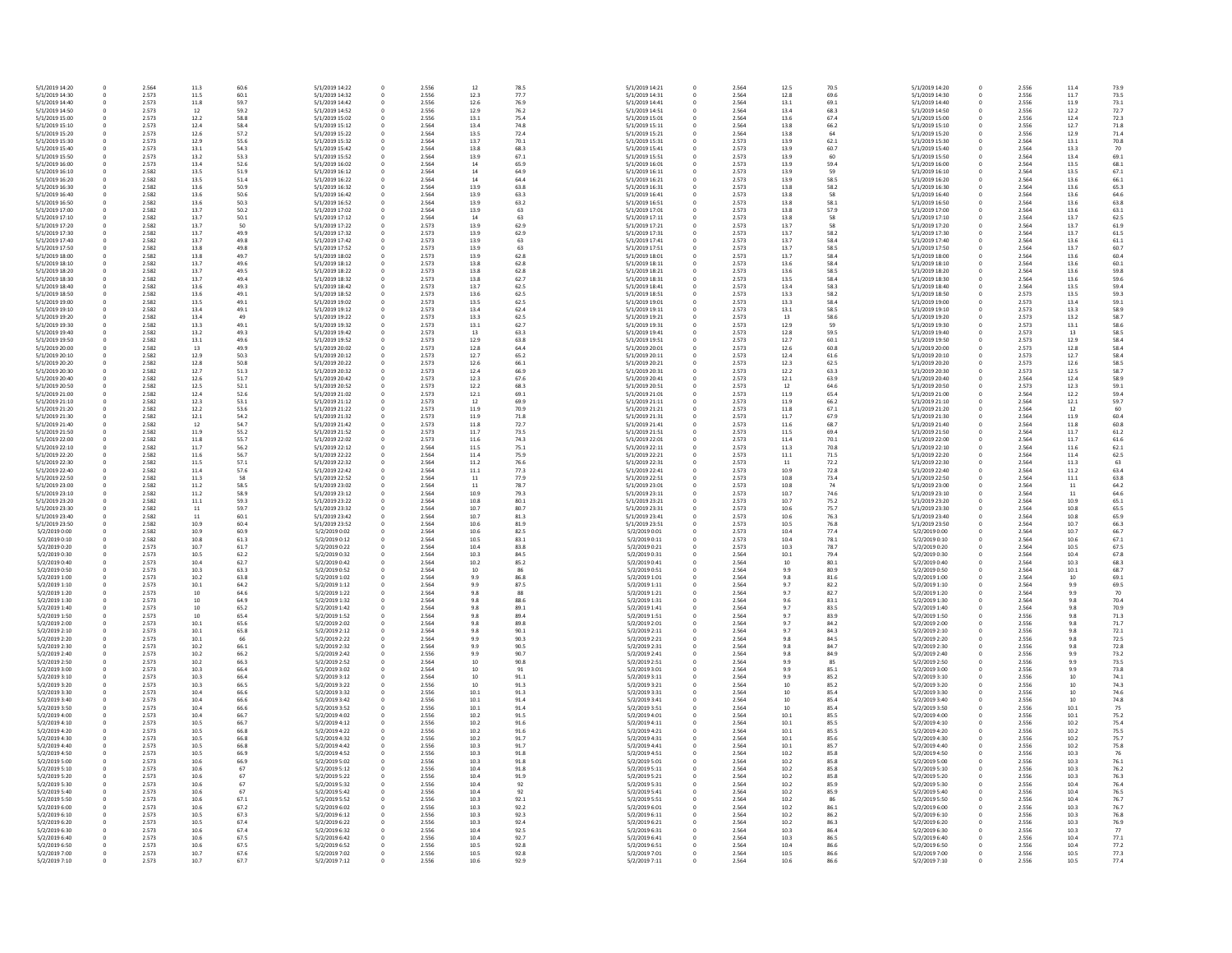| 5/2/2019 7:20                    | 0      | 2.573          | 10.8         | 67.7         | 5/2/2019 7:22                    | 0         | 2.556          | 10.7         |
|----------------------------------|--------|----------------|--------------|--------------|----------------------------------|-----------|----------------|--------------|
| 5/2/2019 7:30                    | 0      | 2.573          | 10.9         | 67.8         | 5/2/2019 7:32                    | 0         | 2.556          | 10.8         |
| 5/2/2019 7:40                    | 0      | 2.573          | 11           | 67.8         | 5/2/2019 7:42                    | 0         | 2.556          | 11           |
| 5/2/2019 7:50<br>5/2/2019 8:00   | 0<br>0 | 2.573<br>2.573 | 11.1<br>11.2 | 67.8<br>67.7 | 5/2/2019 7:52<br>5/2/2019 8:02   | 0<br>0    | 2.556<br>2.556 | 11.1<br>11.2 |
| 5/2/2019 8:10                    | 0      | 2.573          | 11.3         | 67.6         | 5/2/2019 8:12                    | 0         | 2.556          | 11.4         |
| 5/2/2019 8:20                    | 0      | 2.573          | 11.5         | 67.6         | 5/2/2019 8:22                    | 0         | 2.556          | 11.5         |
| 5/2/2019 8:30                    | 0      | 2.573          | 11.6         | 67.5         | 5/2/2019 8:32                    | 0         | 2.556          | 11.7         |
| 5/2/2019 8:40                    | 0      | 2.573          | 11.8         | 67.4         | 5/2/2019 8:42                    | 0         | 2.556          | 11.9         |
| 5/2/2019 8:50                    | 0      | 2.573          | 11.8         | 67.3         | 5/2/2019 8:52                    | 0         | 2.556          | 12           |
| 5/2/2019 9:00                    | 0      | 2.573          | 11.9         | 67.2<br>67   | 5/2/2019 9:02                    | 0         | 2.556          | 12           |
| 5/2/2019 9:10<br>5/2/2019 9:20   | 0<br>0 | 2.573<br>2.573 | 11.9<br>12   | 67.1         | 5/2/2019 9:12<br>5/2/2019 9:22   | 0<br>0    | 2.556<br>2.556 | 12<br>12.1   |
| 5/2/2019 9:30                    | 0      | 2.573          | 12           | 67           | 5/2/2019 9:32                    | 0         | 2.556          | 12.2         |
| 5/2/2019 9:40                    | 0      | 2.573          | 12.1         | 66.9         | 5/2/2019 9:42                    | 0         | 2.556          | 12.2         |
| 5/2/2019 9:50                    | 0      | 2.573          | 12.2         | 66.8         | 5/2/2019 9:52                    | 0         | 2.556          | 12.4         |
| 5/2/2019 10:00                   | 0      | 2.573          | 12.3         | 66.7         | 5/2/2019 10:02                   | 0         | 2.556          | 12.5         |
| 5/2/2019 10:10                   | 0      | 2.573<br>2.573 | 12.4         | 66.6         | 5/2/2019 10:12                   | 0         | 2.556          | 12.7         |
| 5/2/2019 10:20<br>5/2/2019 10:30 | 0<br>0 | 2.573          | 12.5<br>12.7 | 66.4<br>66.4 | 5/2/2019 10:22<br>5/2/2019 10:32 | 0<br>0    | 2.556<br>2.556 | 12.8<br>13   |
| 5/2/2019 10:40                   | 0      | 2.573          | 12.8         | 66.3         | 5/2/2019 10:42                   | 0         | 2.556          | 13.1         |
| 5/2/2019 10:50                   | 0      | 2.573          | 13           | 66.3         | 5/2/2019 10:52                   | 0         | 2.556          | 13.3         |
| 5/2/2019 11:00                   | 0      | 2.573          | 13.2         | 66.2         | 5/2/2019 11:02                   | 0         | 2.556          | 13.8         |
| 5/2/2019 11:10                   | 0      | 2.573          | 13.4         | 66.2         | 5/2/2019 11:12                   | 0         | 2.564          | 14.2         |
| 5/2/2019 11:20                   | 0      | 2.573          | 13.6         | 66.1         | 5/2/2019 11:22                   | 0         | 2.564          | 14.4         |
| 5/2/2019 11:30<br>5/2/2019 11:40 | 0<br>0 | 2.573<br>2.573 | 13.7<br>13.7 | 66<br>66.1   | 5/2/2019 11:32<br>5/2/2019 11:42 | 0<br>0    | 2.564<br>2.564 | 14.4<br>14.3 |
| 5/2/2019 11:50                   | 0      | 2.573          | 13.6         | 66.2         | 5/2/2019 11:52                   | 0         | 2.564          | 14.2         |
| 5/2/2019 12:00                   | 0      | 2.573          | 13.5         | 66.5         | 5/2/2019 12:02                   | 0         | 2.564          | 14           |
| 5/2/2019 12:10                   | 0      | 2.573          | 13.5         | 66.8         | 5/2/2019 12:12                   | 0         | 2.564          | 13.9         |
| 5/2/2019 12:20                   | 0      | 2.573          | 13.4         | 67.1         | 5/2/2019 12:22                   | 0         | 2.564          | 13.7         |
| 5/2/2019 12:30                   | 0      | 2.573          | 13.4         | 67.4         | 5/2/2019 12:32                   | 0         | 2.564          | 13.7         |
| 5/2/2019 12:40<br>5/2/2019 12:50 | 0<br>0 | 2.573<br>2.573 | 13.5<br>13.6 | 67.8<br>67.9 | 5/2/2019 12:42<br>5/2/2019 12:52 | 0         | 2.564<br>2.564 | 13.9<br>14   |
| 5/2/2019 13:00                   | 0      | 2.573          | 13.7         | 68.1         | 5/2/2019 13:02                   | 0<br>0    | 2.564          | 14.2         |
| 5/2/2019 13:10                   | 0      | 2.573          | 13.9         | 68.3         | 5/2/2019 13:12                   | 0         | 2.564          | 14.6         |
| 5/2/2019 13:20                   | 0      | 2.573          | 14.2         | 68.4         | 5/2/2019 13:22                   | 0         | 2.564          | 15.2         |
| 5/2/2019 13:30                   | 0      | 2.573          | 14.5         | 68.4         | 5/2/2019 13:32                   | 0         | 2.564          | 15.5         |
| 5/2/2019 13:40                   | 0      | 2.582          | 14.7         | 68.2         | 5/2/2019 13:42                   | 0         | 2.564          | 15.6         |
| 5/2/2019 13:50<br>5/2/2019 14:00 | 0      | 2.582<br>2.582 | 14.8<br>14.9 | 68.1<br>68.1 | 5/2/2019 13:52<br>5/2/2019 14:02 | 0         | 2.564<br>2.564 | 15.8<br>15.8 |
| 5/2/2019 14:10                   | 0<br>0 | 2.582          | 15           | 68           | 5/2/2019 14:12                   | 0<br>0    | 2.564          | 15.9         |
| 5/2/2019 14:20                   | 0      | 2.582          | 15.2         | 67.9         | 5/2/2019 14:22                   | 0         | 2.564          | 16.1         |
| 5/2/2019 14:30                   | 0      | 2.582          | 15.5         | 67.8         | 5/2/2019 14:32                   | 0         | 2.564          | 16.5         |
| 5/2/2019 14:40                   | 0      | 2.582          | 15.8         | 67.7         | 5/2/2019 14:42                   | 0         | 2.564          | 16.9         |
| 5/2/2019 14:50                   | 0      | 2.582          | 15.9         | 67.4         | 5/2/2019 14:52                   | 0         | 2.564          | 17.1         |
| 5/2/2019 15:00                   | 0      | 2.582          | 16.1         | 67.1         | 5/2/2019 15:02                   | 0         | 2.573          | 17.1         |
| 5/2/2019 15:10<br>5/2/2019 15:20 | 0<br>0 | 2.582<br>2.582 | 16.2<br>16.4 | 66.9<br>66.7 | 5/2/2019 15:12<br>5/2/2019 15:22 | 0<br>0    | 2.573<br>2.573 | 17.2<br>17.4 |
| 5/2/2019 15:30                   | 0      | 2.582          | 16.6         | 66.5         | 5/2/2019 15:32                   | 0         | 2.573          | 17.7         |
| 5/2/2019 15:40                   | 0      | 2.582          | 16.8         | 66.2         | 5/2/2019 15:42                   | 0         | 2.573          | 18.1         |
| 5/2/2019 15:50                   | 0      | 2.582          | 17.1         | 65.8         | 5/2/2019 15:52                   | 0         | 2.573          | 18.4         |
| 5/2/2019 16:00                   | 0      | 2.582          | 17.3         | 65.6         | 5/2/2019 16:02                   | 0         | 2.573          | 18.6         |
| 5/2/2019 16:10<br>5/2/2019 16:20 | 0<br>0 | 2.591<br>2.591 | 17.4<br>17.5 | 65.2<br>64.8 | 5/2/2019 16:12<br>5/2/2019 16:22 | 0<br>0    | 2.573<br>2.573 | 18.6<br>18.6 |
| 5/2/2019 16:30                   | 0      | 2.591          | 17.6         | 64.7         | 5/2/2019 16:32                   | 0         | 2.573          | 18.7         |
| 5/2/2019 16:40                   | 0      | 2.591          | 17.8         | 64.3         | 5/2/2019 16:42                   | 0         | 2.573          | 18.7         |
| 5/2/2019 16:50                   | 0      | 2.591          | 17.8         | 64           | 5/2/2019 16:52                   | 0         | 2.573          | 18.7         |
| 5/2/2019 17:00                   | 0      | 2.591          | 17.9         | 63.8         | 5/2/2019 17:02                   | 0         | 2.573          | 18.7         |
| 5/2/2019 17:10                   | 0      | 2.591          | 18           | 63.7         | 5/2/2019 17:12                   | 0         | 2.573          | 18.7         |
| 5/2/2019 17:20<br>5/2/2019 17:30 | 0<br>0 | 2.591<br>2.591 | 18.2<br>18.4 | 63.5<br>63.2 | 5/2/2019 17:22<br>5/2/2019 17:32 | 0<br>0    | 2.573<br>2.582 | 19<br>19.1   |
| 5/2/2019 17:40                   | 0      | 2.591          | 18.4         | 62.9         | 5/2/2019 17:42                   | 0         | 2.582          | 19           |
| 5/2/2019 17:50                   | 0      | 2.591          | 18.3         | 62.7         | 5/2/2019 17:52                   | 0         | 2.582          | 18.8         |
| 5/2/2019 18:00                   | 0      | 2.591          | 18.2         | 62.8         | 5/2/2019 18:02                   | 0         | 2.582          | 18.6         |
| 5/2/2019 18:10                   | 0      | 2.591          | 18.1         | 62.7         | 5/2/2019 18:12                   | 0         | 2.582          | 18.5         |
| 5/2/2019 18:20                   | 0      | 2.591          | 18           | 62.8         | 5/2/2019 18:22                   | 0         | 2.582          | 18.3         |
| 5/2/2019 18:30<br>5/2/2019 18:40 | 0<br>0 | 2.591<br>2.591 | 18<br>17.9   | 62.9<br>63.1 | 5/2/2019 18:32<br>5/2/2019 18:42 | 0<br>0    | 2.582<br>2.582 | 18.2<br>18.1 |
| 5/2/2019 18:50                   | 0      | 2.591          | 17.8         | 63.2         | 5/2/2019 18:52                   | 0         | 2.582          | 18           |
| 5/2/2019 19:00                   | 0      | 2.591          | 17.8         | 63.3         | 5/2/2019 19:02                   | 0         | 2.582          | 17.9         |
| 5/2/2019 19:10                   | 0      | 2.591          | 17.7         | 63.4         | 5/2/2019 19:12                   | 0         | 2.582          | 17.8         |
| 5/2/2019 19:20                   | 0      | 2.591          | 17.6         | 63.6         | 5/2/2019 19:22                   | 0         | 2.582          | 17.7         |
| 5/2/2019 19:30<br>5/2/2019 19:40 | 0<br>0 | 2.591<br>2.591 | 17.6<br>17.5 | 63.7<br>63.8 | 5/2/2019 19:32<br>5/2/2019 19:42 | 0<br>0    | 2.582<br>2.582 | 17.6<br>17.5 |
| 5/2/2019 19:50                   | 0      | 2.591          | 17.4         | 64           | 5/2/2019 19:52                   | 0         | 2.582          | 17.4         |
| 5/2/2019 20:00                   | 0      | 2.591          | 17.3         | 64.2         | 5/2/2019 20:02                   | 0         | 2.582          | 17.3         |
| 5/2/2019 20:10                   | 0      | 2.591          | 17.2         | 64.3         | 5/2/2019 20:12                   | 0         | 2.582          | 17.2         |
| 5/2/2019 20:20                   | 0      | 2.591          | 17           | 63.6         | 5/2/2019 20:22                   | 0         | 2.582          | 17           |
| 5/2/2019 20:30<br>5/2/2019 20:40 | 0      | 2.591          | 16.5         | 63.1         | 5/2/2019 20:32                   | 0         | 2.582          | 16.5         |
| 5/2/2019 20:50                   | 0<br>0 | 2.591<br>2.591 | 16.1<br>15.7 | 62.8<br>62.7 | 5/2/2019 20:42<br>5/2/2019 20:52 | 0<br>0    | 2.582<br>2.582 | 16<br>15.5   |
| 5/2/2019 21:00                   | 0      | 2.591          | 15.2         | 62.7         | 5/2/2019 21:02                   | 0         | 2.582          | 15.1         |
| 5/2/2019 21:10                   | 0      | 2.591          | 14.8         | 62.8         | 5/2/2019 21:12                   | 0         | 2.582          | 14.7         |
| 5/2/2019 21:20                   | 0      | 2.591          | 14.4         | 62.8         | 5/2/2019 21:22                   | 0         | 2.573          | 14.3         |
| 5/2/2019 21:30                   | 0      | 2.591          | 14           | 63           | 5/2/2019 21:32                   | 0         | 2.573          | 13.8         |
| 5/2/2019 21:40<br>5/2/2019 21:50 | 0<br>0 | 2.591<br>2.591 | 13.8<br>13.5 | 63.2<br>63.2 | 5/2/2019 21:42<br>5/2/2019 21:52 | 0<br>0    | 2.573<br>2.573 | 13.4<br>13.1 |
| 5/2/2019 22:00                   | 0      | 2.591          | 13.1         | 63.2         | 5/2/2019 22:02                   | 0         | 2.573          | 12.7         |
| 5/2/2019 22:10                   | 0      | 2.591          | 12.9         | 63.4         | 5/2/2019 22:12                   | 0         | 2.573          | 12.4         |
| 5/2/2019 22:20                   | 0      | 2.591          | 12.6         | 63.5         | 5/2/2019 22:22                   | 0         | 2.573          | 12.2         |
| 5/2/2019 22:30                   | 0      | 2.582          | 12.4         | 63.7         | 5/2/2019 22:32                   | 0         | 2.573          | 11.9         |
| 5/2/2019 22:40                   | 0      | 2.582          | 12.2         | 63.9         | 5/2/2019 22:42                   | 0         | 2.573          | 11.7         |
| 5/2/2019 22:50<br>5/2/2019 23:00 | 0<br>0 | 2.582<br>2.582 | 12<br>11.8   | 64<br>64.2   | 5/2/2019 22:52<br>5/2/2019 23:02 | 0<br>0    | 2.573<br>2.573 | 11.6<br>11.4 |
| 5/2/2019 23:10                   | 0      | 2.582          | 11.7         | 64.4         | 5/2/2019 23:12                   | 0         | 2.564          | 11.3         |
| 5/2/2019 23:20                   | 0      | 2.582          | 11.6         | 64.6         | 5/2/2019 23:22                   | 0         | 2.564          | 11.1         |
| 5/2/2019 23:30                   | 0      | 2.582          | 11.4         | 64.7         | 5/2/2019 23:32                   | 0         | 2.564          | 11           |
| 5/2/2019 23:40                   | 0      | 2.582          | 11.3         | 64.9         | 5/2/2019 23:42                   | 0         | 2.564          | 10.9         |
| 5/2/2019 23:50<br>5/3/2019 0:00  | 0<br>0 | 2.582<br>2.582 | 11.1<br>11   | 65.1<br>65.3 | 5/2/2019 23:52<br>5/3/2019 0:02  | 0<br>0    | 2.564<br>2.564 | 10.8<br>10.7 |
| 5/3/2019 0:10                    | 0      | 2.582          | 10.9         | 65.5         | 5/3/2019 0:12                    | $\pmb{0}$ | 2.564          | 10.6         |
|                                  |        |                |              |              |                                  |           |                |              |

| 2.556 | 10.7   |
|-------|--------|
|       |        |
| 2.556 | 10.8   |
| 2.556 | 11     |
| 2.556 | 11.1   |
|       |        |
| 2.556 | 11.2   |
| 2.556 | 11.4   |
| 2.556 | 11.5   |
|       |        |
| 2.556 | 11.7   |
| 2.556 | 11.9   |
|       |        |
| 2.556 | 12     |
| 2.556 | 12     |
|       |        |
| 2.556 | 12     |
| 2.556 | 12.1   |
|       |        |
| 2.556 | 12.2   |
| 2.556 | 12.2   |
|       |        |
| 2.556 | 12.4   |
| 2.556 | 12.5   |
|       |        |
| 2.556 | 12.7   |
| 2.556 | 12.8   |
| 2.556 | 13     |
|       |        |
| 2.556 | 13.1   |
| 2.556 | 13.3   |
|       |        |
| 2.556 | 13.8   |
| 2.564 | 14.2   |
|       |        |
| 2.564 | 14.4   |
| 2.564 | 14.4   |
| 2.564 | 14.3   |
|       |        |
| 2.564 | 14.2   |
| 2.564 | 14     |
|       |        |
| 2.564 | 13.9   |
| 2.564 | 13.7   |
| 2.564 | 13.7   |
|       |        |
| 2.564 | 13.9   |
| 2.564 | 14     |
|       |        |
| 2.564 | 14.2   |
| 2.564 | 14.6   |
|       |        |
| 2.564 | 15.2   |
| 2.564 | 15.5   |
|       |        |
| 2.564 | 15.6   |
| 2.564 | 15.8   |
|       |        |
| 2.564 | 15.8   |
| 2.564 | 15.9   |
| 2.564 | 16.1   |
|       |        |
| 2.564 | 16.5   |
| 2.564 | 16.9   |
| 2.564 | 17.1   |
|       |        |
| 2.573 | 17.1   |
| 2.573 | 17.2   |
| 2.573 | 17.4   |
|       |        |
| 2.573 | 17.7   |
| 2.573 | 18.1   |
|       |        |
| 2.573 | 18.4   |
| 2.573 | 18.6   |
|       |        |
| 2.573 | 18.6   |
| 2.573 | 18.6   |
| 2.573 | 18.7   |
|       |        |
| 2.573 | 18.7   |
| 2.573 | 18.7   |
| 2.573 | 18.7   |
|       |        |
| 2.573 | 18.7   |
| 2.573 | 19     |
|       |        |
| 2.582 | 19.1   |
| 2.582 | 19     |
| 2.582 | 18.8   |
|       |        |
| 2.582 | 18.6   |
| 2.582 | 18.5   |
| 2.582 | 18.3   |
|       |        |
| 2.582 | 18.2   |
| 2.582 | 18.1   |
|       |        |
| 2.582 | 18     |
| 2.582 | 17.9   |
| 2.582 | 17.8   |
|       |        |
| 2.582 | 17.7   |
| 2.582 | 17.6   |
| 2.582 | 17.5   |
|       |        |
| 2.582 | 17.4   |
| 2.582 | 17.3   |
|       |        |
| 2.582 | 17.2   |
| 2.582 | $17\,$ |
|       |        |
| 2.582 | 16.5   |
| 2.582 | 16     |
| 2.582 | 15.5   |
|       |        |
| 2.582 | 15.1   |
| 2.582 | 14.7   |
| 2.573 | 14.3   |
|       |        |
| 2.573 | 13.8   |
| 2.573 | 13.4   |
|       |        |
| 2.573 | 13.1   |
| 2.573 | 12.7   |
| 2.573 | 12.4   |
|       |        |
| 2.573 | 12.2   |
| 2.573 | 11.9   |
| 2.573 |        |
|       | 11.7   |
| 2.573 | 11.6   |
| 2.573 | 11.4   |
|       |        |
| 2.564 | 11.3   |
| 2.564 | 11.1   |
| 2.564 | 11     |
|       |        |
| 2.564 | 10.9   |
| 2.564 | 10.8   |
| 2.564 | 10.7   |
|       |        |
| 2.564 | 10.6   |

| 0 | 2.556 | 10.6 | 77.5 |
|---|-------|------|------|
|   |       |      |      |
| 0 | 2.556 | 10.7 | 77.6 |
| 0 | 2.556 | 10.8 | 77.7 |
| 0 | 2.556 | 11   | 77.8 |
| 0 | 2.556 | 11.1 | 77.8 |
| 0 | 2.556 | 11.2 | 77.9 |
| 0 | 2.556 | 11.3 | 78   |
| 0 | 2.556 | 11.5 | 78   |
|   |       |      |      |
| 0 | 2.556 | 11.7 | 78.1 |
| 0 | 2.556 | 11.8 | 78   |
| 0 | 2.556 | 11.9 | 78.1 |
| 0 | 2.556 | 11.9 | 78   |
| 0 | 2.556 | 12   | 77.9 |
|   |       |      |      |
| 0 | 2.556 | 12.1 | 77.9 |
| 0 | 2.556 | 12.2 | 77.8 |
| 0 | 2.556 | 12.3 | 77.7 |
| 0 | 2.556 | 12.4 | 77.7 |
| 0 | 2.556 | 12.6 | 77.6 |
| 0 | 2.556 | 12.7 | 77.5 |
|   |       |      |      |
| 0 | 2.556 | 12.8 | 77.5 |
| 0 | 2.556 | 13   | 77.4 |
| 0 | 2.556 | 13.1 | 77.3 |
| 0 | 2.556 | 13.3 | 77.2 |
| 0 | 2.556 | 13.6 | 77.1 |
| 0 | 2.556 | 13.9 | 77.1 |
|   |       |      |      |
| 0 | 2.556 | 14   | 76.9 |
| 0 | 2.564 | 14.1 | 76.8 |
| 0 | 2.564 | 14.1 | 76.6 |
| 0 | 2.564 | 14   | 76.6 |
| 0 | 2.564 | 13.9 | 76.6 |
| 0 | 2.564 | 13.8 | 76.5 |
|   | 2.564 |      |      |
| 0 |       | 13.7 | 76.5 |
| 0 | 2.564 | 13.8 | 76.6 |
| 0 | 2.564 | 13.9 | 76.8 |
| 0 | 2.564 | 14   | 77   |
| 0 | 2.564 | 14.3 | 77.2 |
| 0 | 2.564 | 14.6 | 77.4 |
|   |       |      |      |
| 0 | 2.564 | 15.1 | 77.5 |
| 0 | 2.564 | 15.4 | 77.7 |
| 0 | 2.564 | 15.5 | 77.7 |
| 0 | 2.564 | 15.5 | 77.7 |
| 0 | 2.564 | 15.6 | 77.7 |
|   | 2.564 | 15.6 | 77.7 |
| 0 |       |      |      |
| 0 | 2.564 | 15.8 | 77.6 |
| 0 | 2.564 | 16.1 | 77.5 |
| 0 | 2.564 | 16.4 | 77.4 |
| 0 | 2.564 | 16.5 | 77.3 |
| 0 | 2.564 | 16.6 | 77.2 |
|   |       |      |      |
| 0 | 2.573 | 16.8 | 77   |
| 0 | 2.573 | 17   | 76.8 |
| 0 | 2.573 | 17.2 | 76.5 |
| 0 | 2.573 | 17.5 | 76.2 |
| 0 | 2.573 | 17.8 | 75.9 |
|   |       |      |      |
| 0 | 2.573 | 17.9 | 75.6 |
| 0 | 2.573 | 17.9 | 75.2 |
| 0 | 2.573 | 18   | 74.8 |
| 0 | 2.573 | 18.1 | 74.5 |
| 0 | 2.573 | 18.2 | 74.1 |
| 0 | 2.573 | 18.1 | 73.8 |
|   |       |      |      |
| 0 | 2.573 | 18.2 | 73.5 |
| 0 | 2.573 | 18.4 | 73.3 |
| 0 | 2.573 | 18.8 | 73   |
| 0 | 2.573 | 18.9 | 72.8 |
| 0 | 2.573 | 18.7 | 72.5 |
| 0 | 2.582 | 18.6 | 72.2 |
|   |       |      |      |
| 0 | 2.582 | 18.5 | 72.1 |
| 0 | 2.582 | 18.4 | 71.9 |
| 0 | 2.582 | 18.3 | 71.8 |
| 0 | 2.582 | 18.2 | 71.8 |
| 0 | 2.582 | 18   | 71.9 |
| 0 | 2.582 | 17.9 | 71.9 |
|   |       | 17.8 | 72   |
| 0 | 2.582 |      |      |
| 0 | 2.582 | 17.7 | 72.1 |
| 0 | 2.582 | 17.6 | 72.1 |
| 0 | 2.582 | 17.5 | 72.3 |
| 0 | 2.582 | 17.4 | 72.4 |
| 0 | 2.582 | 17.3 | 72.5 |
| 0 | 2.582 | 17.2 | 72.7 |
|   |       |      |      |
| 0 | 2.582 | 17.2 | 72.8 |
| 0 | 2.582 | 17   | 73   |
| 0 | 2.582 | 16.7 | 73   |
| 0 | 2.582 | 16.3 | 73   |
| 0 | 2.582 | 15.9 | 72.8 |
|   |       | 15.5 |      |
| 0 | 2.582 |      | 72.7 |
| 0 | 2.582 | 15.1 | 72.6 |
| 0 | 2.573 | 14.6 | 72.5 |
| 0 | 2.573 | 14.2 | 72.4 |
| 0 | 2.573 | 13.8 | 72.4 |
| 0 | 2.573 | 13.5 | 72.3 |
|   |       |      |      |
| 0 | 2.573 | 13.2 | 72.3 |
| 0 | 2.573 | 12.9 | 72.3 |
| 0 | 2.573 | 12.6 | 72.4 |
| 0 | 2.573 | 12.4 | 72.4 |
| 0 | 2.573 | 12.2 | 72.5 |
| 0 | 2.573 | 11.9 | 72.6 |
|   |       | 11.7 | 72.7 |
| 0 | 2.573 |      |      |
| 0 | 2.573 | 11.6 | 72.9 |
| 0 | 2.564 | 11.4 | 73   |
| 0 | 2.564 | 11.4 | 73.2 |
| 0 | 2.564 | 11.3 | 73.4 |
| 0 | 2.564 | 11.2 | 73.6 |
| 0 | 2.564 | 11.2 | 73.8 |
|   |       |      |      |

| l                        |                          |  |
|--------------------------|--------------------------|--|
|                          | 0                        |  |
|                          | O                        |  |
|                          | $\overline{0}$           |  |
|                          |                          |  |
|                          | 0                        |  |
| ĺ                        | $\mathbf{C}$             |  |
|                          | $\overline{0}$           |  |
|                          | $\overline{0}$           |  |
|                          |                          |  |
| ĺ                        | $\mathbf{C}$             |  |
|                          | $\overline{0}$           |  |
|                          | $\overline{0}$           |  |
|                          |                          |  |
| ĺ                        | )                        |  |
|                          | $\overline{0}$           |  |
|                          | $\overline{0}$           |  |
|                          |                          |  |
| ĺ                        | )                        |  |
|                          | $\overline{0}$           |  |
| ĺ                        | J                        |  |
|                          | O                        |  |
|                          |                          |  |
|                          | O                        |  |
|                          | O                        |  |
| ĺ                        | $\mathbf{C}$             |  |
|                          |                          |  |
|                          | O                        |  |
| ĺ                        | )                        |  |
| $\overline{\phantom{a}}$ | )                        |  |
| $\overline{\phantom{a}}$ | )                        |  |
|                          |                          |  |
| ĺ                        | )                        |  |
| l                        | )                        |  |
| ĺ                        | )                        |  |
|                          | O                        |  |
|                          |                          |  |
| ĺ                        | J                        |  |
| ĺ                        | )                        |  |
| ĺ                        | J                        |  |
|                          |                          |  |
|                          |                          |  |
| ĺ                        | )                        |  |
|                          | $\overline{0}$           |  |
|                          | $\overline{0}$           |  |
|                          |                          |  |
|                          | 0                        |  |
|                          | $\overline{0}$           |  |
|                          | $\overline{0}$           |  |
|                          |                          |  |
|                          | O                        |  |
|                          | $\overline{0}$           |  |
|                          | $\overline{0}$           |  |
|                          | $\overline{0}$           |  |
|                          |                          |  |
|                          | O                        |  |
|                          | O                        |  |
|                          | $\overline{0}$           |  |
|                          |                          |  |
|                          | $\overline{0}$           |  |
|                          | O                        |  |
| ĺ                        | J                        |  |
|                          |                          |  |
|                          |                          |  |
|                          | O                        |  |
|                          | O                        |  |
|                          |                          |  |
|                          | $\overline{0}$           |  |
|                          | O                        |  |
|                          | D                        |  |
|                          |                          |  |
| ſ                        | )                        |  |
| $\mathsf{C}$             | $\mathbf{C}$             |  |
| $\overline{\phantom{a}}$ | $\mathbf{)}$             |  |
| ĺ                        | )                        |  |
|                          |                          |  |
| ١                        | $\mathbf{)}$             |  |
| ĺ                        | $\overline{\phantom{a}}$ |  |
| C                        | )                        |  |
| ĺ                        | J                        |  |
|                          |                          |  |
| $\overline{\phantom{a}}$ | )                        |  |
|                          | O                        |  |
|                          |                          |  |
| ĺ                        | )                        |  |
|                          |                          |  |
| ĺ                        | )                        |  |
|                          | $\overline{0}$           |  |
| ĺ                        | )                        |  |
|                          |                          |  |
|                          | $\overline{0}$           |  |
|                          | $\overline{0}$           |  |
|                          | O                        |  |
|                          | $\overline{0}$           |  |
|                          |                          |  |
|                          | $\overline{0}$           |  |
|                          | D                        |  |
|                          | O                        |  |
|                          |                          |  |
|                          | $\overline{0}$           |  |
|                          | $\overline{0}$           |  |
| ĺ                        | $\overline{\phantom{a}}$ |  |
|                          |                          |  |
|                          | $\overline{0}$           |  |
|                          | $\overline{0}$           |  |
|                          | $\overline{0}$           |  |
|                          |                          |  |
|                          | O                        |  |
|                          | O                        |  |
| ĺ                        | $\mathbf{)}$             |  |
|                          | O                        |  |
|                          |                          |  |
|                          | J                        |  |
|                          | D                        |  |
|                          | O                        |  |
|                          | J                        |  |
| ĺ<br>ĺ                   |                          |  |
| ١                        | )                        |  |
| ĺ                        | )                        |  |
| ĺ                        | )                        |  |
|                          |                          |  |
| ĺ                        | )                        |  |
| ĺ                        | )                        |  |
|                          | )                        |  |
| ĺ                        |                          |  |
|                          | I                        |  |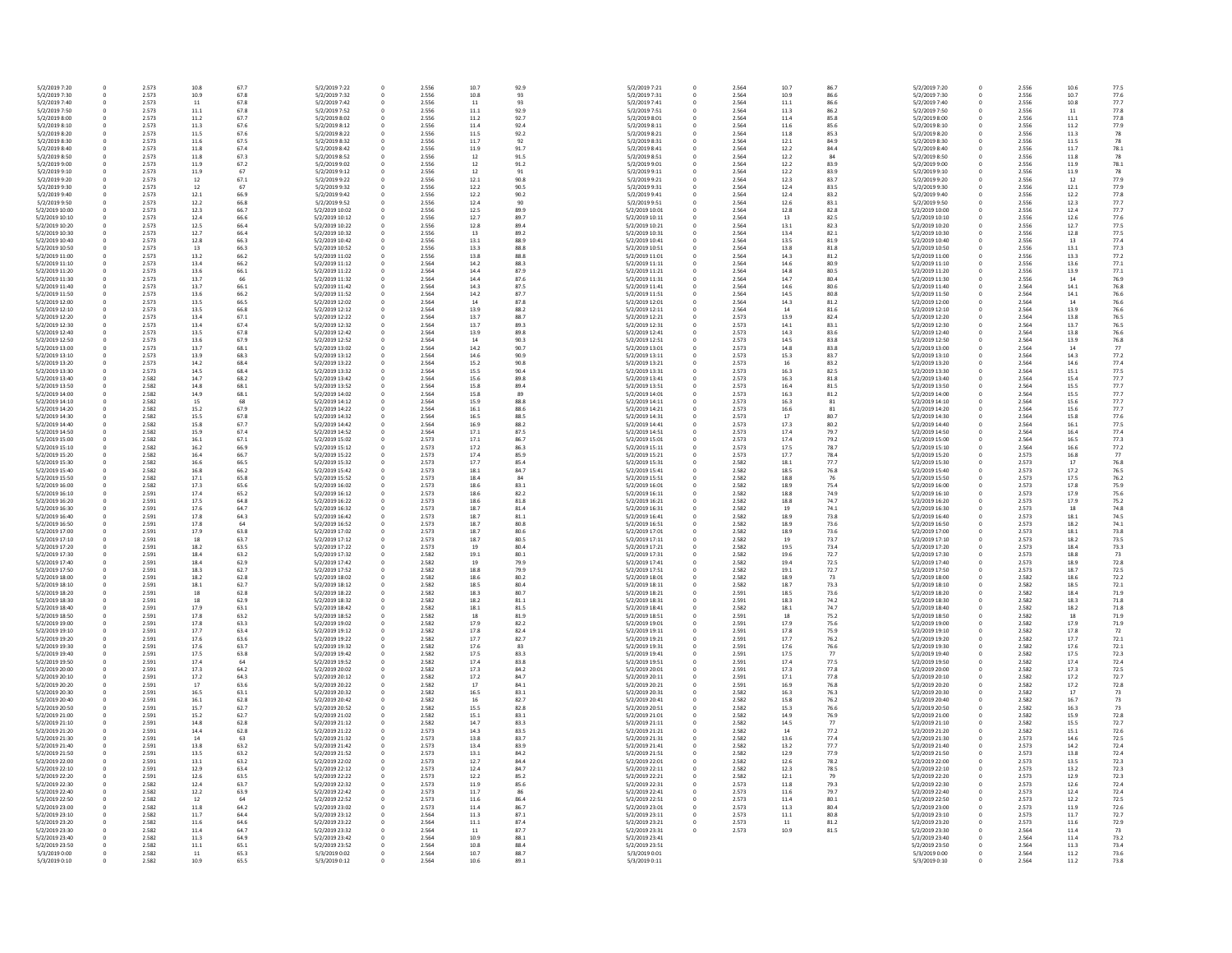| 5/3/2019 0:20  | 0 | 2.582 | 10.8 | 65.7 | 5/3/2019 0:22  | 0           | 2.564 | 10.5 |
|----------------|---|-------|------|------|----------------|-------------|-------|------|
| 5/3/2019 0:30  | 0 | 2.573 | 10.7 | 66.1 | 5/3/2019 0:32  | $\mathbf 0$ | 2.564 | 10.3 |
| 5/3/2019 0:40  | 0 | 2.573 | 10.6 | 66.3 | 5/3/2019 0:42  | 0           | 2.564 | 10.2 |
| 5/3/2019 0:50  | 0 | 2.573 | 10.5 | 66.6 | 5/3/2019 0:52  | 0           | 2.564 | 10.1 |
| 5/3/2019 1:00  | 0 | 2.573 | 10.4 | 66.8 | 5/3/2019 1:02  | $\mathbf 0$ | 2.564 | 10   |
| 5/3/2019 1:10  | 0 | 2.573 | 10.3 | 67   | 5/3/2019 1:12  | 0           | 2.564 | 9.9  |
| 5/3/2019 1:20  | 0 | 2.573 | 10.3 | 67.2 | 5/3/2019 1:22  | 0           | 2.556 | 9.8  |
| 5/3/2019 1:30  | 0 | 2.573 | 10.2 | 67.5 | 5/3/2019 1:32  | $\mathbf 0$ | 2.556 | 9.8  |
| 5/3/2019 1:40  | 0 | 2.573 | 10.2 | 67.7 | 5/3/2019 1:42  | 0           | 2.556 | 9.7  |
| 5/3/2019 1:50  | 0 | 2.573 | 10.2 | 67.8 | 5/3/2019 1:52  | 0           | 2.556 | 9.8  |
| 5/3/2019 2:00  | 0 | 2.573 | 10.2 | 68   | 5/3/2019 2:02  | 0           | 2.556 | 9.8  |
| 5/3/2019 2:10  | 0 | 2.573 | 10.2 | 68.2 | 5/3/2019 2:12  |             | 2.556 | 9.8  |
|                |   |       |      |      |                | 0           |       |      |
| 5/3/2019 2:20  | 0 | 2.573 | 10.2 | 68.4 | 5/3/2019 2:22  | 0           | 2.556 | 9.8  |
| 5/3/2019 2:30  | 0 | 2.573 | 10.3 | 68.5 | 5/3/2019 2:32  | 0           | 2.556 | 9.9  |
| 5/3/2019 2:40  | 0 | 2.573 | 10.4 | 68.8 | 5/3/2019 2:42  | 0           | 2.556 | 10   |
| 5/3/2019 2:50  | 0 | 2.573 | 10.7 | 69.1 | 5/3/2019 2:52  | 0           | 2.556 | 10.3 |
| 5/3/2019 3:00  | 0 | 2.573 | 10.9 | 69.2 | 5/3/2019 3:02  | 0           | 2.556 | 10.6 |
| 5/3/2019 3:10  | 0 | 2.573 | 11.1 | 69.2 | 5/3/2019 3:12  | 0           | 2.556 | 10.9 |
| 5/3/2019 3:20  | 0 | 2.573 | 11.3 | 69   | 5/3/2019 3:22  | 0           | 2.556 | 11.1 |
| 5/3/2019 3:30  | 0 | 2.573 | 11.5 | 68.9 | 5/3/2019 3:32  | 0           | 2.556 | 11.2 |
| 5/3/2019 3:40  | 0 | 2.573 | 11.6 | 68.7 | 5/3/2019 3:42  | 0           | 2.556 | 11.3 |
| 5/3/2019 3:50  | 0 | 2.573 | 11.6 | 68.4 | 5/3/2019 3:52  | 0           | 2.556 | 11.3 |
| 5/3/2019 4:00  | 0 | 2.573 | 11.7 | 68.3 | 5/3/2019 4:02  | 0           | 2.556 | 11.4 |
| 5/3/2019 4:10  | 0 | 2.573 | 11.7 | 68.2 | 5/3/2019 4:12  | 0           | 2.556 | 11.5 |
| 5/3/2019 4:20  | 0 | 2.573 | 11.8 | 68.1 | 5/3/2019 4:22  | 0           | 2.556 | 11.5 |
| 5/3/2019 4:30  | 0 | 2.573 | 11.8 | 67.9 | 5/3/2019 4:32  | 0           | 2.556 | 11.5 |
| 5/3/2019 4:40  | 0 | 2.573 | 11.8 | 67.9 | 5/3/2019 4:42  | 0           | 2.556 | 11.5 |
| 5/3/2019 4:50  | 0 | 2.573 | 11.8 | 67.8 | 5/3/2019 4:52  | 0           | 2.556 | 11.5 |
| 5/3/2019 5:00  | 0 | 2.573 | 11.7 | 67.8 | 5/3/2019 5:02  | 0           | 2.556 | 11.5 |
| 5/3/2019 5:10  | 0 | 2.573 | 11.7 | 67.7 | 5/3/2019 5:12  | 0           | 2.556 | 11.5 |
| 5/3/2019 5:20  | 0 | 2.573 | 11.7 | 67.7 | 5/3/2019 5:22  | 0           | 2.556 | 11.4 |
| 5/3/2019 5:30  | 0 | 2.573 | 11.7 | 67.6 | 5/3/2019 5:32  | 0           | 2.556 | 11.4 |
| 5/3/2019 5:40  | 0 | 2.573 | 11.7 | 67.6 | 5/3/2019 5:42  |             | 2.556 | 11.4 |
|                |   |       |      |      |                | 0           |       |      |
| 5/3/2019 5:50  | 0 | 2.564 | 11.6 | 67.5 | 5/3/2019 5:52  | 0           | 2.556 | 11.4 |
| 5/3/2019 6:00  | 0 | 2.564 | 11.6 | 67.5 | 5/3/2019 6:02  | 0           | 2.556 | 11.3 |
| 5/3/2019 6:10  | 0 | 2.564 | 11.6 | 67.5 | 5/3/2019 6:12  | 0           | 2.556 | 11.3 |
| 5/3/2019 6:20  | 0 | 2.564 | 11.6 | 67.5 | 5/3/2019 6:22  | 0           | 2.556 | 11.3 |
| 5/3/2019 6:30  | 0 | 2.564 | 11.6 | 67.5 | 5/3/2019 6:32  | 0           | 2.556 | 11.3 |
| 5/3/2019 6:40  | 0 | 2.564 | 11.6 | 67.5 | 5/3/2019 6:42  | 0           | 2.556 | 11.3 |
| 5/3/2019 6:50  | 0 | 2.564 | 11.6 | 67.5 | 5/3/2019 6:52  | 0           | 2.556 | 11.4 |
| 5/3/2019 7:00  | 0 | 2.564 | 11.6 | 67.5 | 5/3/2019 7:02  | 0           | 2.556 | 11.5 |
| 5/3/2019 7:10  | 0 | 2.564 | 11.6 | 67.5 | 5/3/2019 7:12  | 0           | 2.547 | 11.5 |
| 5/3/2019 7:20  | 0 | 2.564 | 11.6 | 67.5 | 5/3/2019 7:22  | 0           | 2.547 | 11.5 |
| 5/3/2019 7:30  | 0 | 2.564 | 11.6 | 67.5 | 5/3/2019 7:32  | 0           | 2.547 | 11.5 |
| 5/3/2019 7:40  | 0 | 2.564 | 11.7 | 67.5 | 5/3/2019 7:42  | 0           | 2.547 | 11.6 |
| 5/3/2019 7:50  | 0 | 2.564 | 11.7 | 67.5 | 5/3/2019 7:52  | 0           | 2.547 | 11.7 |
| 5/3/2019 8:00  | 0 | 2.564 | 11.8 | 67.5 | 5/3/2019 8:02  | 0           | 2.547 | 11.8 |
| 5/3/2019 8:10  | 0 | 2.564 | 11.9 | 67.6 | 5/3/2019 8:12  | 0           | 2.547 | 11.9 |
| 5/3/2019 8:20  | 0 | 2.564 | 12.1 | 67.5 | 5/3/2019 8:22  | 0           | 2.547 | 12.1 |
| 5/3/2019 8:30  | 0 | 2.564 | 12.2 | 67.4 | 5/3/2019 8:32  | 0           | 2.547 | 12.2 |
| 5/3/2019 8:40  | 0 | 2.564 | 12.3 | 67.3 | 5/3/2019 8:42  | 0           | 2.547 | 12.3 |
| 5/3/2019 8:50  | 0 | 2.564 | 12.4 | 67.1 | 5/3/2019 8:52  | 0           | 2.547 | 12.5 |
| 5/3/2019 9:00  | 0 | 2.564 | 12.5 | 67   | 5/3/2019 9:02  | 0           | 2.547 | 12.6 |
| 5/3/2019 9:10  | 0 | 2.564 | 12.6 | 66.9 | 5/3/2019 9:12  | 0           | 2.547 | 12.7 |
| 5/3/2019 9:20  |   | 2.564 | 12.7 | 66.7 | 5/3/2019 9:22  | 0           | 2.547 | 12.8 |
|                | 0 |       |      |      |                |             |       |      |
| 5/3/2019 9:30  | 0 | 2.564 | 12.7 | 66.5 | 5/3/2019 9:32  | 0           | 2.547 | 12.9 |
| 5/3/2019 9:40  | 0 | 2.564 | 12.7 | 66.3 | 5/3/2019 9:42  | 0           | 2.547 | 12.8 |
| 5/3/2019 9:50  | 0 | 2.564 | 12.7 | 66.2 | 5/3/2019 9:52  | 0           | 2.547 | 12.8 |
| 5/3/2019 10:00 | 0 | 2.564 | 12.6 | 66.3 | 5/3/2019 10:02 | 0           | 2.547 | 12.7 |
| 5/3/2019 10:10 | 0 | 2.564 | 12.5 | 66.5 | 5/3/2019 10:12 | 0           | 2.547 | 12.7 |
| 5/3/2019 10:20 | 0 | 2.564 | 12.4 | 66.8 | 5/3/2019 10:22 | 0           | 2.547 | 12.6 |
| 5/3/2019 10:30 | 0 | 2.564 | 12.3 | 67.2 | 5/3/2019 10:32 | 0           | 2.547 | 12.5 |
| 5/3/2019 10:40 | 0 | 2.564 | 12.3 | 67.5 | 5/3/2019 10:42 | 0           | 2.547 | 12.5 |
| 5/3/2019 10:50 | 0 | 2.564 | 12.2 | 67.7 | 5/3/2019 10:52 | 0           | 2.547 | 12.4 |
| 5/3/2019 11:00 | 0 | 2.564 | 12.1 | 68   | 5/3/2019 11:02 | 0           | 2.547 | 12.3 |
| 5/3/2019 11:10 | 0 | 2.564 | 12   | 68.2 | 5/3/2019 11:12 | 0           | 2.547 | 12.2 |
| 5/3/2019 11:20 | 0 | 2.564 | 12   | 68.5 | 5/3/2019 11:22 | 0           | 2.547 | 12.1 |
| 5/3/2019 11:30 | 0 | 2.564 | 11.9 | 68.8 | 5/3/2019 11:32 | 0           | 2.547 | 12.1 |
| 5/3/2019 11:40 | 0 | 2.564 | 12   | 69.1 | 5/3/2019 11:42 | 0           | 2.547 | 12.1 |
| 5/3/2019 11:50 | 0 | 2.564 | 12   | 69.3 | 5/3/2019 11:52 | 0           | 2.547 | 12.2 |
| 5/3/2019 12:00 | 0 | 2.564 | 12   | 69.5 | 5/3/2019 12:02 | 0           | 2.547 | 12.2 |
| 5/3/2019 12:10 | 0 | 2.564 | 12.2 | 69.7 | 5/3/2019 12:12 | 0           | 2.547 | 12.6 |
| 5/3/2019 12:20 | 0 | 2.564 | 12.4 | 69.9 | 5/3/2019 12:22 | 0           | 2.547 | 12.9 |
| 5/3/2019 12:30 | 0 | 2.564 | 12.5 | 69.8 | 5/3/2019 12:32 | 0           | 2.547 | 13   |
| 5/3/2019 12:40 | 0 | 2.564 | 12.5 | 69.7 | 5/3/2019 12:42 | 0           | 2.547 | 13   |
| 5/3/2019 12:50 | 0 | 2.564 | 12.6 | 69.7 | 5/3/2019 12:52 | 0           | 2.547 | 13.1 |
| 5/3/2019 13:00 | 0 | 2.564 | 12.9 | 69.5 | 5/3/2019 13:02 | 0           | 2.547 | 13.5 |
| 5/3/2019 13:10 | 0 | 2.564 | 13.1 | 69.3 | 5/3/2019 13:12 | 0           | 2.547 | 13.8 |
| 5/3/2019 13:20 | 0 | 2.564 | 13.3 | 69.1 | 5/3/2019 13:22 | 0           | 2.547 | 13.9 |
| 5/3/2019 13:30 | 0 | 2.564 | 13.5 | 69   | 5/3/2019 13:32 | 0           | 2.547 | 14.2 |
| 5/3/2019 13:40 | 0 | 2.564 | 13.7 | 68.8 | 5/3/2019 13:42 | 0           | 2.547 | 14.5 |
| 5/3/2019 13:50 | 0 | 2.564 | 14   | 68.6 | 5/3/2019 13:52 | 0           | 2.547 | 14.8 |
| 5/3/2019 14:00 | 0 | 2.564 | 14.2 | 68.2 | 5/3/2019 14:02 | 0           | 2.547 | 15.2 |
| 5/3/2019 14:10 | 0 | 2.564 | 14.5 | 67.8 | 5/3/2019 14:12 | 0           | 2.547 | 15.5 |
| 5/3/2019 14:20 | 0 | 2.564 | 14.8 | 67.4 | 5/3/2019 14:22 | 0           | 2.556 | 15.6 |
| 5/3/2019 14:30 | 0 | 2.564 | 14.9 | 67   | 5/3/2019 14:32 | 0           | 2.556 | 15.8 |
| 5/3/2019 14:40 | 0 | 2.564 | 15.1 | 66.8 | 5/3/2019 14:42 | 0           | 2.556 | 16   |
| 5/3/2019 14:50 | 0 | 2.564 | 15.3 | 66.5 | 5/3/2019 14:52 | 0           | 2.556 | 16.3 |
| 5/3/2019 15:00 | 0 | 2.564 | 15.4 | 66.2 | 5/3/2019 15:02 | 0           | 2.556 | 16.3 |
|                |   | 2.564 | 15.6 | 66   | 5/3/2019 15:12 |             | 2.556 | 16.5 |
| 5/3/2019 15:10 | 0 |       |      |      |                | 0           |       |      |
| 5/3/2019 15:20 | 0 | 2.573 | 15.9 | 65.7 | 5/3/2019 15:22 | 0           | 2.556 | 16.8 |
| 5/3/2019 15:30 | 0 | 2.573 | 16   | 65.3 | 5/3/2019 15:32 | 0           | 2.556 | 17   |
| 5/3/2019 15:40 | 0 | 2.573 | 16.1 | 65   | 5/3/2019 15:42 | 0           | 2.556 | 17.1 |
| 5/3/2019 15:50 | 0 | 2.573 | 16.1 | 64.6 | 5/3/2019 15:52 | 0           | 2.556 | 16.9 |
| 5/3/2019 16:00 | 0 | 2.573 | 16   | 64.4 | 5/3/2019 16:02 | 0           | 2.556 | 16.7 |
| 5/3/2019 16:10 | 0 | 2.573 | 16   | 64.2 | 5/3/2019 16:12 | 0           | 2.556 | 16.8 |
| 5/3/2019 16:20 | 0 | 2.573 | 16   | 64.2 | 5/3/2019 16:22 | 0           | 2.556 | 16.7 |
| 5/3/2019 16:30 | 0 | 2.573 | 16   | 64   | 5/3/2019 16:32 | 0           | 2.556 | 16.5 |
| 5/3/2019 16:40 | 0 | 2.573 | 15.9 | 63.9 | 5/3/2019 16:42 | 0           | 2.556 | 16.2 |
| 5/3/2019 16:50 | 0 | 2.573 | 15.7 | 63.8 | 5/3/2019 16:52 | 0           | 2.556 | 15.9 |
| 5/3/2019 17:00 | 0 | 2.573 | 15.5 | 63.8 | 5/3/2019 17:02 | 0           | 2.556 | 15.7 |
| 5/3/2019 17:10 | 0 | 2.573 | 15.3 | 64   | 5/3/2019 17:12 | $\pmb{0}$   | 2.556 | 15.5 |

| 2.564 | 10.5     | 89.4 | 5/3/2019 0:21  |             |       |          |      | 5/3/2019 0:20  |
|-------|----------|------|----------------|-------------|-------|----------|------|----------------|
| 2.564 | 10.3     | 89.7 | 5/3/2019 0:31  |             |       |          |      | 5/3/2019 0:30  |
| 2.564 | $10.2$   | 90.2 | 5/3/2019 0:41  |             |       |          |      | 5/3/2019 0:40  |
|       |          |      |                |             |       |          |      |                |
| 2.564 | 10.1     | 90.8 | 5/3/2019 0:51  |             |       |          |      | 5/3/2019 0:50  |
| 2.564 | 10       | 91.3 | 5/3/2019 1:01  |             |       |          |      | 5/3/2019 1:00  |
| 2.564 | 9.9      | 91.7 | 5/3/2019 1:11  |             |       |          |      | 5/3/2019 1:10  |
| 2.556 | 9.8      | 92.2 | 5/3/2019 1:21  |             |       |          |      | 5/3/2019 1:20  |
|       |          |      |                |             |       |          |      |                |
| 2.556 | 9.8      | 92.6 | 5/3/2019 1:31  |             |       |          |      | 5/3/2019 1:30  |
| 2.556 | 9.7      | 93.1 | 5/3/2019 1:41  |             |       |          |      | 5/3/2019 1:40  |
| 2.556 | 9.8      | 93.5 | 5/3/2019 1:51  |             |       |          |      | 5/3/2019 1:50  |
| 2.556 | 9.8      | 93.8 | 5/3/2019 2:01  |             |       |          |      | 5/3/2019 2:00  |
|       |          |      |                |             |       |          |      |                |
| 2.556 | 9.8      | 94.1 | 5/3/2019 2:11  | 0           | 2.564 | 9.9      | 87.1 | 5/3/2019 2:10  |
| 2.556 | 9.8      | 94.4 | 5/3/2019 2:21  | 0           | 2.564 | 10       | 87.4 | 5/3/2019 2:20  |
| 2.556 | 9.9      | 94.7 | 5/3/2019 2:31  | 0           | 2.564 | $10.1\,$ | 87.9 | 5/3/2019 2:30  |
|       |          |      |                |             |       |          |      |                |
| 2.556 | 10       | 95.1 | 5/3/2019 2:41  | 0           | 2.564 | 10.4     | 88.5 | 5/3/2019 2:40  |
| 2.556 | 10.3     | 95.8 | 5/3/2019 2:51  | 0           | 2.564 | 10.7     | 88.6 | 5/3/2019 2:50  |
| 2.556 | 10.6     | 96.1 | 5/3/2019 3:01  | 0           | 2.564 | 10.9     | 88.4 | 5/3/2019 3:00  |
|       |          |      |                |             |       |          |      |                |
| 2.556 | 10.9     | 96   | 5/3/2019 3:11  | 0           | 2.564 | $11.1\,$ | 88   | 5/3/2019 3:10  |
| 2.556 | 11.1     | 95.7 | 5/3/2019 3:21  | 0           | 2.564 | 11.2     | 87.6 | 5/3/2019 3:20  |
| 2.556 | 11.2     | 95.2 | 5/3/2019 3:31  | 0           | 2.564 | 11.3     | 87.2 | 5/3/2019 3:30  |
| 2.556 | 11.3     | 94.8 | 5/3/2019 3:41  | 0           | 2.564 | 11.3     | 86.8 | 5/3/2019 3:40  |
|       |          |      |                |             |       |          |      |                |
| 2.556 | 11.3     | 94.3 | 5/3/2019 3:51  | 0           | 2.564 | 11.3     | 86.6 | 5/3/2019 3:50  |
| 2.556 | 11.4     | 94   | 5/3/2019 4:01  | 0           | 2.564 | 11.4     | 86.4 | 5/3/2019 4:00  |
| 2.556 | $11.5\,$ | 93.7 | 5/3/2019 4:11  | 0           | 2.564 | 11.4     | 86.3 | 5/3/2019 4:10  |
| 2.556 |          |      |                |             |       |          |      | 5/3/2019 4:20  |
|       | 11.5     | 93.5 | 5/3/2019 4:21  | 0           | 2.564 | 11.4     | 86.1 |                |
| 2.556 | 11.5     | 93.3 | 5/3/2019 4:31  | 0           | 2.564 | 11.4     | 86   | 5/3/2019 4:30  |
| 2.556 | 11.5     | 93.1 | 5/3/2019 4:41  | 0           | 2.564 | 11.4     | 86   | 5/3/2019 4:40  |
| 2.556 | 11.5     | 92.9 | 5/3/2019 4:51  | 0           | 2.564 | 11.4     | 85.9 | 5/3/2019 4:50  |
|       |          |      |                |             |       |          |      |                |
| 2.556 | 11.5     | 92.8 | 5/3/2019 5:01  | 0           | 2.564 | 11.3     | 85.9 | 5/3/2019 5:00  |
| 2.556 | 11.5     | 92.8 | 5/3/2019 5:11  | 0           | 2.564 | 11.3     | 85.8 | 5/3/2019 5:10  |
| 2.556 | 11.4     | 92.7 | 5/3/2019 5:21  | 0           | 2.564 | 11.3     | 85.8 | 5/3/2019 5:20  |
|       |          |      |                |             |       |          |      |                |
| 2.556 | 11.4     | 92.6 | 5/3/2019 5:31  | $\mathbf 0$ | 2.556 | 11.3     | 85.7 | 5/3/2019 5:30  |
| 2.556 | 11.4     | 92.4 | 5/3/2019 5:41  | 0           | 2.556 | 11.2     | 85.6 | 5/3/2019 5:40  |
| 2.556 | 11.4     | 92.4 | 5/3/2019 5:51  | 0           | 2.556 | 11.2     | 85.6 | 5/3/2019 5:50  |
| 2.556 | 11.3     | 92.3 | 5/3/2019 6:01  | 0           | 2.556 | 11.2     | 85.5 | 5/3/2019 6:00  |
|       |          |      |                |             |       |          |      |                |
| 2.556 | 11.3     | 92.2 | 5/3/2019 6:11  | 0           | 2.556 | 11.2     | 85.5 | 5/3/2019 6:10  |
| 2.556 | 11.3     | 92.2 | 5/3/2019 6:21  | 0           | 2.556 | 11.2     | 85.5 | 5/3/2019 6:20  |
| 2.556 | 11.3     | 92.3 | 5/3/2019 6:31  | 0           | 2.556 | 11.2     | 85.6 | 5/3/2019 6:30  |
|       |          |      |                |             |       |          |      |                |
| 2.556 | 11.3     | 92.3 | 5/3/2019 6:41  | 0           | 2.556 | 11.2     | 85.6 | 5/3/2019 6:40  |
| 2.556 | 11.4     | 92.3 | 5/3/2019 6:51  | 0           | 2.556 | 11.3     | 85.6 | 5/3/2019 6:50  |
| 2.556 | 11.5     | 92.3 | 5/3/2019 7:01  | 0           | 2.556 | 11.3     | 85.5 | 5/3/2019 7:00  |
| 2.547 |          |      |                |             |       |          |      |                |
|       | 11.5     | 92.2 | 5/3/2019 7:11  | 0           | 2.556 | 11.4     | 85.5 | 5/3/2019 7:10  |
| 2.547 | 11.5     | 92.1 | 5/3/2019 7:21  | 0           | 2.556 | 11.4     | 85.5 | 5/3/2019 7:20  |
| 2.547 | $11.5\,$ | 92   | 5/3/2019 7:31  | 0           | 2.556 | 11.4     | 85.4 | 5/3/2019 7:30  |
| 2.547 | 11.6     | 92   | 5/3/2019 7:41  | 0           | 2.556 | 11.5     | 85.3 | 5/3/2019 7:40  |
|       |          |      |                |             |       |          |      |                |
| 2.547 | 11.7     | 91.9 | 5/3/2019 7:51  | 0           | 2.556 | 11.6     | 85.3 | 5/3/2019 7:50  |
| 2.547 | 11.8     | 92   | 5/3/2019 8:01  | 0           | 2.556 | 11.7     | 85.3 | 5/3/2019 8:00  |
| 2.547 | 11.9     | 91.9 | 5/3/2019 8:11  | 0           | 2.556 | 11.9     | 85.1 | 5/3/2019 8:10  |
| 2.547 |          | 91.7 | 5/3/2019 8:21  |             | 2.556 |          | 84.9 | 5/3/2019 8:20  |
|       | 12.1     |      |                | 0           |       | 12.1     |      |                |
| 2.547 | 12.2     | 91.5 | 5/3/2019 8:31  | 0           | 2.556 | 12.2     | 84.6 | 5/3/2019 8:30  |
| 2.547 | 12.3     | 91.1 | 5/3/2019 8:41  | 0           | 2.556 | 12.4     | 84.3 | 5/3/2019 8:40  |
| 2.547 | 12.5     | 90.7 | 5/3/2019 8:51  | 0           | 2.556 | 12.5     | 84   | 5/3/2019 8:50  |
|       |          |      |                |             |       |          |      |                |
| 2.547 | 12.6     | 90.4 | 5/3/2019 9:01  | 0           | 2.556 | 12.6     | 83.6 | 5/3/2019 9:00  |
| 2.547 | 12.7     | 90.1 | 5/3/2019 9:11  | 0           | 2.556 | 12.7     | 83.2 | 5/3/2019 9:10  |
| 2.547 | 12.8     | 89.8 | 5/3/2019 9:21  | 0           | 2.556 | 12.8     | 82.9 | 5/3/2019 9:20  |
|       |          |      |                |             |       |          |      |                |
| 2.547 | 12.9     | 89.4 | 5/3/2019 9:31  | 0           | 2.556 | 12.8     | 82.6 | 5/3/2019 9:30  |
| 2.547 | 12.8     | 89   | 5/3/2019 9:41  | 0           | 2.556 | 12.8     | 82.2 | 5/3/2019 9:40  |
| 2.547 | 12.8     | 88.8 | 5/3/2019 9:51  | 0           | 2.556 | 12.7     | 82.2 | 5/3/2019 9:50  |
| 2.547 | 12.7     | 88.9 | 5/3/2019 10:01 | 0           | 2.556 | 12.7     | 82.5 | 5/3/2019 10:00 |
|       |          |      |                |             |       |          |      |                |
| 2.547 | 12.7     | 89.2 | 5/3/2019 10:11 | 0           | 2.556 | 12.6     | 83   | 5/3/2019 10:10 |
| 2.547 | 12.6     | 89.7 | 5/3/2019 10:21 | 0           | 2.556 | 12.5     | 83.5 | 5/3/2019 10:20 |
| 2.547 | 12.5     | 90.2 | 5/3/2019 10:31 | 0           | 2.556 | 12.5     | 83.9 | 5/3/2019 10:30 |
| 2.547 | 12.5     |      | 5/3/2019 10:41 |             |       | 12.5     | 84.2 |                |
|       |          | 90.6 |                | 0           | 2.556 |          |      | 5/3/2019 10:40 |
| 2.547 | 12.4     | 91   | 5/3/2019 10:51 | $\mathbf 0$ | 2.556 | 12.4     | 84.4 | 5/3/2019 10:50 |
| 2.547 | 12.3     | 91.4 | 5/3/2019 11:01 | 0           | 2.556 | 12.2     | 84.8 | 5/3/2019 11:00 |
| 2.547 | 12.2     | 91.8 | 5/3/2019 11:11 | 0           | 2.556 | 12.1     | 85.2 | 5/3/2019 11:10 |
| 2.547 | 12.1     | 92.2 | 5/3/2019 11:21 | 0           | 2.556 | 12.1     | 85.8 | 5/3/2019 11:20 |
|       |          |      |                |             |       |          |      |                |
| 2.547 | 12.1     | 92.7 | 5/3/2019 11:31 | 0           | 2.556 | 12.1     | 86.3 | 5/3/2019 11:30 |
| 2.547 | 12.1     | 93.2 | 5/3/2019 11:41 | 0           | 2.556 | 12.1     | 86.6 | 5/3/2019 11:40 |
| 2.547 | 12.2     | 93.7 | 5/3/2019 11:51 | 0           | 2.556 | 12.2     | 86.9 | 5/3/2019 11:50 |
|       |          |      |                |             |       |          |      |                |
| 2.547 | 12.2     | 94   | 5/3/2019 12:01 | 0           | 2.556 | 12.4     | 87.2 | 5/3/2019 12:00 |
| 2.547 | 12.6     | 94.5 | 5/3/2019 12:11 | 0           | 2.556 | 12.9     | 87.4 | 5/3/2019 12:10 |
| 2.547 | 12.9     | 94.8 | 5/3/2019 12:21 | 0           | 2.556 | 13.2     | 86.9 | 5/3/2019 12:20 |
| 2.547 | 13       | 94.5 | 5/3/2019 12:31 | 0           | 2.556 | 13.2     | 86.4 | 5/3/2019 12:30 |
|       |          |      |                |             |       |          |      |                |
| 2.547 | 13       | 94   | 5/3/2019 12:41 | 0           | 2.556 | 13.3     | 86   | 5/3/2019 12:40 |
| 2.547 | 13.1     | 93.7 | 5/3/2019 12:51 | 0           | 2.556 | 13.6     | 85.6 | 5/3/2019 12:50 |
| 2.547 | 13.5     | 93.3 | 5/3/2019 13:01 | 0           | 2.556 | 14       | 85.1 | 5/3/2019 13:00 |
| 2.547 | 13.8     | 92.8 | 5/3/2019 13:11 | 0           | 2.556 | 14.3     | 84.8 | 5/3/2019 13:10 |
|       |          |      |                |             |       |          |      |                |
| 2.547 | 13.9     | 92.3 | 5/3/2019 13:21 | 0           | 2.556 | 14.6     | 84.4 | 5/3/2019 13:20 |
| 2.547 | 14.2     | 91.6 | 5/3/2019 13:31 | 0           | 2.556 | 14.8     | 83.4 | 5/3/2019 13:30 |
| 2.547 | 14.5     | 91.2 | 5/3/2019 13:41 | 0           | 2.556 | 15       | 82.8 | 5/3/2019 13:40 |
|       |          |      |                |             |       |          |      |                |
| 2.547 | 14.8     | 90.8 | 5/3/2019 13:51 | 0           | 2.556 | 15.4     | 82.1 | 5/3/2019 13:50 |
| 2.547 | 15.2     | 90.1 | 5/3/2019 14:01 | 0           | 2.556 | 15.8     | 81.2 | 5/3/2019 14:00 |
| 2.547 | 15.5     | 89.3 | 5/3/2019 14:11 | 0           | 2.556 | 16.1     | 80.5 | 5/3/2019 14:10 |
| 2.556 | 15.6     | 88.4 | 5/3/2019 14:21 | 0           | 2.556 | 16.2     | 79.8 | 5/3/2019 14:20 |
|       |          |      |                |             |       |          |      |                |
| 2.556 | 15.8     | 87.7 | 5/3/2019 14:31 | 0           | 2.556 | 16.4     | 79.4 | 5/3/2019 14:30 |
| 2.556 | 16       | 87.4 | 5/3/2019 14:41 | 0           | 2.564 | 16.6     | 78.7 | 5/3/2019 14:40 |
| 2.556 | 16.3     | 87   | 5/3/2019 14:51 | 0           | 2.564 | 16.8     | 78.1 | 5/3/2019 14:50 |
| 2.556 | 16.3     | 86.3 | 5/3/2019 15:01 |             | 2.564 | 16.8     | 77.8 | 5/3/2019 15:00 |
|       |          |      |                | 0           |       |          |      |                |
| 2.556 | 16.5     | 86.1 | 5/3/2019 15:11 | 0           | 2.564 | 17.3     | 77.4 | 5/3/2019 15:10 |
| 2.556 | 16.8     | 85.6 | 5/3/2019 15:21 | 0           | 2.564 | 17.6     | 76.3 | 5/3/2019 15:20 |
| 2.556 | 17       | 85.1 | 5/3/2019 15:31 |             | 2.564 | 17.7     |      | 5/3/2019 15:30 |
|       |          |      |                | 0           |       |          | 75.7 |                |
| 2.556 | 17.1     | 84.3 | 5/3/2019 15:41 | 0           | 2.564 | 17.5     | 75   | 5/3/2019 15:40 |
| 2.556 | 16.9     | 83.5 | 5/3/2019 15:51 | 0           | 2.564 | 17.2     | 74.8 | 5/3/2019 15:50 |
| 2.556 | 16.7     | 83.3 | 5/3/2019 16:01 | 0           | 2.564 | 17.1     | 74.9 | 5/3/2019 16:00 |
|       |          |      |                |             |       |          |      |                |
| 2.556 | 16.8     | 83.3 | 5/3/2019 16:11 | $\mathbf 0$ | 2.564 | 17.2     | 74.9 | 5/3/2019 16:10 |
| 2.556 | 16.7     | 83.2 | 5/3/2019 16:21 | 0           | 2.564 | $17\,$   | 74.7 | 5/3/2019 16:20 |
| 2.556 | 16.5     | 83   | 5/3/2019 16:31 | 0           | 2.564 | 16.7     | 74.8 | 5/3/2019 16:30 |
| 2.556 | 16.2     | 83   | 5/3/2019 16:41 | 0           | 2.564 | 16.3     | 75   | 5/3/2019 16:40 |
|       |          |      |                |             |       |          |      |                |
| 2.556 | 15.9     | 83.2 | 5/3/2019 16:51 | 0           | 2.564 | 16       | 75.6 | 5/3/2019 16:50 |
| 2.556 | 15.7     | 83.5 | 5/3/2019 17:01 | 0           | 2.564 | 15.7     | 76   | 5/3/2019 17:00 |
| 2.556 | 15.5     | 83.9 | 5/3/2019 17:11 | $\mathbf 0$ | 2.564 | 15.5     | 76.9 | 5/3/2019 17:10 |
|       |          |      |                |             |       |          |      |                |

| 0 | 2.564 | 11   | 74   |
|---|-------|------|------|
|   |       |      |      |
| 0 | 2.564 | 10.9 | 74.2 |
| 0 | 2.564 | 10.8 | 74.4 |
| 0 | 2.564 | 10.6 | 74.6 |
| 0 | 2.564 | 10.5 | 74.8 |
| 0 | 2.564 | 10.3 | 75   |
|   |       |      |      |
| 0 | 2.564 | 10.3 | 75.2 |
| 0 | 2.564 | 10.2 | 75.4 |
| 0 | 2.564 | 10.2 | 75.7 |
| 0 | 2.556 | 10.2 | 75.9 |
|   |       |      |      |
| 0 | 2.556 | 10.2 | 76.2 |
| 0 | 2.556 | 10.2 | 76.4 |
| 0 | 2.556 | 10.2 | 76.7 |
| 0 | 2.556 | 10.3 | 76.9 |
|   |       |      |      |
| 0 | 2.556 | 10.6 | 77.2 |
| 0 | 2.556 | 10.9 | 77.5 |
| 0 | 2.556 | 11.1 | 77.8 |
| 0 | 2.556 | 11.2 | 78   |
|   |       | 11.3 |      |
| 0 | 2.556 |      | 78.2 |
| 0 | 2.556 | 11.4 | 78.3 |
| 0 | 2.556 | 11.4 | 78.4 |
| 0 | 2.556 | 11.5 | 78.5 |
| 0 | 2.556 | 11.5 | 78.5 |
|   |       |      |      |
| 0 | 2.556 | 11.5 | 78.5 |
| 0 | 2.556 | 11.5 | 78.5 |
| 0 | 2.556 | 11.5 | 78.4 |
| 0 | 2.556 | 11.5 | 78.4 |
|   |       |      |      |
| 0 | 2.556 | 11.5 | 78.4 |
| 0 | 2.556 | 11.5 | 78.4 |
| 0 | 2.556 | 11.5 | 78.4 |
| 0 | 2.556 | 11.4 | 78.3 |
|   |       |      |      |
| 0 | 2.556 | 11.4 | 78.3 |
| 0 | 2.556 | 11.4 | 78.3 |
| 0 | 2.556 | 11.4 | 78.3 |
| 0 | 2.556 | 11.3 | 78.2 |
|   | 2.556 | 11.3 | 78.2 |
| 0 |       |      |      |
| 0 | 2.556 | 11.3 | 78.2 |
| 0 | 2.556 | 11.3 | 78.2 |
| 0 | 2.556 | 11.3 | 78.2 |
|   | 2.556 |      | 78.2 |
| 0 |       | 11.3 |      |
| 0 | 2.556 | 11.3 | 78.1 |
| 0 | 2.556 | 11.4 | 78.2 |
| 0 | 2.556 | 11.4 | 78.2 |
|   | 2.556 | 11.4 | 78.2 |
| 0 |       |      |      |
| 0 | 2.547 | 11.4 | 78.2 |
| 0 | 2.547 | 11.5 | 78.2 |
| 0 | 2.547 | 11.5 | 78.2 |
| 0 | 2.556 | 11.7 | 78.2 |
|   |       |      |      |
| 0 | 2.547 | 11.8 | 78.2 |
| 0 | 2.547 | 11.9 | 78.2 |
| 0 | 2.547 | 12.1 | 78.2 |
| 0 | 2.547 | 12.1 | 78.2 |
|   |       |      |      |
| 0 | 2.547 | 12.2 | 78.2 |
| 0 | 2.547 | 12.4 | 78.1 |
| 0 | 2.547 | 12.4 | 78.1 |
| 0 | 2.547 | 12.6 | 78   |
|   |       |      |      |
| 0 | 2.547 | 12.6 | 77.8 |
| 0 | 2.547 | 12.6 | 77.7 |
| 0 | 2.547 | 12.6 | 77.5 |
| 0 | 2.547 | 12.5 | 77.4 |
|   |       |      |      |
| 0 | 2.547 | 12.4 | 77.3 |
| 0 | 2.547 | 12.4 | 77.2 |
| 0 | 2.547 | 12.3 | 77.2 |
| 0 | 2.547 | 12.2 | 77.3 |
|   |       |      |      |
| 0 | 2.547 | 12.2 | 77.4 |
| 0 | 2.547 | 12.1 | 77.5 |
| 0 | 2.547 | 12   | 77.6 |
| 0 | 2.547 | 11.9 | 77.8 |
|   |       |      |      |
| 0 | 2.547 | 11.9 | 77.9 |
| 0 | 2.547 | 11.9 | 78.1 |
| 0 | 2.547 | 12   | 78.4 |
| 0 | 2.547 | 12.1 | 78.6 |
| 0 | 2.547 | 12.4 | 78.8 |
|   |       |      |      |
| 0 | 2.547 | 12.6 | 79.1 |
| 0 | 2.547 | 12.6 | 79.3 |
| 0 | 2.547 | 12.7 | 79.4 |
| 0 | 2.547 | 12.9 | 79.6 |
| 0 | 2.547 | 13.1 | 79.7 |
|   |       |      |      |
| 0 | 2.547 | 13.3 | 79.7 |
| 0 | 2.547 | 13.6 | 79.7 |
| 0 | 2.547 | 13.8 | 79.6 |
| 0 | 2.547 | 14   | 79.6 |
|   |       |      |      |
| 0 | 2.547 | 14.4 | 79.5 |
| 0 | 2.547 | 14.9 | 79.4 |
| 0 | 2.547 | 15.2 | 79.2 |
| 0 | 2.547 | 15.4 | 78.9 |
|   |       |      |      |
| 0 | 2.547 | 15.6 | 78.6 |
| 0 | 2.556 | 15.9 | 78.2 |
| 0 | 2.556 | 16.2 | 77.8 |
| 0 | 2.556 | 16.4 | 77.4 |
|   |       |      |      |
| 0 | 2.556 | 16.7 | 77   |
| 0 | 2.556 | 16.9 | 76.5 |
| 0 | 2.556 | 17.1 | 76.1 |
| 0 | 2.556 | 17.1 | 75.6 |
|   |       |      |      |
| 0 | 2.556 | 16.8 | 75.1 |
| 0 | 2.556 | 16.8 | 74.6 |
| 0 | 2.556 | 16.8 | 74.1 |
| 0 | 2.556 | 16.6 | 73.7 |
| 0 | 2.556 | 16.4 | 73.5 |
|   |       |      |      |
| 0 | 2.556 | 16.1 | 73.2 |
| 0 | 2.556 | 15.9 | 72.9 |
| 0 | 2.556 | 15.7 | 72.8 |
|   |       |      |      |

| J<br>l                                                                                                         |  |
|----------------------------------------------------------------------------------------------------------------|--|
|                                                                                                                |  |
| )<br>ĺ                                                                                                         |  |
| $\overline{0}$                                                                                                 |  |
| $\overline{0}$                                                                                                 |  |
|                                                                                                                |  |
| $\overline{0}$                                                                                                 |  |
| $\overline{0}$                                                                                                 |  |
| $\overline{0}$                                                                                                 |  |
| $\overline{0}$                                                                                                 |  |
|                                                                                                                |  |
| $\overline{0}$                                                                                                 |  |
| $\overline{0}$                                                                                                 |  |
|                                                                                                                |  |
| $\overline{0}$                                                                                                 |  |
| $\overline{0}$                                                                                                 |  |
| $\overline{0}$                                                                                                 |  |
|                                                                                                                |  |
| )<br>ĺ                                                                                                         |  |
| $\overline{0}$                                                                                                 |  |
| $\overline{0}$                                                                                                 |  |
|                                                                                                                |  |
| $\overline{0}$                                                                                                 |  |
| $\overline{0}$                                                                                                 |  |
|                                                                                                                |  |
| $\overline{0}$                                                                                                 |  |
| )<br>ĺ                                                                                                         |  |
| $\overline{0}$                                                                                                 |  |
|                                                                                                                |  |
| $\overline{0}$                                                                                                 |  |
| D                                                                                                              |  |
| $\overline{0}$                                                                                                 |  |
|                                                                                                                |  |
| $\overline{0}$                                                                                                 |  |
| O                                                                                                              |  |
|                                                                                                                |  |
| $\overline{0}$                                                                                                 |  |
| $\overline{0}$                                                                                                 |  |
| O                                                                                                              |  |
|                                                                                                                |  |
| $\mathbf{)}$<br>ĺ                                                                                              |  |
| $\overline{0}$                                                                                                 |  |
| O                                                                                                              |  |
|                                                                                                                |  |
| J<br>l                                                                                                         |  |
| )<br>ĺ                                                                                                         |  |
| $\overline{\phantom{0}}$<br>ĺ                                                                                  |  |
|                                                                                                                |  |
| ĺ<br>$\overline{ }$                                                                                            |  |
| O                                                                                                              |  |
| O                                                                                                              |  |
|                                                                                                                |  |
| O                                                                                                              |  |
| $\overline{0}$                                                                                                 |  |
| $\overline{0}$                                                                                                 |  |
|                                                                                                                |  |
| $\overline{0}$                                                                                                 |  |
| $\overline{0}$                                                                                                 |  |
| $\overline{0}$                                                                                                 |  |
|                                                                                                                |  |
| $\overline{0}$                                                                                                 |  |
| $\overline{0}$                                                                                                 |  |
|                                                                                                                |  |
| $\overline{0}$                                                                                                 |  |
| $\overline{0}$                                                                                                 |  |
| $\overline{0}$                                                                                                 |  |
|                                                                                                                |  |
|                                                                                                                |  |
| $\overline{0}$                                                                                                 |  |
|                                                                                                                |  |
| $\overline{0}$                                                                                                 |  |
| )<br>ĺ                                                                                                         |  |
| $\overline{0}$                                                                                                 |  |
|                                                                                                                |  |
| $\overline{0}$                                                                                                 |  |
| O                                                                                                              |  |
| O                                                                                                              |  |
| $\overline{0}$                                                                                                 |  |
|                                                                                                                |  |
| )<br>ĺ                                                                                                         |  |
| $\overline{0}$                                                                                                 |  |
| $\overline{0}$                                                                                                 |  |
|                                                                                                                |  |
| O                                                                                                              |  |
| $\mathfrak{z}$<br>ĺ                                                                                            |  |
| $\overline{0}$                                                                                                 |  |
|                                                                                                                |  |
| $\overline{0}$                                                                                                 |  |
| J<br>l                                                                                                         |  |
| )<br>ι                                                                                                         |  |
|                                                                                                                |  |
| $\overline{0}$                                                                                                 |  |
| ĺ<br>$\mathbf{C}$                                                                                              |  |
| $\overline{0}$                                                                                                 |  |
| $\overline{\phantom{a}}$                                                                                       |  |
| l                                                                                                              |  |
| ĺ<br>)                                                                                                         |  |
| $\overline{0}$                                                                                                 |  |
|                                                                                                                |  |
| $\overline{0}$                                                                                                 |  |
| $\overline{0}$                                                                                                 |  |
| O                                                                                                              |  |
|                                                                                                                |  |
| $\overline{0}$                                                                                                 |  |
|                                                                                                                |  |
|                                                                                                                |  |
| $\overline{)}$                                                                                                 |  |
|                                                                                                                |  |
| $\mathfrak{z}$                                                                                                 |  |
| $\mathbf{)}$                                                                                                   |  |
| $\overline{0}$<br>$\mathsf{C}$<br>$\overline{0}$<br>$\mathsf{C}$<br>$\overline{\phantom{a}}$<br>$\overline{0}$ |  |
|                                                                                                                |  |
| $\overline{0}$                                                                                                 |  |
| l<br>)                                                                                                         |  |
| $\overline{0}$                                                                                                 |  |
|                                                                                                                |  |
| $\overline{0}$                                                                                                 |  |
| )                                                                                                              |  |
|                                                                                                                |  |
|                                                                                                                |  |
|                                                                                                                |  |
| J                                                                                                              |  |
|                                                                                                                |  |
| $\mathbf{r}$<br>$\overline{0}$<br>$\overline{0}$<br>ĺ<br>O                                                     |  |
| $\overline{0}$                                                                                                 |  |
| ĺ<br>$\mathbf{C}$                                                                                              |  |
| $\overline{\phantom{a}}$<br>ĺ                                                                                  |  |
| $\overline{0}$                                                                                                 |  |
|                                                                                                                |  |
| $\overline{\phantom{a}}$                                                                                       |  |
| J                                                                                                              |  |
| ĺ<br>ׇ֚֓֡<br>ׇ֚֬֡<br>۱                                                                                         |  |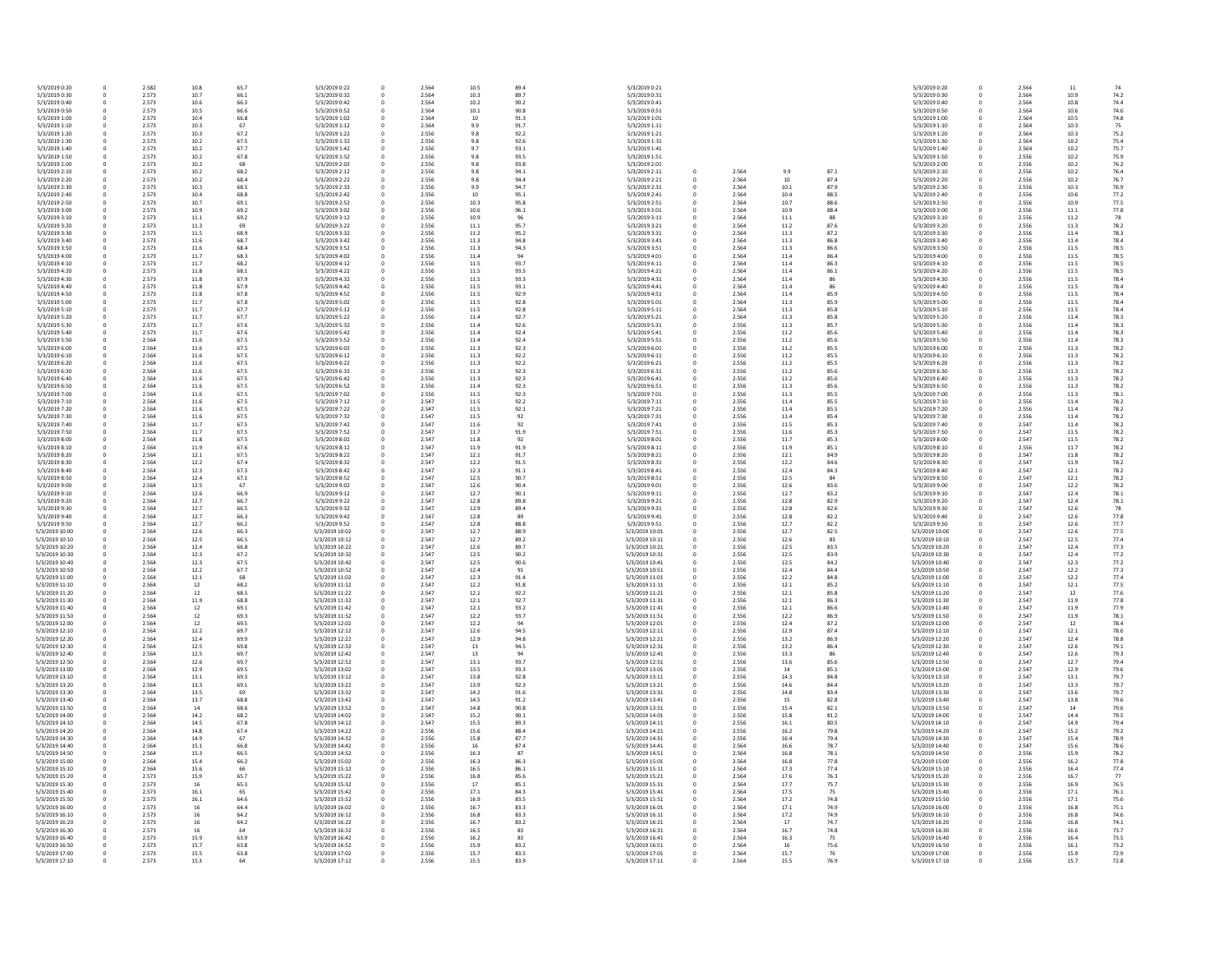| 5/3/2019 17:20 | 0 | 2.573 | 15.1 | 64.4 | 5/3/2019 17:22 | 0           | 2.556 | 15.3 |
|----------------|---|-------|------|------|----------------|-------------|-------|------|
| 5/3/2019 17:30 | 0 | 2.573 | 15   | 64.9 | 5/3/2019 17:32 | 0           | 2.556 | 15.1 |
| 5/3/2019 17:40 | 0 | 2.573 | 14.8 | 65.3 | 5/3/2019 17:42 | 0           | 2.556 | 14.9 |
| 5/3/2019 17:50 | 0 | 2.573 | 14.6 | 65.6 | 5/3/2019 17:52 | 0           | 2.556 | 14.8 |
| 5/3/2019 18:00 | 0 | 2.573 | 14.6 | 65.9 | 5/3/2019 18:02 | 0           | 2.556 | 14.7 |
| 5/3/2019 18:10 | 0 | 2.573 | 14.5 | 66.2 | 5/3/2019 18:12 | 0           | 2.556 | 14.6 |
| 5/3/2019 18:20 | 0 | 2.573 | 14.5 | 66.5 | 5/3/2019 18:22 | 0           | 2.556 | 14.5 |
| 5/3/2019 18:30 | 0 | 2.573 | 14.4 | 66.7 | 5/3/2019 18:32 | 0           | 2.556 | 14.4 |
| 5/3/2019 18:40 | 0 | 2.573 | 14.4 | 66.9 | 5/3/2019 18:42 | 0           | 2.556 | 14.3 |
| 5/3/2019 18:50 | 0 | 2.573 | 14.3 | 67.1 | 5/3/2019 18:52 | 0           | 2.556 | 14.2 |
| 5/3/2019 19:00 | 0 | 2.564 | 14.2 | 67.4 | 5/3/2019 19:02 | 0           | 2.556 | 14.1 |
| 5/3/2019 19:10 | 0 | 2.564 | 14   | 67.6 | 5/3/2019 19:12 | 0           | 2.556 | 14   |
| 5/3/2019 19:20 | 0 | 2.564 | 13.9 | 67.9 | 5/3/2019 19:22 | 0           | 2.556 | 13.9 |
| 5/3/2019 19:30 | 0 | 2.564 | 13.8 | 68.2 | 5/3/2019 19:32 | 0           | 2.556 | 13.8 |
| 5/3/2019 19:40 | 0 | 2.564 | 13.8 | 68.4 | 5/3/2019 19:42 | 0           | 2.556 | 13.7 |
| 5/3/2019 19:50 | 0 | 2.564 | 13.8 | 68.8 | 5/3/2019 19:52 | 0           | 2.556 | 13.7 |
| 5/3/2019 20:00 | 0 | 2.564 | 13.7 | 69   | 5/3/2019 20:02 | 0           | 2.556 | 13.6 |
| 5/3/2019 20:10 | 0 | 2.564 | 13.6 | 69.2 | 5/3/2019 20:12 | 0           | 2.556 | 13.5 |
| 5/3/2019 20:20 | 0 | 2.564 | 13.6 | 69.4 | 5/3/2019 20:22 | 0           | 2.547 | 13.4 |
| 5/3/2019 20:30 | 0 | 2.564 | 13.5 | 69.6 | 5/3/2019 20:32 | 0           | 2.547 | 13.4 |
| 5/3/2019 20:40 | 0 | 2.564 | 13.5 | 69.8 | 5/3/2019 20:42 | 0           | 2.547 | 13.4 |
| 5/3/2019 20:50 | 0 | 2.564 | 13.4 | 69.9 | 5/3/2019 20:52 | 0           | 2.547 | 13.3 |
| 5/3/2019 21:00 | 0 | 2.564 | 13.4 | 70.1 | 5/3/2019 21:02 | 0           | 2.547 | 13.3 |
| 5/3/2019 21:10 | 0 | 2.564 | 13.4 | 70.2 | 5/3/2019 21:12 | 0           | 2.547 | 13.2 |
| 5/3/2019 21:20 | 0 | 2.564 | 13.3 | 70.4 | 5/3/2019 21:22 | 0           | 2.547 | 13.2 |
| 5/3/2019 21:30 | 0 | 2.564 | 13.3 | 70.5 | 5/3/2019 21:32 | 0           | 2.547 | 13.2 |
| 5/3/2019 21:40 | 0 | 2.564 | 13.2 | 70.7 | 5/3/2019 21:42 | 0           | 2.547 | 13.1 |
| 5/3/2019 21:50 | 0 | 2.564 | 13.2 | 70.8 | 5/3/2019 21:52 | 0           | 2.547 | 13.1 |
| 5/3/2019 22:00 | 0 | 2.564 | 13.1 | 70.9 | 5/3/2019 22:02 | 0           | 2.547 | 13   |
| 5/3/2019 22:10 | 0 | 2.564 | 13.1 | 71   | 5/3/2019 22:12 | 0           | 2.547 | 13   |
| 5/3/2019 22:20 | 0 | 2.564 | 13.1 | 71.1 | 5/3/2019 22:22 | 0           | 2.547 | 12.9 |
| 5/3/2019 22:30 | 0 | 2.564 | 13.1 | 71.2 | 5/3/2019 22:32 | 0           | 2.547 | 12.9 |
| 5/3/2019 22:40 | 0 | 2.564 | 13   | 71.3 | 5/3/2019 22:42 | 0           | 2.547 | 12.9 |
| 5/3/2019 22:50 | 0 | 2.564 | 13   | 71.3 | 5/3/2019 22:52 | 0           | 2.547 | 12.9 |
| 5/3/2019 23:00 | 0 | 2.564 | 13   | 71.4 | 5/3/2019 23:02 | 0           | 2.547 | 12.8 |
| 5/3/2019 23:10 | 0 | 2.564 | 13   | 71.5 | 5/3/2019 23:12 | 0           | 2.547 | 12.8 |
| 5/3/2019 23:20 | 0 | 2.564 | 13   | 71.6 | 5/3/2019 23:22 | 0           | 2.547 | 12.8 |
| 5/3/2019 23:30 | 0 | 2.564 | 12.9 | 71.7 | 5/3/2019 23:32 | 0           | 2.547 | 12.8 |
| 5/3/2019 23:40 | 0 | 2.564 | 12.9 | 71.8 | 5/3/2019 23:42 | 0           | 2.547 | 12.8 |
| 5/3/2019 23:50 | 0 | 2.556 | 12.9 | 71.8 | 5/3/2019 23:52 | 0           | 2.547 | 12.8 |
| 5/4/2019 0:00  | 0 | 2.556 | 13   | 71.9 | 5/4/2019 0:02  | 0           | 2.547 | 12.8 |
| 5/4/2019 0:10  | 0 | 2.556 | 13   | 71.9 | 5/4/2019 0:12  | 0           | 2.547 | 12.8 |
| 5/4/2019 0:20  | 0 | 2.556 | 13   | 72   | 5/4/2019 0:22  | 0           | 2.547 | 12.8 |
|                |   |       |      |      |                |             |       |      |
| 5/4/2019 0:30  | 0 | 2.556 | 13   | 72   | 5/4/2019 0:32  | 0           | 2.547 | 12.8 |
| 5/4/2019 0:40  | 0 | 2.556 | 13   | 72.1 | 5/4/2019 0:42  | 0           | 2.547 | 12.8 |
| 5/4/2019 0:50  | 0 | 2.556 | 13   | 72.1 | 5/4/2019 0:52  | 0           | 2.547 | 12.8 |
| 5/4/2019 1:00  | 0 | 2.556 | 13   | 72.1 | 5/4/2019 1:02  | 0           | 2.547 | 12.8 |
| 5/4/2019 1:10  | 0 | 2.556 | 12.9 | 72.1 | 5/4/2019 1:12  | 0           | 2.538 | 12.8 |
| 5/4/2019 1:20  | 0 | 2.556 | 12.9 | 72.2 | 5/4/2019 1:22  | 0           | 2.538 | 12.7 |
| 5/4/2019 1:30  | 0 | 2.556 | 12.9 | 72.2 | 5/4/2019 1:32  | 0           | 2.538 | 12.7 |
| 5/4/2019 1:40  | 0 | 2.556 | 12.9 | 72.3 | 5/4/2019 1:42  | 0           | 2.538 | 12.7 |
| 5/4/2019 1:50  | 0 | 2.556 | 12.8 | 72.3 | 5/4/2019 1:52  | 0           | 2.538 | 12.7 |
| 5/4/2019 2:00  | 0 | 2.556 | 12.8 | 72.3 | 5/4/2019 2:02  | 0           | 2.538 | 12.6 |
| 5/4/2019 2:10  | 0 | 2.556 | 12.8 | 72.3 | 5/4/2019 2:12  | 0           | 2.538 | 12.6 |
| 5/4/2019 2:20  | 0 | 2.556 | 12.8 | 72.4 | 5/4/2019 2:22  | 0           | 2.538 | 12.6 |
| 5/4/2019 2:30  | 0 | 2.556 | 12.8 | 72.4 | 5/4/2019 2:32  | 0           | 2.538 | 12.6 |
| 5/4/2019 2:40  | 0 | 2.556 | 12.8 | 72.5 | 5/4/2019 2:42  | 0           | 2.538 | 12.6 |
| 5/4/2019 2:50  | 0 | 2.556 | 12.8 | 72.5 | 5/4/2019 2:52  | 0           | 2.538 | 12.6 |
| 5/4/2019 3:00  | 0 | 2.556 | 12.7 | 72.5 | 5/4/2019 3:02  | 0           | 2.538 | 12.5 |
| 5/4/2019 3:10  | 0 | 2.556 | 12.7 | 72.6 | 5/4/2019 3:12  | 0           | 2.538 | 12.5 |
| 5/4/2019 3:20  | 0 | 2.556 | 12.7 | 72.7 | 5/4/2019 3:22  | 0           | 2.538 | 12.5 |
| 5/4/2019 3:30  | 0 | 2.556 | 12.7 | 72.7 | 5/4/2019 3:32  | 0           | 2.538 | 12.5 |
| 5/4/2019 3:40  | 0 | 2.556 | 12.7 | 72.8 | 5/4/2019 3:42  | 0           | 2.538 | 12.5 |
| 5/4/2019 3:50  | 0 | 2.556 | 12.7 | 72.8 | 5/4/2019 3:52  | 0           | 2.538 | 12.5 |
| 5/4/2019 4:00  | 0 | 2.556 | 12.7 | 72.8 | 5/4/2019 4:02  | 0           | 2.538 | 12.5 |
| 5/4/2019 4:10  | 0 | 2.556 | 12.7 | 72.9 | 5/4/2019 4:12  | 0           | 2.538 | 12.5 |
| 5/4/2019 4:20  | 0 | 2.556 | 12.7 | 72.9 | 5/4/2019 4:22  | 0           | 2.538 | 12.5 |
| 5/4/2019 4:30  | 0 | 2.556 | 12.7 | 73   | 5/4/2019 4:32  | 0           | 2.538 | 12.5 |
| 5/4/2019 4:40  | 0 | 2.556 | 12.7 | 73   | 5/4/2019 4:42  | 0           | 2.538 | 12.5 |
| 5/4/2019 4:50  | 0 | 2.556 | 12.7 | 73   | 5/4/2019 4:52  | 0           | 2.538 | 12.5 |
| 5/4/2019 5:00  | 0 | 2.556 | 12.7 | 73.1 | 5/4/2019 5:02  | 0           | 2.538 | 12.5 |
| 5/4/2019 5:10  | 0 | 2.556 | 12.7 | 73.1 | 5/4/2019 5:12  | 0           | 2.538 | 12.5 |
| 5/4/2019 5:20  | 0 | 2.556 | 12.7 | 73.2 | 5/4/2019 5:22  | 0           | 2.538 | 12.5 |
| 5/4/2019 5:30  | 0 | 2.556 | 12.7 | 73.2 | 5/4/2019 5:32  | 0           | 2.538 | 12.5 |
| 5/4/2019 5:40  | 0 | 2.556 | 12.7 | 73.2 | 5/4/2019 5:42  | 0           | 2.538 | 12.5 |
| 5/4/2019 5:50  | 0 | 2.556 | 12.7 | 73.3 | 5/4/2019 5:52  | 0           | 2.538 | 12.5 |
| 5/4/2019 6:00  | 0 | 2.556 | 12.7 | 73.3 | 5/4/2019 6:02  | 0           | 2.538 | 12.5 |
| 5/4/2019 6:10  | 0 | 2.556 | 12.7 | 73.3 | 5/4/2019 6:12  | 0           | 2.538 | 12.5 |
| 5/4/2019 6:20  | 0 | 2.556 | 12.7 | 73.4 | 5/4/2019 6:22  | 0           | 2.538 | 12.5 |
| 5/4/2019 6:30  | 0 | 2.556 | 12.7 | 73.4 | 5/4/2019 6:32  | 0           | 2.538 | 12.6 |
| 5/4/2019 6:40  | 0 | 2.556 | 12.7 | 73.5 | 5/4/2019 6:42  | 0           | 2.538 | 12.6 |
| 5/4/2019 6:50  | 0 | 2.547 | 12.8 | 73.5 | 5/4/2019 6:52  | 0           | 2.538 | 12.6 |
| 5/4/2019 7:00  | 0 | 2.556 | 12.8 | 73.6 | 5/4/2019 7:02  | 0           | 2.538 | 12.6 |
| 5/4/2019 7:10  | 0 | 2.547 | 12.8 | 73.6 | 5/4/2019 7:12  | 0           | 2.538 | 12.6 |
| 5/4/2019 7:20  | 0 | 2.547 | 12.8 | 73.7 | 5/4/2019 7:22  | 0           | 2.538 | 12.7 |
| 5/4/2019 7:30  | 0 | 2.547 | 12.9 | 73.7 | 5/4/2019 7:32  | 0           | 2.538 | 12.7 |
| 5/4/2019 7:40  | 0 | 2.547 | 12.9 | 73.8 | 5/4/2019 7:42  | 0           | 2.538 | 12.8 |
| 5/4/2019 7:50  | 0 | 2.547 | 13   | 73.9 | 5/4/2019 7:52  | 0           | 2.538 | 12.8 |
| 5/4/2019 8:00  | 0 | 2.547 | 13   | 73.9 | 5/4/2019 8:02  | 0           | 2.529 | 12.8 |
| 5/4/2019 8:10  | 0 | 2.547 | 13.1 | 73.9 | 5/4/2019 8:12  | 0           | 2.529 | 12.9 |
| 5/4/2019 8:20  | 0 | 2.547 | 13.1 | 73.9 | 5/4/2019 8:22  | 0           | 2.538 | 12.9 |
| 5/4/2019 8:30  | 0 | 2.547 | 13.1 | 73.9 | 5/4/2019 8:32  | 0           | 2.529 | 12.9 |
| 5/4/2019 8:40  | 0 | 2.547 | 13   | 73.8 | 5/4/2019 8:42  | 0           | 2.529 | 12.8 |
| 5/4/2019 8:50  | 0 | 2.547 | 12.8 | 73.6 | 5/4/2019 8:52  | 0           | 2.529 | 12.6 |
| 5/4/2019 9:00  | 0 | 2.547 | 12.7 | 73.4 | 5/4/2019 9:02  | 0           | 2.529 | 12.4 |
| 5/4/2019 9:10  | 0 | 2.547 | 12.6 | 73.3 | 5/4/2019 9:12  | 0           | 2.529 | 12.3 |
| 5/4/2019 9:20  | 0 | 2.547 | 12.5 | 73.2 | 5/4/2019 9:22  | $\pmb{0}$   | 2.529 | 12.2 |
| 5/4/2019 9:30  | 0 | 2.547 | 12.4 | 73.2 | 5/4/2019 9:32  | 0           | 2.529 | 12.1 |
| 5/4/2019 9:40  | 0 | 2.547 | 12.3 | 73.2 | 5/4/2019 9:42  | $\pmb{0}$   | 2.529 | 12   |
| 5/4/2019 9:50  | 0 | 2.547 | 12.3 | 73.2 | 5/4/2019 9:52  | $\mathbf 0$ | 2.529 | 12   |
| 5/4/2019 10:00 | 0 | 2.547 | 12.3 | 73.3 | 5/4/2019 10:02 | 0           | 2.529 | 12.1 |
| 5/4/2019 10:10 | 0 | 2.547 | 12.3 | 73.3 | 5/4/2019 10:12 | $\pmb{0}$   | 2.529 | 12   |

| 2.556 | 15.3 | 84.6  | 5/3/2019 17:21 | $\pmb{0}$        | 2.564 | 15.3 | 77.8 | 5/3/2019 17:20 |
|-------|------|-------|----------------|------------------|-------|------|------|----------------|
| 2.556 | 15.1 | 85.4  | 5/3/2019 17:31 | $\mathbf 0$      | 2.564 | 15.2 | 78.6 | 5/3/2019 17:30 |
| 2.556 | 14.9 | 86.2  | 5/3/2019 17:41 | $\mathbf 0$      | 2.564 | 15   | 79.3 | 5/3/2019 17:40 |
| 2.556 | 14.8 | 86.9  | 5/3/2019 17:51 | $\pmb{0}$        | 2.564 | 14.8 | 80   | 5/3/2019 17:50 |
| 2.556 | 14.7 | 87.4  | 5/3/2019 18:01 | $\mathbf 0$      | 2.564 | 14.7 | 80.5 | 5/3/2019 18:00 |
| 2.556 | 14.6 | 87.9  | 5/3/2019 18:11 | $\pmb{0}$        | 2.564 | 14.6 | 81.1 | 5/3/2019 18:10 |
| 2.556 | 14.5 | 88.4  | 5/3/2019 18:21 | $\boldsymbol{0}$ | 2.564 | 14.6 | 81.5 | 5/3/2019 18:20 |
| 2.556 | 14.4 | 88.9  | 5/3/2019 18:31 | $\mathbf 0$      | 2.564 | 14.5 | 81.9 | 5/3/2019 18:30 |
| 2.556 | 14.3 | 89.2  | 5/3/2019 18:41 |                  | 2.564 | 14.4 | 82.4 | 5/3/2019 18:40 |
|       |      |       |                | $\mathbf 0$      |       |      |      |                |
| 2.556 | 14.2 | 89.7  | 5/3/2019 18:51 | $\pmb{0}$        | 2.564 | 14.2 | 82.9 | 5/3/2019 18:50 |
| 2.556 | 14.1 | 90.1  | 5/3/2019 19:01 | $\boldsymbol{0}$ | 2.564 | 14.1 | 83.4 | 5/3/2019 19:00 |
| 2.556 | 14   | 90.6  | 5/3/2019 19:11 | $\mathbf 0$      | 2.564 | 14   | 84   | 5/3/2019 19:10 |
| 2.556 | 13.9 | 91.1  | 5/3/2019 19:21 | $\boldsymbol{0}$ | 2.556 | 13.9 | 84.5 | 5/3/2019 19:20 |
| 2.556 | 13.8 | 91.6  | 5/3/2019 19:31 | $\boldsymbol{0}$ | 2.556 | 13.8 | 85.1 | 5/3/2019 19:30 |
| 2.556 | 13.7 | 92.2  | 5/3/2019 19:41 | $\mathbf 0$      | 2.556 | 13.7 | 85.7 | 5/3/2019 19:40 |
| 2.556 | 13.7 | 92.7  | 5/3/2019 19:51 | $\boldsymbol{0}$ | 2.556 | 13.6 | 86.1 | 5/3/2019 19:50 |
| 2.556 | 13.6 | 93.2  | 5/3/2019 20:01 | $\boldsymbol{0}$ | 2.556 | 13.5 | 86.5 | 5/3/2019 20:00 |
|       |      |       |                |                  |       |      |      |                |
| 2.556 | 13.5 | 93.6  | 5/3/2019 20:11 | $\mathbf 0$      | 2.556 | 13.4 | 86.9 | 5/3/2019 20:10 |
| 2.547 | 13.4 | 94    | 5/3/2019 20:21 | $\boldsymbol{0}$ | 2.556 | 13.4 | 87.3 | 5/3/2019 20:20 |
| 2.547 | 13.4 | 94.3  | 5/3/2019 20:31 | $\mathbf 0$      | 2.556 | 13.3 | 87.6 | 5/3/2019 20:30 |
| 2.547 | 13.4 | 94.7  | 5/3/2019 20:41 | $\mathbf 0$      | 2.556 | 13.3 | 87.9 | 5/3/2019 20:40 |
| 2.547 | 13.3 | 94.9  | 5/3/2019 20:51 | $\boldsymbol{0}$ | 2.556 | 13.2 | 88.2 | 5/3/2019 20:50 |
| 2.547 | 13.3 | 95.2  | 5/3/2019 21:01 | $\boldsymbol{0}$ | 2.556 | 13.2 | 88.5 | 5/3/2019 21:00 |
| 2.547 | 13.2 | 95.5  | 5/3/2019 21:11 | $\mathbf 0$      | 2.556 | 13.2 | 88.8 | 5/3/2019 21:10 |
| 2.547 | 13.2 | 95.8  | 5/3/2019 21:21 | $\boldsymbol{0}$ |       | 13.2 | 89   | 5/3/2019 21:20 |
|       |      |       |                |                  | 2.556 |      |      |                |
| 2.547 | 13.2 | 96    | 5/3/2019 21:31 | $\boldsymbol{0}$ | 2.556 | 13.1 | 89.1 | 5/3/2019 21:30 |
| 2.547 | 13.1 | 96.2  | 5/3/2019 21:41 | $\mathbf 0$      | 2.556 | 13.1 | 89.3 | 5/3/2019 21:40 |
| 2.547 | 13.1 | 96.4  | 5/3/2019 21:51 | $\mathbf 0$      | 2.556 | 13   | 89.5 | 5/3/2019 21:50 |
| 2.547 | 13   | 96.6  | 5/3/2019 22:01 | $\mathbf 0$      | 2.556 | 13   | 89.7 | 5/3/2019 22:00 |
| 2.547 | 13   | 96.8  | 5/3/2019 22:11 | $\mathbf 0$      | 2.556 | 12.9 | 89.8 | 5/3/2019 22:10 |
| 2.547 | 12.9 | 97    | 5/3/2019 22:21 | $\mathbf 0$      | 2.556 | 12.9 | 90   | 5/3/2019 22:20 |
| 2.547 | 12.9 | 97.2  | 5/3/2019 22:31 | 0                | 2.556 | 12.8 | 90.2 | 5/3/2019 22:30 |
| 2.547 | 12.9 | 97.3  | 5/3/2019 22:41 | $\mathbf 0$      | 2.556 | 12.8 | 90.3 | 5/3/2019 22:40 |
|       |      |       |                |                  |       |      |      |                |
| 2.547 | 12.9 | 97.5  | 5/3/2019 22:51 | 0                | 2.556 | 12.8 | 90.4 | 5/3/2019 22:50 |
| 2.547 | 12.8 | 97.6  | 5/3/2019 23:01 | 0                | 2.556 | 12.8 | 90.6 | 5/3/2019 23:00 |
| 2.547 | 12.8 | 97.7  | 5/3/2019 23:11 | $\mathbf 0$      | 2.556 | 12.7 | 90.7 | 5/3/2019 23:10 |
| 2.547 | 12.8 | 97.8  | 5/3/2019 23:21 | $\mathbf 0$      | 2.556 | 12.7 | 90.9 | 5/3/2019 23:20 |
| 2.547 | 12.8 | 98    | 5/3/2019 23:31 | $\mathbf 0$      | 2.556 | 12.7 | 91   | 5/3/2019 23:30 |
| 2.547 | 12.8 | 98.1  | 5/3/2019 23:41 | $\pmb{0}$        | 2.556 | 12.7 | 91.2 | 5/3/2019 23:40 |
| 2.547 |      |       |                |                  |       |      |      |                |
|       | 12.8 | 98.3  | 5/3/2019 23:51 | 0                | 2.547 | 12.6 | 91.3 | 5/3/2019 23:50 |
| 2.547 | 12.8 | 98.4  | 5/4/2019 0:01  | 0                | 2.556 | 12.7 | 91.4 | 5/4/2019 0:00  |
| 2.547 | 12.8 | 98.5  | 5/4/2019 0:11  | $\mathbf 0$      | 2.547 | 12.7 | 91.5 | 5/4/2019 0:10  |
| 2.547 | 12.8 | 98.6  | 5/4/2019 0:21  | $\mathbf 0$      | 2.547 | 12.7 | 91.5 | 5/4/2019 0:20  |
| 2.547 | 12.8 | 98.7  | 5/4/2019 0:31  | $\mathbf 0$      | 2.547 | 12.7 | 91.6 | 5/4/2019 0:30  |
| 2.547 | 12.8 | 98.8  | 5/4/2019 0:41  | $\mathbf 0$      | 2.547 | 12.7 | 91.7 | 5/4/2019 0:40  |
| 2.547 | 12.8 | 98.9  | 5/4/2019 0:51  | $\mathbf 0$      | 2.547 | 12.7 | 91.8 | 5/4/2019 0:50  |
|       |      |       |                |                  |       |      |      |                |
| 2.547 | 12.8 | 98.9  | 5/4/2019 1:01  | $\mathbf 0$      | 2.547 | 12.7 | 91.9 | 5/4/2019 1:00  |
| 2.538 | 12.8 | 99    | 5/4/2019 1:11  | $\mathbf 0$      | 2.547 | 12.7 | 91.9 | 5/4/2019 1:10  |
| 2.538 | 12.7 | 99.1  | 5/4/2019 1:21  | $\mathbf 0$      | 2.547 | 12.7 | 92   | 5/4/2019 1:20  |
| 2.538 | 12.7 | 99.1  | 5/4/2019 1:31  | $\mathbf 0$      | 2.547 | 12.6 | 92   | 5/4/2019 1:30  |
| 2.538 | 12.7 | 99.1  | 5/4/2019 1:41  | $\mathbf 0$      | 2.547 | 12.6 | 92   | 5/4/2019 1:40  |
| 2.538 | 12.7 | 99.2  | 5/4/2019 1:51  | 0                | 2.547 | 12.6 | 92   | 5/4/2019 1:50  |
| 2.538 | 12.6 | 99.2  | 5/4/2019 2:01  | $\mathbf 0$      | 2.547 | 12.6 | 92.1 | 5/4/2019 2:00  |
|       |      |       |                |                  |       |      |      |                |
| 2.538 | 12.6 | 99.2  | 5/4/2019 2:11  | $\mathbf 0$      | 2.547 | 12.5 | 92.1 | 5/4/2019 2:10  |
| 2.538 | 12.6 | 99.3  | 5/4/2019 2:21  | $\mathbf 0$      | 2.547 | 12.5 | 92.2 | 5/4/2019 2:20  |
| 2.538 | 12.6 | 99.4  | 5/4/2019 2:31  | $\mathbf 0$      | 2.547 | 12.5 | 92.3 | 5/4/2019 2:30  |
| 2.538 | 12.6 | 99.5  | 5/4/2019 2:41  | $\mathbf 0$      | 2.547 | 12.5 | 92.4 | 5/4/2019 2:40  |
| 2.538 | 12.6 | 99.5  | 5/4/2019 2:51  | 0                | 2.547 | 12.5 | 92.5 | 5/4/2019 2:50  |
| 2.538 | 12.5 | 99.6  | 5/4/2019 3:01  | $\mathbf 0$      | 2.547 | 12.5 | 92.6 | 5/4/2019 3:00  |
| 2.538 | 12.5 | 99.7  | 5/4/2019 3:11  | $\mathbf 0$      | 2.547 | 12.5 | 92.6 | 5/4/2019 3:10  |
| 2.538 |      |       | 5/4/2019 3:21  |                  | 2.547 | 12.5 | 92.7 | 5/4/2019 3:20  |
|       | 12.5 | 99.8  |                | 0                |       |      |      |                |
| 2.538 | 12.5 | 99.9  | 5/4/2019 3:31  | 0                | 2.547 | 12.5 | 92.8 | 5/4/2019 3:30  |
| 2.538 | 12.5 | 100   | 5/4/2019 3:41  | 0                | 2.547 | 12.5 | 92.8 | 5/4/2019 3:40  |
| 2.538 | 12.5 | 100.1 | 5/4/2019 3:51  | 0                | 2.547 | 12.4 | 92.9 | 5/4/2019 3:50  |
| 2.538 | 12.5 | 100.1 | 5/4/2019 4:01  | $\mathbf 0$      | 2.547 | 12.4 | 92.9 | 5/4/2019 4:00  |
| 2.538 | 12.5 | 100.2 | 5/4/2019 4:11  | 0                | 2.547 | 12.4 | 93   | 5/4/2019 4:10  |
| 2.538 | 12.5 | 100.3 | 5/4/2019 4:21  | 0                | 2.547 | 12.4 | 93   | 5/4/2019 4:20  |
| 2.538 | 12.5 | 100.3 | 5/4/2019 4:31  | $\mathbf 0$      | 2.547 | 12.4 | 93.1 | 5/4/2019 4:30  |
| 2.538 | 12.5 | 100.4 | 5/4/2019 4:41  | 0                | 2.547 | 12.4 | 93.1 | 5/4/2019 4:40  |
| 2.538 | 12.5 | 100.4 | 5/4/2019 4:51  | 0                | 2.547 | 12.4 | 93.2 | 5/4/2019 4:50  |
|       |      |       |                |                  |       |      |      |                |
| 2.538 | 12.5 | 100.5 | 5/4/2019 5:01  | $\mathbf 0$      | 2.547 | 12.5 | 93.3 | 5/4/2019 5:00  |
| 2.538 | 12.5 | 100.6 | 5/4/2019 5:11  | 0                | 2.547 | 12.5 | 93.4 | 5/4/2019 5:10  |
| 2.538 | 12.5 | 100.6 | 5/4/2019 5:21  | $\mathbf 0$      | 2.547 | 12.5 | 93.5 | 5/4/2019 5:20  |
| 2.538 | 12.5 | 100.7 | 5/4/2019 5:31  | $\mathbf 0$      | 2.538 | 12.5 | 93.5 | 5/4/2019 5:30  |
| 2.538 | 12.5 | 100.7 | 5/4/2019 5:41  | $\mathbf 0$      | 2.538 | 12.5 | 93.6 | 5/4/2019 5:40  |
| 2.538 | 12.5 | 100.8 | 5/4/2019 5:51  | $\mathbf 0$      | 2.538 | 12.5 | 93.6 | 5/4/2019 5:50  |
| 2.538 | 12.5 | 100.9 | 5/4/2019 6:01  | $\mathbf 0$      | 2.538 | 12.5 | 93.7 | 5/4/2019 6:00  |
| 2.538 | 12.5 | 100.9 | 5/4/2019 6:11  | 0                | 2.538 | 12.5 | 93.7 | 5/4/2019 6:10  |
|       |      |       |                |                  |       |      |      |                |
| 2.538 | 12.5 | 101   | 5/4/2019 6:21  | $\mathbf 0$      | 2.538 | 12.6 | 93.8 | 5/4/2019 6:20  |
| 2.538 | 12.6 | 101.1 | 5/4/2019 6:31  | $\pmb{0}$        | 2.538 | 12.6 | 93.9 | 5/4/2019 6:30  |
| 2.538 | 12.6 | 101.2 | 5/4/2019 6:41  | 0                | 2.538 | 12.6 | 93.9 | 5/4/2019 6:40  |
| 2.538 | 12.6 | 101.2 | 5/4/2019 6:51  | $\mathbf 0$      | 2.538 | 12.6 | 93.9 | 5/4/2019 6:50  |
| 2.538 | 12.6 | 101.3 | 5/4/2019 7:01  | $\mathbf 0$      | 2.538 | 12.6 | 94   | 5/4/2019 7:00  |
| 2.538 | 12.6 | 101.3 | 5/4/2019 7:11  | $\mathbf 0$      | 2.538 | 12.7 | 94   | 5/4/2019 7:10  |
| 2.538 | 12.7 | 101.4 | 5/4/2019 7:21  | $\mathbf 0$      | 2.538 | 12.7 | 94.1 | 5/4/2019 7:20  |
| 2.538 | 12.7 | 101.5 | 5/4/2019 7:31  | $\mathbf 0$      |       | 12.8 | 94.1 | 5/4/2019 7:30  |
|       |      |       |                |                  | 2.538 |      |      |                |
| 2.538 | 12.8 | 101.6 | 5/4/2019 7:41  | 0                | 2.538 | 12.8 | 94.2 | 5/4/2019 7:40  |
| 2.538 | 12.8 | 101.7 | 5/4/2019 7:51  | $\mathbf 0$      | 2.538 | 12.9 | 94.2 | 5/4/2019 7:50  |
| 2.529 | 12.8 | 101.8 | 5/4/2019 8:01  | $\mathbf 0$      | 2.538 | 12.9 | 94.2 | 5/4/2019 8:00  |
| 2.529 | 12.9 | 101.8 | 5/4/2019 8:11  | 0                | 2.538 | 12.9 | 94.2 | 5/4/2019 8:10  |
| 2.538 | 12.9 | 101.8 | 5/4/2019 8:21  | $\mathbf 0$      | 2.538 | 12.9 | 94.1 | 5/4/2019 8:20  |
| 2.529 | 12.9 | 101.8 | 5/4/2019 8:31  | $\mathbf 0$      | 2.538 | 12.9 | 94   | 5/4/2019 8:30  |
| 2.529 | 12.8 | 101.6 | 5/4/2019 8:41  | 0                | 2.538 | 12.7 | 93.6 | 5/4/2019 8:40  |
|       |      |       |                |                  |       |      |      |                |
| 2.529 | 12.6 | 101.4 | 5/4/2019 8:51  | 0                | 2.538 | 12.6 | 93.3 | 5/4/2019 8:50  |
| 2.529 | 12.4 | 101.2 | 5/4/2019 9:01  | $\mathbf 0$      | 2.538 | 12.4 | 93.1 | 5/4/2019 9:00  |
| 2.529 | 12.3 | 101.1 | 5/4/2019 9:11  | 0                | 2.538 | 12.4 | 93   | 5/4/2019 9:10  |
| 2.529 | 12.2 | 100.9 | 5/4/2019 9:21  | $\mathbf 0$      | 2.538 | 12.3 | 92.9 | 5/4/2019 9:20  |
| 2.529 | 12.1 | 100.8 | 5/4/2019 9:31  | $\mathbf 0$      | 2.538 | 12.2 | 92.8 | 5/4/2019 9:30  |
| 2.529 | 12   | 100.8 | 5/4/2019 9:41  | $\mathbf 0$      | 2.538 | 12.2 | 92.8 | 5/4/2019 9:40  |
| 2.529 | 12   | 100.8 | 5/4/2019 9:51  | $\pmb{0}$        | 2.538 | 12.2 | 92.9 | 5/4/2019 9:50  |
| 2.529 | 12.1 | 100.9 | 5/4/2019 10:01 | $\mathbf 0$      | 2.538 | 12.2 | 93   | 5/4/2019 10:00 |
|       |      |       |                |                  |       |      |      |                |
| 2.529 | 12   | 100.9 | 5/4/2019 10:11 | $\mathbf 0$      | 2.538 | 12.2 | 92.9 | 5/4/2019 10:10 |

| 0      | 2.556          | 15.5         | 72.7 |
|--------|----------------|--------------|------|
| 0      | 2.556          | 15.2         | 72.7 |
|        |                |              |      |
| 0      | 2.556          | 15.1         | 72.8 |
| 0      | 2.556          | 14.9         | 72.9 |
| 0      | 2.556          | 14.8         | 73.2 |
| 0      | 2.556          | 14.7         | 73.5 |
|        |                |              |      |
| 0      | 2.556          | 14.6         | 73.7 |
| 0      | 2.556          | 14.5         | 74   |
| 0      | 2.556          | 14.4         | 74.3 |
|        |                | 14.4         |      |
| 0      | 2.556          |              | 74.6 |
| 0      | 2.556          | 14.2         | 74.9 |
| 0      | 2.556          | 14.1         | 75.2 |
| 0      | 2.556          | 14           | 75.5 |
|        |                |              |      |
| 0      | 2.556          | 13.9         | 75.8 |
| 0      | 2.556          | 13.8         | 76.1 |
| 0      | 2.556          | 13.8         | 76.4 |
|        |                |              |      |
| 0      | 2.556          | 13.7         | 76.7 |
| 0      | 2.556          | 13.6         | 77   |
| 0      | 2.547          | 13.5         | 77.4 |
|        |                |              |      |
| 0      | 2.556          | 13.5         | 77.7 |
| 0      | 2.556          | 13.4         | 77.9 |
| 0      | 2.547          | 13.4         | 78.2 |
| 0      | 2.547          | 13.3         | 78.5 |
|        |                |              |      |
| 0      | 2.547          | 13.3         | 78.8 |
| 0      | 2.547          | 13.3         | 79   |
| 0      | 2.547          | 13.2         | 79.3 |
|        |                |              |      |
| 0      | 2.547          | 13.2         | 79.5 |
| 0      | 2.547          | 13.1         | 79.7 |
| 0      | 2.547          | 13.1         | 80   |
|        |                |              | 80.1 |
| 0      | 2.547          | 13           |      |
| 0      | 2.547          | 13           | 80.3 |
| 0      | 2.547          | 13           | 80.5 |
| 0      | 2.547          | 12.9         | 80.7 |
|        |                |              |      |
| 0      | 2.547          | 12.9         | 80.9 |
| 0      | 2.547          | 12.9         | 81   |
| 0      | 2.547          | 12.8         | 81.2 |
|        | 2.547          | 12.8         | 81.3 |
| 0      |                |              |      |
| 0      | 2.547          | 12.8         | 81.5 |
| 0      | 2.547          | 12.8         | 81.6 |
| 0      | 2.547          | 12.8         | 81.8 |
|        |                |              |      |
| 0      | 2.547          | 12.8         | 81.9 |
| 0      | 2.547          | 12.8         | 82   |
| 0      | 2.547          | 12.8         | 82.2 |
|        |                |              |      |
| 0      | 2.547          | 12.8         | 82.3 |
| 0      | 2.547          | 12.8         | 82.4 |
| 0      | 2.547          | 12.8         | 82.5 |
|        |                |              |      |
| 0      | 2.547          | 12.8         | 82.6 |
| 0      | 2.547          | 12.8         | 82.7 |
| 0      | 2.547          | 12.8         | 82.8 |
|        |                |              |      |
| 0      | 2.547          | 12.7         | 83   |
| 0      | 2.538          | 12.7         | 83   |
| 0      | 2.547          | 12.7         | 83.1 |
| 0      | 2.538          | 12.7         | 83.1 |
|        |                |              |      |
| 0      | 2.538          | 12.6         | 83.2 |
| 0      | 2.538          | 12.6         | 83.3 |
| 0      | 2.538          | 12.6         | 83.3 |
|        |                |              |      |
| 0      | 2.538          | 12.6         | 83.4 |
| 0      | 2.538          | 12.6         | 83.5 |
| 0      | 2.538          | 12.6         | 83.5 |
| 0      | 2.538          | 12.5         | 83.6 |
|        |                |              |      |
| 0      | 2.538          | 12.5         | 83.6 |
| 0      | 2.538          | 12.5         | 83.7 |
| 0      | 2.538          | 12.5         | 83.8 |
|        |                |              |      |
| 0      | 2.538          | 12.5         | 83.8 |
| 0      | 2.538          | 12.5         | 83.9 |
| 0      | 2.538          | 12.5         | 84   |
|        |                |              |      |
| 0      | 2.538          | 12.5         | 84   |
| 0      | 2.538          | 12.5         | 84.1 |
| 0      | 2.538          | 12.5         | 84.1 |
| 0      | 2.538          | 12.5         | 84.1 |
|        |                |              |      |
| 0      | 2.538          | 12.5         | 84.2 |
| 0      | 2.538          | 12.5         | 84.2 |
| 0      | 2.538          | 12.5         | 84.3 |
| 0      | 2.538          | 12.5         | 84.4 |
|        |                |              |      |
| 0      | 2.538          | 12.5         | 84.4 |
| 0      | 2.538          | 12.6         | 84.5 |
| 0      | 2.538          | 12.6         | 84.5 |
| 0      | 2.538          | 12.6         | 84.6 |
|        |                |              |      |
| 0      | 2.538          | 12.6         | 84.6 |
| 0      | 2.538          | 12.6         | 84.7 |
| 0      | 2.538          | 12.6         | 84.7 |
|        |                | 12.7         |      |
| 0      | 2.538          |              | 84.7 |
| 0      | 2.538          | 12.7         | 84.8 |
| 0      | 2.538          | 12.7         | 84.8 |
| 0      | 2.538          | 12.7         | 84.9 |
|        |                |              |      |
| 0      | 2.538          | 12.8         | 85   |
| 0      | 2.538          | 12.8         | 85   |
| 0      | 2.538          | 12.8         | 85.1 |
| 0      | 2.538          | 12.9         | 85.1 |
|        |                |              |      |
| 0      | 2.538          | 12.9         | 85.1 |
| 0      | 2.538          | 12.9         | 85.2 |
| 0      | 2.538          | 12.9         | 85.2 |
|        |                |              |      |
| 0      | 2.538          | 12.9         | 85.3 |
| 0      | 2.538          | 12.8         | 85.2 |
| 0      | 2.538          | 12.7         | 85.3 |
|        | 2.538          |              |      |
| 0      |                | 12.6         | 85.3 |
| 0      | 2.529          | 12.5         | 85.2 |
| 0      | 2.529          | 12.5         | 85.2 |
| 0      | 2.529          | 12.4         | 85.2 |
| 0      | 2.529          | 12.4         | 85.2 |
|        |                |              |      |
|        |                |              | 85.1 |
| 0<br>0 | 2.529<br>2.529 | 12.4<br>12.3 | 85   |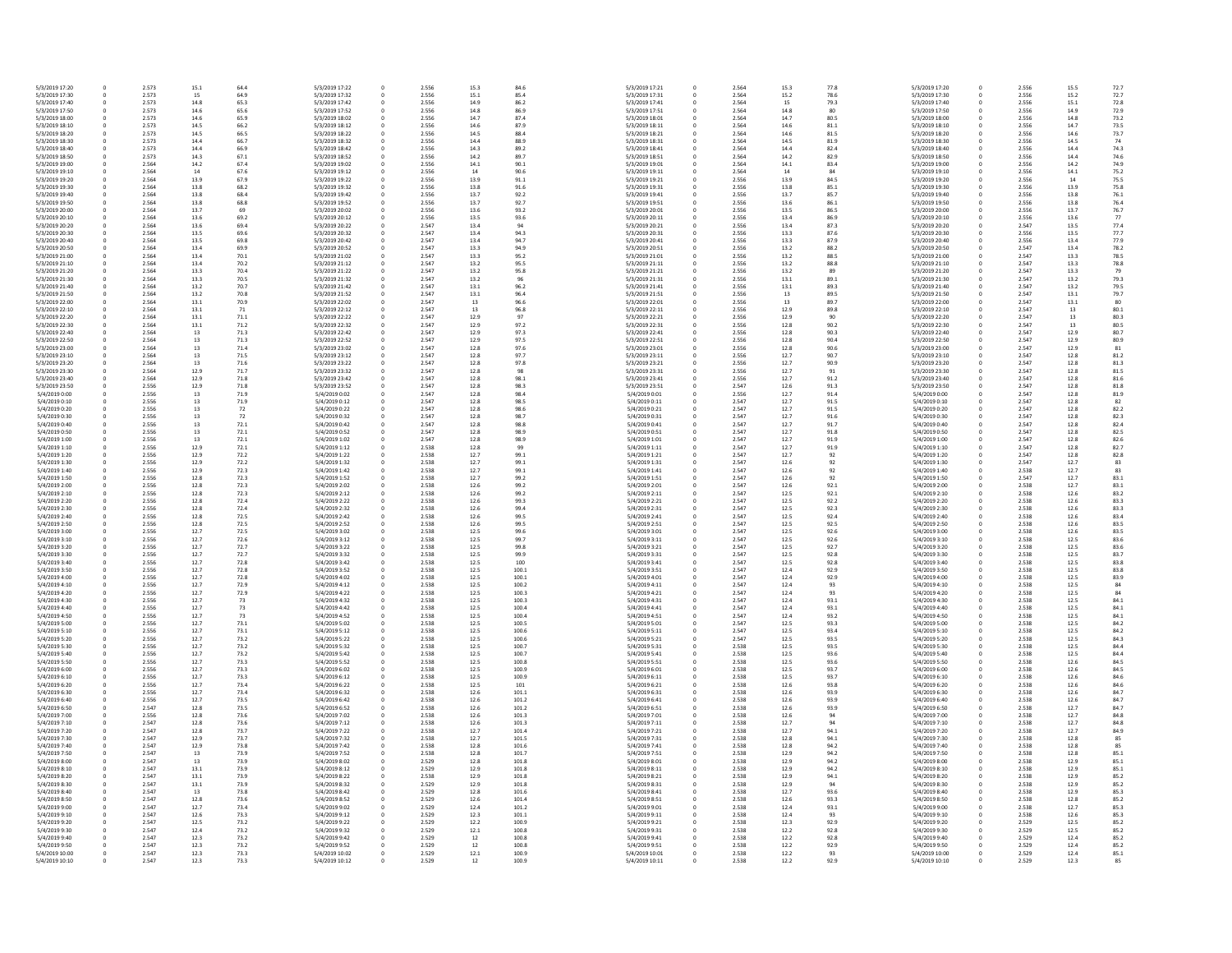| 5/4/2019 10:20 | 0           | 2.547 | 12.3         | 73.2 | 5/4/2019 10:22 | 0           | 2.529 | 12.1         | 100.9 | 5/4/2019 10:21 |
|----------------|-------------|-------|--------------|------|----------------|-------------|-------|--------------|-------|----------------|
| 5/4/2019 10:30 | 0           | 2.547 | 12.3         | 73.2 | 5/4/2019 10:32 | 0           | 2.529 | 12.1         | 100.9 | 5/4/2019 10:31 |
| 5/4/2019 10:40 | 0           | 2.547 | 12.4         | 73.1 | 5/4/2019 10:42 |             | 2.529 | 12.2         | 100.8 | 5/4/2019 10:41 |
| 5/4/2019 10:50 | 0           | 2.547 | 12.6         | 73.1 | 5/4/2019 10:52 |             | 2.529 | 12.4         | 100.7 | 5/4/2019 10:51 |
| 5/4/2019 11:00 | 0           | 2.547 | 12.8         | 73.2 | 5/4/2019 11:02 |             | 2.529 | 12.7         | 100.6 | 5/4/2019 11:01 |
| 5/4/2019 11:10 | 0           | 2.547 | 13           | 73   | 5/4/2019 11:12 |             | 2.529 | 13           | 100.3 | 5/4/2019 11:11 |
| 5/4/2019 11:20 | 0           | 2.547 | 13.2         | 72.9 | 5/4/2019 11:22 |             | 2.529 | 13.2         | 100   | 5/4/2019 11:21 |
| 5/4/2019 11:30 | 0           | 2.547 | 13.4         | 72.7 | 5/4/2019 11:32 |             | 2.529 | 13.4         | 99.6  | 5/4/2019 11:31 |
| 5/4/2019 11:40 | 0           | 2.547 | 13.5         | 72.4 | 5/4/2019 11:42 |             | 2.529 | 13.7         | 99.1  | 5/4/2019 11:41 |
| 5/4/2019 11:50 | 0           | 2.547 | 13.8         | 72.2 | 5/4/2019 11:52 |             | 2.529 | 14           | 98.4  | 5/4/2019 11:51 |
| 5/4/2019 12:00 |             | 2.547 | 14           | 71.8 | 5/4/2019 12:02 |             | 2.529 |              |       | 5/4/2019 12:01 |
|                | 0           |       |              |      |                |             |       | 14.2         | 97.8  |                |
| 5/4/2019 12:10 | 0           | 2.547 | 14.1         | 71.5 | 5/4/2019 12:12 |             | 2.529 | 14.5         | 97    | 5/4/2019 12:11 |
| 5/4/2019 12:20 | 0           | 2.547 | 14.3         | 71.2 | 5/4/2019 12:22 |             | 2.529 | 14.6         | 96.1  | 5/4/2019 12:21 |
| 5/4/2019 12:30 | 0           | 2.547 | 14.4         | 71   | 5/4/2019 12:32 |             | 2.529 | 14.6         | 95.3  | 5/4/2019 12:31 |
| 5/4/2019 12:40 | 0           | 2.547 | 14.5         | 70.7 | 5/4/2019 12:42 |             | 2.529 | 14.7         | 94.5  | 5/4/2019 12:41 |
| 5/4/2019 12:50 | 0           | 2.547 | 14.6         | 70.3 | 5/4/2019 12:52 |             | 2.529 | 14.8         | 93.9  | 5/4/2019 12:51 |
| 5/4/2019 13:00 | 0           | 2.547 | 14.7         | 70   | 5/4/2019 13:02 |             | 2.529 | 14.9         | 93.2  | 5/4/2019 13:01 |
| 5/4/2019 13:10 | 0           | 2.547 | 14.9         | 69.6 | 5/4/2019 13:12 |             | 2.529 | 15.1         | 92.6  | 5/4/2019 13:11 |
| 5/4/2019 13:20 | 0           | 2.547 | 15.1         | 69.1 | 5/4/2019 13:22 |             | 2.529 | 15.4         | 91.9  | 5/4/2019 13:21 |
| 5/4/2019 13:30 | 0           | 2.556 | 15.3         | 68.6 | 5/4/2019 13:32 |             | 2.529 | 15.7         | 91    | 5/4/2019 13:31 |
| 5/4/2019 13:40 | 0           | 2.556 | 15.6         | 68.2 | 5/4/2019 13:42 |             | 2.538 | 16.1         | 89.9  | 5/4/2019 13:41 |
| 5/4/2019 13:50 | 0           | 2.556 | 15.9         | 67.7 | 5/4/2019 13:52 |             | 2.538 | 16.4         | 88.8  | 5/4/2019 13:51 |
| 5/4/2019 14:00 | 0           | 2.556 | 16.2         | 67.2 | 5/4/2019 14:02 |             | 2.538 | 16.8         | 87.9  | 5/4/2019 14:01 |
| 5/4/2019 14:10 | 0           | 2.556 | 16.4         | 66.7 | 5/4/2019 14:12 |             | 2.538 | 17.2         | 86.9  | 5/4/2019 14:11 |
| 5/4/2019 14:20 | 0           | 2.556 | 16.7         | 66.2 | 5/4/2019 14:22 |             | 2.538 | 17.5         | 85.6  | 5/4/2019 14:21 |
| 5/4/2019 14:30 | 0           | 2.556 | 16.9         | 65.6 | 5/4/2019 14:32 |             | 2.538 | 17.8         | 84.7  | 5/4/2019 14:31 |
|                |             | 2.556 |              |      |                |             | 2.538 |              | 83.8  | 5/4/2019 14:41 |
| 5/4/2019 14:40 | 0           |       | 17.1         | 65.1 | 5/4/2019 14:42 |             |       | 18.1         |       |                |
| 5/4/2019 14:50 | 0           | 2.556 | 17.4         | 64.7 | 5/4/2019 14:52 |             | 2.538 | 18.4         | 82.7  | 5/4/2019 14:51 |
| 5/4/2019 15:00 | 0           | 2.556 | 17.6         | 64.1 | 5/4/2019 15:02 |             | 2.538 | 18.7         | 81.5  | 5/4/2019 15:01 |
| 5/4/2019 15:10 | 0           | 2.556 | 17.8         | 63.6 | 5/4/2019 15:12 |             | 2.538 | 18.9         | 80.5  | 5/4/2019 15:11 |
| 5/4/2019 15:20 | 0           | 2.556 | 18.1         | 63.3 | 5/4/2019 15:22 | 0           | 2.538 | 19           | 79.9  | 5/4/2019 15:21 |
| 5/4/2019 15:30 | 0           | 2.556 | 18.4         | 62.8 | 5/4/2019 15:32 | 0           | 2.538 | 19.1         | 79    | 5/4/2019 15:31 |
| 5/4/2019 15:40 | 0           | 2.564 | 18.6         | 62.2 | 5/4/2019 15:42 |             | 2.538 | 19.4         | 78.4  | 5/4/2019 15:41 |
| 5/4/2019 15:50 | 0           | 2.564 | 18.8         | 61.6 | 5/4/2019 15:52 |             | 2.547 | 19.6         | 77.4  | 5/4/2019 15:51 |
| 5/4/2019 16:00 | 0           | 2.564 | 18.9         | 61.4 | 5/4/2019 16:02 |             | 2.547 | 19.6         | 76.6  | 5/4/2019 16:01 |
| 5/4/2019 16:10 | 0           | 2.564 | 18.8         | 60.9 | 5/4/2019 16:12 |             | 2.547 | 19.5         | 76.1  | 5/4/2019 16:11 |
| 5/4/2019 16:20 |             | 2.564 | 18.8         | 60.6 | 5/4/2019 16:22 |             | 2.547 | 19.3         | 76    | 5/4/2019 16:21 |
| 5/4/2019 16:30 | 0           | 2.564 | 18.9         | 60.5 | 5/4/2019 16:32 |             | 2.547 | 19.3         | 76    | 5/4/2019 16:31 |
| 5/4/2019 16:40 | 0           | 2.564 | 19           | 60.2 | 5/4/2019 16:42 |             | 2.547 | 19.4         | 75.7  | 5/4/2019 16:41 |
| 5/4/2019 16:50 | 0           | 2.564 | 19.1         | 59.7 | 5/4/2019 16:52 |             | 2.547 | 19.5         | 75.3  | 5/4/2019 16:51 |
|                |             |       |              |      |                |             |       |              |       |                |
| 5/4/2019 17:00 | 0           | 2.564 | 19.2         | 59.5 | 5/4/2019 17:02 |             | 2.547 | 19.6         | 74.8  | 5/4/2019 17:01 |
| 5/4/2019 17:10 |             | 2.564 | 19.3         | 59.1 | 5/4/2019 17:12 |             | 2.547 | 19.8         | 74.3  | 5/4/2019 17:11 |
| 5/4/2019 17:20 | 0           | 2.564 | 19.3         | 58.8 | 5/4/2019 17:22 |             | 2.547 | 19.8         | 73.9  | 5/4/2019 17:21 |
| 5/4/2019 17:30 | 0           | 2.564 | 19.3         | 58.6 | 5/4/2019 17:32 |             | 2.547 | 19.7         | 73.4  | 5/4/2019 17:31 |
| 5/4/2019 17:40 | 0           | 2.564 | 19.3         | 58.3 | 5/4/2019 17:42 |             | 2.547 | 19.6         | 73.3  | 5/4/2019 17:41 |
| 5/4/2019 17:50 | 0           | 2.564 | 19.3         | 58   | 5/4/2019 17:52 |             | 2.547 | 19.6         | 73    | 5/4/2019 17:51 |
| 5/4/2019 18:00 | 0           | 2.564 | 19.4         | 57.7 | 5/4/2019 18:02 |             | 2.547 | 19.6         | 73.1  | 5/4/2019 18:01 |
| 5/4/2019 18:10 | 0           | 2.564 | 19.4         | 57.7 | 5/4/2019 18:12 |             | 2.547 | 19.6         | 72.7  | 5/4/2019 18:11 |
| 5/4/2019 18:20 |             | 2.564 | 19.4         | 57.4 | 5/4/2019 18:22 |             | 2.547 | 19.5         | 72.7  | 5/4/2019 18:21 |
| 5/4/2019 18:30 | 0           | 2.564 | 19.2         | 57.3 | 5/4/2019 18:32 |             | 2.547 | 19.3         | 72.7  | 5/4/2019 18:31 |
| 5/4/2019 18:40 | 0           | 2.564 | 19.1         | 57.2 | 5/4/2019 18:42 |             | 2.547 | 19.1         | 72.8  | 5/4/2019 18:41 |
| 5/4/2019 18:50 | 0           | 2.564 | 19           | 57.4 | 5/4/2019 18:52 |             | 2.547 | 19           | 72.9  | 5/4/2019 18:51 |
| 5/4/2019 19:00 | 0           | 2.564 | 18.9         | 57.5 | 5/4/2019 19:02 |             | 2.547 | 18.9         | 73.5  | 5/4/2019 19:01 |
| 5/4/2019 19:10 | 0           | 2.564 | 18.8         | 57.5 | 5/4/2019 19:12 |             | 2.547 | 18.8         | 73.6  | 5/4/2019 19:11 |
|                |             | 2.564 |              |      |                |             |       |              |       | 5/4/2019 19:21 |
| 5/4/2019 19:20 | 0           |       | 18.6         | 57.7 | 5/4/2019 19:22 |             | 2.547 | 18.6         | 73.9  |                |
| 5/4/2019 19:30 | 0           | 2.564 | 18.5         | 57.8 | 5/4/2019 19:32 |             | 2.547 | 18.4         | 74.3  | 5/4/2019 19:31 |
| 5/4/2019 19:40 | 0           | 2.564 | 18.3         | 58.1 | 5/4/2019 19:42 |             | 2.547 | 18.2         | 74.7  | 5/4/2019 19:41 |
| 5/4/2019 19:50 | 0           | 2.564 | 18.1         | 58.4 | 5/4/2019 19:52 |             | 2.547 | 18           | 75.2  | 5/4/2019 19:51 |
| 5/4/2019 20:00 | 0           | 2.564 | 17.9         | 58.7 | 5/4/2019 20:02 |             | 2.547 | 17.8         | 75.6  | 5/4/2019 20:01 |
| 5/4/2019 20:10 | 0           | 2.564 | 17.7         | 59   | 5/4/2019 20:12 |             | 2.547 | 17.5         | 76    | 5/4/2019 20:11 |
| 5/4/2019 20:20 | 0           | 2.564 | 17.5         | 59.2 | 5/4/2019 20:22 |             | 2.547 | 17.3         | 76.6  | 5/4/2019 20:21 |
| 5/4/2019 20:30 | 0           | 2.564 | 17.4         | 59.5 | 5/4/2019 20:32 |             | 2.547 | 17.1         | 77.3  | 5/4/2019 20:31 |
| 5/4/2019 20:40 | 0           | 2.564 | 17.1         | 59.9 | 5/4/2019 20:42 | 0           | 2.547 | 16.9         | 77.8  | 5/4/2019 20:41 |
| 5/4/2019 20:50 | 0           | 2.564 | 16.9         | 60.2 | 5/4/2019 20:52 | 0           | 2.547 | 16.7         | 78.5  | 5/4/2019 20:51 |
| 5/4/2019 21:00 |             | 2.564 | 16.7         | 60.6 | 5/4/2019 21:02 | 0           | 2.547 | 16.4         | 79.1  | 5/4/2019 21:01 |
| 5/4/2019 21:10 | 0           | 2.564 | 16.5         | 61.1 | 5/4/2019 21:12 |             | 2.547 | 16.2         | 79.9  | 5/4/2019 21:11 |
| 5/4/2019 21:20 | 0           | 2.564 | 16.3         | 61.5 | 5/4/2019 21:22 |             | 2.547 | 16           | 80.6  | 5/4/2019 21:21 |
| 5/4/2019 21:30 | 0           | 2.564 | 16.1         | 62   | 5/4/2019 21:32 |             | 2.547 | 15.9         | 81.1  | 5/4/2019 21:31 |
| 5/4/2019 21:40 |             | 2.564 | 15.9         | 62.4 | 5/4/2019 21:42 |             | 2.547 | 15.8         | 81.6  | 5/4/2019 21:41 |
| 5/4/2019 21:50 | 0           | 2.564 | 15.8         | 62.7 | 5/4/2019 21:52 |             | 2.547 | 15.6         | 82.2  | 5/4/2019 21:51 |
| 5/4/2019 22:00 |             | 2.564 |              | 63.1 | 5/4/2019 22:02 |             | 2.547 |              | 82.8  | 5/4/2019 22:01 |
| 5/4/2019 22:10 | 0<br>0      | 2.564 | 15.7<br>15.5 | 63.5 | 5/4/2019 22:12 |             | 2.547 | 15.5<br>15.5 | 83.3  | 5/4/2019 22:11 |
| 5/4/2019 22:20 |             | 2.564 | 15.5         | 63.8 | 5/4/2019 22:22 |             | 2.547 | 15.5         | 83.7  | 5/4/2019 22:21 |
|                | 0           |       |              |      |                |             |       |              |       |                |
| 5/4/2019 22:30 | 0           | 2.564 | 15.4         | 64.1 | 5/4/2019 22:32 |             | 2.547 | 15.5         | 84.1  | 5/4/2019 22:31 |
| 5/4/2019 22:40 | 0           | 2.564 | 15.5         | 64.3 | 5/4/2019 22:42 |             | 2.538 | 15.4         | 84.5  | 5/4/2019 22:41 |
| 5/4/2019 22:50 | 0           | 2.564 | 15.5         | 64.4 | 5/4/2019 22:52 |             | 2.538 | 15.4         | 84.9  | 5/4/2019 22:51 |
| 5/4/2019 23:00 | 0           | 2.556 | 15.5         | 64.5 | 5/4/2019 23:02 |             | 2.538 | 15.3         | 85.2  | 5/4/2019 23:01 |
| 5/4/2019 23:10 | 0           | 2.556 | 15.4         | 64.6 | 5/4/2019 23:12 |             | 2.538 | 15.3         | 85.4  | 5/4/2019 23:11 |
| 5/4/2019 23:20 | 0           | 2.556 | 15.3         | 64.5 | 5/4/2019 23:22 |             | 2.538 | 15.1         | 85.6  | 5/4/2019 23:21 |
| 5/4/2019 23:30 |             | 2.556 | 15.3         | 64.3 | 5/4/2019 23:32 |             | 2.538 | 15           | 85.4  | 5/4/2019 23:31 |
| 5/4/2019 23:40 |             | 2.556 | 15.2         | 63.7 | 5/4/2019 23:42 |             | 2.538 | 14.9         | 84.8  | 5/4/2019 23:41 |
| 5/4/2019 23:50 | 0           | 2.556 | 15           | 63.3 | 5/4/2019 23:52 |             | 2.538 | 14.7         | 84.2  | 5/4/2019 23:51 |
| 5/5/2019 0:00  | 0           | 2.556 | 14.9         | 62.9 | 5/5/2019 0:02  |             | 2.538 | 14.6         | 83.8  | 5/5/2019 0:01  |
| 5/5/2019 0:10  | 0           | 2.556 | 14.8         | 62.6 | 5/5/2019 0:12  |             | 2.538 | 14.5         | 83.4  | 5/5/2019 0:11  |
| 5/5/2019 0:20  | 0           | 2.556 | 14.7         | 62.4 | 5/5/2019 0:22  |             | 2.538 | 14.3         | 83.1  | 5/5/2019 0:21  |
| 5/5/2019 0:30  | 0           | 2.556 | 14.6         | 62.2 | 5/5/2019 0:32  |             | 2.538 | 14.2         | 82.8  | 5/5/2019 0:31  |
| 5/5/2019 0:40  |             | 2.556 | 14.5         | 62   | 5/5/2019 0:42  |             | 2.538 | 14.1         | 82.6  | 5/5/2019 0:41  |
| 5/5/2019 0:50  | 0           | 2.556 | 14.4         | 61.9 | 5/5/2019 0:52  |             | 2.538 | 14           | 82.4  | 5/5/2019 0:51  |
| 5/5/2019 1:00  | 0           | 2.556 | 14.3         | 61.8 | 5/5/2019 1:02  |             | 2.538 | 13.8         | 82.3  | 5/5/2019 1:01  |
| 5/5/2019 1:10  |             | 2.556 | 14.2         | 61.8 | 5/5/2019 1:12  |             | 2.538 | 13.7         | 82.3  | 5/5/2019 1:11  |
|                |             |       |              |      |                |             |       |              |       |                |
| 5/5/2019 1:20  | 0           | 2.556 | 14.1         | 61.6 | 5/5/2019 1:22  |             | 2.538 | 13.6         | 82.1  | 5/5/2019 1:21  |
| 5/5/2019 1:30  | 0           | 2.556 | 14           | 61.5 | 5/5/2019 1:32  |             | 2.538 | 13.5         | 82    | 5/5/2019 1:31  |
| 5/5/2019 1:40  | 0           | 2.556 | 13.8         | 61.5 | 5/5/2019 1:42  |             | 2.538 | 13.4         | 82.1  | 5/5/2019 1:41  |
| 5/5/2019 1:50  | $\Omega$    | 2.556 | 13.8         | 61.6 | 5/5/2019 1:52  |             | 2.529 | 13.3         | 82.2  | 5/5/2019 1:51  |
| 5/5/2019 2:00  | 0           | 2.556 | 13.7         | 61.6 | 5/5/2019 2:02  |             | 2.529 | 13.2         | 82.4  | 5/5/2019 2:01  |
| 5/5/2019 2:10  | 0           | 2.556 | 13.6         | 61.8 | 5/5/2019 2:12  | $\mathbf 0$ | 2.529 | 13.1         | 82.7  | 5/5/2019 2:11  |
| 5/5/2019 2:20  | 0           | 2.556 | 13.5         | 62   | 5/5/2019 2:22  | 0           | 2.529 | 13.1         | 83.1  | 5/5/2019 2:21  |
| 5/5/2019 2:30  | $\pmb{0}$   | 2.547 | 13.5         | 62.2 | 5/5/2019 2:32  |             | 2.529 | 13           | 83.5  | 5/5/2019 2:31  |
| 5/5/2019 2:40  | $\pmb{0}$   | 2.547 | 13.4         | 62.4 | 5/5/2019 2:42  |             | 2.529 | 12.9         | 83.8  | 5/5/2019 2:41  |
| 5/5/2019 2:50  | $\pmb{0}$   | 2.547 | 13.3         | 62.7 | 5/5/2019 2:52  |             | 2.529 | 12.8         | 84.3  | 5/5/2019 2:51  |
| 5/5/2019 3:00  | 0           | 2.547 | 13.3         | 62.9 | 5/5/2019 3:02  |             | 2.529 | 12.8         | 84.7  | 5/5/2019 3:01  |
| 5/5/2019 3:10  | $\mathbf 0$ | 2.547 | 13.2         | 63.1 | 5/5/2019 3:12  | 0           | 2.529 | 12.7         | 85.1  | 5/5/2019 3:11  |

| 5/4/2019 10:21 | 0 | 2.538 | 12.3 | 92.6 | 5/4/2019 10:20 |
|----------------|---|-------|------|------|----------------|
| 5/4/2019 10:31 | 0 | 2.538 | 12.3 | 92.4 | 5/4/2019 10:30 |
| 5/4/2019 10:41 | 0 | 2.538 | 12.4 | 92.1 | 5/4/2019 10:40 |
| 5/4/2019 10:51 | 0 | 2.538 | 12.6 | 91.8 | 5/4/2019 10:50 |
|                |   |       |      |      |                |
| 5/4/2019 11:01 | 0 | 2.538 | 13   | 91.5 | 5/4/2019 11:00 |
| 5/4/2019 11:11 | 0 | 2.538 | 13.3 | 90.9 | 5/4/2019 11:10 |
| 5/4/2019 11:21 | 0 | 2.538 | 13.6 | 90.3 | 5/4/2019 11:20 |
| 5/4/2019 11:31 | 0 | 2.538 | 13.8 | 89.7 | 5/4/2019 11:30 |
| 5/4/2019 11:41 | 0 | 2.538 | 14   | 89.2 | 5/4/2019 11:40 |
|                |   |       |      |      |                |
| 5/4/2019 11:51 | 0 | 2.538 | 14.3 | 88.7 | 5/4/2019 11:50 |
| 5/4/2019 12:01 | 0 | 2.538 | 14.6 | 88   | 5/4/2019 12:00 |
| 5/4/2019 12:11 | 0 | 2.538 | 14.9 | 87.4 | 5/4/2019 12:10 |
| 5/4/2019 12:21 | 0 | 2.538 | 15   | 86.6 | 5/4/2019 12:20 |
| 5/4/2019 12:31 | 0 | 2.538 | 15.1 | 85.9 | 5/4/2019 12:30 |
|                |   |       |      |      |                |
| 5/4/2019 12:41 | 0 | 2.538 | 15.2 | 85.2 | 5/4/2019 12:40 |
| 5/4/2019 12:51 | 0 | 2.538 | 15.3 | 84.5 | 5/4/2019 12:50 |
| 5/4/2019 13:01 | 0 | 2.538 | 15.4 | 83.8 | 5/4/2019 13:00 |
| 5/4/2019 13:11 | 0 | 2.538 | 15.6 | 83   | 5/4/2019 13:10 |
| 5/4/2019 13:21 | 0 | 2.538 | 15.9 | 82.2 | 5/4/2019 13:20 |
|                |   |       |      |      |                |
| 5/4/2019 13:31 | 0 | 2.538 | 16.2 | 81.1 | 5/4/2019 13:30 |
| 5/4/2019 13:41 | 0 | 2.538 | 16.6 | 80.1 | 5/4/2019 13:40 |
| 5/4/2019 13:51 | 0 | 2.547 | 17.1 | 79.2 | 5/4/2019 13:50 |
| 5/4/2019 14:01 | 0 | 2.547 | 17.6 | 77.8 | 5/4/2019 14:00 |
| 5/4/2019 14:11 | 0 | 2.547 | 17.9 | 76.5 | 5/4/2019 14:10 |
|                |   |       |      |      |                |
| 5/4/2019 14:21 | 0 | 2.547 | 18.2 | 75.8 | 5/4/2019 14:20 |
| 5/4/2019 14:31 | 0 | 2.547 | 18.6 | 75.1 | 5/4/2019 14:30 |
| 5/4/2019 14:41 | 0 | 2.547 | 19   | 73.9 | 5/4/2019 14:40 |
| 5/4/2019 14:51 | 0 | 2.547 | 19.4 | 72.8 | 5/4/2019 14:50 |
| 5/4/2019 15:01 | 0 | 2.547 | 19.8 | 71.5 | 5/4/2019 15:00 |
|                |   |       |      |      |                |
| 5/4/2019 15:11 | 0 | 2.547 | 20.1 | 70.2 | 5/4/2019 15:10 |
| 5/4/2019 15:21 | 0 | 2.556 | 20.5 | 69.1 | 5/4/2019 15:20 |
| 5/4/2019 15:31 | 0 | 2.556 | 20.6 | 68   | 5/4/2019 15:30 |
| 5/4/2019 15:41 | 0 | 2.556 | 20.7 | 67.4 | 5/4/2019 15:40 |
| 5/4/2019 15:51 | 0 | 2.556 | 20.6 | 67   | 5/4/2019 15:50 |
|                |   |       |      |      |                |
| 5/4/2019 16:01 | 0 | 2.556 | 20.5 | 66.5 | 5/4/2019 16:00 |
| 5/4/2019 16:11 | 0 | 2.556 | 20.2 | 66.6 | 5/4/2019 16:10 |
| 5/4/2019 16:21 | 0 | 2.556 | 20   | 66.7 | 5/4/2019 16:20 |
| 5/4/2019 16:31 | 0 | 2.556 | 20   | 66.7 | 5/4/2019 16:30 |
|                |   |       |      |      |                |
| 5/4/2019 16:41 | 0 | 2.556 | 20.1 | 66.5 | 5/4/2019 16:40 |
| 5/4/2019 16:51 | 0 | 2.556 | 20.2 | 66.2 | 5/4/2019 16:50 |
| 5/4/2019 17:01 | 0 | 2.556 | 20.2 | 66   | 5/4/2019 17:00 |
| 5/4/2019 17:11 | 0 | 2.556 | 20.4 | 65.6 | 5/4/2019 17:10 |
|                |   |       | 20.4 |      |                |
| 5/4/2019 17:21 | 0 | 2.556 |      | 65.3 | 5/4/2019 17:20 |
| 5/4/2019 17:31 | 0 | 2.556 | 20.2 | 65   | 5/4/2019 17:30 |
| 5/4/2019 17:41 | 0 | 2.556 | 20.2 | 65   | 5/4/2019 17:40 |
| 5/4/2019 17:51 | 0 | 2.556 | 20.2 | 65.3 | 5/4/2019 17:50 |
| 5/4/2019 18:01 | 0 | 2.556 | 20.5 | 64.9 | 5/4/2019 18:00 |
|                |   |       |      |      |                |
| 5/4/2019 18:11 | 0 | 2.556 | 20.5 | 64.2 | 5/4/2019 18:10 |
| 5/4/2019 18:21 | 0 | 2.564 | 20.4 | 64.1 | 5/4/2019 18:20 |
| 5/4/2019 18:31 | 0 | 2.564 | 20   | 64.5 | 5/4/2019 18:30 |
| 5/4/2019 18:41 | 0 | 2.564 | 19.8 | 64.9 | 5/4/2019 18:40 |
| 5/4/2019 18:51 | 0 | 2.556 | 19.5 | 65.1 | 5/4/2019 18:50 |
|                |   |       |      |      |                |
| 5/4/2019 19:01 | 0 | 2.556 | 19.4 | 65.8 | 5/4/2019 19:00 |
| 5/4/2019 19:11 | 0 | 2.556 | 19.1 | 66.2 | 5/4/2019 19:10 |
| 5/4/2019 19:21 | 0 | 2.556 | 18.9 | 66.6 | 5/4/2019 19:20 |
| 5/4/2019 19:31 | 0 | 2.556 | 18.6 | 67.2 | 5/4/2019 19:30 |
| 5/4/2019 19:41 | 0 | 2.556 | 18.3 | 67.7 | 5/4/2019 19:40 |
|                |   |       | 18.1 |      |                |
| 5/4/2019 19:51 | 0 | 2.556 |      | 68.3 | 5/4/2019 19:50 |
| 5/4/2019 20:01 | 0 | 2.556 | 17.8 | 69   | 5/4/2019 20:00 |
| 5/4/2019 20:11 | 0 | 2.556 | 17.5 | 69.7 | 5/4/2019 20:10 |
| 5/4/2019 20:21 | 0 | 2.556 | 17.2 | 70.4 | 5/4/2019 20:20 |
| 5/4/2019 20:31 | 0 | 2.556 | 17   | 71.1 | 5/4/2019 20:30 |
|                |   |       |      |      |                |
| 5/4/2019 20:41 | 0 | 2.556 | 16.8 | 71.8 | 5/4/2019 20:40 |
| 5/4/2019 20:51 | 0 | 2.556 | 16.5 | 72.5 | 5/4/2019 20:50 |
| 5/4/2019 21:01 | 0 | 2.556 | 16.2 | 73.2 | 5/4/2019 21:00 |
| 5/4/2019 21:11 | 0 | 2.556 | 16.1 | 73.9 | 5/4/2019 21:10 |
| 5/4/2019 21:21 | 0 | 2.556 | 16   | 74.5 | 5/4/2019 21:20 |
| 5/4/2019 21:31 | 0 | 2.556 | 15.8 | 75   | 5/4/2019 21:30 |
|                |   |       |      |      |                |
| 5/4/2019 21:41 | 0 | 2.556 | 15.7 | 75.6 | 5/4/2019 21:40 |
| 5/4/2019 21:51 | 0 | 2.556 | 15.5 | 76.1 | 5/4/2019 21:50 |
| 5/4/2019 22:01 | 0 | 2.556 | 15.5 | 76.6 | 5/4/2019 22:00 |
| 5/4/2019 22:11 | 0 | 2.556 | 15.5 | 77   | 5/4/2019 22:10 |
| 5/4/2019 22:21 | 0 | 2.556 | 15.5 | 77.3 | 5/4/2019 22:20 |
| 5/4/2019 22:31 | 0 | 2.556 | 15.5 | 77.6 | 5/4/2019 22:30 |
|                |   |       |      |      |                |
| 5/4/2019 22:41 | 0 | 2.547 | 15.4 | 78   | 5/4/2019 22:40 |
| 5/4/2019 22:51 | 0 | 2.547 | 15.4 | 78.3 | 5/4/2019 22:50 |
| 5/4/2019 23:01 | 0 | 2.547 | 15.3 | 78.6 | 5/4/2019 23:00 |
| 5/4/2019 23:11 | 0 | 2.547 | 15.2 | 78.7 | 5/4/2019 23:10 |
| 5/4/2019 23:21 | 0 | 2.547 | 15.1 | 78.7 | 5/4/2019 23:20 |
|                |   |       |      |      |                |
| 5/4/2019 23:31 | 0 | 2.547 | 15   | 78.4 | 5/4/2019 23:30 |
| 5/4/2019 23:41 | 0 | 2.547 | 14.8 | 77.7 | 5/4/2019 23:40 |
| 5/4/2019 23:51 | 0 | 2.547 | 14.7 | 77.1 | 5/4/2019 23:50 |
| 5/5/2019 0:01  | 0 | 2.547 | 14.6 | 76.8 | 5/5/2019 0:00  |
| 5/5/2019 0:11  | 0 | 2.547 | 14.4 | 76.5 | 5/5/2019 0:10  |
|                |   |       |      |      |                |
| 5/5/2019 0:21  | 0 | 2.547 | 14.3 | 76.2 | 5/5/2019 0:20  |
| 5/5/2019 0:31  | 0 | 2.547 | 14.1 | 76   | 5/5/2019 0:30  |
| 5/5/2019 0:41  | 0 | 2.547 | 14   | 75.9 | 5/5/2019 0:40  |
| 5/5/2019 0:51  | 0 | 2.547 | 13.9 | 75.9 | 5/5/2019 0:50  |
|                |   | 2.547 | 13.8 | 75.8 | 5/5/2019 1:00  |
| 5/5/2019 1:01  | 0 |       |      |      |                |
| 5/5/2019 1:11  | 0 | 2.547 | 13.7 | 75.8 | 5/5/2019 1:10  |
| 5/5/2019 1:21  | 0 | 2.547 | 13.6 | 75.6 | 5/5/2019 1:20  |
| 5/5/2019 1:31  | 0 | 2.547 | 13.4 | 75.6 | 5/5/2019 1:30  |
| 5/5/2019 1:41  | 0 | 2.538 | 13.3 | 75.7 | 5/5/2019 1:40  |
|                |   |       |      |      |                |
| 5/5/2019 1:51  | 0 | 2.538 | 13.3 | 75.9 | 5/5/2019 1:50  |
| 5/5/2019 2:01  | 0 | 2.538 | 13.2 | 76.1 | 5/5/2019 2:00  |
| 5/5/2019 2:11  | 0 | 2.538 | 13.1 | 76.4 | 5/5/2019 2:10  |
| 5/5/2019 2:21  | 0 | 2.538 | 13   | 76.8 | 5/5/2019 2:20  |
|                | 0 | 2.538 | 12.9 | 77.2 | 5/5/2019 2:30  |
|                |   |       |      |      |                |
| 5/5/2019 2:31  |   |       |      |      |                |
| 5/5/2019 2:41  | 0 | 2.538 | 12.8 | 77.7 | 5/5/2019 2:40  |
| 5/5/2019 2:51  | 0 | 2.538 | 12.8 | 78.1 | 5/5/2019 2:50  |
| 5/5/2019 3:01  | 0 | 2.538 | 12.7 | 78.5 | 5/5/2019 3:00  |
| 5/5/2019 3:11  | 0 | 2.538 | 12.7 | 78.8 | 5/5/2019 3:10  |

| 0 | 2.529 | 12.2 | 85   |
|---|-------|------|------|
| 0 | 2.529 | 12.2 | 85   |
| 0 | 2.529 | 12.2 | 85   |
| 0 | 2.529 | 12.4 | 84.9 |
| 0 | 2.529 | 12.6 | 84.9 |
| 0 | 2.529 | 12.8 | 84.9 |
| 0 | 2.529 | 13.1 | 84.9 |
| 0 | 2.529 | 13.3 | 84.9 |
|   |       |      |      |
| 0 | 2.529 | 13.5 | 84.8 |
| 0 | 2.529 | 13.8 | 84.7 |
| 0 | 2.529 | 14.1 | 84.6 |
| 0 | 2.529 | 14.3 | 84.4 |
| 0 | 2.529 | 14.4 | 84.2 |
| 0 | 2.529 | 14.6 | 84   |
| 0 | 2.538 | 14.6 | 83.8 |
| 0 | 2.538 | 14.8 | 83.5 |
| 0 | 2.529 | 14.9 | 83.2 |
| 0 | 2.538 | 15   | 82.9 |
| 0 | 2.538 | 15.2 | 82.5 |
| 0 | 2.538 | 15.3 | 82.1 |
| 0 | 2.538 | 15.6 | 81.7 |
| 0 | 2.538 | 16   | 81.2 |
| 0 | 2.538 | 16.4 | 80.8 |
|   |       |      |      |
| 0 | 2.538 | 16.8 | 80.3 |
| 0 | 2.538 | 17.2 | 79.8 |
| 0 | 2.538 | 17.4 | 79.1 |
| 0 | 2.538 | 17.6 | 78.5 |
| 0 | 2.538 | 17.8 | 77.8 |
| 0 | 2.538 | 18   | 77.1 |
| 0 | 2.538 | 18.2 | 76.4 |
| 0 | 2.538 | 18.4 | 75.7 |
| 0 | 2.547 | 18.6 | 75   |
| 0 | 2.547 | 18.9 | 74.4 |
| 0 | 2.547 | 19.2 | 73.7 |
| 0 | 2.547 | 19.3 | 73.1 |
| 0 | 2.547 | 19.3 | 72.4 |
|   |       |      |      |
| 0 | 2.547 | 19.3 | 71.9 |
| 0 | 2.547 | 19.2 | 71.3 |
| 0 | 2.547 | 19.3 | 70.9 |
| 0 | 2.547 | 19.4 | 70.5 |
| 0 | 2.547 | 19.5 | 70.1 |
| 0 | 2.547 | 19.6 | 69.7 |
| 0 | 2.547 | 19.8 | 69.3 |
| 0 | 2.547 | 19.8 | 68.8 |
| 0 | 2.547 | 19.8 | 68.4 |
| 0 | 2.547 | 19.8 | 68   |
| 0 | 2.547 | 19.9 | 67.7 |
| 0 | 2.547 | 20.4 | 67.4 |
| 0 | 2.556 | 20.9 | 67   |
| 0 | 2.556 | 20.7 | 66.4 |
| 0 | 2.556 | 20.3 | 65.8 |
|   |       |      |      |
| 0 | 2.556 | 20   | 65.4 |
| 0 | 2.556 | 19.7 | 65.2 |
| 0 | 2.556 | 19.6 | 65   |
| 0 | 2.556 | 19.4 | 64.9 |
| 0 | 2.556 | 19.1 | 64.9 |
| 0 | 2.556 | 18.8 | 64.9 |
| 0 | 2.556 | 18.5 | 65   |
| 0 | 2.556 | 18.2 | 65.1 |
| 0 | 2.556 | 18   | 65.3 |
| 0 | 2.556 | 17.7 | 65.6 |
| 0 | 2.556 | 17.4 | 65.9 |
| 0 | 2.547 | 17.2 | 66.2 |
| 0 | 2.547 | 16.9 | 66.5 |
| 0 | 2.547 | 16.6 | 66.9 |
|   |       |      |      |
| 0 | 2.547 | 16.4 | 67.2 |
| 0 | 2.547 | 16.2 | 67.6 |
| 0 | 2.547 | 16.1 | 68   |
| 0 | 2.547 | 16   | 68.4 |
| 0 | 2.547 | 15.8 | 68.7 |
| 0 | 2.547 | 15.7 | 69.1 |
| 0 | 2.547 | 15.6 | 69.5 |
| 0 | 2.547 | 15.5 | 69.9 |
| 0 | 2.547 | 15.5 | 70.2 |
| 0 | 2.547 | 15.5 | 70.6 |
| 0 | 2.547 | 15.5 | 70.9 |
| 0 | 2.547 | 15.5 | 71.3 |
| 0 | 2.547 | 15.4 | 71.6 |
| 0 | 2.547 | 15.3 | 71.8 |
| 0 | 2.547 | 15.2 | 72.1 |
| 0 | 2.547 | 15.2 | 72.3 |
| 0 | 2.547 | 15   | 72.5 |
| 0 | 2.547 | 14.9 | 72.6 |
| 0 | 2.547 | 14.7 | 72.6 |
| 0 | 2.538 | 14.6 | 72.5 |
|   |       | 14.4 |      |
| 0 | 2.538 |      | 72.4 |
| 0 | 2.538 | 14.3 | 72.4 |
| 0 | 2.538 | 14.1 | 72.3 |
| 0 | 2.538 | 14   | 72.2 |
| 0 | 2.538 | 13.9 | 72.1 |
| 0 | 2.538 | 13.8 | 72   |
| 0 | 2.538 | 13.7 | 71.9 |
| 0 | 2.538 | 13.6 | 71.9 |
| 0 | 2.538 | 13.5 | 71.8 |
| 0 | 2.538 | 13.4 | 71.8 |
| 0 | 2.538 | 13.3 | 71.7 |
| 0 | 2.538 | 13.2 | 71.7 |
| 0 | 2.538 | 13.1 | 71.7 |
| 0 | 2.538 | 13   | 71.8 |
| 0 | 2.529 | 13   | 71.9 |
| 0 | 2.529 | 12.9 | 72   |
| 0 | 2.529 | 12.8 | 72.1 |
|   |       |      |      |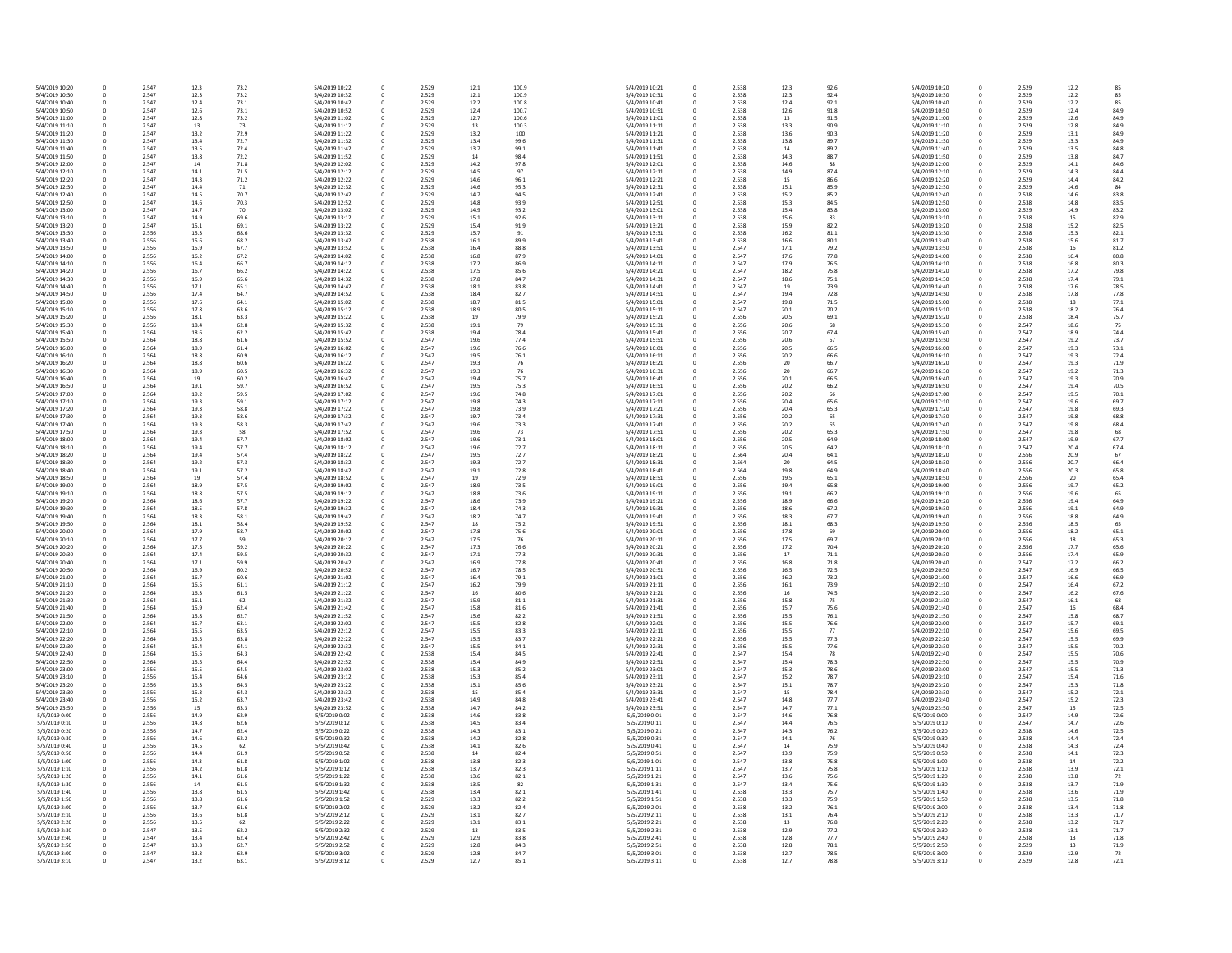| 5/5/2019 3:20                    | 0        | 2.547          | 13.1         | 63.4         | 5/5/2019 3:22                    | 0           | 2.529          | 12.7         |
|----------------------------------|----------|----------------|--------------|--------------|----------------------------------|-------------|----------------|--------------|
| 5/5/2019 3:30                    | 0        | 2.547          | 13.1         | 63.5         | 5/5/2019 3:32                    | $\mathbf 0$ | 2.529          | 12.6         |
| 5/5/2019 3:40                    | 0        | 2.547          | 13           | 63.8         | 5/5/2019 3:42                    | 0           | 2.529          | 12.5         |
| 5/5/2019 3:50<br>5/5/2019 4:00   | 0<br>0   | 2.547<br>2.547 | 12.9<br>12.8 | 63.9<br>64.1 | 5/5/2019 3:52<br>5/5/2019 4:02   | 0<br>0      | 2.529<br>2.529 | 12.4<br>12.3 |
| 5/5/2019 4:10                    | 0        | 2.547          | 12.7         | 64.2         | 5/5/2019 4:12                    | 0           | 2.521          | 12.1         |
| 5/5/2019 4:20                    | 0        | 2.547          | 12.6         | 64.4         | 5/5/2019 4:22                    | 0           | 2.521          | 11.9         |
| 5/5/2019 4:30                    | 0        | 2.547          | 12.4         | 64.7         | 5/5/2019 4:32                    | 0           | 2.521          | 11.8         |
| 5/5/2019 4:40                    | 0        | 2.538          | 12.3         | 65           | 5/5/2019 4:42                    | 0           | 2.521          | 11.6         |
| 5/5/2019 4:50                    | 0        | 2.538          | 12.1         | 65.3         | 5/5/2019 4:52                    | 0           | 2.521          | 11.5         |
| 5/5/2019 5:00<br>5/5/2019 5:10   | 0<br>0   | 2.538<br>2.538 | 12<br>11.9   | 65.6<br>66   | 5/5/2019 5:02<br>5/5/2019 5:12   | 0<br>0      | 2.521<br>2.521 | 11.3<br>11.2 |
| 5/5/2019 5:20                    | 0        | 2.538          | 11.8         | 66.2         | 5/5/2019 5:22                    | 0           | 2.521          | 11.1         |
| 5/5/2019 5:30                    | 0        | 2.538          | 11.7         | 66.5         | 5/5/2019 5:32                    | 0           | 2.521          | 11.1         |
| 5/5/2019 5:40                    | 0        | 2.538          | 11.6         | 66.7         | 5/5/2019 5:42                    | 0           | 2.521          | 11           |
| 5/5/2019 5:50                    | 0        | 2.538          | 11.5         | 66.9         | 5/5/2019 5:52                    | 0           | 2.521          | 10.9         |
| 5/5/2019 6:00                    | 0        | 2.538          | 11.5         | 67           | 5/5/2019 6:02                    | 0           | 2.521          | 10.8         |
| 5/5/2019 6:10<br>5/5/2019 6:20   | 0<br>0   | 2.538<br>2.538 | 11.4<br>11.3 | 67.2<br>67.4 | 5/5/2019 6:12<br>5/5/2019 6:22   | 0<br>0      | 2.512<br>2.512 | 10.8<br>10.7 |
| 5/5/2019 6:30                    | 0        | 2.538          | 11.3         | 67.6         | 5/5/2019 6:32                    | 0           | 2.512          | 10.7         |
| 5/5/2019 6:40                    | 0        | 2.538          | 11.3         | 67.7         | 5/5/2019 6:42                    | 0           | 2.512          | 10.7         |
| 5/5/2019 6:50                    | 0        | 2.538          | 11.2         | 68           | 5/5/2019 6:52                    | 0           | 2.512          | 10.7         |
| 5/5/2019 7:00                    | 0        | 2.529          | 11.2         | 68.2         | 5/5/2019 7:02                    | 0           | 2.512          | 10.7         |
| 5/5/2019 7:10<br>5/5/2019 7:20   | 0<br>0   | 2.529<br>2.529 | 11.2<br>11.2 | 68.3<br>68.4 | 5/5/2019 7:12<br>5/5/2019 7:22   | 0<br>0      | 2.512<br>2.512 | 10.6<br>10.6 |
| 5/5/2019 7:30                    | 0        | 2.529          | 11.1         | 68.5         | 5/5/2019 7:32                    | 0           | 2.512          | 10.6         |
| 5/5/2019 7:40                    | 0        | 2.529          | 11.1         | 68.6         | 5/5/2019 7:42                    | 0           | 2.512          | 10.6         |
| 5/5/2019 7:50                    | 0        | 2.529          | 11.1         | 68.8         | 5/5/2019 7:52                    | 0           | 2.512          | 10.6         |
| 5/5/2019 8:00                    | 0        | 2.529          | 11.1         | 68.9         | 5/5/2019 8:02                    | 0           | 2.512          | 10.6         |
| 5/5/2019 8:10<br>5/5/2019 8:20   | 0<br>0   | 2.529<br>2.529 | 11.1<br>11.1 | 69<br>69.1   | 5/5/2019 8:12<br>5/5/2019 8:22   | 0<br>0      | 2.512<br>2.512 | 10.7<br>10.7 |
| 5/5/2019 8:30                    | 0        | 2.529          | 11.2         | 69.2         | 5/5/2019 8:32                    | 0           | 2.512          | 10.8         |
| 5/5/2019 8:40                    | 0        | 2.529          | 11.2         | 69.2         | 5/5/2019 8:42                    | 0           | 2.512          | 10.8         |
| 5/5/2019 8:50                    | 0        | 2.529          | 11.2         | 69.2         | 5/5/2019 8:52                    | 0           | 2.512          | 10.8         |
| 5/5/2019 9:00                    | 0        | 2.529          | 11.2         | 69.3         | 5/5/2019 9:02                    | 0           | 2.503          | 10.8         |
| 5/5/2019 9:10                    | 0        | 2.529          | 11.3<br>11.3 | 69.3         | 5/5/2019 9:12                    | 0           | 2.503<br>2.503 | 10.9         |
| 5/5/2019 9:20<br>5/5/2019 9:30   | 0<br>0   | 2.529<br>2.529 | 11.4         | 69.4<br>69.5 | 5/5/2019 9:22<br>5/5/2019 9:32   | 0<br>0      | 2.503          | 11<br>11.1   |
| 5/5/2019 9:40                    | 0        | 2.529          | 11.6         | 69.5         | 5/5/2019 9:42                    | 0           | 2.503          | 11.3         |
| 5/5/2019 9:50                    | 0        | 2.529          | 11.7         | 69.4         | 5/5/2019 9:52                    | 0           | 2.503          | 11.6         |
| 5/5/2019 10:00                   | 0        | 2.529          | 11.9         | 69.2         | 5/5/2019 10:02                   | 0           | 2.503          | 11.7         |
| 5/5/2019 10:10                   | 0        | 2.529          | 12           | 68.9         | 5/5/2019 10:12                   | 0           | 2.503          | 11.9         |
| 5/5/2019 10:20<br>5/5/2019 10:30 | 0<br>0   | 2.529<br>2.529 | 12.2<br>12.3 | 68.7<br>68.5 | 5/5/2019 10:22<br>5/5/2019 10:32 | 0<br>0      | 2.503<br>2.503 | 12.1<br>12.2 |
| 5/5/2019 10:40                   | 0        | 2.529          | 12.5         | 68.2         | 5/5/2019 10:42                   | 0           | 2.503          | 12.4         |
| 5/5/2019 10:50                   | 0        | 2.529          | 12.7         | 68           | 5/5/2019 10:52                   | 0           | 2.503          | 12.5         |
| 5/5/2019 11:00                   | 0        | 2.529          | 12.8         | 67.6         | 5/5/2019 11:02                   | 0           | 2.503          | 12.7         |
| 5/5/2019 11:10<br>5/5/2019 11:20 | 0        | 2.529<br>2.529 | 12.9<br>13   | 67.3<br>67   | 5/5/2019 11:12<br>5/5/2019 11:22 | 0           | 2.503<br>2.503 | 12.8         |
| 5/5/2019 11:30                   | 0<br>0   | 2.529          | 13.1         | 66.9         | 5/5/2019 11:32                   | 0<br>0      | 2.512          | 12.9<br>13   |
| 5/5/2019 11:40                   | 0        | 2.529          | 13.2         | 67.1         | 5/5/2019 11:42                   | 0           | 2.503          | 13.1         |
| 5/5/2019 11:50                   | 0        | 2.529          | 13.2         | 67.2         | 5/5/2019 11:52                   | 0           | 2.503          | 13.1         |
| 5/5/2019 12:00                   | 0        | 2.529          | 13.2         | 67.2         | 5/5/2019 12:02                   | 0           | 2.503          | 13           |
| 5/5/2019 12:10<br>5/5/2019 12:20 | 0<br>0   | 2.529<br>2.529 | 13.2<br>13.1 | 67.2<br>67.4 | 5/5/2019 12:12<br>5/5/2019 12:22 | 0<br>0      | 2.512<br>2.503 | 13<br>12.8   |
| 5/5/2019 12:30                   | 0        | 2.529          | 13           | 67.6         | 5/5/2019 12:32                   | 0           | 2.503          | 12.7         |
| 5/5/2019 12:40                   | 0        | 2.529          | 12.9         | 67.8         | 5/5/2019 12:42                   | 0           | 2.503          | 12.6         |
| 5/5/2019 12:50                   | 0        | 2.529          | 12.9         | 68.1         | 5/5/2019 12:52                   | 0           | 2.503          | 12.6         |
| 5/5/2019 13:00                   | 0        | 2.529          | 12.9         | 68.4         | 5/5/2019 13:02                   | 0           | 2.503          | 12.6         |
| 5/5/2019 13:10<br>5/5/2019 13:20 | 0        | 2.529<br>2.529 | 12.9<br>12.9 | 68.7<br>68.9 | 5/5/2019 13:12<br>5/5/2019 13:22 | 0           | 2.503<br>2.503 | 12.7<br>12.7 |
| 5/5/2019 13:30                   | 0<br>0   | 2.529          | 12.8         | 69.2         | 5/5/2019 13:32                   | 0<br>0      | 2.503          | 12.6         |
| 5/5/2019 13:40                   | 0        | 2.529          | 12.8         | 69.5         | 5/5/2019 13:42                   | 0           | 2.503          | 12.6         |
| 5/5/2019 13:50                   | 0        | 2.529          | 12.8         | 69.7         | 5/5/2019 13:52                   | 0           | 2.503          | 12.6         |
| 5/5/2019 14:00                   | 0        | 2.529          | 12.8         | 69.9         | 5/5/2019 14:02                   | 0           | 2.503          | 12.6         |
| 5/5/2019 14:10<br>5/5/2019 14:20 | 0<br>0   | 2.529<br>2.529 | 12.8<br>12.9 | 70.2<br>70.4 | 5/5/2019 14:12<br>5/5/2019 14:22 | 0<br>0      | 2.503<br>2.503 | 12.6<br>12.6 |
| 5/5/2019 14:30                   | 0        | 2.521          | 12.9         | 70.6         | 5/5/2019 14:32                   | 0           | 2.503          | 12.7         |
| 5/5/2019 14:40                   | 0        | 2.521          | 12.9         | 70.9         | 5/5/2019 14:42                   | 0           | 2.503          | 12.7         |
| 5/5/2019 14:50                   | 0        | 2.521          | 12.9         | 71.1         | 5/5/2019 14:52                   | 0           | 2.503          | 12.7         |
| 5/5/2019 15:00                   | 0        | 2.521          | 13           | 71.2         | 5/5/2019 15:02                   | 0           | 2.503          | 12.8         |
| 5/5/2019 15:10<br>5/5/2019 15:20 | 0<br>0   | 2.521<br>2.521 | 13<br>13     | 71.4<br>71.6 | 5/5/2019 15:12<br>5/5/2019 15:22 | 0<br>0      | 2.503<br>2.503 | 12.8<br>12.8 |
| 5/5/2019 15:30                   | $\Omega$ | 2.521          | 13.1         | 71.7         | 5/5/2019 15:32                   | 0           | 2.503          | 12.9         |
| 5/5/2019 15:40                   | 0        | 2.521          | 13.1         | 71.9         | 5/5/2019 15:42                   | 0           | 2.503          | 13           |
| 5/5/2019 15:50                   | 0        | 2.521          | 13.2         | 72           | 5/5/2019 15:52                   | 0           | 2.503          | 13           |
| 5/5/2019 16:00                   | 0        | 2.521          | 13.3         | 72.1         | 5/5/2019 16:02                   | 0           | 2.503          | 13.1         |
| 5/5/2019 16:10<br>5/5/2019 16:20 | 0<br>0   | 2.521<br>2.521 | 13.3<br>13.4 | 72.3<br>72.4 | 5/5/2019 16:12<br>5/5/2019 16:22 | 0<br>0      | 2.503<br>2.503 | 13.1<br>13.2 |
| 5/5/2019 16:30                   | 0        | 2.521          | 13.5         | 72.5         | 5/5/2019 16:32                   | 0           | 2.503          | 13.3         |
| 5/5/2019 16:40                   | 0        | 2.521          | 13.5         | 72.6         | 5/5/2019 16:42                   | 0           | 2.503          | 13.3         |
| 5/5/2019 16:50                   | 0        | 2.521          | 13.6         | 72.6         | 5/5/2019 16:52                   | 0           | 2.503          | 13.4         |
| 5/5/2019 17:00                   | 0        | 2.521          | 13.6         | 72.7         | 5/5/2019 17:02                   | 0           | 2.503          | 13.4         |
| 5/5/2019 17:10<br>5/5/2019 17:20 | 0<br>0   | 2.521<br>2.521 | 13.6<br>13.7 | 72.7<br>72.8 | 5/5/2019 17:12<br>5/5/2019 17:22 | 0<br>0      | 2.503<br>2.503 | 13.5<br>13.6 |
| 5/5/2019 17:30                   | 0        | 2.521          | 13.7         | 72.9         | 5/5/2019 17:32                   | 0           | 2.503          | 13.6         |
| 5/5/2019 17:40                   | 0        | 2.521          | 13.8         | 72.9         | 5/5/2019 17:42                   | $\mathbf 0$ | 2.503          | 13.6         |
| 5/5/2019 17:50                   | 0        | 2.521          | 13.8         | 73           | 5/5/2019 17:52                   | 0           | 2.503          | 13.6         |
| 5/5/2019 18:00                   | 0        | 2.521          | 13.8         | 73           | 5/5/2019 18:02                   | 0           | 2.503          | 13.6         |
| 5/5/2019 18:10<br>5/5/2019 18:20 | 0<br>0   | 2.521<br>2.521 | 13.8<br>13.8 | 73<br>73.1   | 5/5/2019 18:12<br>5/5/2019 18:22 | 0<br>0      | 2.503<br>2.503 | 13.6<br>13.6 |
| 5/5/2019 18:30                   | 0        | 2.521          | 13.8         | 73.1         | 5/5/2019 18:32                   | 0           | 2.503          | 13.6         |
| 5/5/2019 18:40                   | 0        | 2.521          | 13.8         | 73.1         | 5/5/2019 18:42                   | 0           | 2.503          | 13.6         |
| 5/5/2019 18:50                   | 0        | 2.521          | 13.8         | 73.2         | 5/5/2019 18:52                   | 0           | 2.503          | 13.6         |
| 5/5/2019 19:00                   | 0        | 2.521          | 13.8         | 73.2         | 5/5/2019 19:02                   | 0           | 2.503          | 13.6         |
| 5/5/2019 19:10<br>5/5/2019 19:20 | 0<br>0   | 2.521<br>2.521 | 13.8<br>13.7 | 73<br>72.4   | 5/5/2019 19:12<br>5/5/2019 19:22 | 0<br>0      | 2.503<br>2.503 | 13.5<br>13.4 |
| 5/5/2019 19:30                   | 0        | 2.521          | 13.7         | 71.9         | 5/5/2019 19:32                   | 0           | 2.503          | 13.3         |
| 5/5/2019 19:40                   | 0        | 2.521          | 13.6         | 71.5         | 5/5/2019 19:42                   | 0           | 2.503          | 13.2         |
| 5/5/2019 19:50                   | 0        | 2.521          | 13.6         | 71.2         | 5/5/2019 19:52                   | 0           | 2.503          | 13.2         |
| 5/5/2019 20:00                   | 0        | 2.521          | 13.6         | 71.1         | 5/5/2019 20:02                   | 0           | 2.503          | 13.2         |
| 5/5/2019 20:10                   | 0        | 2.521          | 13.5         | 71           | 5/5/2019 20:12                   | $\pmb{0}$   | 2.503          | 13.1         |

| 0 | 2.529 | 12.8 | 72.2 |
|---|-------|------|------|
| 0 | 2.529 | 12.7 | 72.4 |
| 0 | 2.529 | 12.7 | 72.5 |
| 0 | 2.529 | 12.6 | 72.8 |
| 0 | 2.529 | 12.5 | 72.9 |
| 0 | 2.529 | 12.4 | 73.1 |
| 0 | 2.529 | 12.2 | 73.2 |
| 0 | 2.529 | 12.1 | 73.4 |
|   | 2.529 | 11.9 | 73.6 |
| 0 |       |      |      |
| 0 | 2.529 | 11.7 | 73.7 |
| 0 | 2.529 | 11.6 | 73.9 |
| 0 | 2.521 | 11.5 | 74.2 |
| 0 | 2.521 | 11.4 | 74.4 |
| 0 | 2.521 | 11.3 | 74.6 |
| 0 | 2.521 | 11.2 | 74.9 |
| 0 | 2.521 | 11.1 | 75.1 |
| 0 | 2.521 | 11   | 75.4 |
| 0 | 2.521 | 11   | 75.6 |
| 0 | 2.521 | 10.9 | 75.9 |
| 0 | 2.521 | 10.9 | 76.1 |
| 0 | 2.521 | 10.8 | 76.3 |
| 0 | 2.521 | 10.8 | 76.6 |
| 0 | 2.521 | 10.8 | 76.8 |
| 0 | 2.521 | 10.8 | 77.1 |
| 0 | 2.512 | 10.8 | 77.3 |
| 0 | 2.512 | 10.8 | 77.5 |
| 0 | 2.512 | 10.8 | 77.7 |
| 0 | 2.512 | 10.7 | 77.9 |
| 0 | 2.512 | 10.7 | 78.1 |
| 0 | 2.512 | 10.7 | 78.2 |
| 0 | 2.512 | 10.7 | 78.4 |
|   |       |      |      |
| 0 | 2.512 | 10.8 | 78.6 |
| 0 | 2.512 | 10.8 | 78.8 |
| 0 | 2.512 | 10.9 | 78.9 |
| 0 | 2.512 | 10.9 | 79   |
| 0 | 2.512 | 10.9 | 79.2 |
| 0 | 2.512 | 11   | 79.3 |
| 0 | 2.512 | 11.1 | 79.3 |
| 0 | 2.512 | 11.2 | 79.4 |
| 0 | 2.512 | 11.4 | 79.6 |
| 0 | 2.512 | 11.6 | 79.7 |
| 0 | 2.512 | 11.8 | 79.7 |
| 0 | 2.512 | 12   | 79.7 |
| 0 | 2.512 | 12.2 | 79.7 |
| 0 | 2.512 | 12.3 | 79.6 |
| 0 | 2.512 | 12.5 | 79.5 |
| 0 | 2.512 | 12.6 | 79.4 |
| 0 | 2.512 | 12.8 | 79.3 |
| 0 | 2.512 | 12.9 | 79.1 |
| 0 | 2.512 | 12.9 | 78.8 |
| 0 | 2.512 | 13   | 78.6 |
| 0 | 2.512 | 13   | 78.3 |
|   |       |      |      |
| 0 | 2.512 | 13   | 78.2 |
| 0 | 2.512 | 12.9 | 78   |
| 0 | 2.512 | 12.9 | 77.9 |
| 0 | 2.512 | 12.7 | 77.8 |
| 0 | 2.512 | 12.6 | 77.8 |
| 0 | 2.512 | 12.6 | 77.8 |
| 0 | 2.512 | 12.5 | 77.9 |
| 0 | 2.512 | 12.6 | 78   |
| 0 | 2.512 | 12.6 | 78.1 |
| 0 | 2.512 | 12.5 | 78.3 |
| 0 | 2.512 | 12.5 | 78.5 |
| 0 | 2.512 | 12.6 | 78.7 |
| 0 | 2.512 | 12.6 | 78.9 |
| 0 | 2.512 | 12.6 | 79.2 |
| 0 | 2.512 | 12.6 | 79.4 |
| 0 | 2.512 | 12.7 | 79.6 |
| 0 | 2.512 | 12.8 | 79.9 |
| 0 | 2.512 | 12.8 | 80.1 |
| 0 | 2.503 | 12.8 | 80.3 |
| 0 | 2.512 | 12.9 | 80.6 |
| 0 | 2.503 | 12.9 | 80.8 |
| 0 | 2.512 | 13   | 81   |
| 0 | 2.503 | 13   | 81.2 |
| 0 | 2.503 | 13.1 | 81.5 |
| 0 | 2.503 | 13.1 | 81.6 |
| 0 | 2.503 | 13.2 | 81.8 |
| 0 | 2.503 | 13.2 | 82   |
| 0 | 2.503 | 13.3 | 82.2 |
|   | 2.503 | 13.4 | 82.4 |
| 0 |       |      |      |
| 0 | 2.503 | 13.4 | 82.5 |
| 0 | 2.503 | 13.5 | 82.7 |
| 0 | 2.503 | 13.5 | 82.9 |
| 0 | 2.503 | 13.5 | 83   |
| 0 | 2.503 | 13.6 | 83.1 |
| 0 | 2.503 | 13.6 | 83.3 |
| 0 | 2.503 | 13.7 | 83.4 |
| 0 | 2.503 | 13.7 | 83.5 |
| 0 | 2.503 | 13.7 | 83.6 |
| 0 | 2.503 | 13.7 | 83.7 |
| 0 | 2.503 | 13.7 | 83.8 |
| 0 | 2.503 | 13.7 | 83.9 |
| 0 | 2.503 | 13.7 | 84   |
| 0 | 2.503 | 13.7 | 84   |
| 0 | 2.503 | 13.6 | 84   |
| 0 | 2.503 | 13.6 | 84   |
| 0 | 2.503 | 13.5 | 83.9 |
| 0 | 2.503 | 13.5 | 83.7 |
| 0 | 2.503 | 13.5 | 83.5 |
| 0 | 2.503 | 13.5 | 83.2 |
| 0 | 2.503 | 13.4 | 82.9 |
|   |       |      |      |

| l                                     |                          |  |
|---------------------------------------|--------------------------|--|
| 0                                     |                          |  |
| O                                     |                          |  |
| $\overline{0}$                        |                          |  |
| 0                                     |                          |  |
| ĺ                                     | $\mathbf{C}$             |  |
| $\overline{0}$                        |                          |  |
| $\overline{0}$                        |                          |  |
| ĺ                                     | $\overline{\phantom{a}}$ |  |
| $\overline{0}$                        |                          |  |
| $\overline{0}$                        |                          |  |
|                                       |                          |  |
| ĺ                                     | )                        |  |
| $\overline{0}$                        |                          |  |
| $\overline{0}$                        |                          |  |
| ĺ                                     | )                        |  |
| $\overline{0}$                        |                          |  |
| ĺ                                     | J                        |  |
| O                                     |                          |  |
| O                                     |                          |  |
| O                                     |                          |  |
|                                       |                          |  |
| ĺ                                     | $\mathbf{C}$             |  |
| O                                     |                          |  |
| ĺ                                     | )                        |  |
| $\overline{\phantom{a}}$              | )                        |  |
| $\overline{\phantom{a}}$              | )                        |  |
| ĺ                                     | )                        |  |
| l                                     | )                        |  |
|                                       |                          |  |
| ĺ                                     | )                        |  |
| O                                     |                          |  |
| ĺ                                     | J                        |  |
| ĺ                                     | )                        |  |
| ĺ                                     | J                        |  |
|                                       |                          |  |
| ĺ                                     | )                        |  |
| O                                     |                          |  |
| $\overline{0}$                        |                          |  |
|                                       |                          |  |
| 0                                     |                          |  |
| $\overline{0}$                        |                          |  |
| $\overline{0}$                        |                          |  |
| O                                     |                          |  |
| ĺ                                     | $\overline{)}$           |  |
| $\overline{0}$                        |                          |  |
| $\overline{0}$                        |                          |  |
| O                                     |                          |  |
|                                       |                          |  |
| O                                     |                          |  |
| $\overline{0}$                        |                          |  |
| $\overline{0}$                        |                          |  |
| O                                     |                          |  |
| ĺ                                     | J                        |  |
|                                       | )                        |  |
|                                       |                          |  |
| Ċ                                     |                          |  |
| O                                     |                          |  |
| $\overline{0}$                        |                          |  |
| O                                     |                          |  |
| D                                     |                          |  |
| ĺ                                     | )                        |  |
|                                       | J                        |  |
| $\overline{\phantom{a}}$              |                          |  |
| $\overline{\phantom{a}}$              | $\mathbf{)}$             |  |
| ĺ                                     | )                        |  |
| ١                                     | $\mathbf{)}$             |  |
| ĺ                                     | )                        |  |
| ĺ                                     | )                        |  |
| ĺ                                     | J                        |  |
| $\overline{\phantom{a}}$              | )                        |  |
| ĺ                                     | $\overline{\phantom{a}}$ |  |
|                                       |                          |  |
|                                       | )                        |  |
| ĺ                                     |                          |  |
| ĺ                                     | )                        |  |
| $\overline{0}$                        |                          |  |
| ĺ                                     | )                        |  |
| $\overline{0}$                        |                          |  |
| $\overline{0}$                        |                          |  |
| O                                     |                          |  |
| $\overline{0}$                        |                          |  |
| $\overline{0}$                        |                          |  |
|                                       |                          |  |
| D                                     |                          |  |
| O                                     |                          |  |
|                                       |                          |  |
|                                       |                          |  |
| $\overline{0}$<br>$\overline{0}$<br>ĺ | $\overline{\phantom{a}}$ |  |
| $\overline{0}$                        |                          |  |
| D                                     |                          |  |
| ĺ                                     | $\mathbf{C}$             |  |
| O                                     |                          |  |
| $\overline{0}$                        |                          |  |
| ĺ                                     |                          |  |
|                                       | $\mathfrak{c}$           |  |
| O                                     |                          |  |
| ĺ                                     | J                        |  |
|                                       |                          |  |
|                                       |                          |  |
|                                       | J                        |  |
| D<br>O<br>ĺ<br>١                      | )                        |  |
| ĺ                                     | )                        |  |
| ĺ                                     | )                        |  |
|                                       | )                        |  |
| ĺ                                     |                          |  |
| ĺ                                     | )                        |  |
| ĺ                                     | )                        |  |
| ׇ֚֓                                   | )                        |  |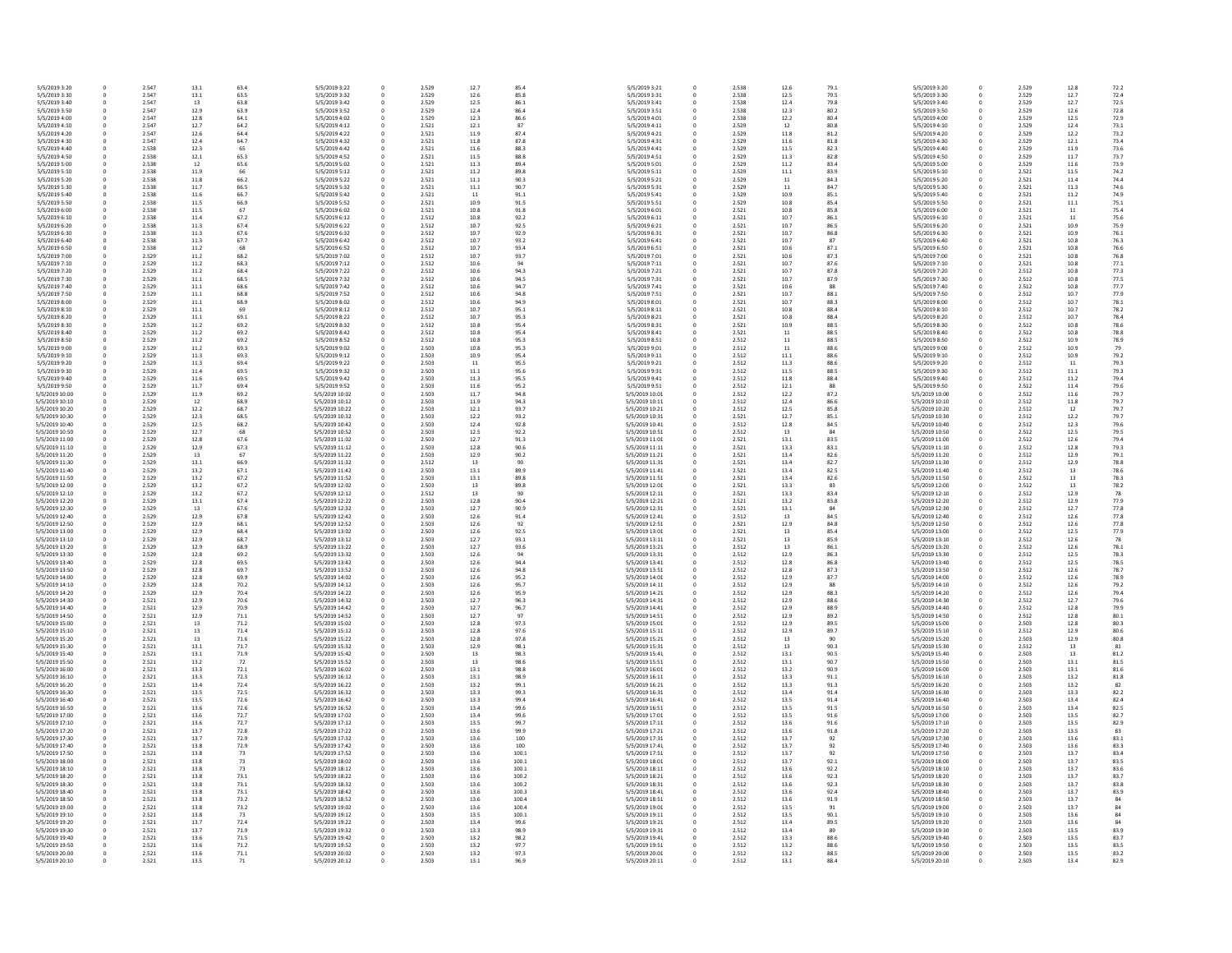| 5/5/2019 20:20 | 0 | 2.521 | 13.5 | 70.9 | 5/5/2019 20:22 | 0           | 2.503 | 13.1 |
|----------------|---|-------|------|------|----------------|-------------|-------|------|
| 5/5/2019 20:30 | 0 | 2.521 | 13.4 | 70.8 | 5/5/2019 20:32 | 0           | 2.503 | 13   |
| 5/5/2019 20:40 | 0 | 2.521 | 13.4 | 70.8 | 5/5/2019 20:42 | 0           | 2.503 | 13   |
| 5/5/2019 20:50 | 0 | 2.521 | 13.3 | 70.9 | 5/5/2019 20:52 | 0           | 2.503 | 12.9 |
| 5/5/2019 21:00 | 0 | 2.521 | 13.3 | 70.9 | 5/5/2019 21:02 | 0           | 2.503 | 12.9 |
| 5/5/2019 21:10 | 0 | 2.521 | 13.2 | 71   | 5/5/2019 21:12 | 0           | 2.503 | 12.8 |
| 5/5/2019 21:20 | 0 | 2.521 | 13.2 | 71.1 | 5/5/2019 21:22 | 0           | 2.503 | 12.8 |
|                |   |       |      |      |                |             |       |      |
| 5/5/2019 21:30 | 0 | 2.521 | 13.1 | 71.2 | 5/5/2019 21:32 | 0           | 2.494 | 12.8 |
| 5/5/2019 21:40 | 0 | 2.521 | 13   | 71.3 | 5/5/2019 21:42 | 0           | 2.503 | 12.8 |
| 5/5/2019 21:50 | 0 | 2.521 | 13   | 71.4 | 5/5/2019 21:52 | 0           | 2.494 | 12.7 |
| 5/5/2019 22:00 | 0 | 2.521 | 13   | 71.5 | 5/5/2019 22:02 | 0           | 2.494 | 12.7 |
| 5/5/2019 22:10 | 0 | 2.521 | 13   | 71.6 | 5/5/2019 22:12 | 0           | 2.494 | 12.7 |
|                |   |       |      |      |                |             |       |      |
| 5/5/2019 22:20 | 0 | 2.521 | 13   | 71.7 | 5/5/2019 22:22 | 0           | 2.494 | 12.6 |
| 5/5/2019 22:30 | 0 | 2.521 | 12.9 | 71.8 | 5/5/2019 22:32 | 0           | 2.494 | 12.6 |
| 5/5/2019 22:40 | 0 | 2.521 | 12.9 | 71.8 | 5/5/2019 22:42 | 0           | 2.494 | 12.6 |
| 5/5/2019 22:50 | 0 | 2.521 | 12.9 | 71.9 | 5/5/2019 22:52 | 0           | 2.494 | 12.5 |
| 5/5/2019 23:00 | 0 | 2.521 | 12.8 | 72   | 5/5/2019 23:02 | $\mathbf 0$ | 2.494 | 12.5 |
| 5/5/2019 23:10 | 0 | 2.521 | 12.8 | 72   | 5/5/2019 23:12 | 0           | 2.494 | 12.5 |
|                |   |       |      |      |                |             |       |      |
| 5/5/2019 23:20 | 0 | 2.512 | 12.8 | 72.1 | 5/5/2019 23:22 | 0           | 2.494 | 12.5 |
| 5/5/2019 23:30 | 0 | 2.512 | 12.8 | 72.1 | 5/5/2019 23:32 | 0           | 2.494 | 12.5 |
| 5/5/2019 23:40 | 0 | 2.512 | 12.8 | 72.2 | 5/5/2019 23:42 | 0           | 2.494 | 12.4 |
| 5/5/2019 23:50 | 0 | 2.512 | 12.8 | 72.2 | 5/5/2019 23:52 | 0           | 2.494 | 12.4 |
| 5/6/2019 0:00  | 0 | 2.512 | 12.7 | 72.3 | 5/6/2019 0:02  | $\mathbf 0$ | 2.494 | 12.4 |
| 5/6/2019 0:10  | 0 | 2.512 | 12.7 | 72.3 | 5/6/2019 0:12  | 0           | 2.494 | 12.4 |
|                |   |       |      |      |                |             |       |      |
| 5/6/2019 0:20  | 0 | 2.512 | 12.7 | 72.3 | 5/6/2019 0:22  | 0           | 2.494 | 12.3 |
| 5/6/2019 0:30  | 0 | 2.512 | 12.6 | 72.4 | 5/6/2019 0:32  | 0           | 2.494 | 12.3 |
| 5/6/2019 0:40  | 0 | 2.512 | 12.6 | 72.4 | 5/6/2019 0:42  | 0           | 2.494 | 12.3 |
| 5/6/2019 0:50  | 0 | 2.512 | 12.6 | 72.5 | 5/6/2019 0:52  | 0           | 2.494 | 12.3 |
| 5/6/2019 1:00  | 0 | 2.512 | 12.6 | 72.6 | 5/6/2019 1:02  | 0           | 2.494 | 12.2 |
| 5/6/2019 1:10  | 0 | 2.512 | 12.6 | 72.6 | 5/6/2019 1:12  | 0           | 2.494 | 12.2 |
| 5/6/2019 1:20  | 0 | 2.512 | 12.6 | 72.7 | 5/6/2019 1:22  | 0           | 2.494 | 12.2 |
|                |   |       |      |      |                |             |       |      |
| 5/6/2019 1:30  | 0 | 2.512 | 12.5 | 72.8 | 5/6/2019 1:32  | 0           | 2.494 | 12.2 |
| 5/6/2019 1:40  | 0 | 2.512 | 12.5 | 72.8 | 5/6/2019 1:42  | 0           | 2.494 | 12.2 |
| 5/6/2019 1:50  | 0 | 2.512 | 12.5 | 72.8 | 5/6/2019 1:52  | 0           | 2.494 | 12.2 |
| 5/6/2019 2:00  | 0 | 2.512 | 12.5 | 72.9 | 5/6/2019 2:02  | 0           | 2.494 | 12.2 |
| 5/6/2019 2:10  | 0 | 2.512 | 12.5 | 72.9 | 5/6/2019 2:12  | 0           | 2.494 | 12.2 |
|                |   |       |      |      |                |             |       |      |
| 5/6/2019 2:20  | 0 | 2.512 | 12.5 | 73   | 5/6/2019 2:22  | 0           | 2.485 | 12.2 |
| 5/6/2019 2:30  | 0 | 2.512 | 12.5 | 73   | 5/6/2019 2:32  | 0           | 2.485 | 12.2 |
| 5/6/2019 2:40  | 0 | 2.512 | 12.5 | 73.1 | 5/6/2019 2:42  | 0           | 2.485 | 12.2 |
| 5/6/2019 2:50  | 0 | 2.512 | 12.5 | 73.1 | 5/6/2019 2:52  | 0           | 2.485 | 12.2 |
| 5/6/2019 3:00  | 0 | 2.512 | 12.4 | 73.2 | 5/6/2019 3:02  | 0           | 2.485 | 12.2 |
|                |   |       |      |      |                |             |       |      |
| 5/6/2019 3:10  | 0 | 2.512 | 12.4 | 73.2 | 5/6/2019 3:12  | 0           | 2.485 | 12.2 |
| 5/6/2019 3:20  | 0 | 2.512 | 12.4 | 73.3 | 5/6/2019 3:22  | 0           | 2.485 | 12.2 |
| 5/6/2019 3:30  | 0 | 2.512 | 12.4 | 73.3 | 5/6/2019 3:32  | 0           | 2.485 | 12.2 |
| 5/6/2019 3:40  | 0 | 2.512 | 12.4 | 73.4 | 5/6/2019 3:42  | 0           | 2.485 | 12.2 |
| 5/6/2019 3:50  | 0 | 2.512 | 12.4 | 73.4 | 5/6/2019 3:52  | 0           | 2.485 | 12.1 |
| 5/6/2019 4:00  | 0 | 2.512 | 12.4 | 73.4 | 5/6/2019 4:02  | 0           | 2.485 | 12.1 |
|                |   |       |      |      |                |             |       |      |
| 5/6/2019 4:10  | 0 | 2.512 | 12.4 | 73.5 | 5/6/2019 4:12  | 0           | 2.485 | 12.1 |
| 5/6/2019 4:20  | 0 | 2.512 | 12.4 | 73.6 | 5/6/2019 4:22  | 0           | 2.485 | 12.1 |
| 5/6/2019 4:30  | 0 | 2.503 | 12.4 | 73.6 | 5/6/2019 4:32  | 0           | 2.485 | 12.1 |
| 5/6/2019 4:40  | 0 | 2.512 | 12.4 | 73.7 | 5/6/2019 4:42  | 0           | 2.485 | 12.1 |
| 5/6/2019 4:50  | 0 | 2.503 | 12.4 | 73.6 | 5/6/2019 4:52  | 0           | 2.485 | 12.1 |
| 5/6/2019 5:00  | 0 | 2.503 | 12.3 | 73.6 | 5/6/2019 5:02  | 0           | 2.485 | 12   |
|                |   |       |      |      |                |             |       |      |
| 5/6/2019 5:10  | 0 | 2.503 | 12.3 | 73.5 | 5/6/2019 5:12  | 0           | 2.485 | 11.9 |
| 5/6/2019 5:20  | 0 | 2.503 | 12.2 | 73.5 | 5/6/2019 5:22  | 0           | 2.485 | 11.9 |
| 5/6/2019 5:30  | 0 | 2.503 | 12.1 | 73.5 | 5/6/2019 5:32  | 0           | 2.485 | 11.8 |
| 5/6/2019 5:40  | 0 | 2.503 | 12.1 | 73.5 | 5/6/2019 5:42  | 0           | 2.485 | 11.8 |
| 5/6/2019 5:50  | 0 | 2.503 | 12.1 | 73.6 | 5/6/2019 5:52  | 0           | 2.485 | 11.8 |
| 5/6/2019 6:00  | 0 | 2.503 | 12.1 | 73.6 | 5/6/2019 6:02  | 0           | 2.485 | 11.8 |
|                |   |       |      |      |                |             |       |      |
| 5/6/2019 6:10  | 0 | 2.503 | 12.2 | 73.7 | 5/6/2019 6:12  | 0           | 2.485 | 11.8 |
| 5/6/2019 6:20  | 0 | 2.503 | 12.2 | 73.8 | 5/6/2019 6:22  | 0           | 2.485 | 11.9 |
| 5/6/2019 6:30  | 0 | 2.503 | 12.2 | 73.8 | 5/6/2019 6:32  | 0           | 2.485 | 11.9 |
| 5/6/2019 6:40  | 0 | 2.503 | 12.2 | 73.9 | 5/6/2019 6:42  | 0           | 2.485 | 11.9 |
| 5/6/2019 6:50  | 0 | 2.503 | 12.3 | 74   | 5/6/2019 6:52  | 0           | 2.485 | 12   |
| 5/6/2019 7:00  | 0 | 2.503 | 12.3 | 74   | 5/6/2019 7:02  | 0           | 2.485 | 12.1 |
|                |   |       |      |      |                |             |       |      |
| 5/6/2019 7:10  | 0 | 2.503 | 12.4 | 74   | 5/6/2019 7:12  | 0           | 2.485 | 12.1 |
| 5/6/2019 7:20  | 0 | 2.503 | 12.5 | 74.1 | 5/6/2019 7:22  | 0           | 2.485 | 12.2 |
| 5/6/2019 7:30  | 0 | 2.503 | 12.6 | 74.1 | 5/6/2019 7:32  | 0           | 2.485 | 12.3 |
| 5/6/2019 7:40  | 0 | 2.503 | 12.7 | 74.2 | 5/6/2019 7:42  | 0           | 2.485 | 12.5 |
| 5/6/2019 7:50  | 0 | 2.503 | 12.8 | 74.2 | 5/6/2019 7:52  | 0           | 2.485 | 12.7 |
| 5/6/2019 8:00  | 0 | 2.503 | 12.9 | 74.2 | 5/6/2019 8:02  | 0           | 2.485 | 13   |
| 5/6/2019 8:10  | 0 | 2.503 | 13.1 | 74.1 | 5/6/2019 8:12  | 0           | 2.485 | 13.2 |
|                |   |       |      |      | 5/6/2019 8:22  |             |       |      |
| 5/6/2019 8:20  | 0 | 2.503 | 13.3 | 74   |                | 0           | 2.485 | 13.5 |
| 5/6/2019 8:30  | 0 | 2.503 | 13.5 | 73.8 | 5/6/2019 8:32  | 0           | 2.485 | 13.7 |
| 5/6/2019 8:40  | 0 | 2.503 | 13.7 | 73.5 | 5/6/2019 8:42  | 0           | 2.485 | 14   |
| 5/6/2019 8:50  | 0 | 2.503 | 13.8 | 73.1 | 5/6/2019 8:52  | 0           | 2.485 | 14.2 |
| 5/6/2019 9:00  | 0 | 2.503 | 14   | 72.5 | 5/6/2019 9:02  | 0           | 2.485 | 14.6 |
| 5/6/2019 9:10  | 0 | 2.503 | 14.3 | 72   | 5/6/2019 9:12  | 0           | 2.485 | 15   |
|                |   |       |      |      |                |             |       |      |
| 5/6/2019 9:20  | 0 | 2.503 | 14.5 | 71.6 | 5/6/2019 9:22  | 0           | 2.485 | 15.3 |
| 5/6/2019 9:30  | 0 | 2.503 | 14.7 | 71.3 | 5/6/2019 9:32  | 0           | 2.485 | 15.6 |
| 5/6/2019 9:40  | 0 | 2.503 | 14.9 | 71   | 5/6/2019 9:42  | 0           | 2.485 | 15.9 |
| 5/6/2019 9:50  | 0 | 2.503 | 15.1 | 70.7 | 5/6/2019 9:52  | 0           | 2.485 | 16.2 |
| 5/6/2019 10:00 | 0 | 2.512 | 15.3 | 70.2 | 5/6/2019 10:02 | 0           | 2.485 | 16.4 |
| 5/6/2019 10:10 | 0 | 2.512 | 15.6 | 69.8 | 5/6/2019 10:12 | 0           | 2.485 | 16.7 |
| 5/6/2019 10:20 | 0 | 2.512 | 15.7 | 69.4 | 5/6/2019 10:22 | 0           | 2.485 | 16.8 |
|                |   |       |      |      |                |             |       |      |
| 5/6/2019 10:30 | 0 | 2.512 | 15.8 | 68.8 | 5/6/2019 10:32 | 0           | 2.494 | 16.9 |
| 5/6/2019 10:40 | 0 | 2.512 | 15.9 | 68.2 | 5/6/2019 10:42 | 0           | 2.494 | 17   |
| 5/6/2019 10:50 | 0 | 2.512 | 15.9 | 67.7 | 5/6/2019 10:52 | 0           | 2.494 | 17   |
| 5/6/2019 11:00 | 0 | 2.512 | 16   | 67.4 | 5/6/2019 11:02 | 0           | 2.494 | 17.2 |
| 5/6/2019 11:10 | 0 | 2.512 | 16.2 | 67   | 5/6/2019 11:12 | 0           | 2.494 | 17.5 |
| 5/6/2019 11:20 | 0 | 2.512 | 16.5 | 66.6 | 5/6/2019 11:22 | 0           | 2.494 | 18.1 |
|                |   |       |      |      |                |             |       |      |
| 5/6/2019 11:30 | 0 | 2.512 | 16.8 | 66   | 5/6/2019 11:32 | 0           | 2.494 | 19   |
| 5/6/2019 11:40 | 0 | 2.512 | 17.2 | 65.2 | 5/6/2019 11:42 | 0           | 2.494 | 19.6 |
| 5/6/2019 11:50 | 0 | 2.512 | 17.5 | 64.5 | 5/6/2019 11:52 | 0           | 2.494 | 19.9 |
| 5/6/2019 12:00 | 0 | 2.512 | 17.9 | 63.7 | 5/6/2019 12:02 | 0           | 2.494 | 20.2 |
| 5/6/2019 12:10 | 0 | 2.512 | 18.3 | 62.8 | 5/6/2019 12:12 | 0           | 2.494 | 20.3 |
| 5/6/2019 12:20 | 0 | 2.521 | 18.6 | 62.3 | 5/6/2019 12:22 | 0           | 2.503 | 20.6 |
|                |   |       |      |      |                |             |       |      |
| 5/6/2019 12:30 | 0 | 2.521 | 18.9 | 61.3 | 5/6/2019 12:32 | 0           | 2.503 | 20.8 |
| 5/6/2019 12:40 | 0 | 2.521 | 19.2 | 60.6 | 5/6/2019 12:42 | $\pmb{0}$   | 2.503 | 20.9 |
| 5/6/2019 12:50 | 0 | 2.521 | 19.4 | 60.1 | 5/6/2019 12:52 | 0           | 2.503 | 20.8 |
| 5/6/2019 13:00 | 0 | 2.521 | 19.7 | 59   | 5/6/2019 13:02 | 0           | 2.503 | 20.8 |
| 5/6/2019 13:10 | 0 | 2.521 | 19.9 | 58.3 | 5/6/2019 13:12 | $\pmb{0}$   | 2.503 | 20.9 |
|                |   |       |      |      |                |             |       |      |

| 2.503 | 13.1   | 96.6  | 5/5/2019 20:21 | $\mathbf 0$ | 2.512 | 13   | 88.6 | 5/5/2019 20:20 |
|-------|--------|-------|----------------|-------------|-------|------|------|----------------|
| 2.503 | 13     | 96.5  | 5/5/2019 20:31 | $\mathbf 0$ | 2.512 | 13   | 88.7 | 5/5/2019 20:30 |
| 2.503 | 13     | 96.5  | 5/5/2019 20:41 | $\mathbf 0$ | 2.512 | 12.9 | 88.6 | 5/5/2019 20:40 |
| 2.503 | 12.9   | 96.6  | 5/5/2019 20:51 | $\mathbf 0$ | 2.512 | 12.9 | 88.7 | 5/5/2019 20:50 |
| 2.503 | 12.9   | 96.7  | 5/5/2019 21:01 | 0           | 2.512 | 12.8 | 88.8 | 5/5/2019 21:00 |
| 2.503 | 12.8   | 96.9  | 5/5/2019 21:11 | $\mathbf 0$ | 2.512 | 12.8 | 89.1 | 5/5/2019 21:10 |
| 2.503 | 12.8   | 97.1  | 5/5/2019 21:21 | $\mathbf 0$ | 2.512 | 12.8 | 89.2 | 5/5/2019 21:20 |
| 2.494 | 12.8   | 97.2  | 5/5/2019 21:31 | $\mathbf 0$ | 2.512 | 12.7 | 89.3 | 5/5/2019 21:30 |
| 2.503 | 12.8   | 97.2  | 5/5/2019 21:41 | $\mathbf 0$ | 2.503 | 12.7 | 89.4 | 5/5/2019 21:40 |
| 2.494 | 12.7   | 97.2  | 5/5/2019 21:51 | $\mathbf 0$ | 2.503 | 12.6 | 89.6 | 5/5/2019 21:50 |
| 2.494 | 12.7   | 97.3  | 5/5/2019 22:01 | $\mathbf 0$ | 2.503 | 12.6 | 89.8 | 5/5/2019 22:00 |
| 2.494 | 12.7   | 97.4  | 5/5/2019 22:11 | $\mathbf 0$ | 2.503 | 12.6 | 89.9 | 5/5/2019 22:10 |
|       |        |       |                |             |       |      |      |                |
| 2.494 | 12.6   | 97.5  | 5/5/2019 22:21 | 0           | 2.503 | 12.5 | 90.1 | 5/5/2019 22:20 |
| 2.494 | 12.6   | 97.7  | 5/5/2019 22:31 | $\mathbf 0$ | 2.503 | 12.5 | 90.3 | 5/5/2019 22:30 |
| 2.494 | 12.6   | 97.9  | 5/5/2019 22:41 | $\mathbf 0$ | 2.503 | 12.5 | 90.5 | 5/5/2019 22:40 |
| 2.494 | 12.5   | 98.1  | 5/5/2019 22:51 | 0           | 2.503 | 12.5 | 90.6 | 5/5/2019 22:50 |
| 2.494 | 12.5   | 98.3  | 5/5/2019 23:01 | $\mathbf 0$ | 2.503 | 12.4 | 90.8 | 5/5/2019 23:00 |
| 2.494 | 12.5   | 98.4  | 5/5/2019 23:11 | 0           | 2.503 | 12.4 | 90.9 | 5/5/2019 23:10 |
| 2.494 | 12.5   | 98.5  | 5/5/2019 23:21 | $\mathbf 0$ | 2.503 | 12.4 | 91   | 5/5/2019 23:20 |
| 2.494 | 12.5   | 98.5  | 5/5/2019 23:31 | $\mathbf 0$ | 2.503 | 12.3 | 91.1 | 5/5/2019 23:30 |
| 2.494 | 12.4   | 98.6  | 5/5/2019 23:41 | 0           | 2.503 | 12.3 | 91.3 | 5/5/2019 23:40 |
| 2.494 | 12.4   | 98.8  | 5/5/2019 23:51 | $\mathbf 0$ | 2.503 | 12.3 | 91.4 | 5/5/2019 23:50 |
|       |        |       |                |             |       |      |      |                |
| 2.494 | 12.4   | 98.9  | 5/6/2019 0:01  | $\mathbf 0$ | 2.503 | 12.3 | 91.5 | 5/6/2019 0:00  |
| 2.494 | 12.4   | 99    | 5/6/2019 0:11  | $\mathbf 0$ | 2.503 | 12.3 | 91.5 | 5/6/2019 0:10  |
| 2.494 | 12.3   | 99.1  | 5/6/2019 0:21  | $\mathbf 0$ | 2.503 | 12.3 | 91.6 | 5/6/2019 0:20  |
| 2.494 | 12.3   | 99.2  | 5/6/2019 0:31  | $\mathbf 0$ | 2.503 | 12.2 | 91.7 | 5/6/2019 0:30  |
| 2.494 | 12.3   | 99.3  | 5/6/2019 0:41  | 0           | 2.503 | 12.2 | 91.7 | 5/6/2019 0:40  |
| 2.494 | 12.3   | 99.4  | 5/6/2019 0:51  | 0           | 2.503 | 12.2 | 91.8 | 5/6/2019 0:50  |
| 2.494 | 12.2   | 99.4  | 5/6/2019 1:01  | $\mathbf 0$ | 2.503 | 12.2 | 92   | 5/6/2019 1:00  |
| 2.494 | 12.2   | 99.5  | 5/6/2019 1:11  | 0           | 2.503 | 12.1 | 92.1 | 5/6/2019 1:10  |
| 2.494 | 12.2   | 99.7  | 5/6/2019 1:21  | 0           | 2.503 | 12.1 | 92.3 | 5/6/2019 1:20  |
|       |        |       |                |             |       |      |      |                |
| 2.494 | 12.2   | 99.8  | 5/6/2019 1:31  | 0           | 2.503 | 12.1 | 92.4 | 5/6/2019 1:30  |
| 2.494 | 12.2   | 99.9  | 5/6/2019 1:41  | 0           | 2.503 | 12.1 | 92.5 | 5/6/2019 1:40  |
| 2.494 | 12.2   | 100   | 5/6/2019 1:51  | 0           | 2.503 | 12.1 | 92.7 | 5/6/2019 1:50  |
| 2.494 | 12.2   | 100.1 | 5/6/2019 2:01  | $\mathbf 0$ | 2.494 | 12.1 | 92.8 | 5/6/2019 2:00  |
| 2.494 | 12.2   | 100.2 | 5/6/2019 2:11  | 0           | 2.494 | 12.1 | 92.9 | 5/6/2019 2:10  |
| 2.485 | 12.2   | 100.4 | 5/6/2019 2:21  | 0           | 2.494 | 12.1 | 93.1 | 5/6/2019 2:20  |
| 2.485 | 12.2   | 100.5 | 5/6/2019 2:31  | $\mathbf 0$ | 2.494 | 12.1 | 93.1 | 5/6/2019 2:30  |
| 2.485 | 12.2   | 100.6 | 5/6/2019 2:41  | 0           | 2.494 | 12.2 | 93.2 | 5/6/2019 2:40  |
| 2.485 | 12.2   | 100.7 | 5/6/2019 2:51  | 0           | 2.494 | 12.2 | 93.3 | 5/6/2019 2:50  |
|       |        |       |                |             |       |      |      |                |
| 2.485 | 12.2   | 100.8 | 5/6/2019 3:01  | $\mathbf 0$ | 2.494 | 12.1 | 93.4 | 5/6/2019 3:00  |
| 2.485 | 12.2   | 100.8 | 5/6/2019 3:11  | 0           | 2.494 | 12.1 | 93.4 | 5/6/2019 3:10  |
| 2.485 | 12.2   | 100.9 | 5/6/2019 3:21  | 0           | 2.494 | 12.1 | 93.5 | 5/6/2019 3:20  |
| 2.485 | 12.2   | 101   | 5/6/2019 3:31  | $\mathbf 0$ | 2.494 | 12.1 | 93.6 | 5/6/2019 3:30  |
| 2.485 | 12.2   | 101.1 | 5/6/2019 3:41  | 0           | 2.494 | 12.1 | 93.7 | 5/6/2019 3:40  |
| 2.485 | 12.1   | 101.1 | 5/6/2019 3:51  | 0           | 2.494 | 12.1 | 93.7 | 5/6/2019 3:50  |
| 2.485 | 12.1   | 101.2 | 5/6/2019 4:01  | $\mathbf 0$ | 2.494 | 12.1 | 93.7 | 5/6/2019 4:00  |
| 2.485 | 12.1   | 101.2 | 5/6/2019 4:11  | 0           | 2.494 | 12   | 93.8 | 5/6/2019 4:10  |
| 2.485 | 12.1   | 101.3 | 5/6/2019 4:21  | 0           | 2.494 | 12   | 93.9 | 5/6/2019 4:20  |
| 2.485 | 12.1   | 101.4 | 5/6/2019 4:31  | 0           | 2.494 | 12   | 94   | 5/6/2019 4:30  |
|       |        |       |                |             |       |      |      |                |
| 2.485 | 12.1   | 101.4 | 5/6/2019 4:41  | 0           | 2.494 | 12   | 94   | 5/6/2019 4:40  |
| 2.485 | 12.1   | 101.5 | 5/6/2019 4:51  | $\mathbf 0$ | 2.494 | 11.9 | 94   | 5/6/2019 4:50  |
| 2.485 | 12     | 101.4 | 5/6/2019 5:01  | $\mathbf 0$ | 2.494 | 11.9 | 93.8 | 5/6/2019 5:00  |
| 2.485 | 11.9   | 101.3 | 5/6/2019 5:11  | 0           | 2.494 | 11.7 | 93.8 | 5/6/2019 5:10  |
| 2.485 | 11.9   | 101.4 | 5/6/2019 5:21  | 0           | 2.494 | 11.7 | 93.8 | 5/6/2019 5:20  |
| 2.485 | 11.8   | 101.4 | 5/6/2019 5:31  | $\mathbf 0$ | 2.494 | 11.7 | 93.9 | 5/6/2019 5:30  |
| 2.485 | 11.8   | 101.5 | 5/6/2019 5:41  | 0           | 2.494 | 11.7 | 94   | 5/6/2019 5:40  |
| 2.485 | 11.8   | 101.6 | 5/6/2019 5:51  | $\mathbf 0$ | 2.494 | 11.7 | 94.2 | 5/6/2019 5:50  |
| 2.485 | 11.8   | 101.7 | 5/6/2019 6:01  | 0           | 2.494 | 11.8 | 94.4 | 5/6/2019 6:00  |
| 2.485 |        | 101.8 |                |             |       |      | 94.4 | 5/6/2019 6:10  |
|       | 11.8   |       | 5/6/2019 6:11  | 0           | 2.494 | 11.8 |      |                |
| 2.485 | 11.9   | 101.9 | 5/6/2019 6:21  | 0           | 2.494 | 11.8 | 94.6 | 5/6/2019 6:20  |
| 2.485 | 11.9   | 102   | 5/6/2019 6:31  | 0           | 2.494 | 11.9 | 94.7 | 5/6/2019 6:30  |
| 2.485 | 11.9   | 102.1 | 5/6/2019 6:41  | 0           | 2.494 | 11.9 | 94.8 | 5/6/2019 6:40  |
| 2.485 | 12     | 102.3 | 5/6/2019 6:51  | 0           | 2.494 | 12   | 94.9 | 5/6/2019 6:50  |
| 2.485 | 12.1   | 102.4 | 5/6/2019 7:01  | 0           | 2.494 | 12.1 | 94.9 | 5/6/2019 7:00  |
| 2.485 | 12.1   | 102.5 | 5/6/2019 7:11  | 0           | 2.494 | 12.2 | 95   | 5/6/2019 7:10  |
| 2.485 | 12.2   | 102.5 | 5/6/2019 7:21  | $\mathbf 0$ | 2.494 | 12.3 | 95.1 | 5/6/2019 7:20  |
| 2.485 | 12.3   | 102.7 | 5/6/2019 7:31  | 0           | 2.494 | 12.5 | 95.1 | 5/6/2019 7:30  |
| 2.485 | 12.5   | 102.7 | 5/6/2019 7:41  | 0           | 2.494 | 12.8 | 95.1 | 5/6/2019 7:40  |
| 2.485 | 12.7   | 102.9 | 5/6/2019 7:51  | $\mathbf 0$ | 2.494 | 13.3 | 94.9 | 5/6/2019 7:50  |
| 2.485 | 13     | 103   | 5/6/2019 8:01  | 0           | 2.494 | 13.7 | 94.2 | 5/6/2019 8:00  |
|       |        |       |                |             |       |      |      |                |
| 2.485 | 13.2   | 103   | 5/6/2019 8:11  | 0           | 2.494 | 14   | 93.2 | 5/6/2019 8:10  |
| 2.485 | 13.5   | 102.6 | 5/6/2019 8:21  | $\mathbf 0$ | 2.494 | 14.3 | 92.1 | 5/6/2019 8:20  |
| 2.485 | 13.7   | 102.1 | 5/6/2019 8:31  | 0           | 2.494 | 14.6 | 91.1 | 5/6/2019 8:30  |
| 2.485 | 14     | 101.4 | 5/6/2019 8:41  | 0           | 2.494 | 14.8 | 90.2 | 5/6/2019 8:40  |
| 2.485 | 14.2   | 100.4 | 5/6/2019 8:51  | $\mathbf 0$ | 2.494 | 15.2 | 89.2 | 5/6/2019 8:50  |
| 2.485 | 14.6   | 99.2  | 5/6/2019 9:01  | 0           | 2.494 | 15.6 | 87.8 | 5/6/2019 9:00  |
| 2.485 | 15     | 97.7  | 5/6/2019 9:11  | 0           | 2.494 | 16.1 | 86.1 | 5/6/2019 9:10  |
| 2.485 | 15.3   | 96.4  | 5/6/2019 9:21  | $\mathbf 0$ | 2.494 | 16.4 | 85.1 | 5/6/2019 9:20  |
| 2.485 | 15.6   | 95.3  | 5/6/2019 9:31  | 0           | 2.494 | 17   | 83.7 | 5/6/2019 9:30  |
| 2.485 | 15.9   | 94.2  | 5/6/2019 9:41  | 0           | 2.494 | 17.3 | 82.5 | 5/6/2019 9:40  |
|       |        |       |                |             |       |      |      |                |
| 2.485 | 16.2   | 93    | 5/6/2019 9:51  | $\mathbf 0$ | 2.503 | 17.5 | 81.2 | 5/6/2019 9:50  |
| 2.485 | 16.4   | 92    | 5/6/2019 10:01 | $\mathbf 0$ | 2.503 | 17.7 | 80.5 | 5/6/2019 10:00 |
| 2.485 | 16.7   | 91.1  | 5/6/2019 10:11 | $\mathbf 0$ | 2.503 | 17.7 | 79.6 | 5/6/2019 10:10 |
| 2.485 | 16.8   | 90.3  | 5/6/2019 10:21 | $\mathbf 0$ | 2.503 | 17.6 | 79   | 5/6/2019 10:20 |
| 2.494 | 16.9   | 89.5  | 5/6/2019 10:31 | 0           | 2.503 | 17.6 | 79   | 5/6/2019 10:30 |
| 2.494 | 17     | 88.6  | 5/6/2019 10:41 | $\mathbf 0$ | 2.503 | 17.7 | 78.2 | 5/6/2019 10:40 |
| 2.494 | $17\,$ | 87.7  | 5/6/2019 10:51 | 0           | 2.503 | 17.8 | 77.2 | 5/6/2019 10:50 |
| 2.494 | 17.2   | 86.8  | 5/6/2019 11:01 | 0           | 2.503 | 18.1 | 76.9 | 5/6/2019 11:00 |
| 2.494 | 17.5   | 86    | 5/6/2019 11:11 | $\mathbf 0$ | 2.503 | 18.5 | 75.6 | 5/6/2019 11:10 |
|       |        |       |                |             |       |      |      |                |
| 2.494 | 18.1   | 85    | 5/6/2019 11:21 | 0           | 2.503 | 19   | 73.4 | 5/6/2019 11:20 |
| 2.494 | 19     | 83.4  | 5/6/2019 11:31 | 0           | 2.503 | 19.5 | 71.7 | 5/6/2019 11:30 |
| 2.494 | 19.6   | 80.9  | 5/6/2019 11:41 | $\mathbf 0$ | 2.503 | 19.8 | 70.3 | 5/6/2019 11:40 |
| 2.494 | 19.9   | 78.7  | 5/6/2019 11:51 | 0           | 2.512 | 20   | 69.4 | 5/6/2019 11:50 |
| 2.494 | 20.2   | 77    | 5/6/2019 12:01 | 0           | 2.512 | 20.1 | 68.4 | 5/6/2019 12:00 |
| 2.494 | 20.3   | 75.6  | 5/6/2019 12:11 | 0           | 2.512 | 20   | 67.6 | 5/6/2019 12:10 |
| 2.503 | 20.6   | 74.5  | 5/6/2019 12:21 | $\mathbf 0$ | 2.512 | 20   | 67.5 | 5/6/2019 12:20 |
| 2.503 | 20.8   | 73.5  | 5/6/2019 12:31 | $\mathbf 0$ | 2.512 | 20.4 | 66.8 | 5/6/2019 12:30 |
| 2.503 | 20.9   | 72.6  | 5/6/2019 12:41 | $\mathbf 0$ | 2.512 | 20.7 | 65.9 | 5/6/2019 12:40 |
| 2.503 | 20.8   | 71.9  | 5/6/2019 12:51 | $\mathbf 0$ | 2.512 | 20.8 | 65   | 5/6/2019 12:50 |
|       |        |       |                |             |       |      |      |                |
| 2.503 | 20.8   | 71    | 5/6/2019 13:01 | 0           | 2.512 | 20.8 | 63.8 | 5/6/2019 13:00 |
| 2.503 | 20.9   | 69.9  | 5/6/2019 13:11 | 0           | 2.512 | 20.9 | 63.8 | 5/6/2019 13:10 |

| 0      | 2.503          | 13.4         | 82.7         |
|--------|----------------|--------------|--------------|
| 0      | 2.503          | 13.3         | 82.5         |
| 0      | 2.503          | 13.3         | 82.3         |
| 0      | 2.503          | 13.2         | 82.1         |
| 0      | 2.503          | 13.1         | 82           |
| 0      | 2.503          | 13.1         | 81.9         |
| 0      | 2.503          | 13.1         | 81.7         |
| 0      | 2.503          | 13           | 81.7         |
| 0      | 2.503          | 13           | 81.7         |
| 0      | 2.503          | 13           | 81.6         |
| 0      | 2.503          | 12.9         | 81.5         |
| 0      | 2.503          | 12.9         | 81.5         |
| 0      | 2.503          | 12.9         | 81.5         |
| 0      | 2.503          | 12.8         | 81.6         |
| 0      | 2.503          | 12.8         | 81.6         |
| 0      | 2.503          | 12.8         | 81.6         |
| 0      | 2.503          | 12.8         | 81.7         |
| 0      | 2.503          | 12.7         | 81.7         |
| 0      | 2.503          | 12.7         | 81.7         |
| 0      | 2.503          | 12.7         | 81.8         |
| 0      | 2.503          | 12.7         | 81.9         |
| 0      | 2.503          | 12.7         | 81.9         |
| 0      | 2.494          | 12.7         | 82           |
| 0<br>0 | 2.494<br>2.494 | 12.7<br>12.7 | 82<br>82     |
| 0      | 2.494          | 12.6         | 82.1         |
| 0      | 2.494          | 12.6         | 82.1         |
| 0      | 2.494          | 12.5         | 82.2         |
| 0      | 2.494          | 12.5         | 82.2         |
| 0      | 2.494          | 12.5         | 82.2         |
| 0      | 2.494          | 12.5         | 82.3         |
| 0      | 2.494          | 12.5         | 82.4         |
| 0      | 2.494          | 12.5         | 82.4         |
| 0      | 2.494          | 12.4         | 82.5         |
| 0      | 2.494          | 12.4         | 82.6         |
| 0      | 2.494          | 12.4         | 82.7         |
| 0      | 2.494          | 12.4         | 82.7         |
| 0      | 2.494          | 12.4         | 82.8         |
| 0      | 2.494          | 12.4         | 82.9         |
| 0      | 2.494          | 12.4         | 83           |
| 0      | 2.494          | 12.4         | 83.1         |
| 0      | 2.494          | 12.4         | 83.2         |
| 0      | 2.494          | 12.4         | 83.3         |
| 0      | 2.494          | 12.4         | 83.4         |
| 0      | 2.494          | 12.4         | 83.5         |
| 0      | 2.494          | 12.4         | 83.5         |
| 0      | 2.494          | 12.3         | 83.6         |
| 0      | 2.494          | 12.3         | 83.7         |
| 0      | 2.494          | 12.3         | 83.8         |
| 0      | 2.494          | 12.3         | 83.9         |
| 0      | 2.494          | 12.3         | 84           |
| 0      | 2.494          | 12.2         | 84           |
| 0      | 2.494          | 12.2         | 84.1         |
| 0      | 2.485          | 12.1         | 84.2         |
| 0      | 2.485          | 12           | 84.2         |
| 0      | 2.485          | 11.9         | 84.3         |
| 0      | 2.485          | 11.9         | 84.3         |
| 0<br>0 | 2.485<br>2.485 | 11.9<br>11.9 | 84.3<br>84.4 |
| 0      | 2.485          | 11.9         | 84.5         |
| 0      | 2.485          | 12           | 84.5         |
| 0      | 2.485          | 12           | 84.6         |
| 0      | 2.485          | 12           | 84.6         |
| 0      | 2.485          | 12.1         | 84.7         |
| 0      | 2.485          | 12.1         | 84.8         |
| 0      | 2.485          | 12.2         | 84.9         |
| 0      | 2.485          | 12.3         | 85           |
| 0      | 2.485          | 12.4         | 85.1         |
| 0      | 2.485          | 12.5         | 85.1         |
| 0      | 2.485          | 12.6         | 85.2         |
| 0      | 2.485          | 12.8         | 85.3         |
| 0      | 2.485          | 13           | 85.4         |
| 0      | 2.485          | 13.2         | 85.4         |
| 0      | 2.485          | 13.5         | 85.4         |
| 0      | 2.485          | 13.7         | 85.4         |
| 0      | 2.485          | 13.9         | 85.4         |
| 0      | 2.485          | 14.1         | 85.3         |
| 0      | 2.485          | 14.3         | 85.1         |
| 0      | 2.485          | 14.5<br>14.7 | 84.8<br>84.5 |
| 0      | 2.485<br>2.485 | 15           | 84.2         |
| 0<br>0 | 2.485          | 15.2         | 83.8         |
| 0      | 2.494          | 15.3         | 83.4         |
| 0      | 2.494          | 15.5         | 83           |
| 0      | 2.494          | 15.6         | 82.5         |
| 0      | 2.494          | 15.7         | 82.1         |
| 0      | 2.494          | 15.7         | 81.7         |
| 0      | 2.494          | 15.9         | 81.2         |
| 0      | 2.494          | 16           | 80.7         |
| 0      | 2.494          | 16.2         | 80.2         |
| 0      | 2.494          | 16.4         | 79.8         |
| 0      | 2.494          | 16.8         | 79.2         |
| 0      | 2.494          | 17           | 78.7         |
| 0      | 2.494          | 17.2         | 78.1         |
| 0      | 2.494          | 17.5         | 77.5         |
| 0      | 2.494          | 17.8         | 76.8         |
| 0      | 2.494          | 18           | 76           |
| 0      | 2.503          | 18.3         | 75.3         |
| 0      | 2.503          | 18.6         | 74.6         |
| 0      | 2.503          | 18.9         | 73.8         |
| 0      | 2.503          | 19.2         | 73.1         |
| 0      | 2.503          | 19.4         | 72.5         |

| ĺ<br>$\overline{0}$ | )                        |  |
|---------------------|--------------------------|--|
|                     |                          |  |
| ĺ                   | )                        |  |
| C                   | )                        |  |
| O                   |                          |  |
| $\overline{0}$      |                          |  |
| ĺ                   | J                        |  |
|                     |                          |  |
| D                   |                          |  |
| Ó                   |                          |  |
| ĺ                   | )                        |  |
| $\overline{0}$      |                          |  |
| $\overline{0}$      |                          |  |
| D                   |                          |  |
| $\overline{0}$      |                          |  |
|                     |                          |  |
| $\overline{0}$      |                          |  |
| O                   |                          |  |
| O                   |                          |  |
| $\overline{0}$      |                          |  |
| O                   |                          |  |
|                     |                          |  |
| ĺ                   | $\overline{\phantom{a}}$ |  |
| $\overline{0}$      |                          |  |
| $\overline{0}$      |                          |  |
| O                   |                          |  |
| O                   |                          |  |
|                     |                          |  |
| O                   |                          |  |
| l                   | J                        |  |
| ĺ                   | )                        |  |
| ĺ                   | J                        |  |
| I                   | J                        |  |
|                     | $\overline{\phantom{a}}$ |  |
| ĺ                   |                          |  |
| O                   |                          |  |
|                     |                          |  |
| D                   |                          |  |
| $\overline{0}$      |                          |  |
| l                   | )                        |  |
|                     |                          |  |
| $\overline{a}$      | $\overline{\phantom{a}}$ |  |
| ĺ                   | )                        |  |
| ĺ                   | )                        |  |
| ĺ                   | )                        |  |
|                     |                          |  |
| D                   |                          |  |
| O                   |                          |  |
| ĺ                   | J                        |  |
| O                   |                          |  |
| $\overline{0}$      |                          |  |
|                     |                          |  |
| D                   |                          |  |
| $\overline{0}$      |                          |  |
| $\overline{0}$      |                          |  |
| 0                   |                          |  |
|                     |                          |  |
|                     |                          |  |
|                     | $\overline{0}$           |  |
| $\overline{0}$      |                          |  |
| O                   |                          |  |
| ĺ                   | $\overline{)}$           |  |
| $\overline{0}$      |                          |  |
| $\overline{0}$      |                          |  |
|                     |                          |  |
| $\overline{0}$      |                          |  |
| O                   |                          |  |
| O                   |                          |  |
| ĺ                   | )                        |  |
| O                   |                          |  |
| D                   |                          |  |
|                     |                          |  |
| ĺ                   | )                        |  |
| O                   |                          |  |
| O                   |                          |  |
|                     |                          |  |
| O                   |                          |  |
| O                   |                          |  |
|                     |                          |  |
| D                   |                          |  |
| $\overline{0}$      |                          |  |
| $\overline{0}$      |                          |  |
| $\overline{0}$      |                          |  |
| $\overline{0}$      |                          |  |
| $\overline{0}$      |                          |  |
|                     |                          |  |
| ĺ                   | $\overline{\phantom{a}}$ |  |
| $\overline{0}$      |                          |  |
| $\overline{0}$      |                          |  |
| $\overline{0}$      |                          |  |
| $\overline{0}$      |                          |  |
| O                   |                          |  |
|                     |                          |  |
| $\overline{0}$      |                          |  |
| ι                   | )                        |  |
| O                   |                          |  |
| $\overline{0}$      |                          |  |
| O                   |                          |  |
|                     |                          |  |
| $\overline{0}$      |                          |  |
| $\overline{0}$      |                          |  |
| O                   |                          |  |
| O                   |                          |  |
| O                   |                          |  |
| $\overline{0}$      |                          |  |
| ĺ                   | )                        |  |
| $\overline{0}$      |                          |  |
|                     |                          |  |
| O                   |                          |  |
| $\overline{0}$      |                          |  |
| 0                   |                          |  |
| $\overline{0}$      |                          |  |
|                     |                          |  |
| l                   | )                        |  |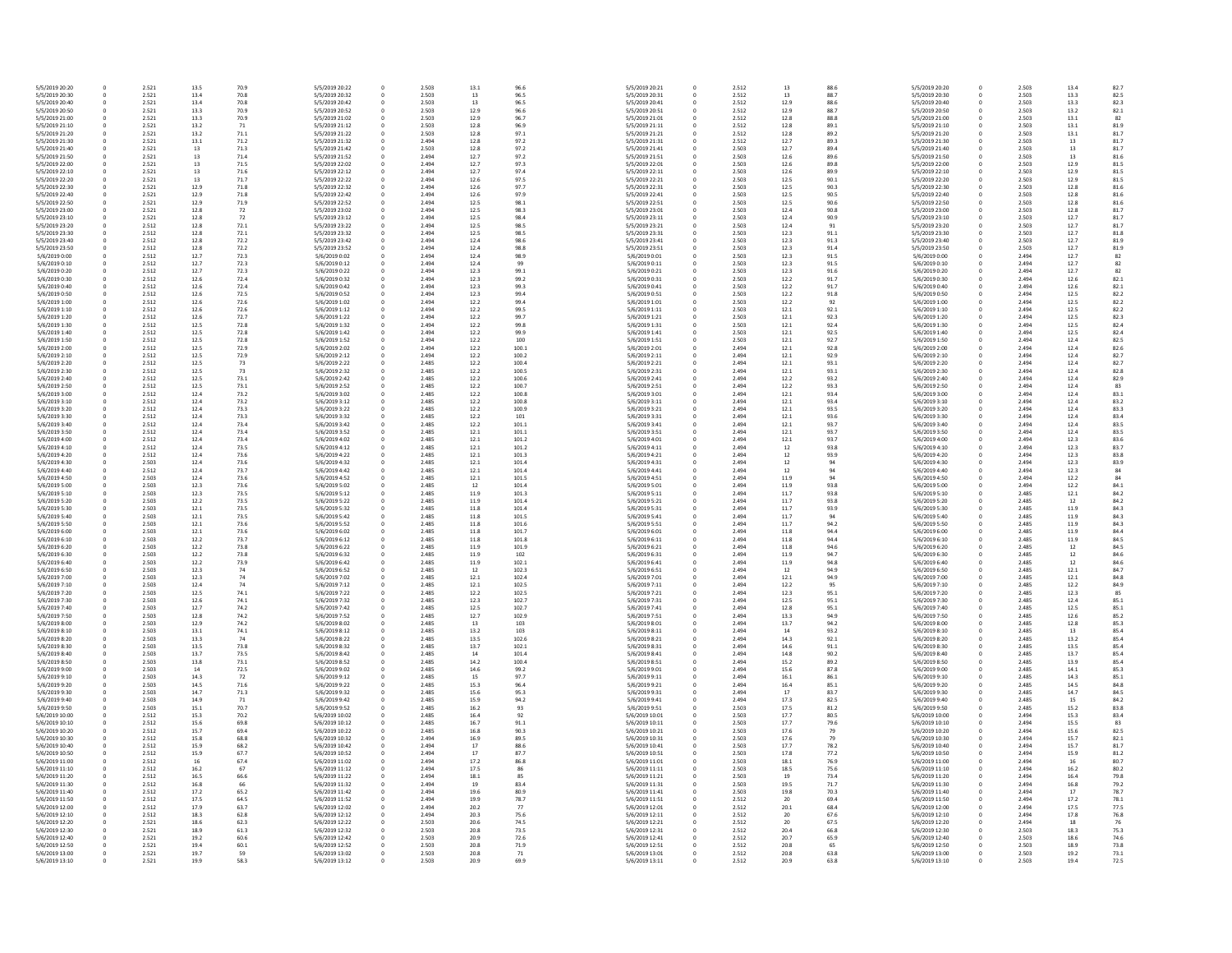| 5/6/2019 13:20                   | 0                          | 2.521          | 20.2         | 57.4         | 5/6/2019 13:22                   | 0 | 2.503          | 21.1         | 70           | 5/6/2019 13:21                   |
|----------------------------------|----------------------------|----------------|--------------|--------------|----------------------------------|---|----------------|--------------|--------------|----------------------------------|
| 5/6/2019 13:30                   | 0                          | 2.521          | 20.6         | 56.4         | 5/6/2019 13:32                   |   | 2.503          | 21.5         | 69.5         | 5/6/2019 13:31                   |
| 5/6/2019 13:40                   | 0                          | 2.521          | 20.7         | 55.6         | 5/6/2019 13:42                   |   | 2.503          | 21.8         | 67.7         | 5/6/2019 13:41                   |
| 5/6/2019 13:50<br>5/6/2019 14:00 | $\mathbf 0$<br>0           | 2.529<br>2.529 | 20.9<br>21.1 | 54.9<br>54.2 | 5/6/2019 13:52<br>5/6/2019 14:02 |   | 2.503<br>2.503 | 22.2<br>22.8 | 66.5<br>65.1 | 5/6/2019 13:51<br>5/6/2019 14:01 |
| 5/6/2019 14:10                   | 0                          | 2.529          | 21.2         | 53.7         | 5/6/2019 14:12                   |   | 2.512          | 23           | 63.7         | 5/6/2019 14:11                   |
| 5/6/2019 14:20                   | 0                          | 2.529          | 21.4         | 52.9         | 5/6/2019 14:22                   |   | 2.512          | 23.1         | 62.5         | 5/6/2019 14:21                   |
| 5/6/2019 14:30                   | 0                          | 2.529          | 21.4         | 52.4         | 5/6/2019 14:32                   |   | 2.512          | 22.9         | 61.8         | 5/6/2019 14:31                   |
| 5/6/2019 14:40                   | 0                          | 2.529          | 21.5         | 52.2         | 5/6/2019 14:42                   |   | 2.512          | 23.2         | 60.8         | 5/6/2019 14:41                   |
| 5/6/2019 14:50                   | $\mathbf 0$                | 2.529          | 21.8         | 51.7         | 5/6/2019 14:52                   |   | 2.512          | 23.8         | 60           | 5/6/2019 14:51                   |
| 5/6/2019 15:00                   | 0                          | 2.529          | 21.9         | 51           | 5/6/2019 15:02                   |   | 2.512          | 23.6         | 59.3         | 5/6/2019 15:01                   |
| 5/6/2019 15:10                   | 0                          | 2.529          | 21.9         | 50.6         | 5/6/2019 15:12                   |   | 2.512          | 23.4         | 58.9         | 5/6/2019 15:11                   |
| 5/6/2019 15:20                   | 0                          | 2.529          | 22           | 50.2         | 5/6/2019 15:22                   |   | 2.512          | 23.1         | 58.4         | 5/6/2019 15:21                   |
| 5/6/2019 15:30                   | 0                          | 2.538          | 22.1         | 49.6         | 5/6/2019 15:32                   |   | 2.512          | 23.1         | 58.3         | 5/6/2019 15:31                   |
| 5/6/2019 15:40<br>5/6/2019 15:50 | 0<br>0                     | 2.538<br>2.538 | 22.2<br>22.3 | 48.9<br>48.8 | 5/6/2019 15:42<br>5/6/2019 15:52 |   | 2.512<br>2.512 | 23.1<br>23.1 | 57.5<br>58.2 | 5/6/2019 15:41<br>5/6/2019 15:51 |
| 5/6/2019 16:00                   | 0                          | 2.538          | 22.2         | 48.3         | 5/6/2019 16:02                   |   | 2.512          | 23           | 57.4         | 5/6/2019 16:01                   |
| 5/6/2019 16:10                   | 0                          | 2.538          | 22.2         | 47.6         | 5/6/2019 16:12                   |   | 2.512          | 23           | 56           | 5/6/2019 16:11                   |
| 5/6/2019 16:20                   | 0                          | 2.538          | 22.2         | 46.7         | 5/6/2019 16:22                   |   | 2.512          | 23           | 55.1         | 5/6/2019 16:21                   |
| 5/6/2019 16:30                   | 0                          | 2.538          | 22.3         | 45.5         | 5/6/2019 16:32                   |   | 2.521          | 23           | 54.1         | 5/6/2019 16:31                   |
| 5/6/2019 16:40                   | 0                          | 2.538          | 22.3         | 44.9         | 5/6/2019 16:42                   |   | 2.521          | 23.1         | 53.5         | 5/6/2019 16:41                   |
| 5/6/2019 16:50                   | 0                          | 2.538          | 22.4         | 44.4         | 5/6/2019 16:52                   |   | 2.521          | 23.2         | 53.2         | 5/6/2019 16:51                   |
| 5/6/2019 17:00                   | 0                          | 2.538          | 22.4         | 44.2         | 5/6/2019 17:02                   |   | 2.521          | 23.3         | 53.1         | 5/6/2019 17:01                   |
| 5/6/2019 17:10<br>5/6/2019 17:20 | 0<br>0                     | 2.538<br>2.538 | 22.5<br>22.5 | 44.2<br>44.1 | 5/6/2019 17:12<br>5/6/2019 17:22 |   | 2.521<br>2.521 | 23.3<br>23.3 | 53.1<br>52.8 | 5/6/2019 17:11<br>5/6/2019 17:21 |
| 5/6/2019 17:30                   | 0                          | 2.538          | 22.6         | 44           | 5/6/2019 17:32                   |   | 2.521          | 23.3         | 52.9         | 5/6/2019 17:31                   |
| 5/6/2019 17:40                   | 0                          | 2.538          | 22.6         | 44           | 5/6/2019 17:42                   |   | 2.521          | 23.2         | 52.8         | 5/6/2019 17:41                   |
| 5/6/2019 17:50                   | 0                          | 2.538          | 22.6         | 43.5         | 5/6/2019 17:52                   |   | 2.521          | 23.2         | 52.4         | 5/6/2019 17:51                   |
| 5/6/2019 18:00                   | 0                          | 2.538          | 22.6         | 43.4         | 5/6/2019 18:02                   |   | 2.521          | 23           | 52.3         | 5/6/2019 18:01                   |
| 5/6/2019 18:10                   | 0                          | 2.538          | 22.6         | 43.4         | 5/6/2019 18:12                   |   | 2.521          | 23           | 52.7         | 5/6/2019 18:11                   |
| 5/6/2019 18:20                   | 0                          | 2.529          | 22.6         | 43.4         | 5/6/2019 18:22                   |   | 2.521          | 22.9         | 52.8         | 5/6/2019 18:21                   |
| 5/6/2019 18:30                   | 0                          | 2.538          | 22.5         | 43.4         | 5/6/2019 18:32                   | 0 | 2.521          | 22.8         | 52.9         | 5/6/2019 18:31                   |
| 5/6/2019 18:40<br>5/6/2019 18:50 | 0                          | 2.538<br>2.538 | 22.4<br>22.3 | 43.3<br>43.4 | 5/6/2019 18:42<br>5/6/2019 18:52 | 0 | 2.521<br>2.521 | 22.7<br>22.6 | 52.8<br>53.1 | 5/6/2019 18:41<br>5/6/2019 18:51 |
| 5/6/2019 19:00                   | 0<br>0                     | 2.538          | 22.1         | 43.5         | 5/6/2019 19:02                   |   | 2.521          | 22.4         | 53.3         | 5/6/2019 19:01                   |
| 5/6/2019 19:10                   | 0                          | 2.538          | 21.9         | 43.7         | 5/6/2019 19:12                   |   | 2.521          | 22.3         | 53.7         | 5/6/2019 19:11                   |
| 5/6/2019 19:20                   | 0                          | 2.538          | 21.7         | 43.9         | 5/6/2019 19:22                   |   | 2.521          | 22.1         | 53.7         | 5/6/2019 19:21                   |
| 5/6/2019 19:30                   | 0                          | 2.538          | 21.5         | 44.4         | 5/6/2019 19:32                   |   | 2.521          | 21.9         | 53.9         | 5/6/2019 19:31                   |
| 5/6/2019 19:40                   | $\mathbf 0$                | 2.538          | 21.3         | 44.7         | 5/6/2019 19:42                   |   | 2.521          | 21.6         | 54.2         | 5/6/2019 19:41                   |
| 5/6/2019 19:50                   | 0                          | 2.538          | 21.1         | 45           | 5/6/2019 19:52                   |   | 2.521          | 21.4         | 55           | 5/6/2019 19:51                   |
| 5/6/2019 20:00                   | 0                          | 2.538          | 20.9         | 45.1         | 5/6/2019 20:02                   |   | 2.521          | 21.1         | 55.3         | 5/6/2019 20:01                   |
| 5/6/2019 20:10                   | 0                          | 2.538          | 20.7         | 45.2         | 5/6/2019 20:12                   |   | 2.521          | 20.8         | 55.9         | 5/6/2019 20:11                   |
| 5/6/2019 20:20<br>5/6/2019 20:30 | 0                          | 2.538<br>2.538 | 20.6<br>20.4 | 45.5         | 5/6/2019 20:22<br>5/6/2019 20:32 |   | 2.521          | 20.5<br>20.2 | 56.4<br>57.5 | 5/6/2019 20:21<br>5/6/2019 20:31 |
| 5/6/2019 20:40                   | 0<br>0                     | 2.538          | 20.1         | 46<br>46.7   | 5/6/2019 20:42                   |   | 2.521<br>2.521 | 20.1         | 58.6         | 5/6/2019 20:41                   |
| 5/6/2019 20:50                   | 0                          | 2.538          | 19.9         | 47.2         | 5/6/2019 20:52                   |   | 2.521          | 20           | 59.5         | 5/6/2019 20:51                   |
| 5/6/2019 21:00                   | 0                          | 2.538          | 19.8         | 47.7         | 5/6/2019 21:02                   |   | 2.521          | 19.8         | 60.2         | 5/6/2019 21:01                   |
| 5/6/2019 21:10                   | 0                          | 2.538          | 19.6         | 48.2         | 5/6/2019 21:12                   |   | 2.512          | 19.5         | 61.1         | 5/6/2019 21:11                   |
| 5/6/2019 21:20                   | 0                          | 2.538          | 19.4         | 48.7         | 5/6/2019 21:22                   |   | 2.512          | 19.3         | 62.1         | 5/6/2019 21:21                   |
| 5/6/2019 21:30                   | 0                          | 2.538          | 19.4         | 49           | 5/6/2019 21:32                   |   | 2.512          | 19.1         | 62.5         | 5/6/2019 21:31                   |
| 5/6/2019 21:40                   | 0                          | 2.538          | 19.3         | 49.4         | 5/6/2019 21:42                   |   | 2.512          | 19           | 62.9         | 5/6/2019 21:41                   |
| 5/6/2019 21:50                   | 0                          | 2.538          | 19.2         | 49.6         | 5/6/2019 21:52                   |   | 2.512          | 18.9         | 63.2         | 5/6/2019 21:51                   |
| 5/6/2019 22:00<br>5/6/2019 22:10 | 0<br>0                     | 2.538<br>2.529 | 19.1<br>18.9 | 50.2<br>51.9 | 5/6/2019 22:02<br>5/6/2019 22:12 |   | 2.512<br>2.512 | 18.8<br>18.6 | 64.1<br>65.8 | 5/6/2019 22:01<br>5/6/2019 22:11 |
| 5/6/2019 22:20                   | 0                          | 2.529          | 18.4         | 53.5         | 5/6/2019 22:22                   |   | 2.512          | 18.2         | 67.5         | 5/6/2019 22:21                   |
| 5/6/2019 22:30                   | $\mathbf 0$                | 2.529          | 17.9         | 55.1         | 5/6/2019 22:32                   |   | 2.512          | 17.7         | 70.1         | 5/6/2019 22:31                   |
| 5/6/2019 22:40                   | 0                          | 2.529          | 17.4         | 56.5         | 5/6/2019 22:42                   |   | 2.512          | 17.3         | 72.4         | 5/6/2019 22:41                   |
| 5/6/2019 22:50                   | 0                          | 2.529          | 17           | 57.6         | 5/6/2019 22:52                   |   | 2.512          | 16.9         | 73.9         | 5/6/2019 22:51                   |
| 5/6/2019 23:00                   | 0                          | 2.529          | 16.6         | 58.6         | 5/6/2019 23:02                   |   | 2.512          | 16.6         | 75.5         | 5/6/2019 23:01                   |
| 5/6/2019 23:10                   | 0                          | 2.529          | 16.4         | 58.4         | 5/6/2019 23:12                   |   | 2.503          | 16.2         | 75.9         | 5/6/2019 23:11                   |
| 5/6/2019 23:20                   | 0                          | 2.529          | 16.3         | 57.9         | 5/6/2019 23:22                   |   | 2.503          | 16           | 75.3         | 5/6/2019 23:21                   |
| 5/6/2019 23:30                   | 0                          | 2.529          | 16.3         | 57.3         | 5/6/2019 23:32                   |   | 2.503          | 15.8         | 75.1         | 5/6/2019 23:31                   |
| 5/6/2019 23:40<br>5/6/2019 23:50 | 0                          | 2.529<br>2.521 | 16.3<br>16.2 | 57<br>56.9   | 5/6/2019 23:42<br>5/6/2019 23:52 | 0 | 2.503<br>2.503 | 15.7<br>15.6 | 75<br>75.1   | 5/6/2019 23:41<br>5/6/2019 23:51 |
| 5/7/2019 0:00                    | 0                          | 2.521          | 16.3         | 56.9         | 5/7/2019 0:02                    | 0 | 2.503          | 15.7         | 75.2         | 5/7/2019 0:01                    |
| 5/7/2019 0:10                    | 0                          | 2.521          | 16.2         | 56.8         | 5/7/2019 0:12                    |   | 2.503          | 15.6         | 75.2         | 5/7/2019 0:11                    |
| 5/7/2019 0:20                    | 0                          | 2.521          | 16.1         | 56.8         | 5/7/2019 0:22                    |   | 2.503          | 15.6         | 75.3         | 5/7/2019 0:21                    |
| 5/7/2019 0:30                    | 0                          | 2.521          | 16           | 56.9         | 5/7/2019 0:32                    |   | 2.503          | 15.4         | 75.4         | 5/7/2019 0:31                    |
| 5/7/2019 0:40                    | 0                          | 2.521          | 15.9         | 57           | 5/7/2019 0:42                    |   | 2.503          | 15.3         | 75.5         | 5/7/2019 0:41                    |
| 5/7/2019 0:50                    | 0                          | 2.521          | 15.8         | 56.9         | 5/7/2019 0:52                    |   | 2.494          | 15.3         | 75.5         | 5/7/2019 0:51                    |
| 5/7/2019 1:00                    | 0                          | 2.521<br>2.521 | 15.7         | 56.9<br>57   | 5/7/2019 1:02<br>5/7/2019 1:12   |   | 2.494<br>2.494 | 15.2         | 75.5<br>75.7 | 5/7/2019 1:01<br>5/7/2019 1:11   |
| 5/7/2019 1:10<br>5/7/2019 1:20   | 0<br>0                     | 2.521          | 15.6<br>15.4 | 57.1         | 5/7/2019 1:22                    |   | 2.494          | 15<br>14.9   | 75.9         | 5/7/2019 1:21                    |
| 5/7/2019 1:30                    | $\mathbf 0$                | 2.521          | 15.3         | 57.3         | 5/7/2019 1:32                    |   | 2.494          | 14.7         | 76.2         | 5/7/2019 1:31                    |
| 5/7/2019 1:40                    | 0                          | 2.521          | 15.1         | 57.5         | 5/7/2019 1:42                    |   | 2.494          | 14.6         | 76.6         | 5/7/2019 1:41                    |
| 5/7/2019 1:50                    | 0                          | 2.512          | 15           | 57.7         | 5/7/2019 1:52                    |   | 2.494          | 14.5         | 76.9         | 5/7/2019 1:51                    |
| 5/7/2019 2:00                    | 0                          | 2.512          | 14.9         | 57.9         | 5/7/2019 2:02                    |   | 2.494          | 14.3         | 77.3         | 5/7/2019 2:01                    |
| 5/7/2019 2:10                    | 0                          | 2.512          | 14.7         | 58.1         | 5/7/2019 2:12                    |   | 2.494          | 14.2         | 77.7         | 5/7/2019 2:11                    |
| 5/7/2019 2:20                    | 0                          | 2.512          | 14.6         | 58.3         | 5/7/2019 2:22                    |   | 2.494          | 14           | 78           | 5/7/2019 2:21                    |
| 5/7/2019 2:30                    | 0                          | 2.512          | 14.5         | 58.5         | 5/7/2019 2:32                    |   | 2.485          | 13.9         | 78.4         | 5/7/2019 2:31                    |
| 5/7/2019 2:40<br>5/7/2019 2:50   | 0<br>0                     | 2.512<br>2.512 | 14.4<br>14.2 | 58.7<br>58.9 | 5/7/2019 2:42<br>5/7/2019 2:52   |   | 2.485<br>2.485 | 13.8<br>13.7 | 78.7<br>79.1 | 5/7/2019 2:41<br>5/7/2019 2:51   |
| 5/7/2019 3:00                    | 0                          | 2.512          | 14.1         | 59.1         | 5/7/2019 3:02                    |   | 2.485          | 13.6         | 79.4         | 5/7/2019 3:01                    |
| 5/7/2019 3:10                    | 0                          | 2.512          | 14           | 59.3         | 5/7/2019 3:12                    |   | 2.485          | 13.4         | 79.8         | 5/7/2019 3:11                    |
| 5/7/2019 3:20                    | 0                          | 2.512          | 13.9         | 59.5         | 5/7/2019 3:22                    |   | 2.485          | 13.3         | 80.1         | 5/7/2019 3:21                    |
| 5/7/2019 3:30                    | 0                          | 2.503          | 13.8         | 59.6         | 5/7/2019 3:32                    |   | 2.485          | 13.2         | 80.4         | 5/7/2019 3:31                    |
| 5/7/2019 3:40                    | 0                          | 2.503          | 13.7         | 59.8         | 5/7/2019 3:42                    |   | 2.485          | 13.1         | 80.7         | 5/7/2019 3:41                    |
| 5/7/2019 3:50                    | 0                          | 2.503          | 13.6         | 59.9         | 5/7/2019 3:52                    |   | 2.485          | 13.1         | 80.9         | 5/7/2019 3:51                    |
| 5/7/2019 4:00                    | 0                          | 2.503          | 13.5         | 60.1         | 5/7/2019 4:02                    |   | 2.477          | 13           | 81.2         | 5/7/2019 4:01                    |
| 5/7/2019 4:10                    | 0                          | 2.503<br>2.503 | 13.4         | 60.2         | 5/7/2019 4:12<br>5/7/2019 4:22   |   | 2.477<br>2.477 | 12.8         | 81.4         | 5/7/2019 4:11<br>5/7/2019 4:21   |
| 5/7/2019 4:20<br>5/7/2019 4:30   | 0<br>0                     | 2.503          | 13.3<br>13.3 | 60.3<br>60.4 | 5/7/2019 4:32                    |   | 2.477          | 12.7<br>12.6 | 81.6<br>81.7 | 5/7/2019 4:31                    |
| 5/7/2019 4:40                    | 0                          | 2.503          | 13.2         | 60.4         | 5/7/2019 4:42                    |   | 2.477          | 12.6         | 81.9         | 5/7/2019 4:41                    |
| 5/7/2019 4:50                    | 0                          | 2.503          | 13.2         | 60.4         | 5/7/2019 4:52                    |   | 2.477          | 12.6         | 81.9         | 5/7/2019 4:51                    |
| 5/7/2019 5:00                    | 0                          | 2.503          | 13.2         | 60.5         | 5/7/2019 5:02                    |   | 2.477          | 12.6         | 82           | 5/7/2019 5:01                    |
| 5/7/2019 5:10                    | 0                          | 2.494          | 13.2         | 60.5         | 5/7/2019 5:12                    | 0 | 2.477          | 12.7         | 82           | 5/7/2019 5:11                    |
| 5/7/2019 5:20                    | 0                          | 2.494          | 13.2         | 60.5         | 5/7/2019 5:22                    | 0 | 2.477          | 12.7         | 82           | 5/7/2019 5:21                    |
| 5/7/2019 5:30                    | 0                          | 2.494          | 13.2         | 60.5         | 5/7/2019 5:32                    |   | 2.477          | 12.7         | 81.9         | 5/7/2019 5:31                    |
| 5/7/2019 5:40                    | $\boldsymbol{0}$           | 2.494          | 13.2         | 60.5         | 5/7/2019 5:42                    |   | 2.477          | 12.7         | 81.9         | 5/7/2019 5:41                    |
| 5/7/2019 5:50<br>5/7/2019 6:00   | $\mathbf 0$<br>$\mathbf 0$ | 2.494<br>2.494 | 13.2<br>13.2 | 60.5<br>60.5 | 5/7/2019 5:52<br>5/7/2019 6:02   |   | 2.477<br>2.468 | 12.8<br>12.8 | 81.8<br>81.8 | 5/7/2019 5:51<br>5/7/2019 6:01   |
| 5/7/2019 6:10                    | $\mathbf 0$                | 2.494          | 13.2         | 60.5         | 5/7/2019 6:12                    | 0 | 2.468          | 12.8         | 81.8         | 5/7/2019 6:11                    |
|                                  |                            |                |              |              |                                  |   |                |              |              |                                  |

| 5/6/2019 13:21                   | 0      | 2.512          | 21.4         | 62.4         | 5/6/2019 13:20                   |
|----------------------------------|--------|----------------|--------------|--------------|----------------------------------|
| 5/6/2019 13:31                   | 0      | 2.512          | 21.7         | 61.4         | 5/6/2019 13:30                   |
| 5/6/2019 13:41                   | 0      | 2.521          | 22.1         | 60.7         | 5/6/2019 13:40                   |
| 5/6/2019 13:51                   | 0      | 2.521          | 22.4         | 59.8         | 5/6/2019 13:50                   |
| 5/6/2019 14:01<br>5/6/2019 14:11 | 0<br>0 | 2.521<br>2.521 | 22.8<br>23.4 | 58.3<br>57.4 | 5/6/2019 14:00<br>5/6/2019 14:10 |
| 5/6/2019 14:21                   | 0      | 2.521          | 23.2         | 56.5         | 5/6/2019 14:20                   |
| 5/6/2019 14:31                   | 0      | 2.521          | 23.1         | 55.8         | 5/6/2019 14:30                   |
| 5/6/2019 14:41                   | 0      | 2.521          | 23.6         | 55.4         | 5/6/2019 14:40                   |
| 5/6/2019 14:51                   | 0      | 2.521          | 24           | 54.3         | 5/6/2019 14:50                   |
| 5/6/2019 15:01                   | 0      | 2.521          | 24.5         | 53.3         | 5/6/2019 15:00                   |
| 5/6/2019 15:11                   | 0      | 2.529          | 24.7         | 52.4         | 5/6/2019 15:10                   |
| 5/6/2019 15:21                   | 0      | 2.529          | 25           | 51.3         | 5/6/2019 15:20                   |
| 5/6/2019 15:31                   | 0      | 2.529          | 25.3         | 51.2         | 5/6/2019 15:30                   |
| 5/6/2019 15:41                   | 0      | 2.529          | 25.9         | 50.1         | 5/6/2019 15:40                   |
| 5/6/2019 15:51                   | 0      | 2.529          | 26           | 49.3         | 5/6/2019 15:50                   |
| 5/6/2019 16:01<br>5/6/2019 16:11 | 0<br>0 | 2.529<br>2.529 | 25.9<br>25.8 | 48.3<br>47   | 5/6/2019 16:00<br>5/6/2019 16:10 |
| 5/6/2019 16:21                   | 0      | 2.529          | 26           | 46.2         | 5/6/2019 16:20                   |
| 5/6/2019 16:31                   | 0      | 2.529          | 26           | 45.3         | 5/6/2019 16:30                   |
| 5/6/2019 16:41                   | 0      | 2.529          | 26.1         | 44.8         | 5/6/2019 16:40                   |
| 5/6/2019 16:51                   | 0      | 2.529          | 26.1         | 44.5         | 5/6/2019 16:50                   |
| 5/6/2019 17:01                   | 0      | 2.538          | 26           | 44.7         | 5/6/2019 17:00                   |
| 5/6/2019 17:11                   | 0      | 2.538          | 26           | 44.7         | 5/6/2019 17:10                   |
| 5/6/2019 17:21                   | 0      | 2.538          | 25.9         | 44.8         | 5/6/2019 17:20                   |
| 5/6/2019 17:31                   | 0      | 2.538          | 25.7         | 45           | 5/6/2019 17:30                   |
| 5/6/2019 17:41                   | 0      | 2.538          | 25.5         | 45           | 5/6/2019 17:40                   |
| 5/6/2019 17:51                   | 0      | 2.538          | 25.3         | 45.2         | 5/6/2019 17:50                   |
| 5/6/2019 18:01<br>5/6/2019 18:11 | 0<br>0 | 2.538<br>2.538 | 25.2<br>25.1 | 45.1<br>45.5 | 5/6/2019 18:00<br>5/6/2019 18:10 |
| 5/6/2019 18:21                   | 0      | 2.538          | 24.9         | 46.3         | 5/6/2019 18:20                   |
| 5/6/2019 18:31                   | 0      | 2.538          | 24.7         | 46.6         | 5/6/2019 18:30                   |
| 5/6/2019 18:41                   | 0      | 2.538          | 24.3         | 46.5         | 5/6/2019 18:40                   |
| 5/6/2019 18:51                   | 0      | 2.538          | 23.7         | 47.2         | 5/6/2019 18:50                   |
| 5/6/2019 19:01                   | 0      | 2.538          | 23.2         | 47.6         | 5/6/2019 19:00                   |
| 5/6/2019 19:11                   | 0      | 2.538          | 22.7         | 48.2         | 5/6/2019 19:10                   |
| 5/6/2019 19:21                   | 0      | 2.538          | 22.3         | 49           | 5/6/2019 19:20                   |
| 5/6/2019 19:31                   | 0      | 2.538          | 21.8         | 50           | 5/6/2019 19:30                   |
| 5/6/2019 19:41                   | 0      | 2.538          | 21.5         | 50.7         | 5/6/2019 19:40                   |
| 5/6/2019 19:51                   | 0      | 2.538          | 21           | 51.2         | 5/6/2019 19:50                   |
| 5/6/2019 20:01                   | 0      | 2.538          | 20.6         | 52           | 5/6/2019 20:00                   |
| 5/6/2019 20:11                   | 0      | 2.529          | 20.2         | 52.9         | 5/6/2019 20:10                   |
| 5/6/2019 20:21<br>5/6/2019 20:31 | 0<br>0 | 2.529          | 19.8<br>19.5 | 53.6<br>54.9 | 5/6/2019 20:20<br>5/6/2019 20:30 |
| 5/6/2019 20:41                   | 0      | 2.529<br>2.529 | 19.3         | 56           | 5/6/2019 20:40                   |
| 5/6/2019 20:51                   | 0      | 2.529          | 19.1         | 56.8         | 5/6/2019 20:50                   |
| 5/6/2019 21:01                   | 0      | 2.529          | 19           | 57.8         | 5/6/2019 21:00                   |
| 5/6/2019 21:11                   | 0      | 2.529          | 18.8         | 58.6         | 5/6/2019 21:10                   |
| 5/6/2019 21:21                   | 0      | 2.529          | 18.7         | 59.4         | 5/6/2019 21:20                   |
| 5/6/2019 21:31                   | 0      | 2.529          | 18.6         | 59.6         | 5/6/2019 21:30                   |
| 5/6/2019 21:41                   | 0      | 2.529          | 18.5         | 59.6         | 5/6/2019 21:40                   |
| 5/6/2019 21:51                   | 0      | 2.529          | 18.5         | 60.4         | 5/6/2019 21:50                   |
| 5/6/2019 22:01                   | 0      | 2.529          | 18.4         | 60.7         | 5/6/2019 22:00                   |
| 5/6/2019 22:11                   | 0      | 2.521          | 18.2         | 61.7         | 5/6/2019 22:10                   |
| 5/6/2019 22:21<br>5/6/2019 22:31 | 0      | 2.521          | 17.8         | 64.4         | 5/6/2019 22:20                   |
| 5/6/2019 22:41                   | 0<br>0 | 2.521<br>2.521 | 17.4<br>16.9 | 67<br>68.4   | 5/6/2019 22:30<br>5/6/2019 22:40 |
| 5/6/2019 22:51                   | 0      | 2.521          | 16.6         | 70.2         | 5/6/2019 22:50                   |
| 5/6/2019 23:01                   | 0      | 2.521          | 16.2         | 70.8         | 5/6/2019 23:00                   |
| 5/6/2019 23:11                   | 0      | 2.521          | 15.9         | 70.3         | 5/6/2019 23:10                   |
| 5/6/2019 23:21                   | 0      | 2.521          | 15.6         | 70.2         | 5/6/2019 23:20                   |
| 5/6/2019 23:31                   | 0      | 2.512          | 15.4         | 70.1         | 5/6/2019 23:30                   |
| 5/6/2019 23:41                   | 0      | 2.512          | 15.3         | 70.3         | 5/6/2019 23:40                   |
| 5/6/2019 23:51                   | 0      | 2.512          | 15.3         | 70.6         | 5/6/2019 23:50                   |
| 5/7/2019 0:01                    | 0      | 2.512          | 15.2         | 70.7         | 5/7/2019 0:00                    |
| 5/7/2019 0:11                    | 0      | 2.512          | 15.1         | 71           | 5/7/2019 0:10                    |
| 5/7/2019 0:21<br>5/7/2019 0:31   | 0<br>0 | 2.512<br>2.512 | 15<br>14.9   | 71.1<br>71.3 | 5/7/2019 0:20<br>5/7/2019 0:30   |
| 5/7/2019 0:41                    | 0      | 2.512          | 14.8         | 71.4         | 5/7/2019 0:40                    |
| 5/7/2019 0:51                    | 0      | 2.512          | 14.7         | 71.4         | 5/7/2019 0:50                    |
| 5/7/2019 1:01                    | 0      | 2.512          | 14.6         | 71.5         | 5/7/2019 1:00                    |
| 5/7/2019 1:11                    | 0      | 2.512          | 14.4         | 71.8         | 5/7/2019 1:10                    |
| 5/7/2019 1:21                    | 0      | 2.503          | 14.3         | 72.1         | 5/7/2019 1:20                    |
| 5/7/2019 1:31                    | 0      | 2.503          | 14.2         | 72.4         | 5/7/2019 1:30                    |
| 5/7/2019 1:41                    | 0      | 2.503          | 14.1         | 72.8         | 5/7/2019 1:40                    |
| 5/7/2019 1:51                    | 0      | 2.503          | 13.9         | 73.2         | 5/7/2019 1:50                    |
| 5/7/2019 2:01                    | 0      | 2.503          | 13.8         | 73.5         | 5/7/2019 2:00                    |
| 5/7/2019 2:11<br>5/7/2019 2:21   | 0<br>0 | 2.503<br>2.503 | 13.7<br>13.6 | 73.8<br>74.1 | 5/7/2019 2:10<br>5/7/2019 2:20   |
| 5/7/2019 2:31                    | 0      | 2.503          | 13.5         | 74.4         | 5/7/2019 2:30                    |
| 5/7/2019 2:41                    | 0      | 2.494          | 13.3         | 74.8         | 5/7/2019 2:40                    |
| 5/7/2019 2:51                    | 0      | 2.494          | 13.2         | 75.1         | 5/7/2019 2:50                    |
| 5/7/2019 3:01                    | 0      | 2.494          | 13.1         | 75.4         | 5/7/2019 3:00                    |
| 5/7/2019 3:11                    | 0      | 2.494          | 13           | 75.7         | 5/7/2019 3:10                    |
| 5/7/2019 3:21                    | 0      | 2.494          | 12.9         | 76           | 5/7/2019 3:20                    |
| 5/7/2019 3:31                    | 0      | 2.494          | 12.8         | 76.2         | 5/7/2019 3:30                    |
| 5/7/2019 3:41                    | 0      | 2.494          | 12.7         | 76.5         | 5/7/2019 3:40                    |
| 5/7/2019 3:51                    | 0      | 2.494          | 12.6         | 76.7         | 5/7/2019 3:50                    |
| 5/7/2019 4:01                    | 0<br>0 | 2.494<br>2.494 | 12.5<br>12.4 | 76.9<br>77.1 | 5/7/2019 4:00                    |
| 5/7/2019 4:11<br>5/7/2019 4:21   | 0      | 2.485          | 12.3         | 77.2         | 5/7/2019 4:10<br>5/7/2019 4:20   |
| 5/7/2019 4:31                    | 0      | 2.485          | 12.2         | 77.3         | 5/7/2019 4:30                    |
| 5/7/2019 4:41                    | 0      | 2.485          | 12.3         | 77.4         | 5/7/2019 4:40                    |
| 5/7/2019 4:51                    | 0      | 2.485          | 12.3         | 77.3         | 5/7/2019 4:50                    |
| 5/7/2019 5:01                    | 0      | 2.485          | 12.3         | 77.3         | 5/7/2019 5:00                    |
| 5/7/2019 5:11                    | 0      | 2.485          | 12.4         | 77.3         | 5/7/2019 5:10                    |
| 5/7/2019 5:21                    | 0      | 2.485          | 12.4         | 77.2         | 5/7/2019 5:20                    |
| 5/7/2019 5:31                    | 0      | 2.485          | 12.5         | 77.1         | 5/7/2019 5:30                    |
| 5/7/2019 5:41                    | 0      | 2.485          | 12.5         | 77           | 5/7/2019 5:40                    |
| 5/7/2019 5:51                    | 0      | 2.485          | 12.5         | 76.9         | 5/7/2019 5:50                    |
| 5/7/2019 6:01<br>5/7/2019 6:11   | 0<br>0 | 2.485<br>2.485 | 12.6<br>12.6 | 76.9<br>76.8 | 5/7/2019 6:00<br>5/7/2019 6:10   |
|                                  |        |                |              |              |                                  |

| 0 | 2.503 | 19.6 | 71.7 |
|---|-------|------|------|
|   | 2.503 |      | 70.8 |
| 0 |       | 19.9 |      |
| 0 | 2.503 | 20.2 | 70.1 |
| 0 | 2.503 | 20.4 | 69.2 |
| 0 | 2.503 | 20.7 | 68.4 |
| 0 | 2.512 | 21   | 67.5 |
| 0 | 2.512 | 21.2 | 66.6 |
| 0 | 2.512 | 21.3 | 65.9 |
| 0 | 2.512 | 21.4 | 65.1 |
|   |       | 21.6 |      |
| 0 | 2.512 |      | 64.2 |
| 0 | 2.512 | 22.1 | 63.4 |
| 0 | 2.512 | 22.4 | 62.6 |
| 0 | 2.512 | 22.6 | 61.9 |
| 0 | 2.512 | 22.6 | 61.1 |
| 0 | 2.512 | 22.8 | 60.3 |
| 0 | 2.512 | 23.1 | 59.6 |
| 0 | 2.521 | 23.3 | 58.8 |
|   |       |      |      |
| 0 | 2.521 | 23.5 | 58.2 |
| 0 | 2.521 | 23.6 | 57.4 |
| 0 | 2.521 | 23.8 | 56.4 |
| 0 | 2.521 | 24.2 | 55.4 |
| 0 | 2.521 | 24.3 | 54.4 |
| 0 | 2.521 | 24.3 | 53.5 |
| 0 | 2.521 | 24.2 | 52.8 |
| 0 | 2.521 | 24.5 | 52.5 |
| 0 | 2.521 | 24.7 | 52.2 |
|   |       |      |      |
| 0 | 2.521 | 24.7 | 52   |
| 0 | 2.521 | 24.6 | 51.6 |
| 0 | 2.521 | 24.8 | 51.3 |
| 0 | 2.521 | 25   | 51.1 |
| 0 | 2.529 | 25.3 | 50.6 |
| 0 | 2.529 | 25.5 | 50.3 |
| 0 | 2.529 | 25.3 | 49.8 |
| 0 | 2.529 | 24.9 | 49.6 |
|   |       |      |      |
| 0 | 2.529 | 24.4 | 49.4 |
| 0 | 2.529 | 23.9 | 49.1 |
| 0 | 2.529 | 23.5 | 49   |
| 0 | 2.529 | 23.1 | 48.9 |
| 0 | 2.529 | 22.7 | 49   |
| 0 | 2.529 | 22.4 | 49.1 |
| 0 | 2.529 | 22   | 49.3 |
| 0 | 2.529 | 21.6 | 49.6 |
|   |       |      |      |
| 0 | 2.521 | 21.2 | 49.9 |
| 0 | 2.521 | 20.9 | 50.3 |
| 0 | 2.521 | 20.6 | 50.7 |
| 0 | 2.521 | 20.4 | 51.2 |
| 0 | 2.521 | 20.2 | 51.8 |
| 0 | 2.521 | 20   | 52.3 |
| 0 | 2.521 | 19.7 | 52.9 |
| 0 | 2.521 | 19.5 | 53.4 |
|   |       |      |      |
| 0 | 2.521 | 19.3 | 53.9 |
| 0 | 2.521 | 19.2 | 54.3 |
| 0 | 2.521 | 19   | 54.7 |
| 0 | 2.521 | 18.9 | 55.1 |
| 0 | 2.521 | 18.6 | 55.6 |
| 0 | 2.521 | 18.2 | 56.3 |
| 0 | 2.521 | 17.8 | 57   |
| 0 | 2.512 | 17.4 | 57.9 |
| 0 | 2.512 | 17   | 58.8 |
|   |       |      |      |
| 0 | 2.512 | 16.7 | 59.8 |
| 0 | 2.512 | 16.5 | 60.6 |
| 0 | 2.512 | 16.4 | 61.2 |
| 0 | 2.512 | 16.4 | 61.5 |
| 0 | 2.512 | 16.3 | 61.8 |
| 0 | 2.512 | 16.2 | 62   |
| 0 | 2.512 | 16.1 | 62.3 |
| 0 | 2.512 | 16   | 62.5 |
| 0 | 2.503 | 15.9 | 62.7 |
|   |       |      |      |
| 0 | 2.503 | 15.8 | 62.9 |
| 0 | 2.503 | 15.6 | 63.1 |
| 0 | 2.503 | 15.5 | 63.3 |
| 0 | 2.503 | 15.3 | 63.5 |
| 0 | 2.503 | 15.2 | 63.7 |
| 0 | 2.503 | 15.1 | 63.9 |
| 0 | 2.503 | 14.9 | 64.1 |
| 0 | 2.503 | 14.7 | 64.3 |
| 0 | 2.503 | 14.6 | 64.5 |
|   |       |      |      |
| 0 | 2.503 | 14.4 | 64.8 |
| 0 | 2.494 | 14.3 | 65   |
| 0 | 2.494 | 14.1 | 65.2 |
| 0 | 2.494 | 14   | 65.5 |
| 0 | 2.494 | 13.9 | 65.8 |
| 0 | 2.494 | 13.8 | 66   |
| 0 | 2.494 | 13.7 | 66.3 |
| 0 | 2.494 | 13.6 | 66.6 |
| 0 | 2.494 | 13.5 | 66.8 |
| 0 | 2.494 | 13.4 | 67   |
| 0 | 2.485 | 13.3 | 67.3 |
|   |       |      |      |
| 0 | 2.485 | 13.2 | 67.5 |
| 0 | 2.485 | 13.1 | 67.7 |
| 0 | 2.485 | 12.9 | 67.9 |
| 0 | 2.485 | 12.9 | 68.1 |
| 0 | 2.485 | 12.8 | 68.3 |
| 0 | 2.485 | 12.8 | 68.5 |
| 0 | 2.485 | 12.8 | 68.6 |
| 0 | 2.485 | 12.8 | 68.8 |
| 0 | 2.485 | 12.8 | 68.9 |
| 0 | 2.485 | 12.8 | 69.1 |
| 0 | 2.477 | 12.8 | 69.2 |
| 0 | 2.477 | 12.8 | 69.3 |
| 0 | 2.477 | 12.8 | 69.3 |
|   |       |      |      |
| 0 | 2.477 | 12.9 | 69.4 |

| ĺ                                                                                                                                    | )              |
|--------------------------------------------------------------------------------------------------------------------------------------|----------------|
|                                                                                                                                      |                |
| O                                                                                                                                    |                |
| $\overline{0}$                                                                                                                       |                |
| $\overline{0}$                                                                                                                       |                |
|                                                                                                                                      |                |
| $\overline{0}$                                                                                                                       |                |
| $\overline{0}$                                                                                                                       |                |
| $\overline{0}$                                                                                                                       |                |
|                                                                                                                                      |                |
| ĺ                                                                                                                                    | )              |
| $\overline{0}$                                                                                                                       |                |
| $\overline{0}$                                                                                                                       |                |
|                                                                                                                                      |                |
| $\overline{0}$                                                                                                                       |                |
| $\overline{0}$                                                                                                                       |                |
|                                                                                                                                      |                |
| ĺ                                                                                                                                    | $\mathbf{)}$   |
| ĺ                                                                                                                                    | )              |
| $\overline{0}$                                                                                                                       |                |
|                                                                                                                                      |                |
| $\overline{0}$                                                                                                                       |                |
| O                                                                                                                                    |                |
| $\overline{0}$                                                                                                                       |                |
|                                                                                                                                      |                |
| O                                                                                                                                    |                |
| O                                                                                                                                    |                |
|                                                                                                                                      |                |
| O                                                                                                                                    |                |
| $\overline{0}$                                                                                                                       |                |
| ١                                                                                                                                    | )              |
|                                                                                                                                      |                |
| ĺ                                                                                                                                    | )              |
| ĺ                                                                                                                                    | )              |
| ĺ                                                                                                                                    | )              |
|                                                                                                                                      |                |
| $\overline{\phantom{a}}$                                                                                                             | )              |
| ĺ                                                                                                                                    | J              |
| I                                                                                                                                    | J              |
|                                                                                                                                      |                |
| ١                                                                                                                                    | )              |
| ĺ                                                                                                                                    | )              |
| ׇׅ֘֝֬                                                                                                                                |                |
|                                                                                                                                      | $\mathbf{)}$   |
| l                                                                                                                                    | )              |
| O                                                                                                                                    |                |
| $\overline{0}$                                                                                                                       |                |
|                                                                                                                                      |                |
| O                                                                                                                                    |                |
| $\overline{0}$                                                                                                                       |                |
|                                                                                                                                      |                |
| $\overline{0}$                                                                                                                       |                |
| O                                                                                                                                    |                |
| $\overline{0}$                                                                                                                       |                |
|                                                                                                                                      |                |
| $\overline{0}$                                                                                                                       |                |
| $\overline{0}$                                                                                                                       |                |
| ŗ                                                                                                                                    | )              |
|                                                                                                                                      |                |
| $\overline{0}$                                                                                                                       |                |
| $\overline{0}$                                                                                                                       |                |
| $\overline{0}$                                                                                                                       |                |
|                                                                                                                                      |                |
| $\overline{0}$                                                                                                                       |                |
| $\overline{0}$                                                                                                                       |                |
|                                                                                                                                      | )              |
|                                                                                                                                      |                |
| ĺ                                                                                                                                    |                |
|                                                                                                                                      |                |
| $\overline{0}$<br>O                                                                                                                  |                |
|                                                                                                                                      |                |
|                                                                                                                                      |                |
|                                                                                                                                      |                |
|                                                                                                                                      |                |
|                                                                                                                                      |                |
|                                                                                                                                      | $\overline{)}$ |
|                                                                                                                                      | )              |
|                                                                                                                                      | )              |
|                                                                                                                                      |                |
| O<br>O<br>$\overline{0}$<br>١<br>ĺ<br>ĺ<br>ĺ                                                                                         | )              |
| ĺ                                                                                                                                    | )              |
| ĺ                                                                                                                                    | )              |
|                                                                                                                                      |                |
|                                                                                                                                      | J              |
| l<br>I                                                                                                                               | )              |
| ĺ                                                                                                                                    | J              |
|                                                                                                                                      | J              |
|                                                                                                                                      |                |
|                                                                                                                                      | )              |
| l<br>l<br>O                                                                                                                          |                |
|                                                                                                                                      |                |
| $\overline{0}$                                                                                                                       |                |
|                                                                                                                                      |                |
| 0<br>$\overline{0}$                                                                                                                  |                |
|                                                                                                                                      |                |
| $\overline{0}$                                                                                                                       |                |
|                                                                                                                                      |                |
| 0<br>$\overline{0}$                                                                                                                  |                |
|                                                                                                                                      |                |
|                                                                                                                                      |                |
| $\overline{0}$<br>$\overline{0}$                                                                                                     |                |
|                                                                                                                                      |                |
|                                                                                                                                      |                |
|                                                                                                                                      |                |
|                                                                                                                                      |                |
|                                                                                                                                      |                |
|                                                                                                                                      |                |
|                                                                                                                                      |                |
|                                                                                                                                      |                |
|                                                                                                                                      |                |
|                                                                                                                                      |                |
|                                                                                                                                      | J              |
| $\overline{0}$<br>$\overline{0}$<br>$\overline{0}$<br>O<br>$\overline{0}$<br>$\overline{0}$<br>$\overline{0}$<br>$\overline{0}$<br>ĺ |                |
| ĺ                                                                                                                                    | )              |
| O                                                                                                                                    |                |
|                                                                                                                                      |                |
|                                                                                                                                      |                |
|                                                                                                                                      | )              |
|                                                                                                                                      |                |
|                                                                                                                                      | )              |
|                                                                                                                                      | )              |
|                                                                                                                                      |                |
| 0<br>١<br>O<br>ĺ<br>ĺ<br>ĺ                                                                                                           | )              |
| ĺ                                                                                                                                    | )              |
| l                                                                                                                                    | )              |
|                                                                                                                                      |                |
| ĺ                                                                                                                                    | )              |
| ĺ                                                                                                                                    | )              |
| I                                                                                                                                    | J              |
|                                                                                                                                      |                |